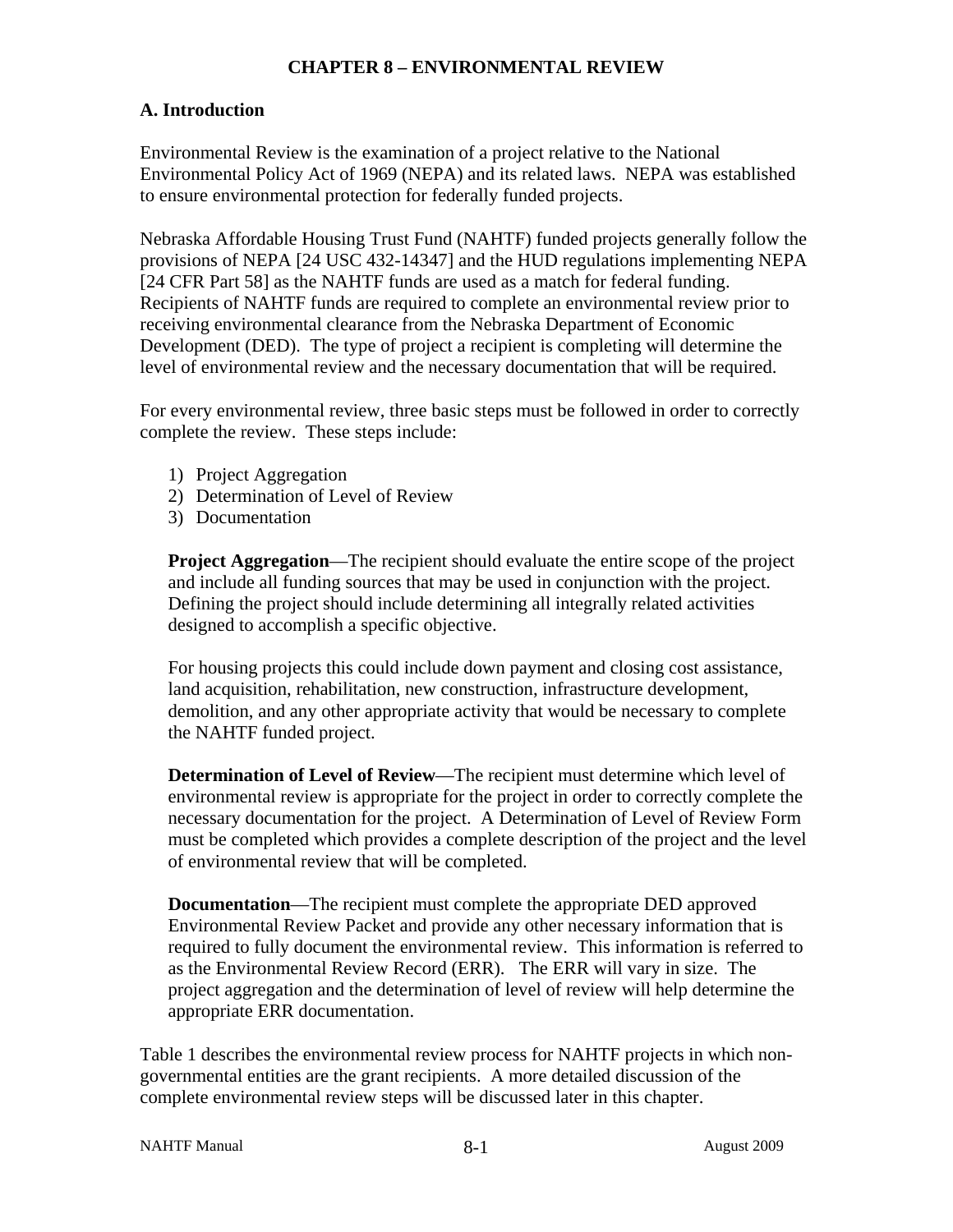# ENVIRONMENTAL REVIEW PROCESS NAHTF PROJECTS

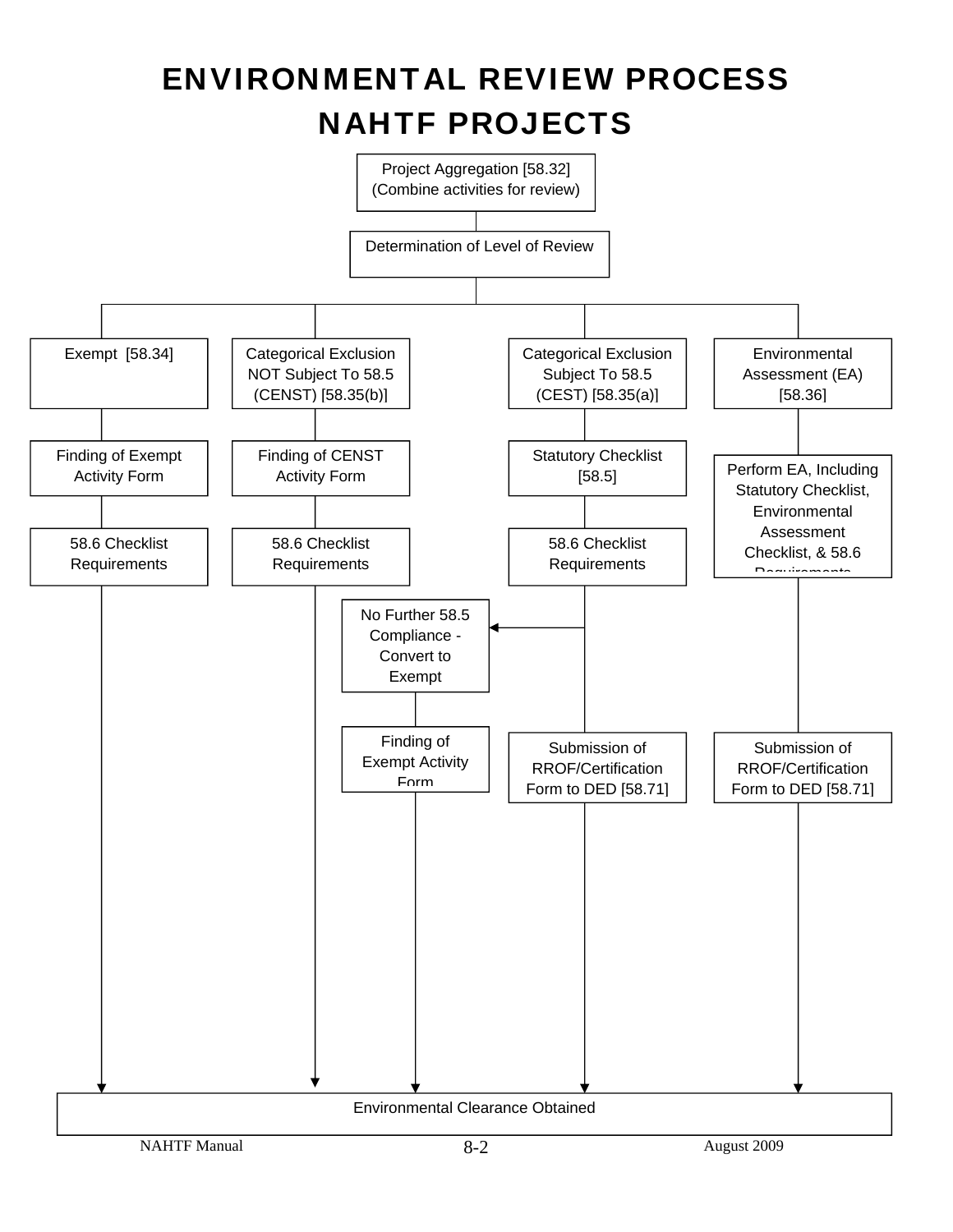As Table 1 demonstrates, the environmental review process is comprehensive and detailed. The amount of information needed to complete the review depends on the type of project the recipient is completing.

 There are a number of key terms that a recipient must familiarize themselves with in order to understand environmental review and the Table 1 Environmental Review Process Flow Chart. A few main terms are noted below.

**Project—An activity or group of activities regardless of funding source.** 

**Environmental Review**—NEPA Review of a project.

**Recipient**—The entity receiving assistance from HUD. This includes an entity that receives CDBG, HOME, NAHTF, or other funds from DED and not directly from HUD.

**Environmental Review Record (ERR)**—A well organized written record of review, decision making, and action as required by 24 CFR 58.38. This includes the DED required forms and other required documentation.

**Responsible Entity (RE)**— Non-Profit or for profit recipient, Indian Tribe, or Unit of Local Government. The Department is not the RE for NAHTF funded projects.

**Certifying Officer**—The RE Agency official responsible for completing the ERR

**24 CFR 58**—The Code of Federal Regulations Section that details the HUD regulations for the environmental review process.

**Exempt**—A project that is defined under 24 CFR 58.34

**CENST**—Categorical Exclusion Not Subject to the requirements of 24 CFR 58.5 as defined under 24 CFR 58.35(b)

**CEST**—Categorical Exclusion Subject to the requirements of 24 CFR 58.5 as defined under 24 CFR 58.35(a)

**Statutory Checklist**—The DED form and other necessary documentation that must be completed for a project that requires a CEST level of environmental review.

**Environmental Assessment**—The DED form and other necessary documentation that must be completed for a project that is not considered Exempt, CENST, or CEST as noted on the Determination of Level of Review.

**58.6 Checklist**—The DED form that must be completed for all environmental review projects.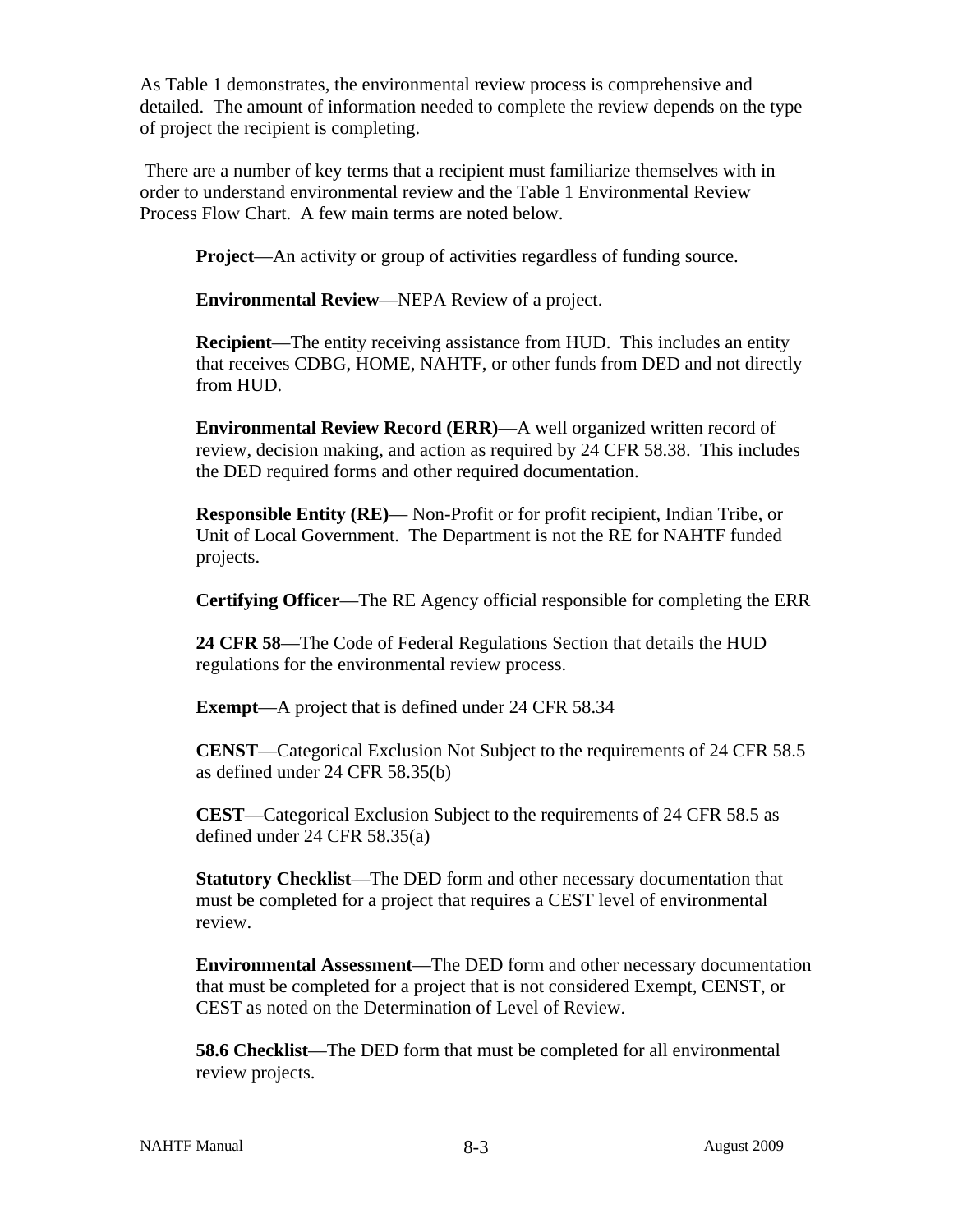**RROF/Certification**—Request for Release of Funds/Certification Form that is completed for projects that require a CEST or EA review. Also referred to as HUD Form 7015.15.

**FONSI**—Finding of No Significant Impact is a determination that must be made by the Responsible Entity for projects that require an EA review.

#### **B. The Process**

The basic environmental review process is described below and divided into steps. Follow the steps and refer to the Table 1 Environmental Review Process Flow Chart for further information.

Note that processes are different for projects where a non-governmental entity is the grant recipient of HOME funds or for those projects that are funded through the Community Development Block Grant (CDBG) Program. Refer to the HOME or CDBG Manuals for further information on projects that are not assisted with NAHTF funds.

#### **Step 1—Project Aggregation**

The recipient should evaluate the entire scope of the project and include all funding sources that may be used in conjunction with the project. Defining the project should include determining all integrally related activities designed to accomplish a specific objective.

For housing projects this could include down payment and closing cost assistance, land acquisition, rehabilitation, new construction, infrastructure development, demolition, and any other appropriate activity that would be necessary to complete the NAHTF funded project.

It is necessary for the recipient to describe the project fully and include all aspects of the project, including but not limited to, any infrastructure being developed in conjunction with the project, regardless if that additional portion of the project is being funded with NAHTF funds.

#### **Step 2—Identifying Environmental Review Responsibilities**

Entities eligible to receive NAHTF funds from the State are generally non-governmental entities and units of local government. These entities assume the role of Responsible Entity (RE) with respect to environmental reviews.

For NAHTF awards, the chief executive of the organization, or chief elected official of the unit of local government assumes the role of environmental "certifying officer" and accepts full responsibility for the completeness and accuracy of the reviews. The chief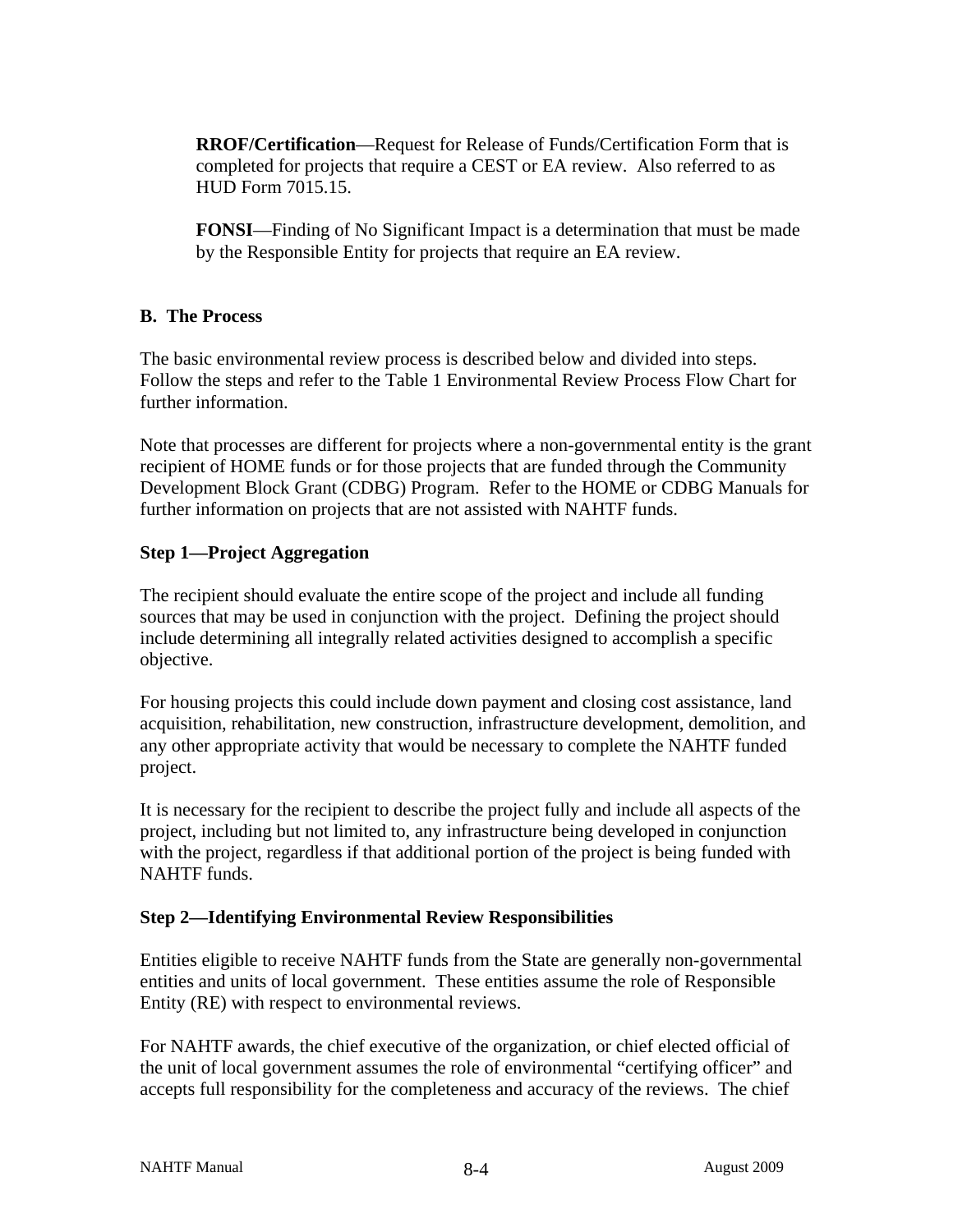elected official must sign all certifications and findings. This environmental duty may not be delegated, although local staff, consultants, and/or State resources may provide technical assistance to support project efforts. For further information on the process for units of local government that are receiving CDBG funds, and not NAHTF funds, see the CDBG Manual for the environmental process.

#### **Step 3—Determination of Level of Review**

The recipient must determine which level of environmental review is appropriate for the project in order to correctly complete the necessary documentation for the project. The recipient must review the HUD regulations to determine which category of review the project should be classified under in order to determine which Environmental Review Packet must be completed.

Each level of environmental review is defined within the HUD regulations found at 24 CFR 58. The four main levels of review that HOME recipients will need to consider include:

- Exempt [Those projects classified under 24 CFR 58.34],
- CENST [Those projects classified under 24 CFR 58.35(b)],
- CEST [Those projects classified under 24 CFR 58.35(a)], or
- EA [All other projects that are not classified under 24 CFR 58.34, 58.35(b), or 58.35(a) and that do not require an Environmental Impact Statement (EIS)].

In addition to the four classifications, there is also an Environmental Impact Statement (EIS). This comprehensive review is for those projects that are larger in scope and will have a significant environmental impact. These projects are beyond the scope of those completed by recipients working in conjunction with DED.

Overall, review the HUD regulations to determine the most appropriate level of environmental review for a project. Every NAHTF project will be classified under one of the four levels of review. If a project cannot be classified as Exempt, CENST, or CEST, then recipient will be required to complete an EA.

See the attached Code of Federal Regulations (Attachment 9) to make this determination.

#### **Step 4—Environmental Review Packet Completion**

Once a recipient has determined the scope of a project through project aggregation and determined the appropriate level of review, the recipient must complete the appropriate Environmental Review Packet for every project. The Packet that is completed will be a portion of the ERR for a project. There are four separate Environmental Review Packets and one for each different level of review.

These include: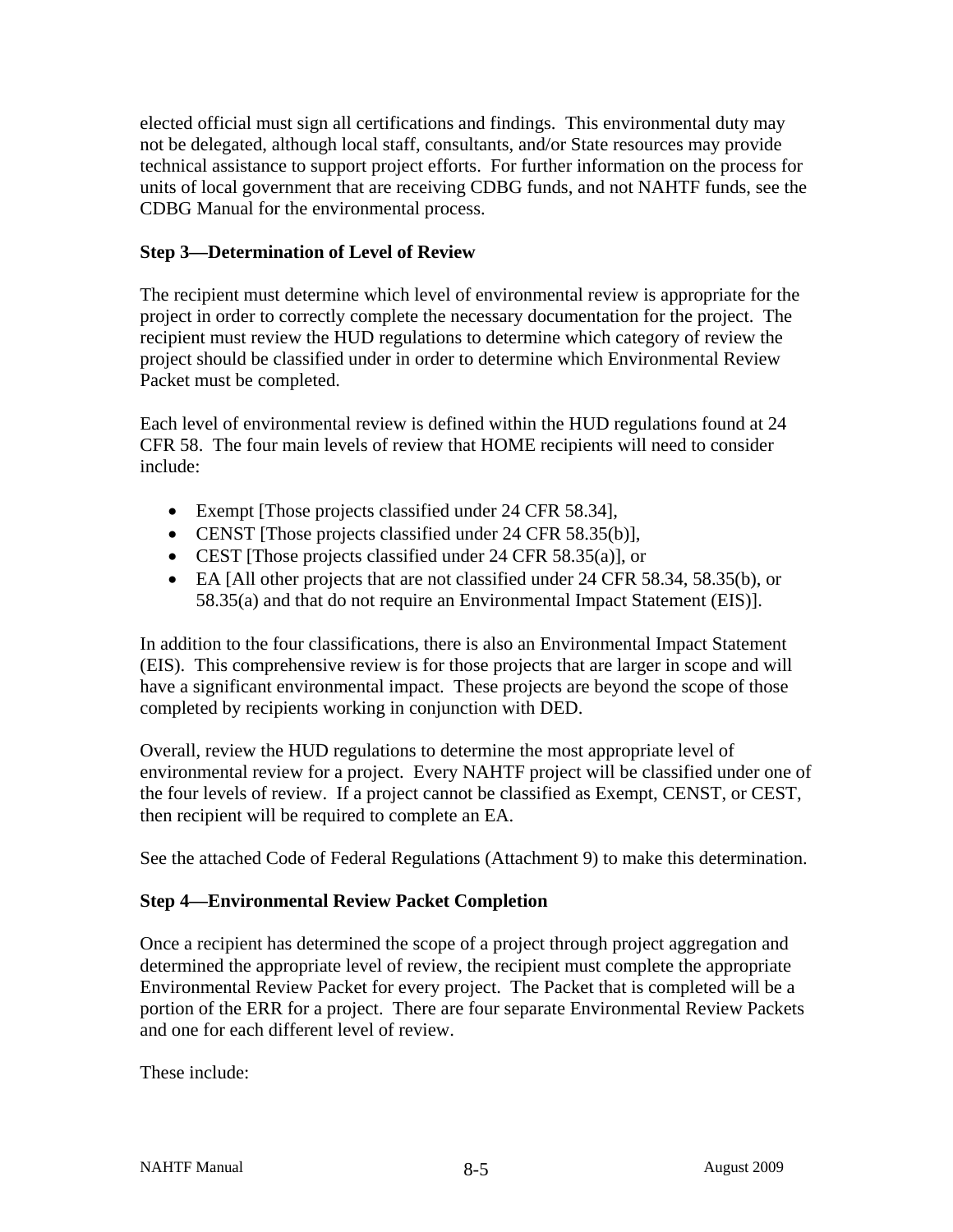- Exempt Project Packet
- CENST Project Packet
- CEST Project Packet
- EA Project Packet

**Exempt Project Packet—Projects that have been categorized under 24 CFR 58.34 must** complete a packet that includes a Cover Sheet, a Determination of Level of Review Form, a Finding of Exempt Activity Form, and a 58.6 Checklist.

**CENST Project Packet**—Projects that have been categorized under 24 CFR 58.35(b) must complete a packet that includes a Cover Sheet, a Determination of Level of Review Form, a Finding of Categorical Exclusion Not Subject To Form, and a 58.6 Checklist.

**CEST Project Packet**—Projects that have been categorized under 24 CFR 58.35(a) must complete a packet that includes a Cover Sheet, a Determination of Level of Review Form, a Statutory Checklist Form, and a 58.6 Checklist. In addition, appropriate source documentation must be included in the Packet which provides maps, shows that the appropriate websites have been reviewed, and that the appropriate agencies have been consulted including letters to and from agencies.

**EA Project Packet**—Projects that cannot be categorized as Exempt, CENST, or CEST must complete a packet that includes a Cover Sheet, a Determination of Level of Review Form, and an Environmental Assessment Form. In addition, appropriate source documentation must be included in the Packet which provides maps, shows that the appropriate websites have been reviewed, and that the appropriate agencies have been consulted including letters to and from agencies.

See also Attachment 1 an outline of the environmental review record items needed for each Environmental Review Packet.

#### **Step 5—Completion of RROF/Certification Form**

Only those projects that require a CEST or EA review will be required to complete a RROF/Certification Form. The most current HUD 7015.15 Form must be used.

The Form is available on the HUD website at:

http://www.hud.gov/offices/adm/hudclips/forms/files/7015-15.pdf

The RROF/Certification must be completed and sent to DED after the ERR is completed and signed by the chief executive of the organization or the chief elected official of the unit of local government.

A failure to complete RROF/Certification Form correctly will result in DED requesting that the Form be revised and resubmitted. Release of Funds for the project will not be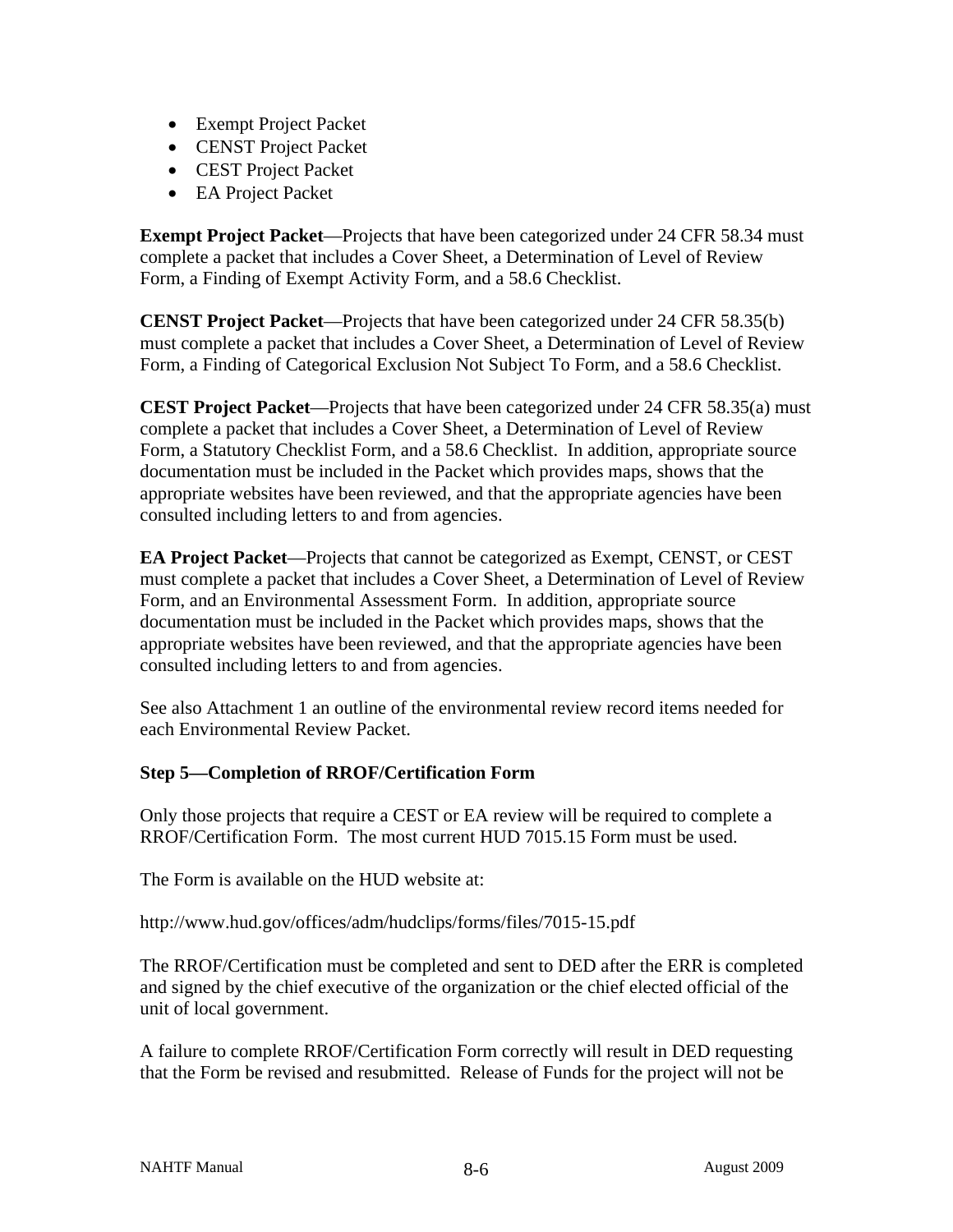provided until the RROF/Certification Form is accurate and other environmental review documentation has been provided.

See also Attachment 4 for instructions and a copy of the RROF/Certification Form.

#### **Step 6—Obtaining Environmental Clearance**

After the RROF/Certification form is received and the entire ERR is determined to be complete and accurate by the Department, the project will have environmental clearance. DED will provide a Release of Funds letter to the recipient which will notify the recipient of the environmental clearance and clearance to use grant funds after DED receives all of the special conditions required by recipient's NAHTF contract.

#### **C. Comprehensive Overview of Environmental Projects**

#### **Exempt Projects**

A project that has been classified under 24 CFR 58.34 is considered Exempt and requires a limited environmental review.

An Exempt project is a project that can be classified under one of the following categories:

(1) Environmental and other studies, resource identification and the development of plans and strategies;

(2) Information and financial services;

(3) Administrative and management activities;

(4) Public services that will not have a physical impact or result in any physical changes, including but not limited to services concerned with employment, crime prevention, child care, health, drug abuse, education, counseling, energy conservation and welfare or recreational needs;

(5) Inspections and testing of properties for hazards or defects;

(6) Purchase of insurance;

- (7) Purchase of tools;
- (8) Engineering or design costs;
- (9) Technical assistance and training;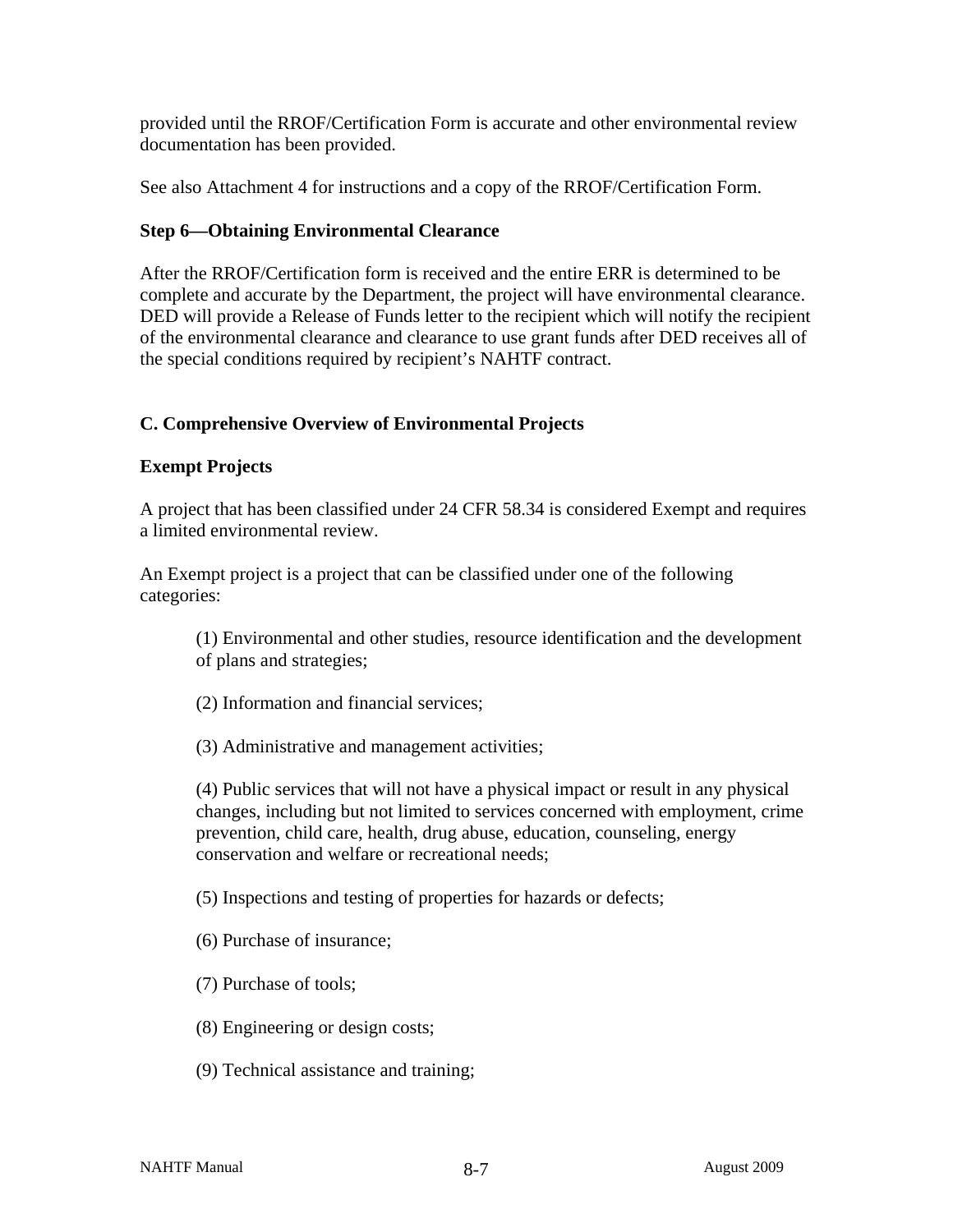(10) Assistance for temporary or permanent improvements that do not alter environmental conditions and are limited to protection, repair, or restoration activities necessary only to control or arrest the effects from disasters or imminent threats to public safety including those resulting from physical deterioration;

(11) Payment of principal and interest on loans made or obligations guaranteed by HUD;

(12) Any of the categorical exclusions listed in §58.35(a) provided that there are no circumstances which require compliance with any other Federal laws and authorities cited in §58.5. [CEST Projects that converts to Exempt]

If a project cannot be classified under any of the above mentioned categories, then the project is not Exempt and a higher level of environmental review will need to be completed.

The ERR for an Exempt project must include the completion of the following items:

- Cover Sheet
- Determination of Level of Review
- Finding of Exempt Activity Form
- 58.6 Checklist

A Recipient does not have to submit an RROF/Certification Form for Exempt Projects.

#### **CENST Projects**

A project that has been classified under 24 CFR 58.35(b) is considered a Categorical Exclusion Not Subject to the requirements of 24 CFR 58.5 and requires a limited environmental review.

A CENST project is a project that can be classified under one of the following categories:

(1) Tenant-based rental assistance;

(2) Supportive services including, but not limited to, health care, housing services, permanent housing placement, day care, nutritional services, short-term payments for rent/mortgage/utility costs, and assistance in gaining access to local, State, and Federal government benefits and services;

(3) Operating costs including maintenance, security, operation, utilities, furnishings, equipment, supplies, staff training and recruitment and other incidental costs;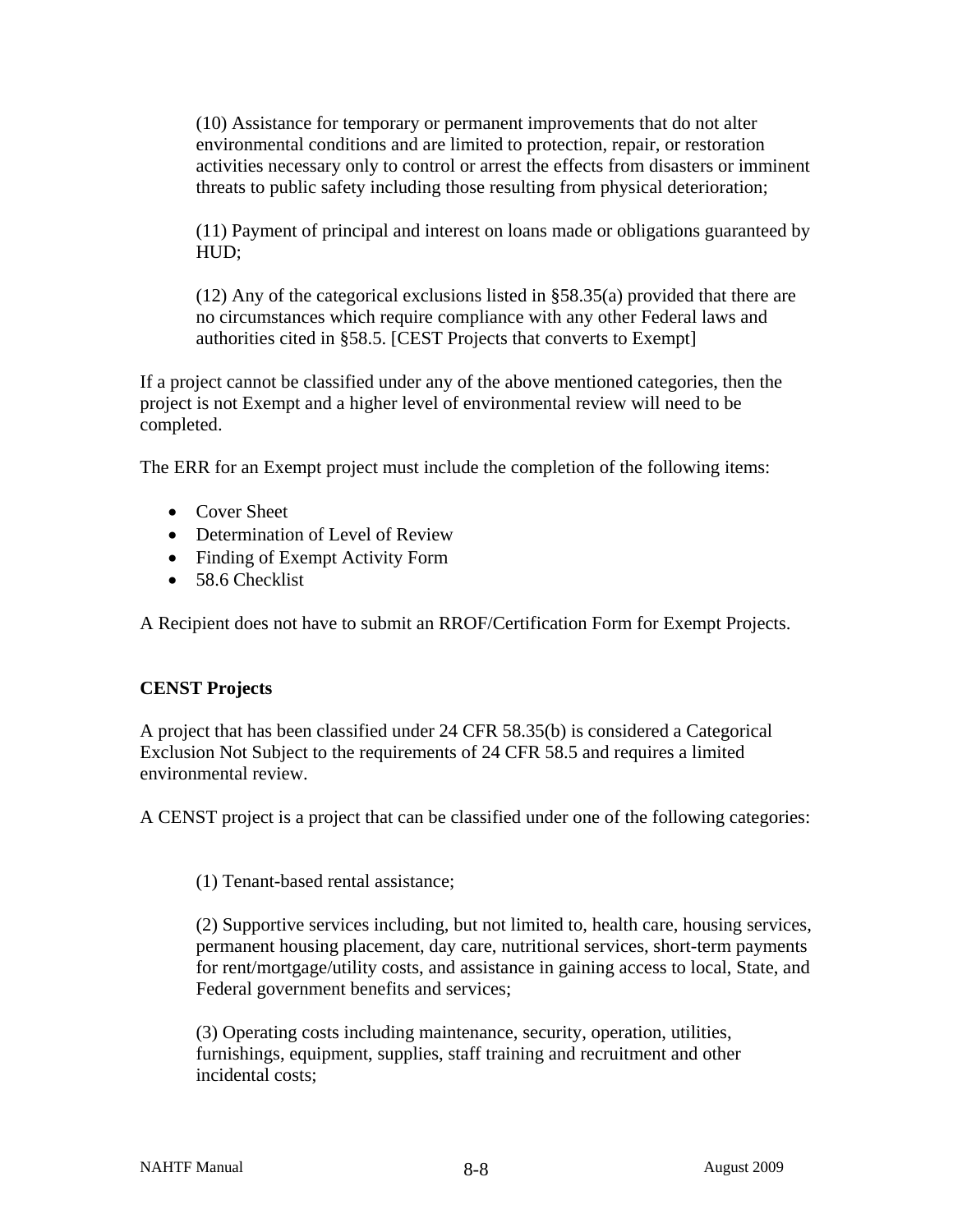(4) Economic development activities, including but not limited to, equipment purchase, inventory financing, interest subsidy, operating expenses and similar costs not associated with construction or expansion of existing operations;

(5) Activities to assist homebuyers to purchase existing dwelling units or dwelling units under construction, including closing costs and down payment assistance, interest buydowns, and similar activities that result in the transfer of title.

(6) Affordable housing pre-development costs including legal, consulting, developer and other costs related to obtaining site options, project financing, administrative costs and fees for loan commitments, zoning approvals, and other related activities which do not have a physical impact.

(7) Approval of supplemental assistance (including insurance or guarantee) to a project previously approved under this part, if the approval is made by the same responsible entity that conducted the environmental review on the original project and re-evaluation of the environmental findings is not required under §58.47.

If a project cannot be classified under any of the above mentioned categories, then the project is not CENST and a higher level of environmental review will need to be completed.

The ERR for a CENST project must include the completion of the following items:

- Cover Sheet
- Determination of Level of Review
- Finding of Categorical Exclusion Not Subject To Form
- 58.6 Checklist

A Recipient does not have to submit an RROF/Certification Form for CENST Projects.

#### **CEST Projects**

A project that has been classified under 24 CFR 58.35(a) is considered a Categorical Exclusion Subject to the requirements of 24 CFR 58.5 and requires the completion of a Statutory Checklist which evaluates 14 separate environmental laws.

A CEST project is a project that can be classified under one of the following categories:

(1) Acquisition, repair, improvement, reconstruction, or rehabilitation of public facilities and improvements (other than buildings) when the facilities and improvements are in place and will be retained in the same use without change in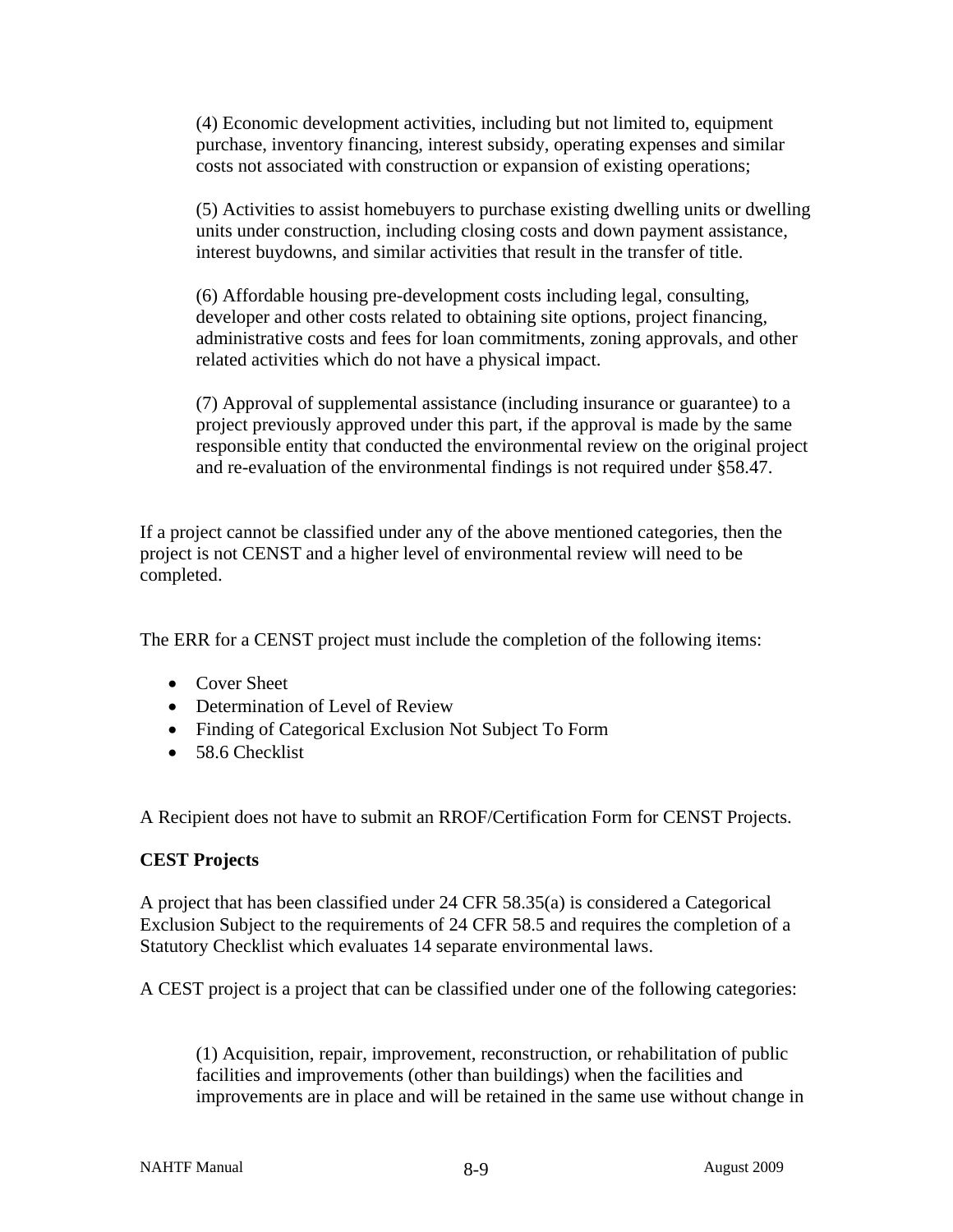size or capacity of more than 20 percent (e.g., replacement of water or sewer lines, reconstruction of curbs and sidewalks, repaving of streets).

(2) Special projects directed to the removal of material and architectural barriers that restrict the mobility of and accessibility to elderly and handicapped persons.

(3) Rehabilitation of buildings and improvements when the following conditions are met:

(i) In the case of a building for residential use (with one to four units), the density is not increased beyond four units, the land use is not changed, and the footprint of the building is not increased in a floodplain or in a wetland;

(ii) In the case of multifamily residential buildings:

(A) Unit density is not changed more than 20 percent;

(B) The project does not involve changes in land use from residential to non-residential; and

(C) The estimated cost of rehabilitation is less than 75 percent of the total estimated cost of replacement after rehabilitation.

(iii) In the case of non-residential structures, including commercial, industrial, and public buildings:

(A) The facilities and improvements are in place and will not be changed in size or capacity by more than 20 percent; and

(B) The activity does not involve a change in land use, such as from nonresidential to residential, commercial to industrial, or from one industrial use to another.

(4)(i) An individual action on up to four dwelling units where there is a maximum of four units on any one site. The units can be four one-unit buildings or one fourunit building or any combination in between; or

(ii) An individual action on a project of five or more housing units developed on scattered sites when the sites are more than 2,000 feet apart and there are not more than four housing units on any one site.

(iii) Paragraphs  $(a)(4)(i)$  and (ii) of this section do not apply to rehabilitation of a building for residential use (with one to four units) (see paragraph  $(a)(3)(i)$  of this section).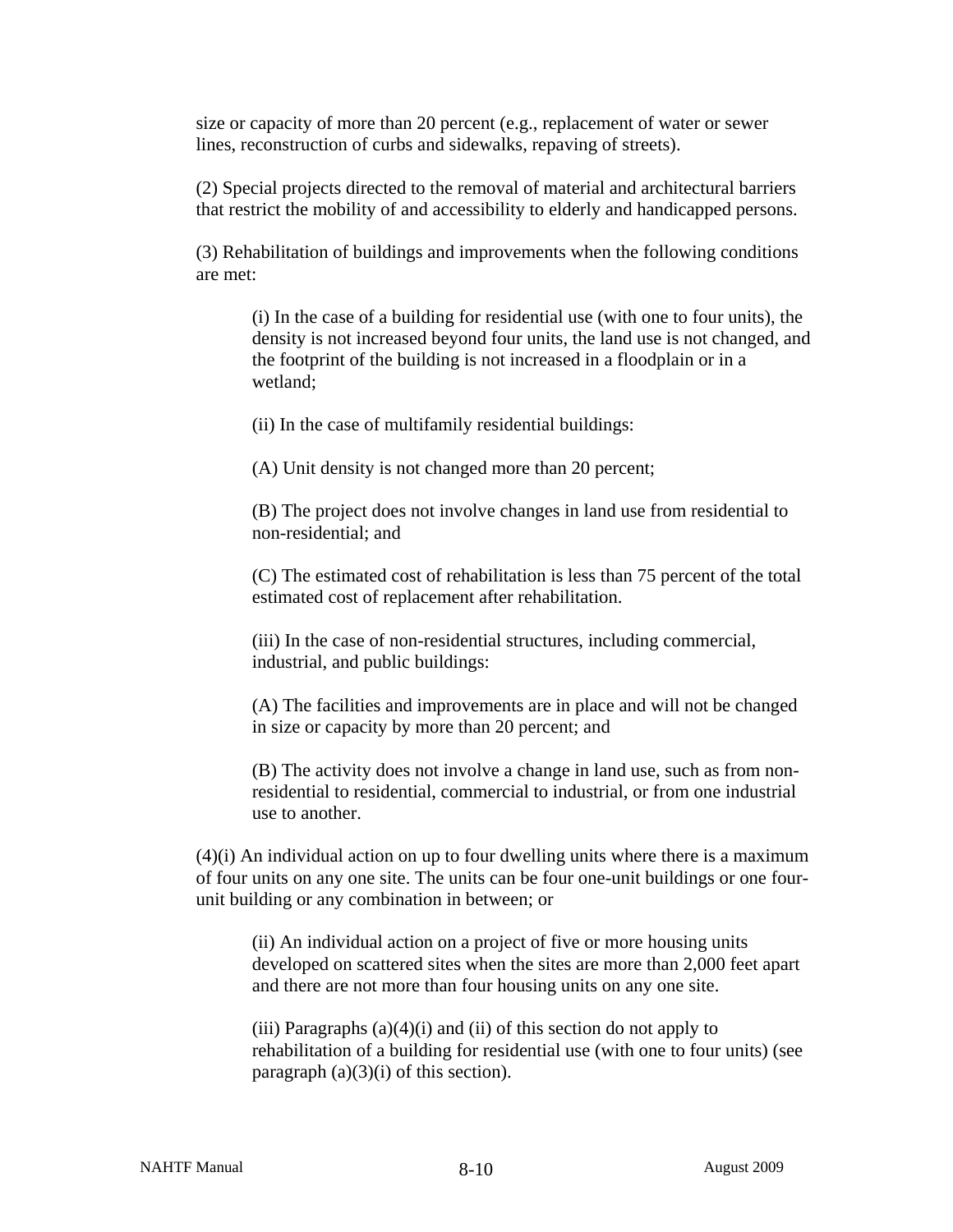(5) Acquisition (including leasing) or disposition of, or equity loans on an existing structure, or acquisition (including leasing) of vacant land provided that the structure or land acquired, financed, or disposed of will be retained for the same use.

(6) Combinations of the above activities.

If a project cannot be classified under any of the above mentioned categories, then the project is not CEST and an EA will need to be completed.

The ERR for a CEST project must include the completion of the following items:

- Cover Sheet
- Determination of Level of Review
- Statutory Checklist
- 58.6 Checklist
- Source Documentation [including, but not limited to, a FIRM Map, an aerial map, letters sent to any agencies, agency websites consulted, agency responses, and any other relevant information that provides support for your findings within the Statutory Checklist]
- RROF/Certification Form

A Recipient does have to submit an RROF/Certification Form to DED after completion of the ERR unless the project converts to Exempt. . NAHTF projects do not generally require any publication or public comment period. If it is determined that there are extraordinary circumstances in which the scope or activities within the project necessitate a publication period, the recipient will be notified of this requirement by DED.

#### **CEST Project Converting to Exempt**

In some instances a CEST Project may convert to an Exempt Project. This may occur if the recipient has completed the Statutory Checklist and has marked all authorities as Status "A".

If Box "A" has been selected within the Determination Section of the Statutory Checklist, the recipient would be confirming that the project does not require any further compliance measure (e.g. consultation, mitigation, permit, approval, or any other additional measure) with respect to any law or authority cited at 24 CFR 58.5.

When a project converts to Exempt, it will be necessary for the recipient to have completed the Determination of Level of Review, the Statutory Checklist, and the 58.6 Checklist, and provided the necessary source documentation for the project. After this information has been included in the ERR, the recipient then must complete a Finding of Exempt Activity Form and note that the project is converting to Exempt according to 24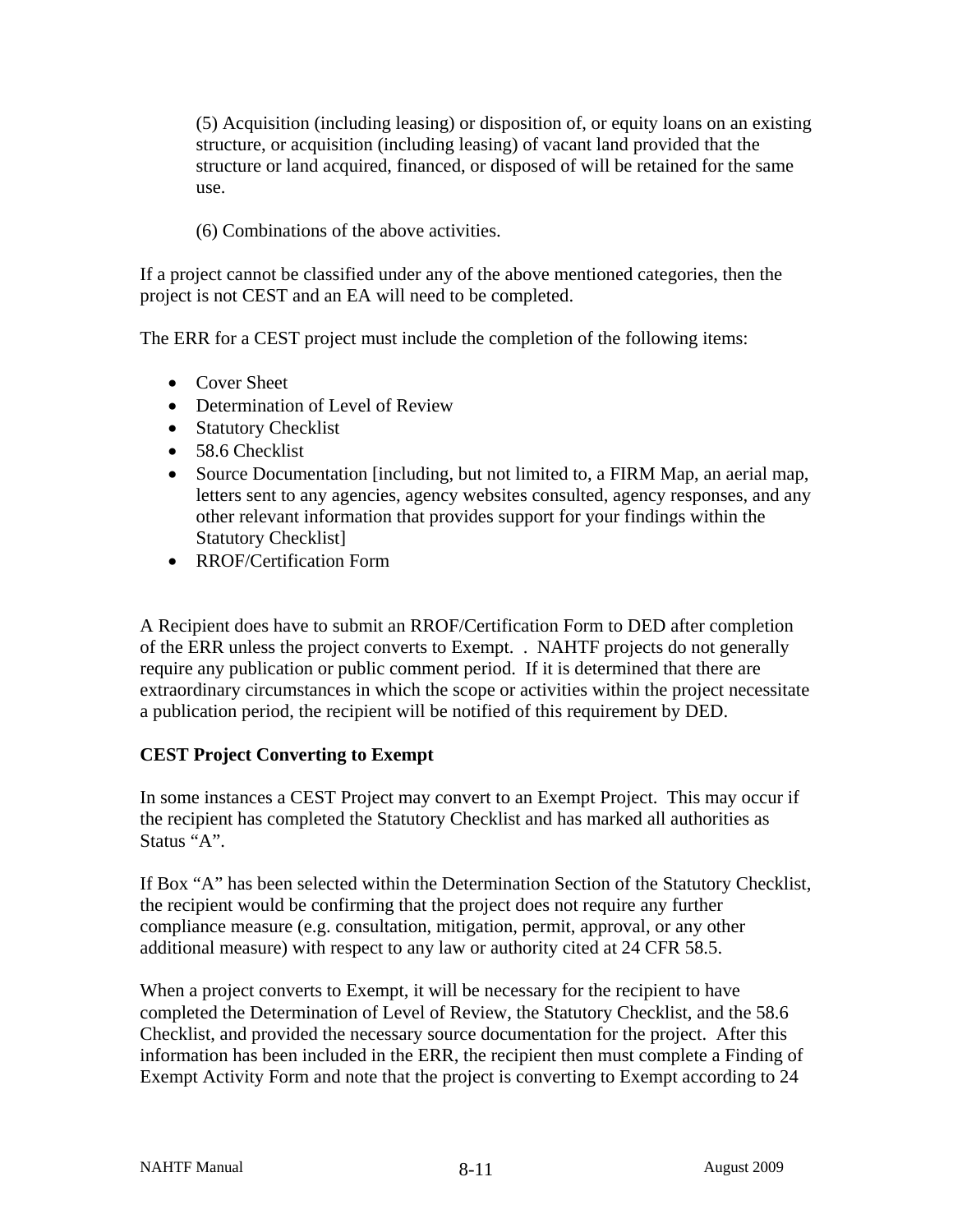CFR 58.34(a)(12). The Finding of Exempt Activity Form should be incorporated into the ERR and sent to DED.

A RROF/Certification is not required for CEST projects that have converted to Exempt.

#### **EA Projects**

A project that cannot be classified as Exempt, CENST, CEST, but is classified under 24 CFR 58.36 requires the completion of an Environmental Assessment (EA). An EA includes a FONSI Determination, a Statutory Checklist, an Environmental Assessment Checklist, a 58.6 Checklist, and all other required information as noted in the EA Project Packet.

The ERR for an EA project must include the completion of the following items:

- Cover Sheet
- Determination of Level of Review
- Environmental Assessment (EA) Form
- Source Documentation [including, but not limited to, a FIRM Map, an aerial map, letters sent to any agencies, agency websites consulted, agency responses, and any other relevant information that provides support for your findings within the Statutory Checklist]
- RROF/Certification Form

See also information below titled Completing the Statutory Checklist, Completing the Environmental Assessment Checklist, Completing the 58.6 Checklist, and the HUD Guide for further information.

See also the Source Documentation Section for further information.

A Recipient does have to submit an RROF/Certification Form to DED after completion of the ERR. . NAHTF projects do not generally require any publication or public comment period. If it is determined that there are extraordinary circumstances in which the scope or activities within the project necessitate a publication period, the recipient will be notified of this requirement by DED.

#### **D. RROF/Certification Form**

The RROF/Certification form is completed for CEST or EA Projects and has to be signed by the RE Certifying Officer after completion the ERR.

The most current HUD 7015.15 Form must be used. The Form is available on the HUD website at:

http://www.hud.gov/offices/adm/hudclips/forms/files/7015-15.pdf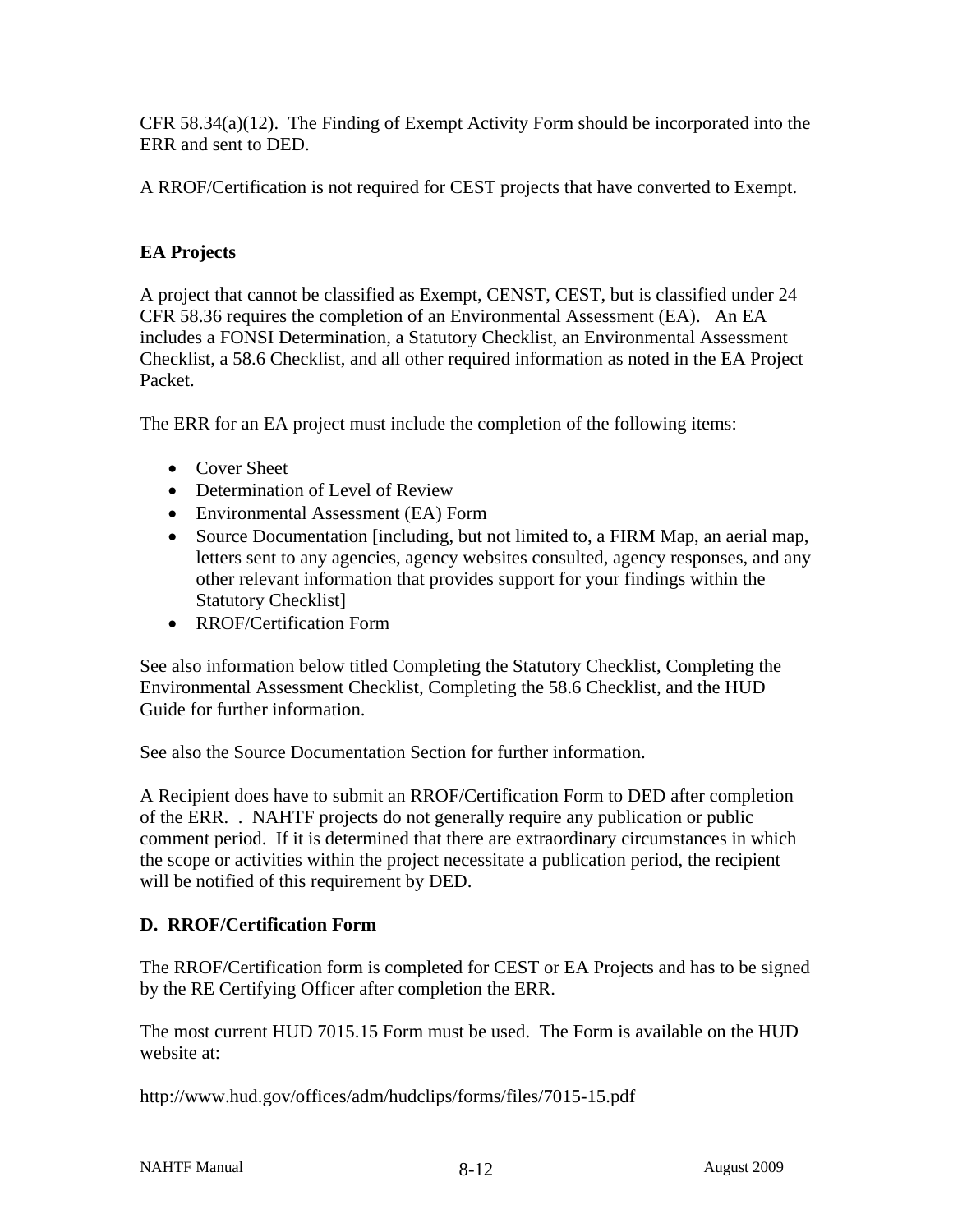The RE must sign the Determination of Level of Review, and other necessary forms within the ERR prior to signing the RROF/Certification Form.

#### **E. Source Documentation**

Source Documentation is used to supplement the ERR and provide justification for the information that has been detailed in the Compliance Documentation Section of the Statutory Checklist, the Environmental Assessment Checklist, and any other section of the ERR. The ERR must be a stand alone document that will provide a complete picture of the environmental impacts of the project for a reviewer.

Some examples of Source Documentation that must be included in CEST and EA Project reviews include:

- Aerial map of site (when sites have been identified)
- FIRM map (when sites have been identified and mapped)
- Agency websites reviewed
- Letters to Agencies
- Responses from Agencies

The RE may use an environmental review from another agency to help supplement the ERR for DED. A copy of the review should be incorporated into the ERR and referenced in the Compliance Documentation Section of the Statutory Checklist or the Source Documentation Section of the Environmental Assessment Checklist.

In addition, any Engineering Reports, Phase I Reports, Phase II Reports, and any other relevant information should be included in the ERR.

#### **F. Completing the Statutory Checklist**

#### **Introduction**

The Statutory Checklist must be completed for CEST and EA Projects. The Statutory Checklist is a separate form for CEST projects and is part of the Environmental Review Packet completion. For EA projects the Statutory Checklist is incorporated into the Environmental Assessment and must be completed.

The Statutory Checklist evaluates 14 separate environmental issues and impacts. Each of these 14 items must be evaluated for every project. Within the Statutory Checklist, the recipient must follow instructions detailed in the Checklist and select either Status A or Status B for each and every of the 14 items.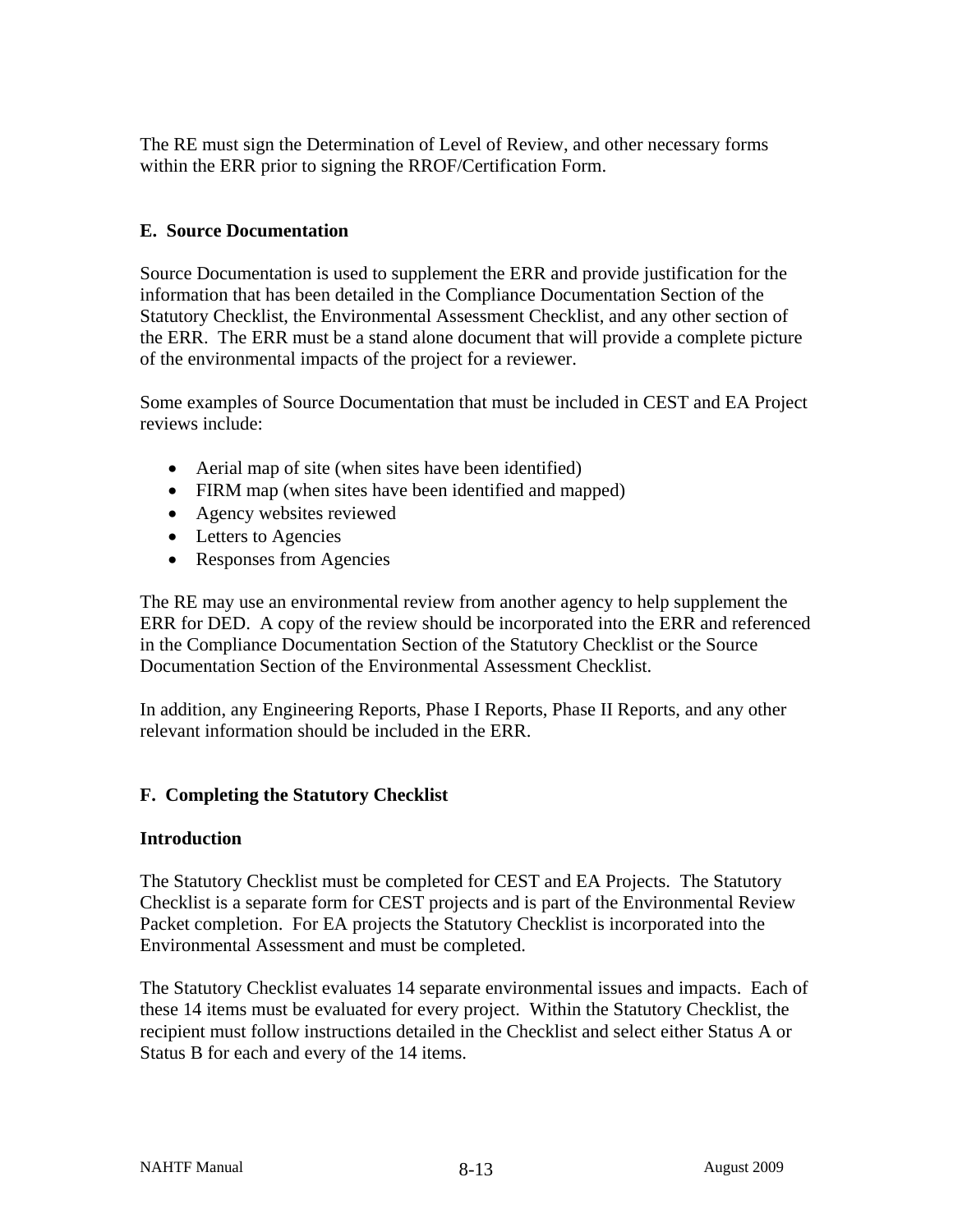By selecting Status A, the recipient is documenting that the project is in compliance either because 1) the nature of the project does not implicate the authority under consideration or 2) supporting information documents that the project compliance has been achieved. If Status A is marked, the recipient is noting that no further compliance is needed, and no further consultation, permitting, or additional evaluation are needed in regard to the Item evaluated.

By selecting Status B, the recipient is documenting that the project requires additional compliance. This includes an additional compliance step or action, including but not limited to, consultation with or approval from an oversight agency, performance of a study or analysis, completion of remediation or mitigation measures, or obtaining a license or permit.

Selecting Status B is also appropriate when a project site has not been identified as a tiered review will be required and further compliance is necessary.

Note that leaving any Compliance Documentation Section blank or providing a "not applicable" response to any of the 14 items is not acceptable. A failure to review all 14 items will result in the recipient having to correct the Statutory Checklist and resubmit the information to DED.

#### **Statutory Checklist Process**

A recipient should consult the appropriate statutes, authorities, executive orders, regulations, or policies as noted in each of the 14 items. 24 CFR 58.5 provides more information on the Related Federal laws and authorities that must be reviewed.

In addition, utilizing the HUD Guide to Environmental Compliance (HUD Guide) can also be used as a tool to assist the recipient with the completion of the Statutory Checklist. If used correctly the HUD Guide can provide guidance on how to appropriately provide Compliance Documentation. Review the Applicable Activities, Threshold for Action, Source Documentation, and Action Required Sections as a whole in order to assist the recipient.

For example, in providing a proper evaluation for Item 3 Coastal Zone Management, the recipient could note within the Compliance Documentation Section of the Statutory Checklist, that a project in Nebraska is not located in a state having a Coastal Zone Management (CZM) Program as provided by the National Oceanic & Atmospheric Administration at web site: http://coastalmanagement.noaa.gov/mystate/welcome.html. Providing this information, along with a copy of the website would provide sufficient source documentation for this item.

The goal of the evaluation is to obtain environmental compliance with each of the 14 items. Compliance can be obtained in some instances by the Recipient providing an appropriate narrative and source documentation within the Compliance Documentation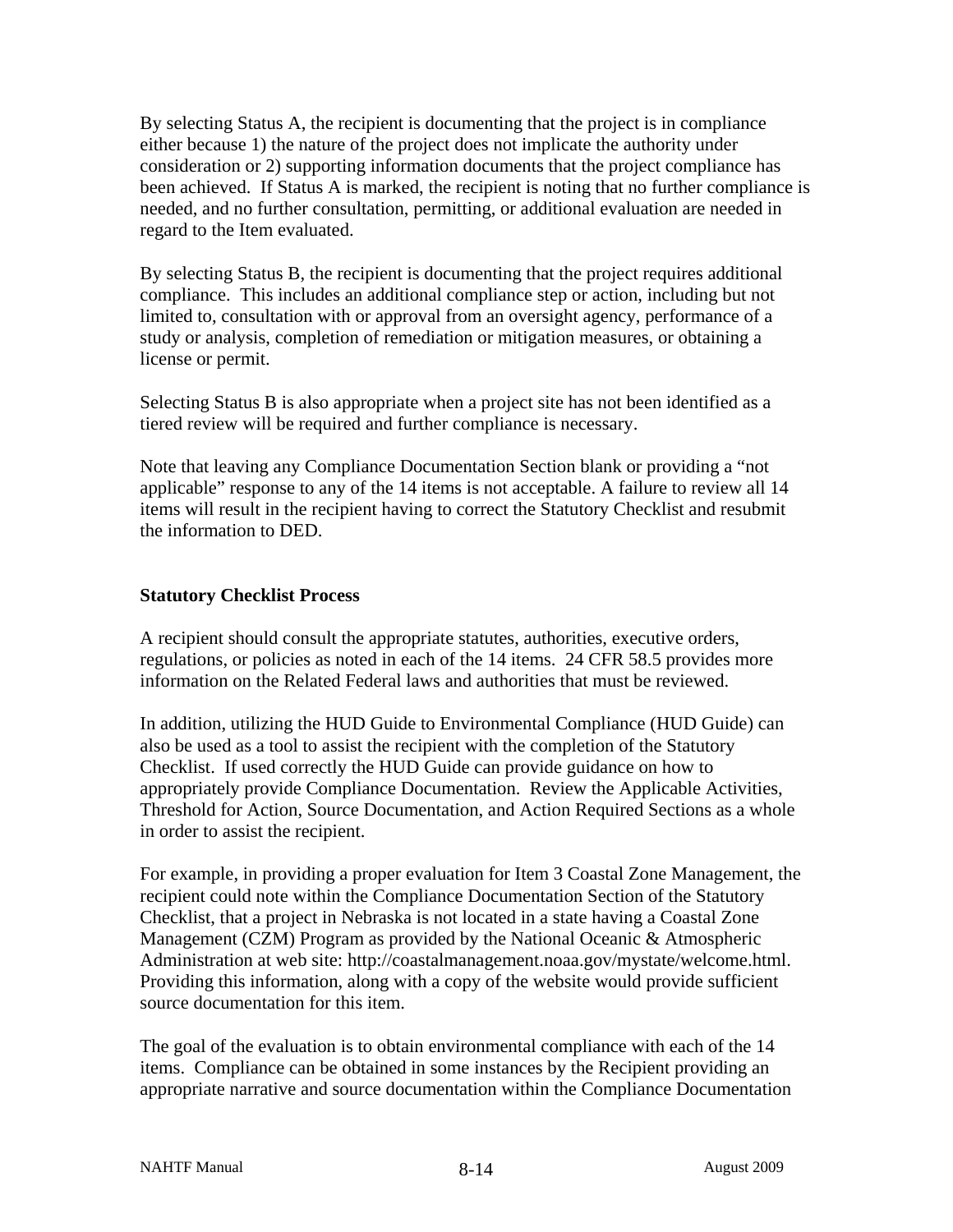section of the Statutory Checklist. In other instances it is necessary to provide additional source documentation, including referencing agency website information, letters sent to agencies, agency responses, and any other relevant information.

The RE must retain all documentation (letters, maps, notes on comments of authorities contacted, etc.) to support the Compliance Documentation in the ERR. The recipient should use the best available information in order to achieve compliance.

Federal or State Agency consultation may be necessary to provide a proper environmental evaluation. Agency responses may concur with a recipient's findings and result in no need for further action, may place conditions on the project prior to environmental clearance, or may halt the project until mitigating measures are identified and steps have been taken to achieve compliance.

If permits are required, a listing of the specific permits needed and the procedures by which they will be obtained should be attached to the ERR. If mitigating actions are required, the RE should fully describe the actions the recipient will take to assure compliance.

The Statutory Checklist must be prepared and signed by the Preparer prior to being signed by the RE Certifying Officer. A failure to have the Preparer sign the Statutory Checklist before the RE Certifying Officer will result in the recipient having to correct the Statutory Checklist and resubmit the information to DED.

For more information review 24 CFR 58.5 (Attachment 9) and the HUD Guide (Attachment 8).

For more information see also list of Agency Contacts (Attachment 7).

#### **G. Completing the Environmental Assessment Checklist**

The Environmental Assessment Checklist must be completed for EA Projects. This Checklist is incorporated into the Environmental Assessment and must be completed.

The Environmental Checklist evaluates several impact categories to evaluate the significance of the effects of the proposal on the character, features, and resources of the project area. This evaluation includes the area surrounding the project site and the reference of the site to other resources in the community. Each of the impact categories must be evaluated for every project.

Note that leaving any Compliance Documentation Section blank or providing a "not applicable" response to any of the items is not acceptable. A failure to review all items will result in the recipient having to correct the Environmental Assessment Checklist and resubmit the information to DED.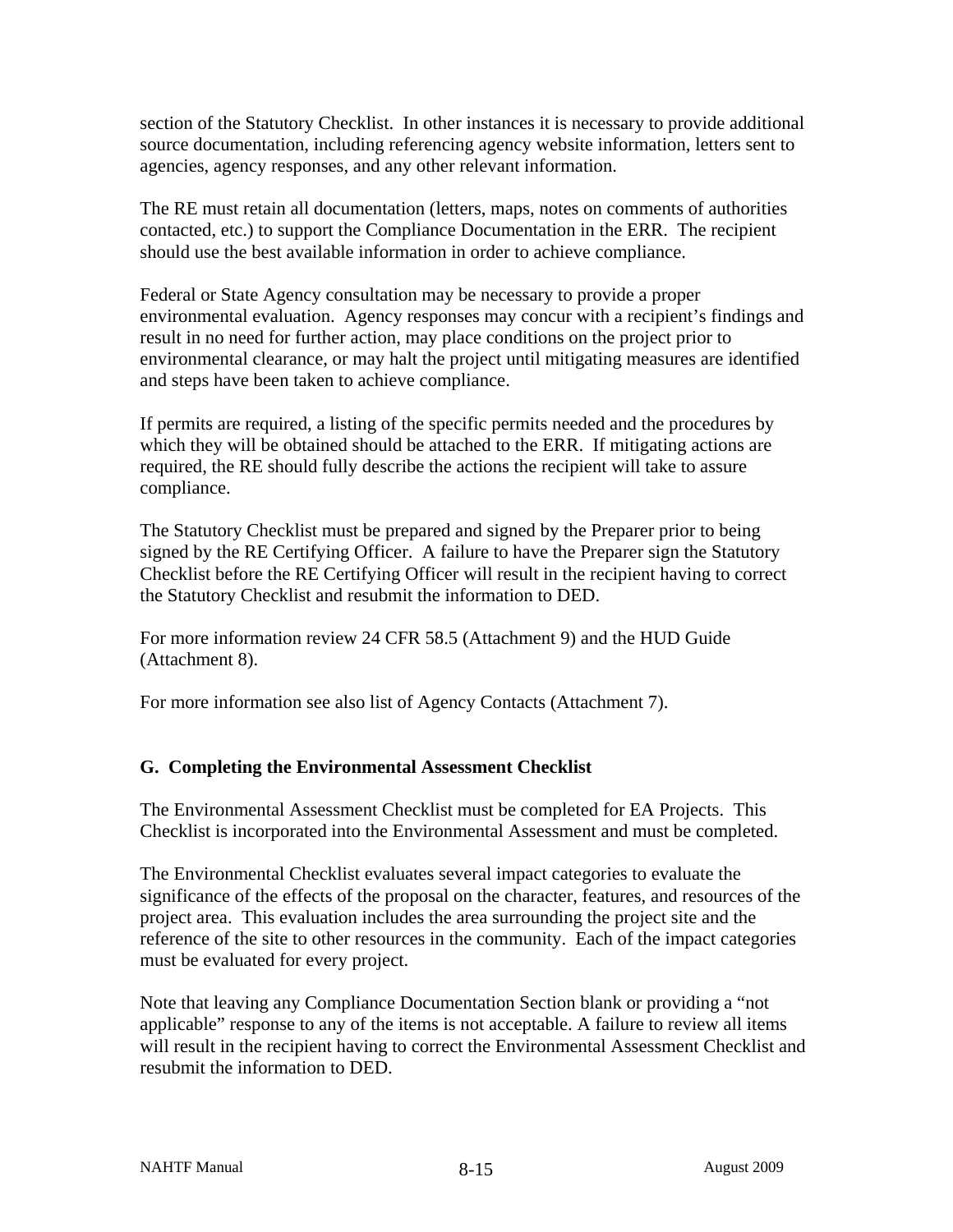An example for providing a proper evaluation for the impact category Community Facilities and Services in relation to Public Safety and Fire, a recipient may provide information on the location and distance of the nearest fire station in relation to the project site. If the station is near the site then it may be appropriate to note that the anticipated or potential impact was Beneficial to the project.

For further information see the Source Documentation section.

#### **H. Completing the 58.6 Checklist**

The 58.6 Checklist must be completed for every project. For Exempt, CENST, or CEST projects the 58.6 Checklist is a separate form that must be completed. For EA projects the 58.6 Checklist is incorporated into the Environmental Assessment and must be completed.

There are three main sections of the 58.6 Checklist that have to be reviewed. These include:

**1. Airport Runway Clear Zones and Clear Zone Notification** [24 CFR Part 51.303(a)(3)]

**2. Coastal Barrier Resources Act** [Coastal Barrier Improvement Act of 1990 (16 USC 3501)]

**3. Flood Disaster Protection Act** [Flood Disaster Protection Act of 1973, as amended (42 USC 4001-4128)]

The 58.6 Checklist provides a set of "yes" or "no" questions that have to be answered and must be supplemented with proper source documentation.

Source Documentation may include an aerial map, FIRM map, Agency website information, and any other relevant information that would substantiate the information provided in the 58.6 Checklist.

For the Flood Disaster Section, if "No" is answered for the first question, then it is not appropriate to answer the remaining questions.

In addition, for Section 3 pertaining to the Flood Disaster Protection Act it may be necessary to attach an applicable FIRM Map when it is necessary to provide evidence that a project is not being locating within a Special Flood Hazard Area (SFHA). If a FIRM map is attached then it would be necessary to cite the appropriate year and panel number of the FIRM map. (See FEMA.gov for more information on FIRM maps).

If a project site is not mapped, then the best available information should be used to ascertain whether or not a project is located within a SFHA. In this instance it may be necessary to contact the Department of Natural Resources for this information.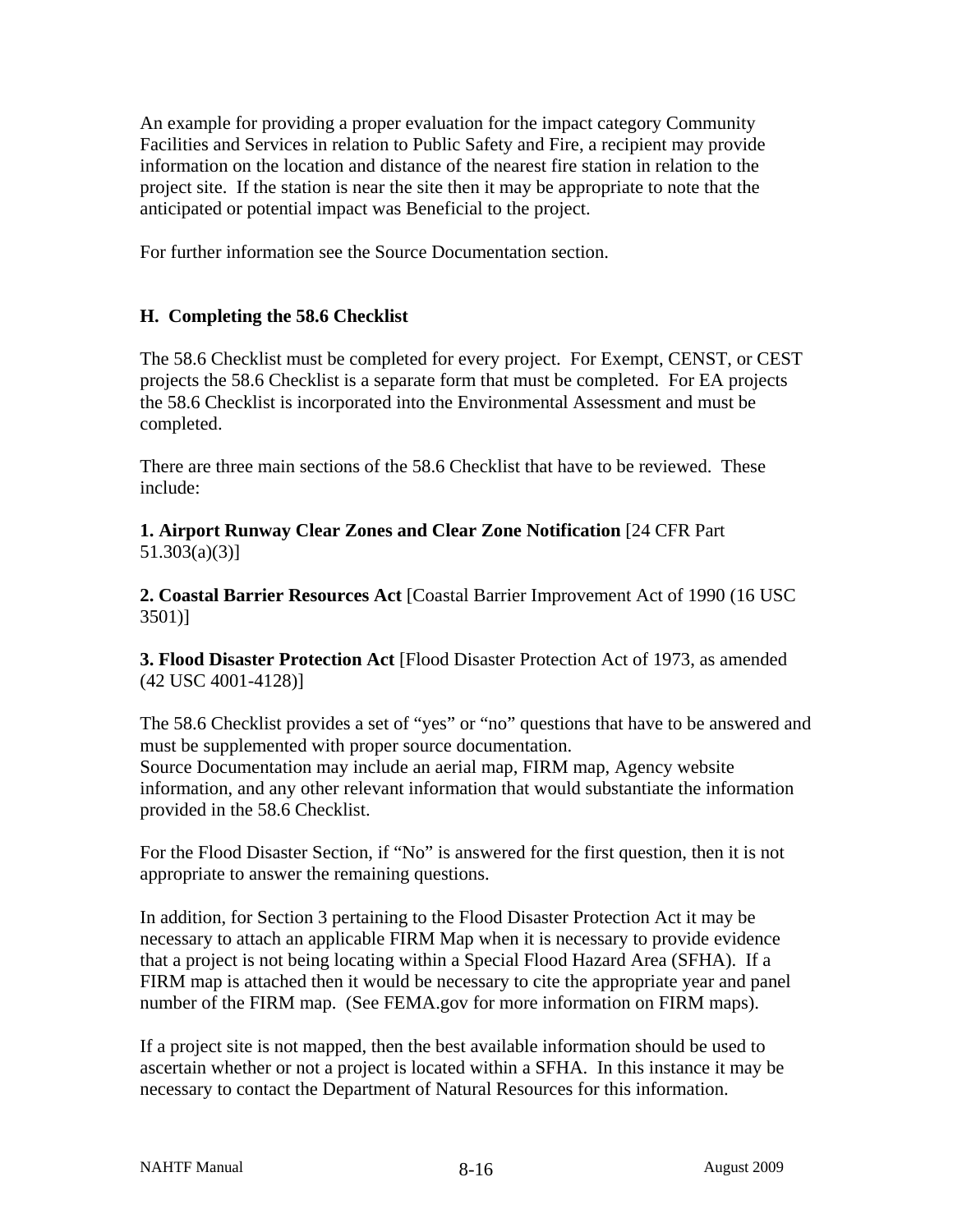#### **I. 8 Step Process for Flood Plains/Wetlands**

If a project has been determined to be located within a Special Flood Hazard Area (SFHA) as indicated on a Flood Insurance Rate Map (FIRM) or located in a wetland as determined by consultation with the Natural Resources Conservation Service and/or U. S. Army Corps of Engineers, then it may be necessary for the recipient to complete the 8 Step Process as required by 24 CFR 55.20.

Contact DED to determine whether the recipient will be required to complete the 8-Step Process for a NAHTF project. If required, this process must be completed prior to finalizing the Statutory Checklist for CEST projects and prior to a FONSI for EA projects.

For further information on the requirements of the 8 Step Process review 24 CFR 55.20 at the Electronic Code of Federal Regulations website [http://ecfr.gpoaccess.gov].

The 8 Step Process Form and instructions are found at Attachment 5.

See also Sample Floodplain/Wetland notices at Attachment 5. Use the language as provided in the notices if the recipient is required to complete the 8 Step Process.

#### **J. Tiered Review**

A tiered review is a process in which the recipient completes a CEST or EA Project review, but has not identified any or all the sites where the project activities will be completed.

Within this two step process the recipient first completes their CEST or EA Project Packet by identifying and evaluating those issues that can be reviewed without having sites identified. For those issues that cannot be evaluated without having a site identified, then it would be proper to note that a Tier II evaluation will be conducted as sites are identified.

The second step would be for the recipient to complete a Site-Specific Tier II environmental review once sites are identified. The recipient would identify and evaluate those issues that were noted in the Statutory Checklist, the Environmental Assessment Checklist, and 58.6 Checklist that required further evaluation once a site had been identified.

For housing projects, this may include, but is not limited to, Air Quality, Contamination and Toxic Substances, Floodplain Management, Historic Preservation, Noise Control, and Flood Disaster Protection.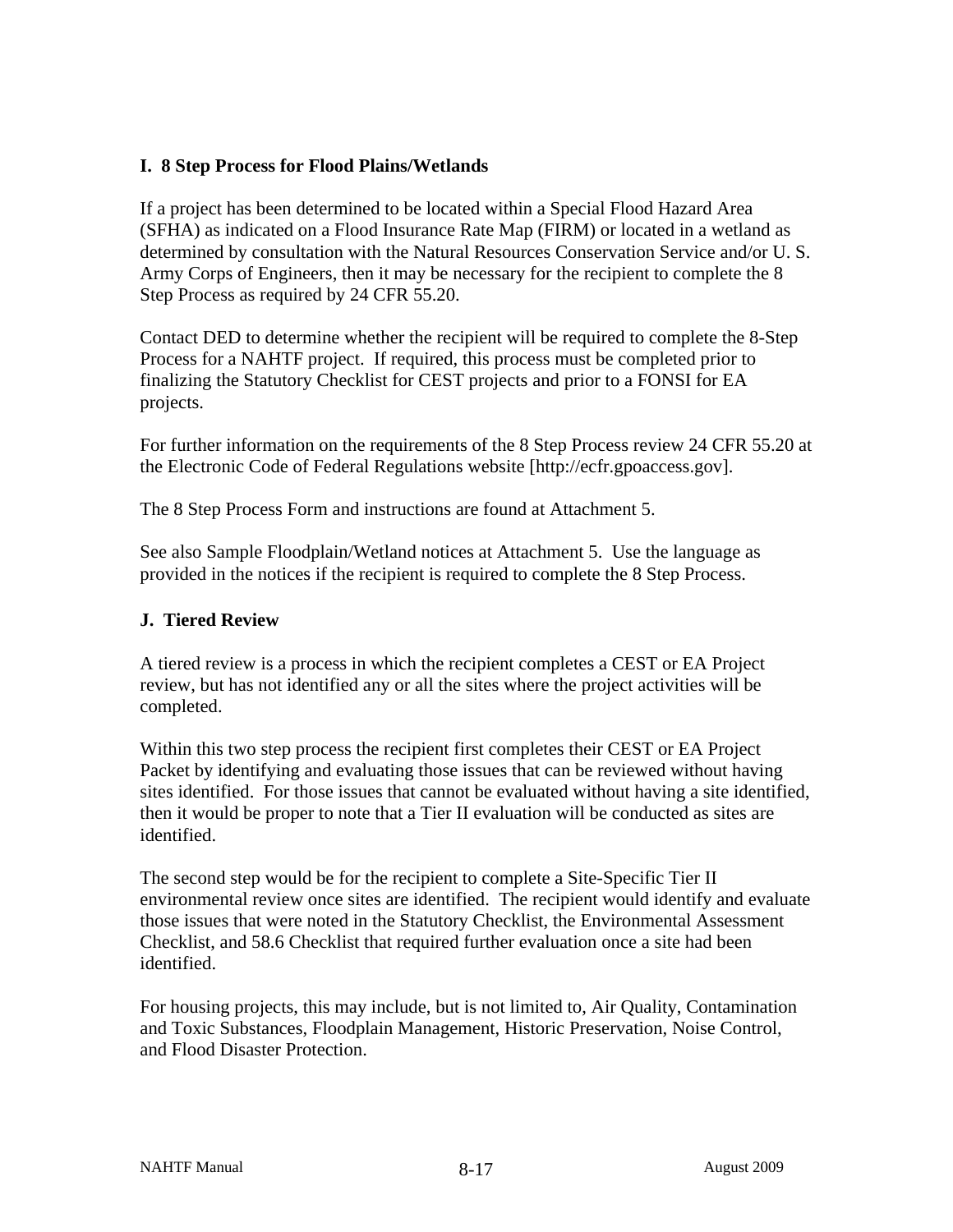The Tier II review should follow the recommended format and will be part of the ERR that is retained in the recipient's project files at a recipient's office. This Tier II review must reference the CEST or EA Project packet that was completed previously and the ERR that was completed and received environmental clearance should be retained in a separate, master file, for the project.

The Tier II review should supplement the previous review.

Discussing the tiered review is most appropriate in the description of the project in the Determination of Level of Review Form, the Statutory Checklist, the Environmental Assessment Checklist, and 58.6 Checklist.

Many housing activities require the completion of a tiered review including purchase, rehabilitation, resale and owner occupied rehabilitation. In addition, if down payment assistance is provided, and the project also provides rehabilitation for homes that are assisted, then it would also be appropriate to complete a tiered review as the project would be considered CEST.

Completion of an additional RROF/Certification is not required for a site specific review after the recipient has already received environmental clearance.

For a Tier II review format example see Attachment 2.

For more information refer to 24 CFR 58.15 (Attachment 9).

#### **K. Changes to the Original Project or Additional Funding (24 CFR 58.47)**

In some instances the recipient may make changes to the activities in a project, change the project area, or receive additional funds for a project that has previously received environmental clearance.

In these instances it is necessary for the RE to re-evaluate its environmental findings.

The RE should re-evaluate its environmental findings when:

The recipient proposes substantial changes in the nature, magnitude or extent of the project, including adding new activities not anticipated in the original scope of the project; or,

There are new circumstances and environmental conditions that may affect the project or the environment, such as concealed or unexpected conditions discovered during implementation.

The purpose of the re-evaluation is to determine if the new circumstances still justify and support the environmental finding originally issued. If the original finding is still valid,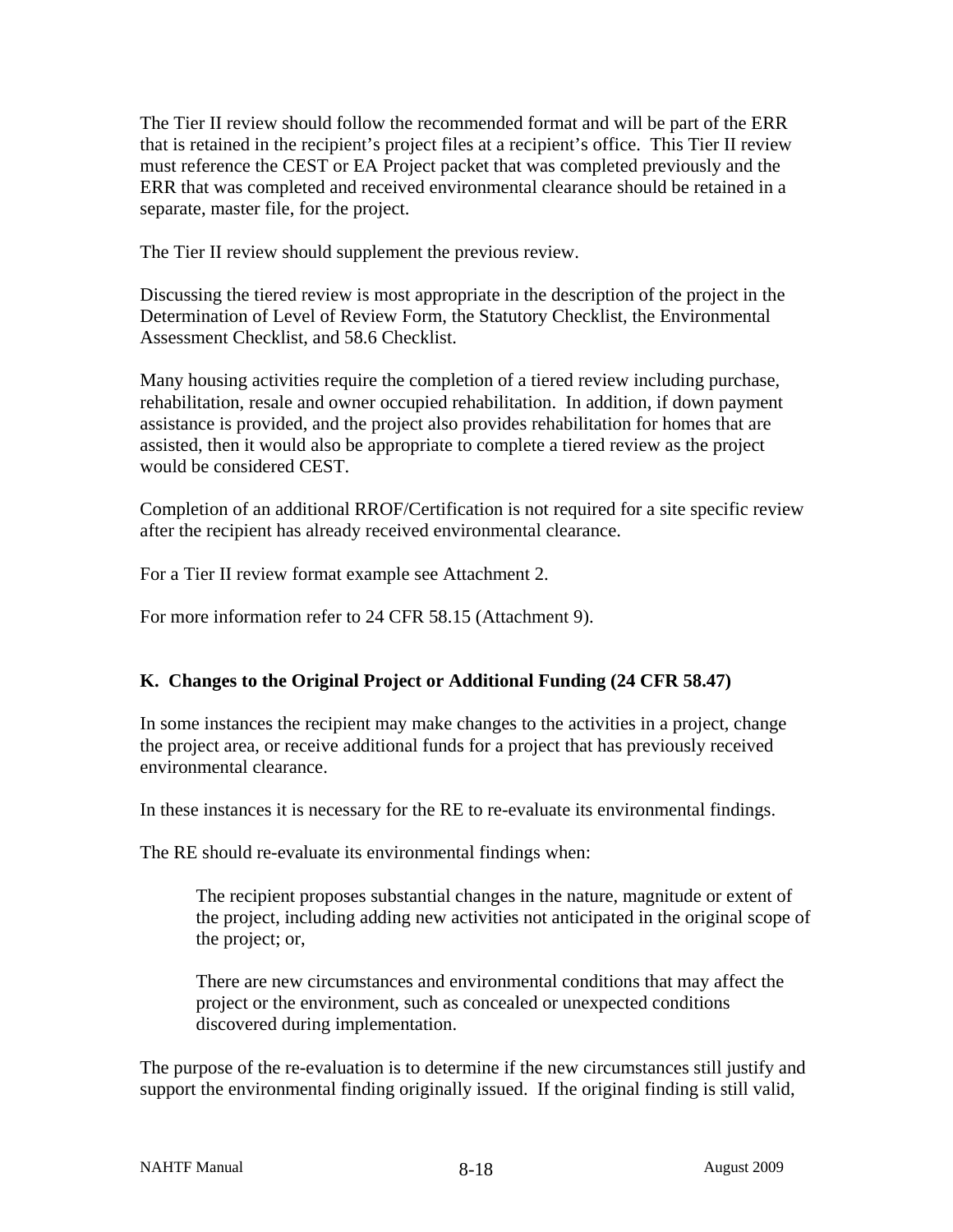the RE must affirm the original findings by completing the Certification of Continued Environmental Compliance Form and update its ERR.

However, if the re-evaluation is the result of a change in the scope, scale, nature, magnitude and/or location of a project, or additional funds are being added to a project with previous environmental clearance, then the RE must submit a Certification of Continued Environmental Compliance (Attachment 6) with its request to the Department for amendment approval.

If the RE determines that the original finding is no longer valid, it must re-initiate an additional CEST or EA review process if its evaluation indicates potentially significant impacts.

Provide a description of all project activities including those activities funded by all sources.: In addition, if additional funds are being received for a project that has previously received HUD funding and environmental clearance, describe why the project can be classified as supplemental assistance as defined at 24 CFR 58.35(b)(7). In this instance, the recipient would complete an environmental review packet for CENST projects and include a Certification of Continued Environmental Compliance.

When a recipient is only completing a contract amendment in which no new activities are anticipated or no additional funds are being added to total amount of grant funds received, it is not necessary to complete the Certification of Continued Environmental Compliance.

See Attachment 6 to obtain an example of the Certification of Continued Environmental Compliance Form. Use the DED website to access the most current form.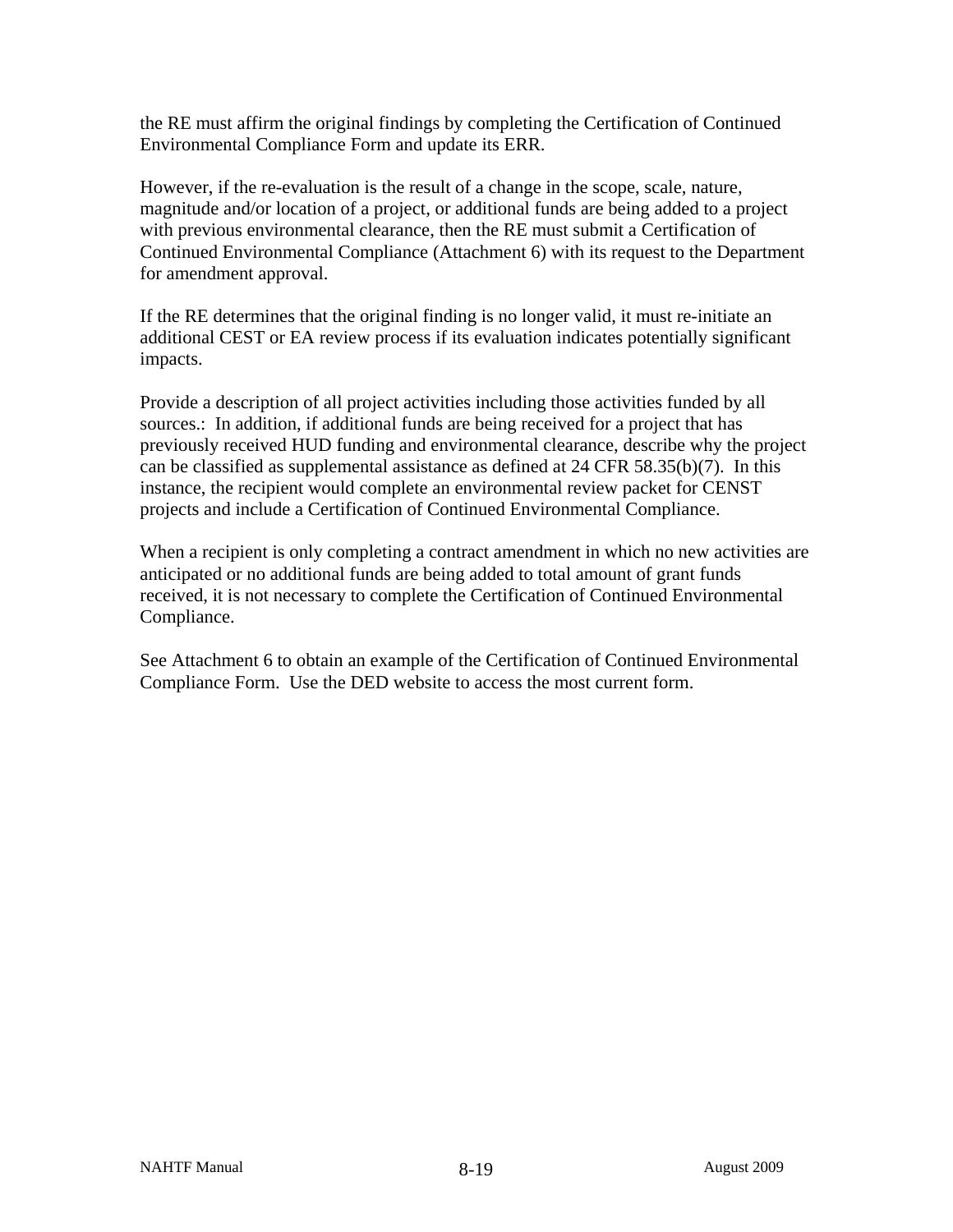#### **Outline of Environmental Review Record (ERR) Items**

The following items will be needed in a recipient's ERR depending on the type of project the recipient is completing. Complete the appropriate Environmental Review Project Packet using one of the four packets contained in this Attachment.

#### **Exempt Activities [24 CFR 58.34]**

- Cover Sheet
- Determination of Level of Review
- Finding of Exempt Activity
- 58.6 Checklist

#### **Categorical Exclusion Not Subject To (CENST) Activities [24 CFR 58.35(b)]**

- Cover Sheet
- Determination of Level of Review
- Finding of CENST Activity
- 58.6 Checklist
- Supporting Documentation (if necessary)

#### **Categorical Exclusion Subject To (CEST) Activities [24 CFR 58.35(a)]**

- Cover Sheet
- Determination of Level of Review
- Statutory Checklist
- 58.6 Checklist
- Supporting Documentation
- RROF/Certification
- 8 Step Process (if necessary)

#### **Environmental Assessment [24 CFR 58.36]**

- Cover Sheet
- Determination of Level of Review
- HUD Environmental Assessment
- Supporting Documentation
- RROF/Certification
- Supporting Documentation
- Phase I (if necessary)
- Phase II (if necessary)
- 8 Step Process (if necessary)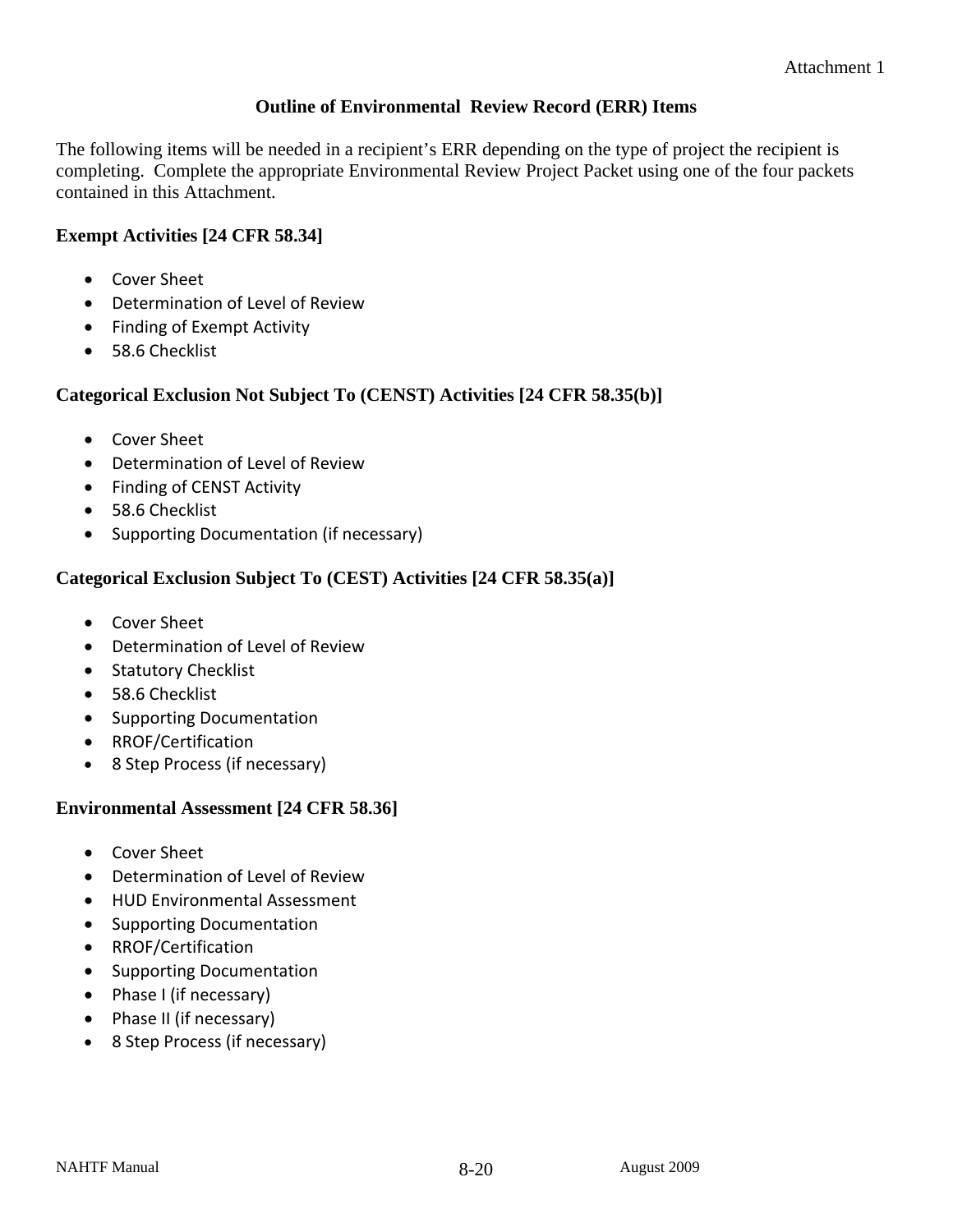# **EXEMPT PROJECT PACKET [24 CFR 58.34]**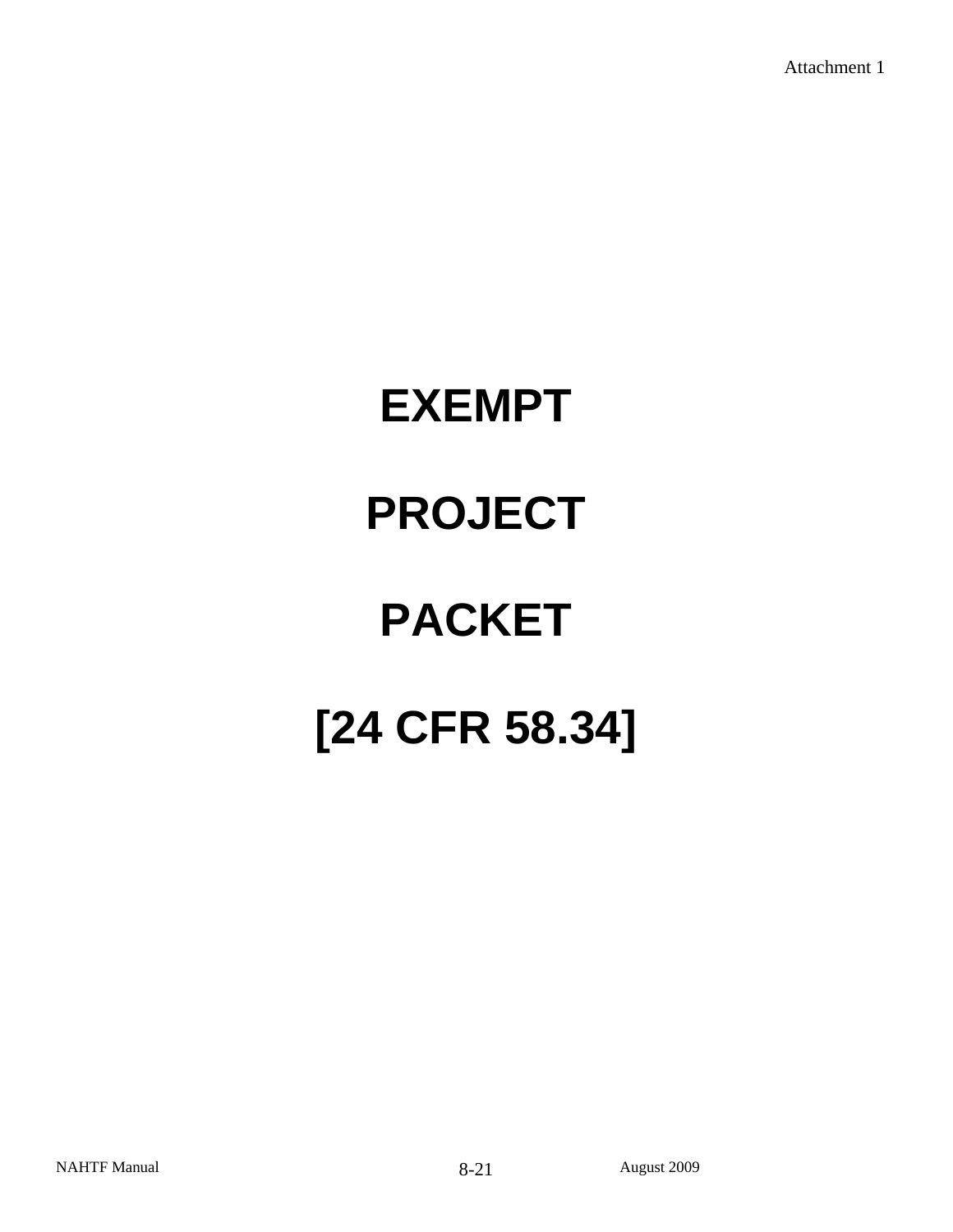# **ENVIRONMENTAL REVIEW RECORD**

GRANT NUMBER:\_\_\_\_\_\_\_\_\_\_\_\_\_\_\_\_\_\_\_

PROJECT NAME: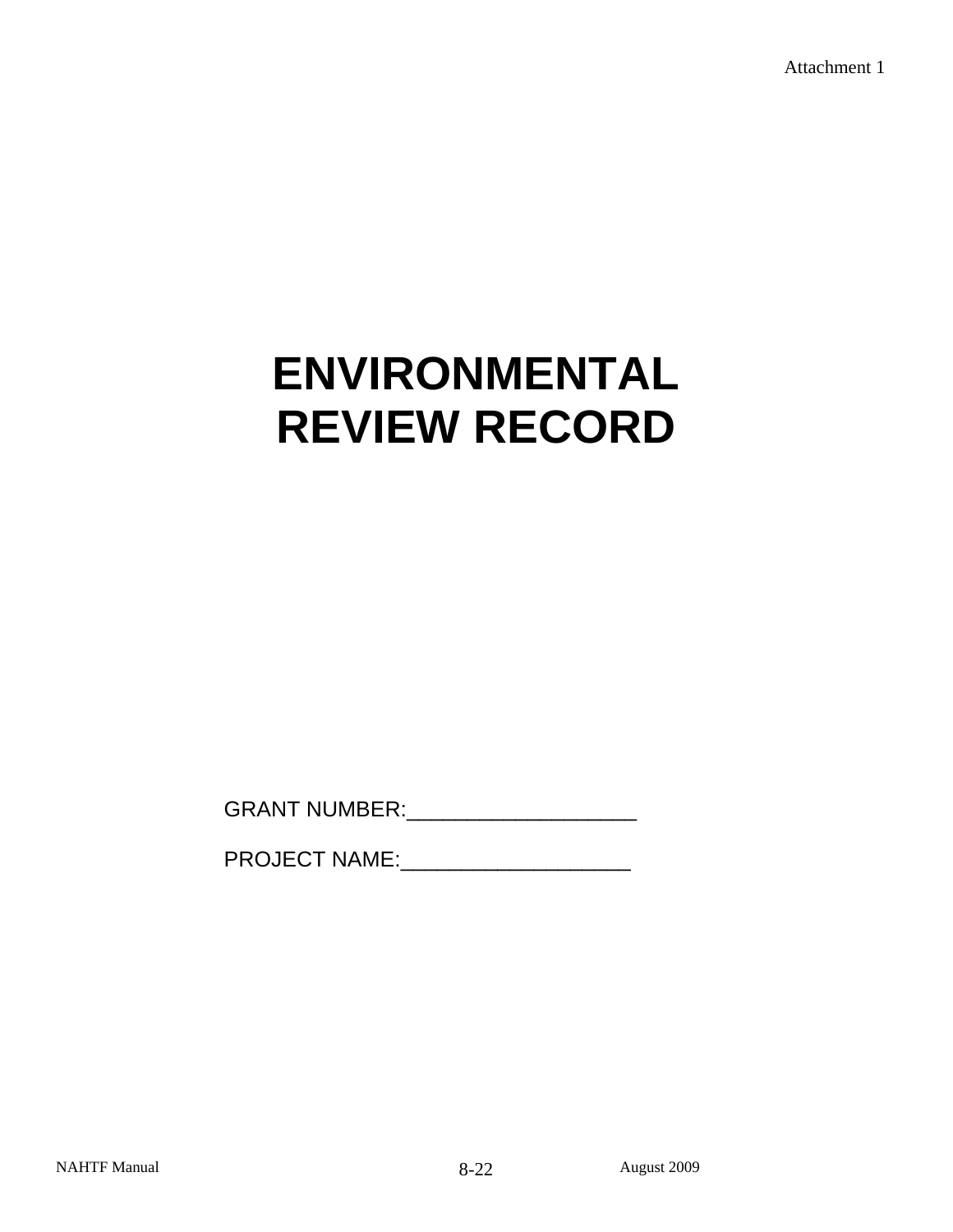## **DETERMINATION OF LEVEL OF REVIEW**

**ERR GRANT#** 

Project Name: Program Year:

Project Location:

 $\overline{a}$ 

 $\overline{a}$ 

Project Description (*Attach additional descriptive information, as appropriate to the project, including narrative, maps, photographs, site plans, budgets and other information*.):

*The subject project has been reviewed pursuant to HUD regulations 24 CFR Part 58, "Environmental Review Procedures for Entities Assuming HUD Environmental Responsibilities," and the following determination with respect to the project is made:* 

|  |  | <b>Exempt</b> from NEPA review requirements per 24 CFR 58.34(a)( |  |
|--|--|------------------------------------------------------------------|--|
|--|--|------------------------------------------------------------------|--|

**Categorically Excluded NOT Subject** to §58.5 authorities per 24 CFR 58.35(b)()

**Categorically Excluded SUBJECT** to §58.5 authorities per 24 CFR 58.35(a)( ) (A Statutory Checklist for the §58.5 authorities is attached.)

An **Environmental Assessment** (EA) is required to be performed. (An Environmental Assessment performed in accordance with subpart E of 24 CFR Part 58 is attached.)

An **Environmental Impact Statement** (EIS) is required to be performed.

The ERR (see §58.38) must contain all the environmental review documents, public notices and written determinations or environmental findings required by Part 58 as evidence of review, decision making and actions pertaining to a particular project. Include additional information including checklists, studies, analyses and documentation as appropriate.

**Preparer Name Signature** 

**Title Date** 

 $\overline{a}$ 

| <b>Responsible Entity Certifying Officer</b> | <b>Signature</b> |
|----------------------------------------------|------------------|
| <b>Title</b>                                 | Date             |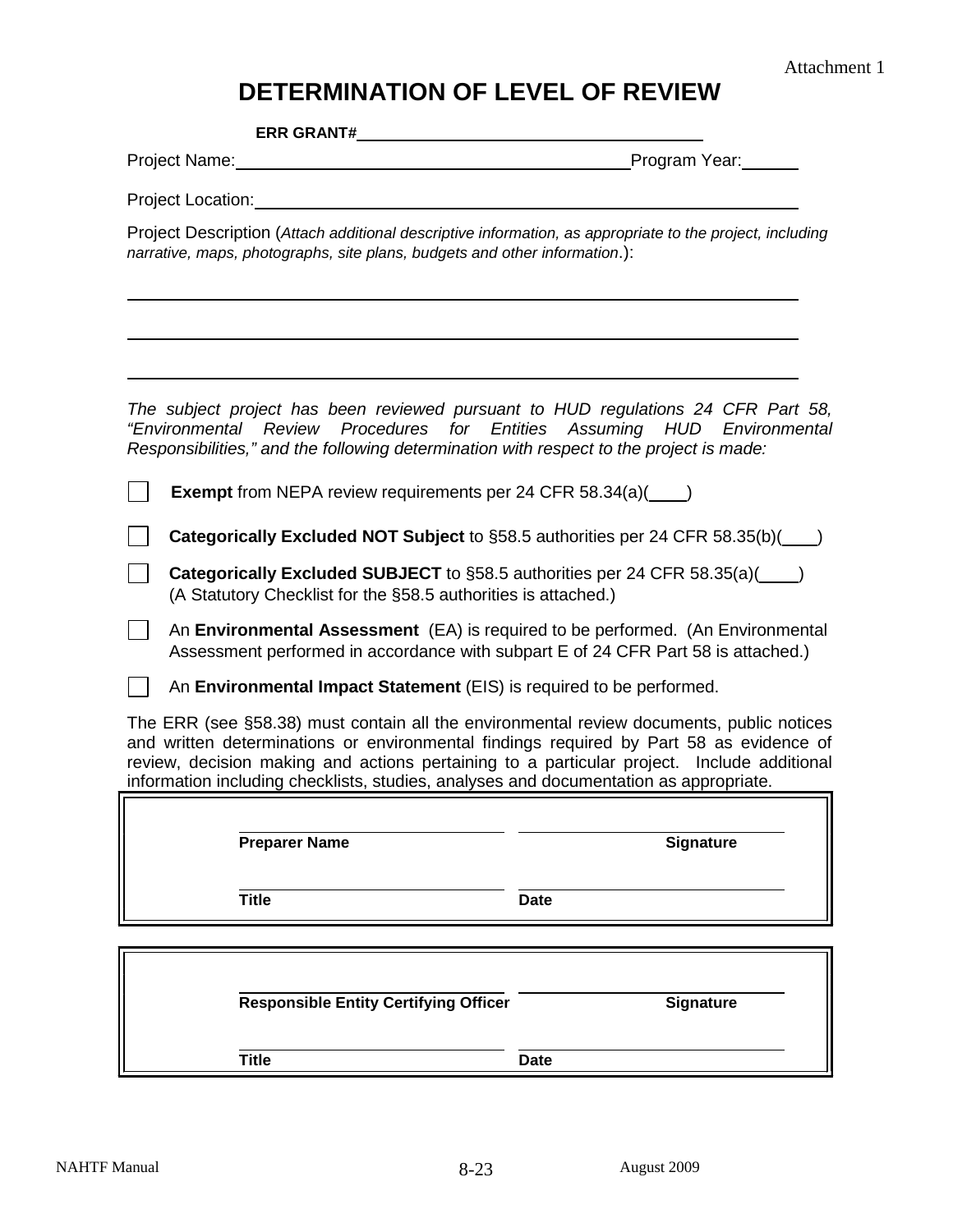### **FINDING OF EXEMPT ACTIVITY [24 CFR 58.34(a)]**

| GRANTEE: The contract of the contract of the contract of the contract of the contract of the contract of the contract of the contract of the contract of the contract of the contract of the contract of the contract of the c                                                                                                                                                              |                  | GRANT #     |  |  |  |
|---------------------------------------------------------------------------------------------------------------------------------------------------------------------------------------------------------------------------------------------------------------------------------------------------------------------------------------------------------------------------------------------|------------------|-------------|--|--|--|
| DIRECTIONS: Certain CDBG, HOME, and NAHTF funded activities, which do not have a physical impact, require a<br>grantee, as defined at 24 CFR Part 58.2, to determine whether the proposed activity is Exempt from the National<br>Environmental Policy Act of 1969 (NEPA), as amended, and not subject to the environmentally-related statutory<br>authorities listed at 24 CFR Parts 58.5. |                  |             |  |  |  |
| This form provides a grantee with a format to make this determination. A description of the activity (or project)<br>should be attached to this form and the documentation maintained in the Environmental Review Record (24 CFR Part<br>58.38). Note that the 24 CFR 58.6 requirements will also need to be completed. Consult HUD's environmental                                         |                  |             |  |  |  |
| regulation (24 CFR Part 58) as necessary.                                                                                                                                                                                                                                                                                                                                                   |                  |             |  |  |  |
| Check a single box that best describes or fits the proposed activity. Submit the completed form to your Responsible<br>Entity Certifying Officer for review.                                                                                                                                                                                                                                |                  |             |  |  |  |
| Environmental and other studies, resource identification and the development of plans and strategies<br>[58.34(a)(1)].                                                                                                                                                                                                                                                                      |                  |             |  |  |  |
| Information and financial services [58.34(a)(2)].                                                                                                                                                                                                                                                                                                                                           |                  |             |  |  |  |
| Administrative and management activities [58.34(a)(3)].                                                                                                                                                                                                                                                                                                                                     |                  |             |  |  |  |
| Public services that will not have a physical impact or result in any physical changes, including but not<br>limited to services concerned with employment, crime prevention, child care, health, drug abuse, education,<br>counseling, energy conservation and welfare or recreational needs [58.34(a)(4)].                                                                                |                  |             |  |  |  |
| Inspections and testing of properties for hazards or defects [58.34(a)(5)].                                                                                                                                                                                                                                                                                                                 |                  |             |  |  |  |
| Purchase of insurance [58.34(a)(6)].                                                                                                                                                                                                                                                                                                                                                        |                  |             |  |  |  |
| Purchase of tools [58.34(a)(7)].                                                                                                                                                                                                                                                                                                                                                            |                  |             |  |  |  |
| Engineering or design costs [58.34(a)(8)].                                                                                                                                                                                                                                                                                                                                                  |                  |             |  |  |  |
| Technical assistance and training [58.34(a)(9)].                                                                                                                                                                                                                                                                                                                                            |                  |             |  |  |  |
| Assistance for temporary or permanent improvements that do not alter environmental conditions and are<br>limited to protection, repair, or restoration activities necessary only to control or arrest the effects from disasters<br>or imminent threats to public safety including those resulting from physical deterioration [58.34(a)(10)].                                              |                  |             |  |  |  |
| Payment of principal or interest on loans made or obligations guaranteed by HUD [58.34(a)(11)].                                                                                                                                                                                                                                                                                             |                  |             |  |  |  |
| Any of the categorical exclusions listed in §58.35(a) provided there are no circumstances which require                                                                                                                                                                                                                                                                                     |                  |             |  |  |  |
| compliance with any other Federal laws and authorities cited in §58.5 [58.34(a)(12)].                                                                                                                                                                                                                                                                                                       |                  |             |  |  |  |
| PROJECT DESCRIPTION: Provide a description of all project activities including those activities funded by sources other<br>than CDBG, HOME, or NAHTF: (Attach additional pages as necessary.)                                                                                                                                                                                               |                  |             |  |  |  |
|                                                                                                                                                                                                                                                                                                                                                                                             |                  |             |  |  |  |
| In accordance with the provisions of 24 CFR 58.34(a), the grantee has determined that the subject CDBG, HOME, or<br>NAHTF-assisted activity (or program) explained above is Exempt from the National Environmental Policy Act of<br>1969 (NEPA), as amended.                                                                                                                                |                  |             |  |  |  |
| <b>DETERMINATION BY (PREPARER)</b>                                                                                                                                                                                                                                                                                                                                                          |                  |             |  |  |  |
| <b>PRINT NAME</b>                                                                                                                                                                                                                                                                                                                                                                           | SIGNATURE        | <b>DATE</b> |  |  |  |
| <b>RESPONSIBLE ENTITY CERTIFYING OFFICER</b>                                                                                                                                                                                                                                                                                                                                                |                  |             |  |  |  |
|                                                                                                                                                                                                                                                                                                                                                                                             |                  |             |  |  |  |
| <b>PRINT NAME</b>                                                                                                                                                                                                                                                                                                                                                                           | <b>SIGNATURE</b> | <b>DATE</b> |  |  |  |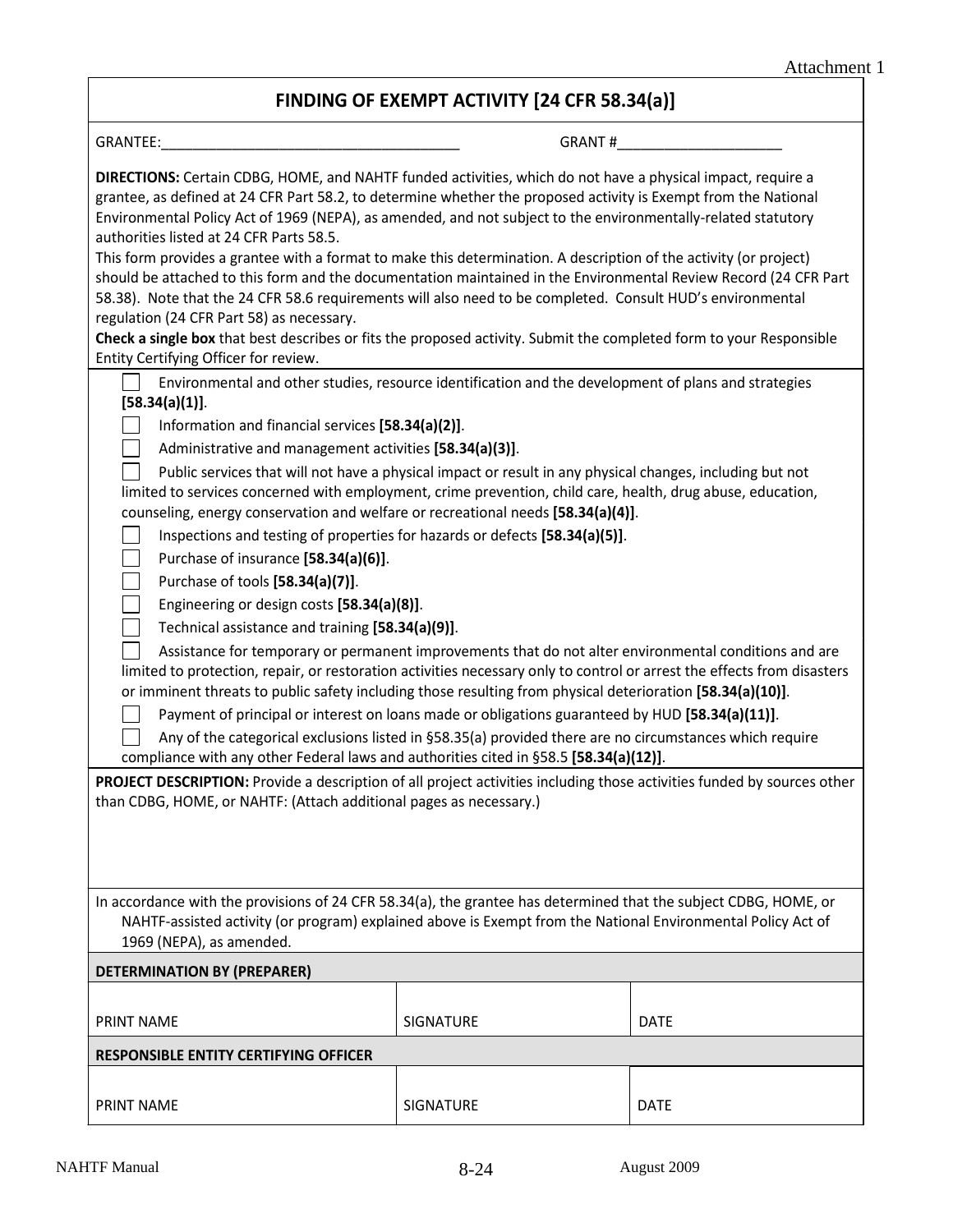$\overline{\phantom{a}}$ 

| 24 CFR §58.6 - OTHER REQUIREMENTS                                                                                                                                                                                                                                                                                                                                                                                                                                                            |                                                                                                                                                                                                                                                                                                                                                                                                                     |                         |  |  |  |
|----------------------------------------------------------------------------------------------------------------------------------------------------------------------------------------------------------------------------------------------------------------------------------------------------------------------------------------------------------------------------------------------------------------------------------------------------------------------------------------------|---------------------------------------------------------------------------------------------------------------------------------------------------------------------------------------------------------------------------------------------------------------------------------------------------------------------------------------------------------------------------------------------------------------------|-------------------------|--|--|--|
|                                                                                                                                                                                                                                                                                                                                                                                                                                                                                              | Use this worksheet for projects that are EXEMPT, CATEGORICALLY EXCLUDED SUBJECT TO (CEST), and<br>CATEGORICALLY EXCLUDED NOT SUBJECT TO (CENST) Related Federal Statutes and Authorities.<br>This 58.6 Form is a component of the Environmental Review Record (ERR) [§58.38]. Supplement the ERR, as<br>appropriate, with photographs, site plans, maps, narrative and other information that describe the project. |                         |  |  |  |
| 1. AIRPORT RUNWAY CLEAR ZONES AND CLEAR ZONES NOTIFICATION [24 CFR Part 51.303(a)(3)]                                                                                                                                                                                                                                                                                                                                                                                                        |                                                                                                                                                                                                                                                                                                                                                                                                                     |                         |  |  |  |
| Does the project involve the sale or acquisition of property located within a Civil Airport Runway Clear Zone or a<br>Military Airfield Clear Zone?                                                                                                                                                                                                                                                                                                                                          |                                                                                                                                                                                                                                                                                                                                                                                                                     |                         |  |  |  |
| No. Cite or attach Source Documentation: _____________                                                                                                                                                                                                                                                                                                                                                                                                                                       |                                                                                                                                                                                                                                                                                                                                                                                                                     |                         |  |  |  |
|                                                                                                                                                                                                                                                                                                                                                                                                                                                                                              | [Project complies with 24 CFR 51.303(a)(3).]                                                                                                                                                                                                                                                                                                                                                                        |                         |  |  |  |
| Yes. Notice must be provided to the buyer. The notice must advise the buyer that the property is in a Runway<br>Clear Zone or Clear Zone, what the implications of such a location are, and that there is a possibility that the property<br>may, at a later date, be acquired by the airport operator. The buyer must sign a statement acknowledging receipt of<br>this information, and a copy of the signed notice must be maintained in the ERR.                                         |                                                                                                                                                                                                                                                                                                                                                                                                                     |                         |  |  |  |
| 2. COASTAL BARRIERS RESOURCES ACT [Coastal Barrier Improvement Act of 1990 (16 USC 3501)]                                                                                                                                                                                                                                                                                                                                                                                                    |                                                                                                                                                                                                                                                                                                                                                                                                                     |                         |  |  |  |
| Is the project located in a coastal barrier resource area?                                                                                                                                                                                                                                                                                                                                                                                                                                   |                                                                                                                                                                                                                                                                                                                                                                                                                     |                         |  |  |  |
| $\times$<br>No. Cite or attach Source Documentation: No CBRA's in Nebraska according to                                                                                                                                                                                                                                                                                                                                                                                                      |                                                                                                                                                                                                                                                                                                                                                                                                                     |                         |  |  |  |
| http://www.fema.gov/nfip/cobra.shtm                                                                                                                                                                                                                                                                                                                                                                                                                                                          |                                                                                                                                                                                                                                                                                                                                                                                                                     | [Proceed with project.] |  |  |  |
| Yes. Federal assistance may not be used in such an area.                                                                                                                                                                                                                                                                                                                                                                                                                                     |                                                                                                                                                                                                                                                                                                                                                                                                                     |                         |  |  |  |
| 3. FLOOD DISASTER PROTECTION ACT [Flood Disaster Protection Act of 1973, as amended (42 USC 4001-4128)]<br>Does the project involve acquisition, construction, or rehabilitation of structures located in a FEMA-identified Special<br>Flood Hazard Area (SFHA)?<br>No. Cite or attach Source Documentation:                                                                                                                                                                                 |                                                                                                                                                                                                                                                                                                                                                                                                                     |                         |  |  |  |
|                                                                                                                                                                                                                                                                                                                                                                                                                                                                                              |                                                                                                                                                                                                                                                                                                                                                                                                                     | [Proceed with project.] |  |  |  |
| Yes. Cite or attach Source Documentation:                                                                                                                                                                                                                                                                                                                                                                                                                                                    |                                                                                                                                                                                                                                                                                                                                                                                                                     |                         |  |  |  |
| notification of Special Flood Hazards)?                                                                                                                                                                                                                                                                                                                                                                                                                                                      | Is the community participating in the National Insurance Program (or has less than one year passed since FEMA                                                                                                                                                                                                                                                                                                       |                         |  |  |  |
| is provided as a grant, insurance must be maintained for the economic life of the project and in the amount of the<br>total project cost (or up to the maximum allowable coverage, whichever is less). If HUD assistance is provided as a<br>loan, insurance must be maintained for the term of the loan and in the amount of the loan (or up to the maximum<br>allowable coverage, whichever is less). A copy of the flood insurance policy declaration must be kept on file in the<br>ERR. | Yes. Flood Insurance under the National Flood Insurance Program must be obtained. If HUD assistance                                                                                                                                                                                                                                                                                                                 |                         |  |  |  |
|                                                                                                                                                                                                                                                                                                                                                                                                                                                                                              | No. Federal assistance may not be used in the Special Flood Hazard Area.                                                                                                                                                                                                                                                                                                                                            |                         |  |  |  |
| Preparer Name                                                                                                                                                                                                                                                                                                                                                                                                                                                                                | Preparer Signature                                                                                                                                                                                                                                                                                                                                                                                                  | Date                    |  |  |  |
| RE Certifying Officer Name                                                                                                                                                                                                                                                                                                                                                                                                                                                                   | RE Certifying Officer Signature                                                                                                                                                                                                                                                                                                                                                                                     | Date                    |  |  |  |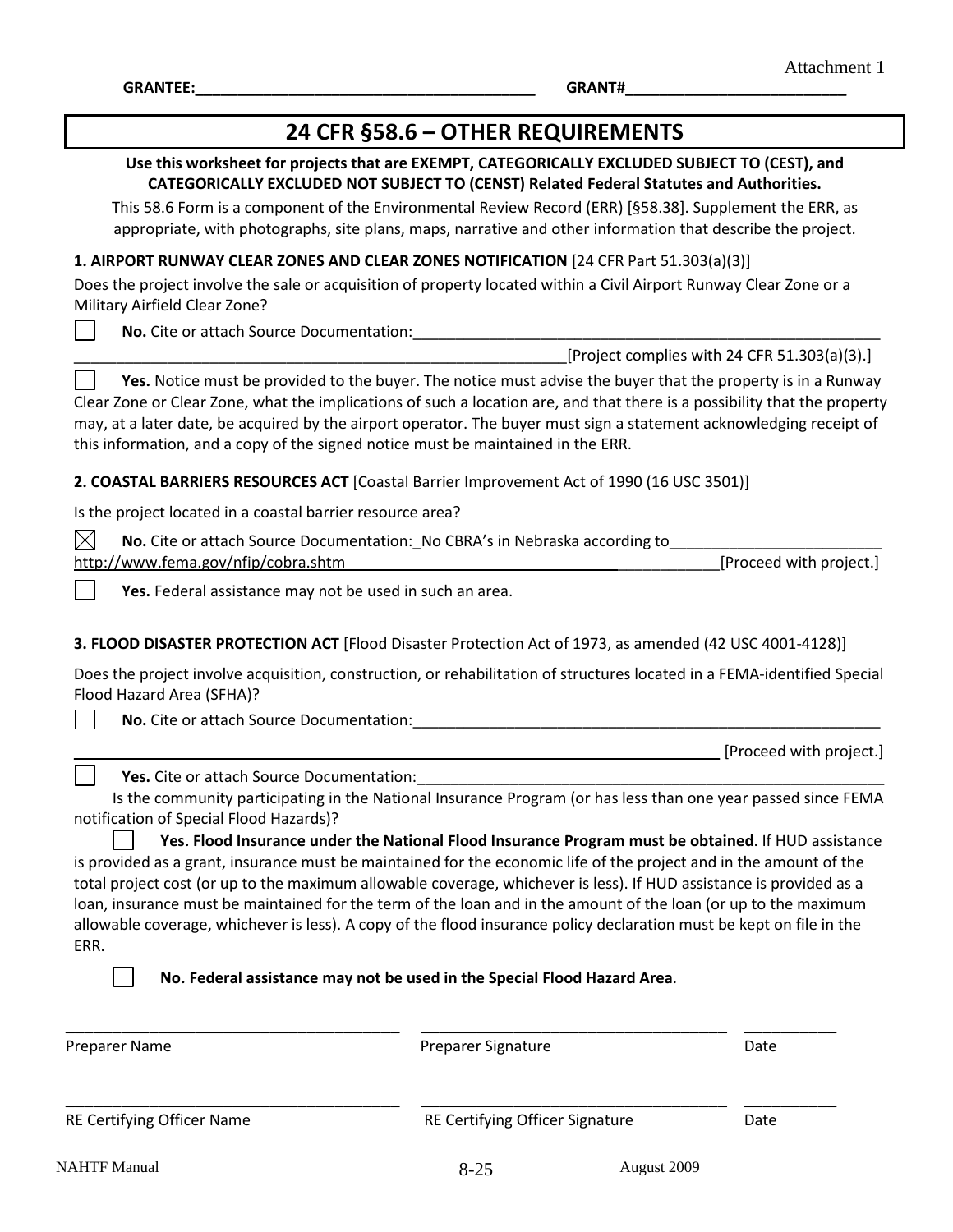# **CENST PROJECT PACKET [24 CFR 58.35(b)]**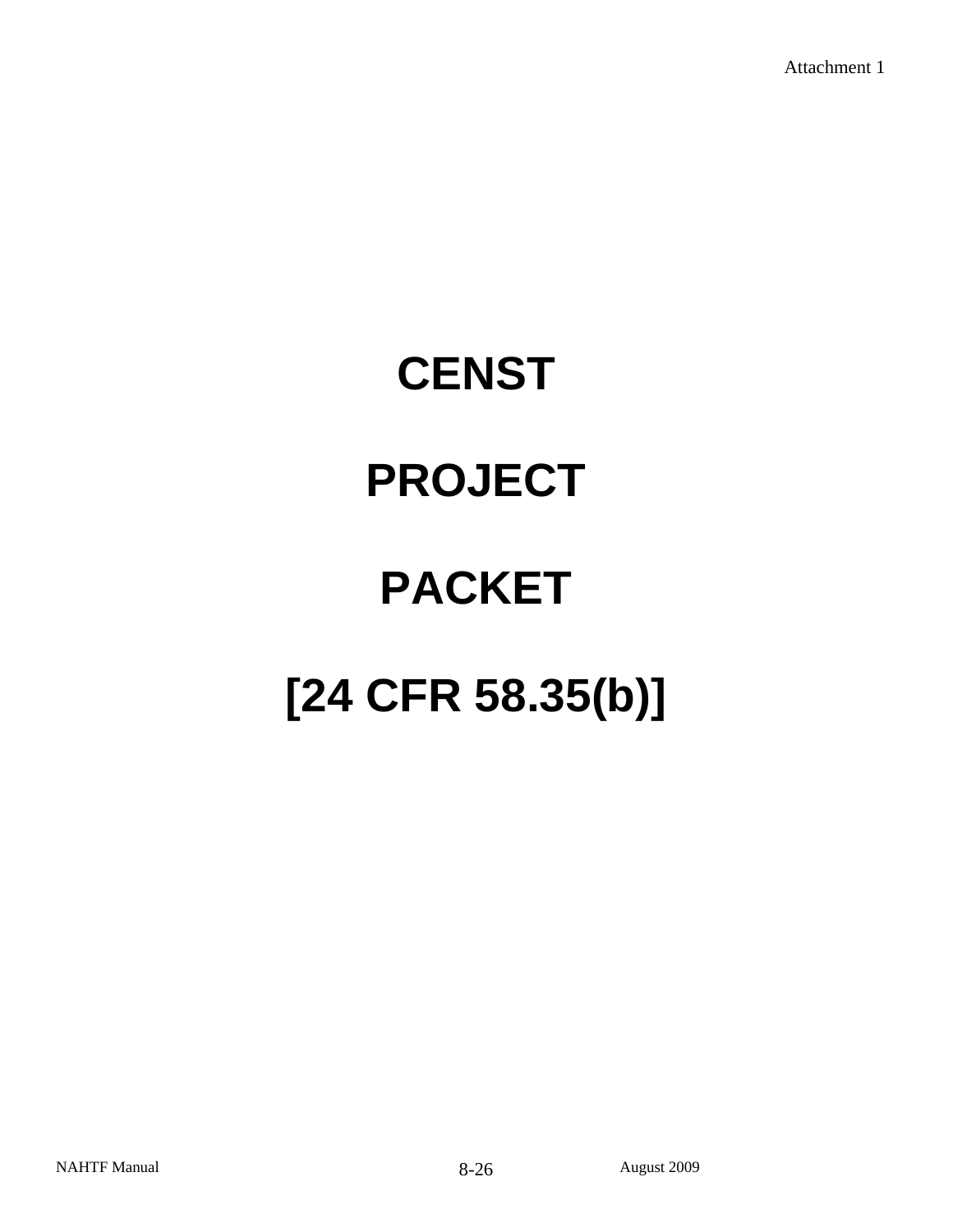# **ENVIRONMENTAL REVIEW RECORD**

GRANT NUMBER:\_\_\_\_\_\_\_\_\_\_\_\_\_\_\_\_\_\_\_

PROJECT NAME: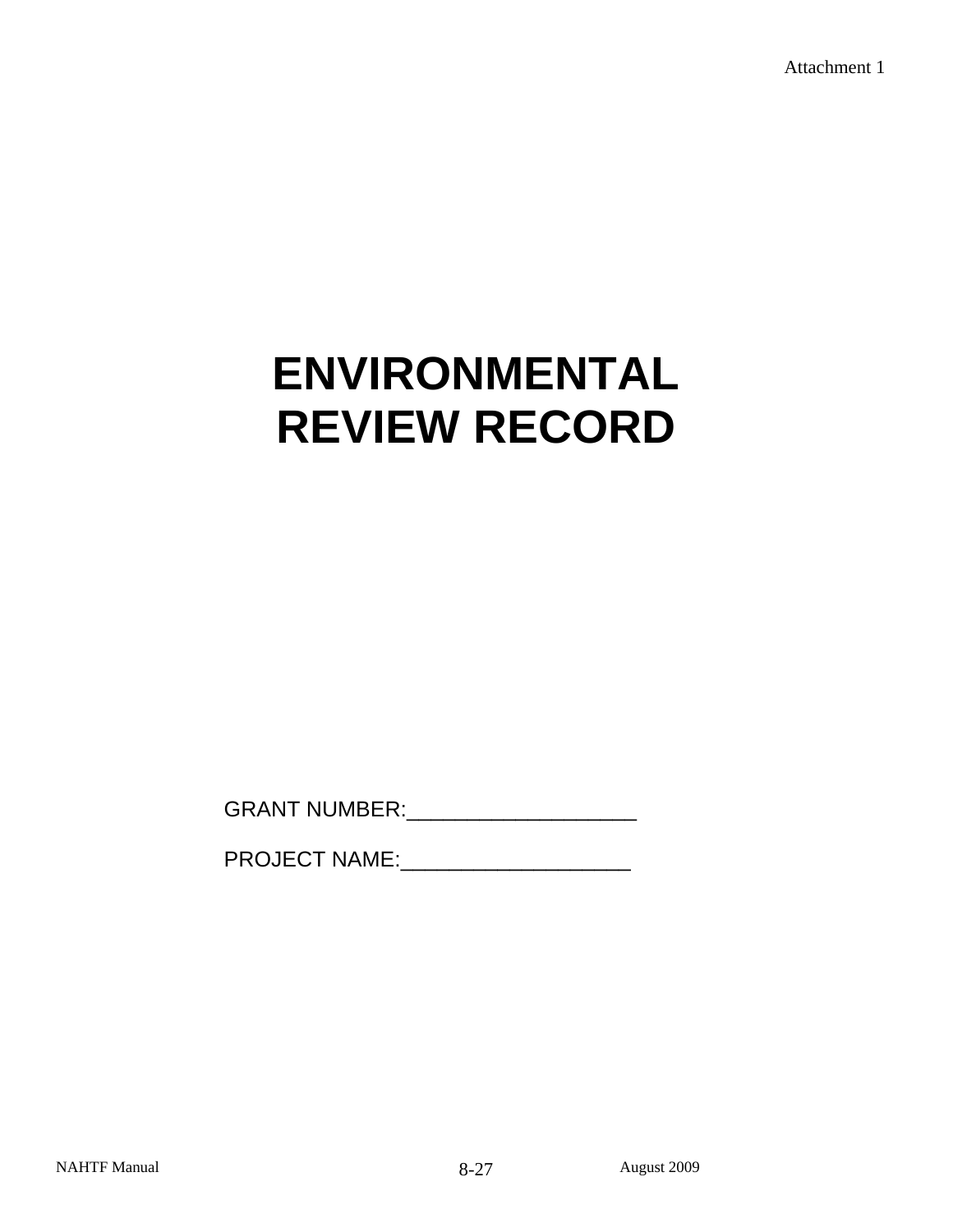## **DETERMINATION OF LEVEL OF REVIEW**

**ERR GRANT#** 

Project Name: Program Year:

Project Location:

 $\overline{a}$ 

 $\overline{a}$ 

Project Description (*Attach additional descriptive information, as appropriate to the project, including narrative, maps, photographs, site plans, budgets and other information*.):

*The subject project has been reviewed pursuant to HUD regulations 24 CFR Part 58, "Environmental Review Procedures for Entities Assuming HUD Environmental Responsibilities," and the following determination with respect to the project is made:* 

|  |  | <b>Exempt</b> from NEPA review requirements per 24 CFR 58.34(a)( |  |
|--|--|------------------------------------------------------------------|--|
|--|--|------------------------------------------------------------------|--|

**Categorically Excluded NOT Subject** to §58.5 authorities per 24 CFR 58.35(b)()

**Categorically Excluded SUBJECT** to §58.5 authorities per 24 CFR 58.35(a)( ) (A Statutory Checklist for the §58.5 authorities is attached.)

An **Environmental Assessment** (EA) is required to be performed. (An Environmental Assessment performed in accordance with subpart E of 24 CFR Part 58 is attached.)

An **Environmental Impact Statement** (EIS) is required to be performed.

The ERR (see §58.38) must contain all the environmental review documents, public notices and written determinations or environmental findings required by Part 58 as evidence of review, decision making and actions pertaining to a particular project. Include additional information including checklists, studies, analyses and documentation as appropriate.

**Preparer Name Signature** 

**Title Date** 

 $\overline{a}$ 

| <b>Responsible Entity Certifying Officer</b> |             | <b>Signature</b> |
|----------------------------------------------|-------------|------------------|
| <b>Title</b>                                 | <b>Date</b> |                  |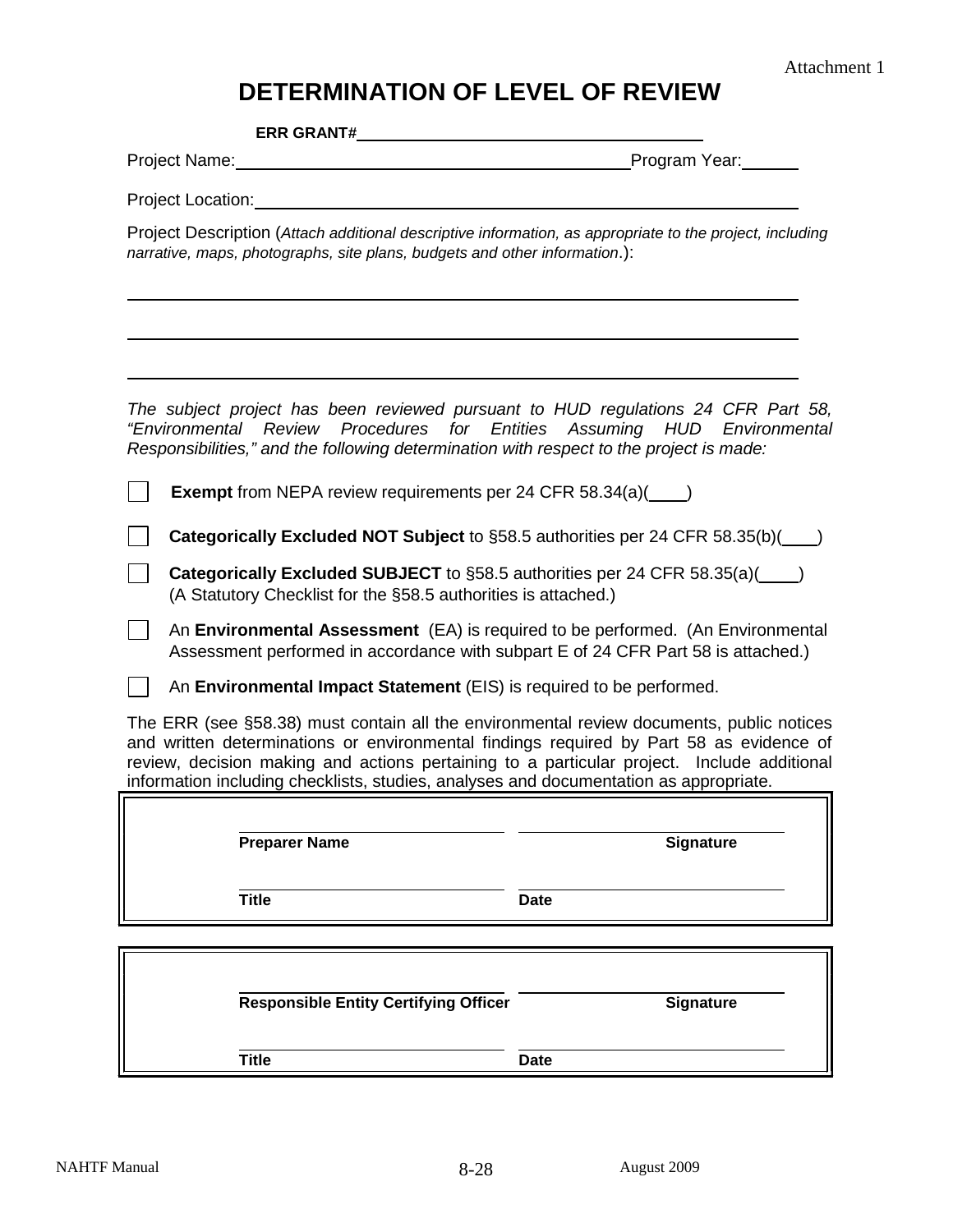#### **FINDING OF CATEGORICAL EXCLUSION, NOT SUBJECT TO RELATED Federal Statutes and AUTHORITIES [24 CFR 58.35(B)]**

GRANTEE:\_\_\_\_\_\_\_\_\_\_\_\_\_\_\_\_\_\_\_\_\_\_\_\_\_\_\_\_\_\_\_\_\_\_\_\_\_\_ GRANT #\_\_\_\_\_\_\_\_\_\_\_\_\_\_\_\_\_\_\_\_\_

| GRANT # |
|---------|
|---------|

| <b>DIRECTIONS:</b> Certain CDBG, HOME, and NAHTF funded activities, which do not have a physical impact, require a<br>grantee, as defined at 24 CFR Part 58.2, to determine whether the proposed activity is Categorically Excluded from the<br>National Environmental Policy Act of 1969 (NEPA), as amended, and not subject to the environmentally-related<br>statutory authorities listed at 24 CFR Parts 58.5.<br>This form provides a grantee with a format to make this determination. A description of the activity (or project) should<br>be attached to this form and the documentation maintained in the Environmental Review Record (24 CFR Part 58.38).<br>Note that the 24 CFR 58.6 requirements will also need to be completed. Consult HUD's environmental regulation (24<br>CFR Part 58) as necessary.<br>Check a single box that best describes or fits the proposed activity. Submit the completed form to your Responsible<br>Entity Certifying Officer for review. |                  |             |  |  |  |
|----------------------------------------------------------------------------------------------------------------------------------------------------------------------------------------------------------------------------------------------------------------------------------------------------------------------------------------------------------------------------------------------------------------------------------------------------------------------------------------------------------------------------------------------------------------------------------------------------------------------------------------------------------------------------------------------------------------------------------------------------------------------------------------------------------------------------------------------------------------------------------------------------------------------------------------------------------------------------------------|------------------|-------------|--|--|--|
| Tenant-based rental assistance [58.35(b)(1)].                                                                                                                                                                                                                                                                                                                                                                                                                                                                                                                                                                                                                                                                                                                                                                                                                                                                                                                                          |                  |             |  |  |  |
| Supportive services [58.35(b)(2)], including, but not limited to, health care, housing services, permanent<br>housing placement, day care, nutritional services, and short-term payments for rent/mortgage/utility costs.                                                                                                                                                                                                                                                                                                                                                                                                                                                                                                                                                                                                                                                                                                                                                              |                  |             |  |  |  |
| Operating costs [58.35(b)(3)], including maintenance, security, operation, utilities, furnishings, equipment,<br>supplies, staff training and recruitment, and other incidental costs.                                                                                                                                                                                                                                                                                                                                                                                                                                                                                                                                                                                                                                                                                                                                                                                                 |                  |             |  |  |  |
| Economic development activities [58.35(b)(4)], including, but not limited to, equipment purchase, inventory<br>financing, interest subsidy, operating expenses, and similar costs not associated with construction or expansion of<br>existing operations.                                                                                                                                                                                                                                                                                                                                                                                                                                                                                                                                                                                                                                                                                                                             |                  |             |  |  |  |
| Activities to assist homeownership of existing or new dwelling units not assisted with Federal funds<br>[58.35(b)(5)], including closing costs and down payment assistance to home buyers, interest buy-downs, and<br>similar activities that result in the transfer of title to a property.                                                                                                                                                                                                                                                                                                                                                                                                                                                                                                                                                                                                                                                                                           |                  |             |  |  |  |
| Affordable housing predevelopment costs [58.35(b)(6)], including legal, consulting, developer and other<br>costs related to obtaining site options, project financing, administrative costs and fees for loan commitments,<br>zoning approvals, and other related activities which do not have a physical impact.                                                                                                                                                                                                                                                                                                                                                                                                                                                                                                                                                                                                                                                                      |                  |             |  |  |  |
| Approval of supplemental assistance $[58.35(b)(7)]$ , (including insurance or guarantee) to a project previously<br>approved by the same responsible entity that conducted the environmental review on the original project and re-<br>evaluation of the environmental findings is not required under §58.47.                                                                                                                                                                                                                                                                                                                                                                                                                                                                                                                                                                                                                                                                          |                  |             |  |  |  |
| PROJECT DESCRIPTION: Provide a description of all project activities including those activities funded by sources other<br>than CDBG, HOME, or NAHTF: (Attach additional pages as necessary.)                                                                                                                                                                                                                                                                                                                                                                                                                                                                                                                                                                                                                                                                                                                                                                                          |                  |             |  |  |  |
| In accordance with the provisions of 24 CFR 58.35(b), the grantee has determined that the subject CDBG, HOME, or<br>NAHTF-assisted activity (or program) explained above is Categorically Excluded from the National Environmental<br>Policy Act of 1969 (NEPA), as amended, and Not Subject to the Related Part 58.5 Statutory Authorities.                                                                                                                                                                                                                                                                                                                                                                                                                                                                                                                                                                                                                                           |                  |             |  |  |  |
| <b>DETERMINATION BY (PREPARER)</b>                                                                                                                                                                                                                                                                                                                                                                                                                                                                                                                                                                                                                                                                                                                                                                                                                                                                                                                                                     |                  |             |  |  |  |
| <b>PRINT NAME</b>                                                                                                                                                                                                                                                                                                                                                                                                                                                                                                                                                                                                                                                                                                                                                                                                                                                                                                                                                                      | <b>SIGNATURE</b> | <b>DATE</b> |  |  |  |
| <b>RESPONSIBLE ENTITY CERTIFYING OFFICER</b>                                                                                                                                                                                                                                                                                                                                                                                                                                                                                                                                                                                                                                                                                                                                                                                                                                                                                                                                           |                  |             |  |  |  |
| <b>PRINT NAME</b><br>SIGNATURE<br><b>DATE</b>                                                                                                                                                                                                                                                                                                                                                                                                                                                                                                                                                                                                                                                                                                                                                                                                                                                                                                                                          |                  |             |  |  |  |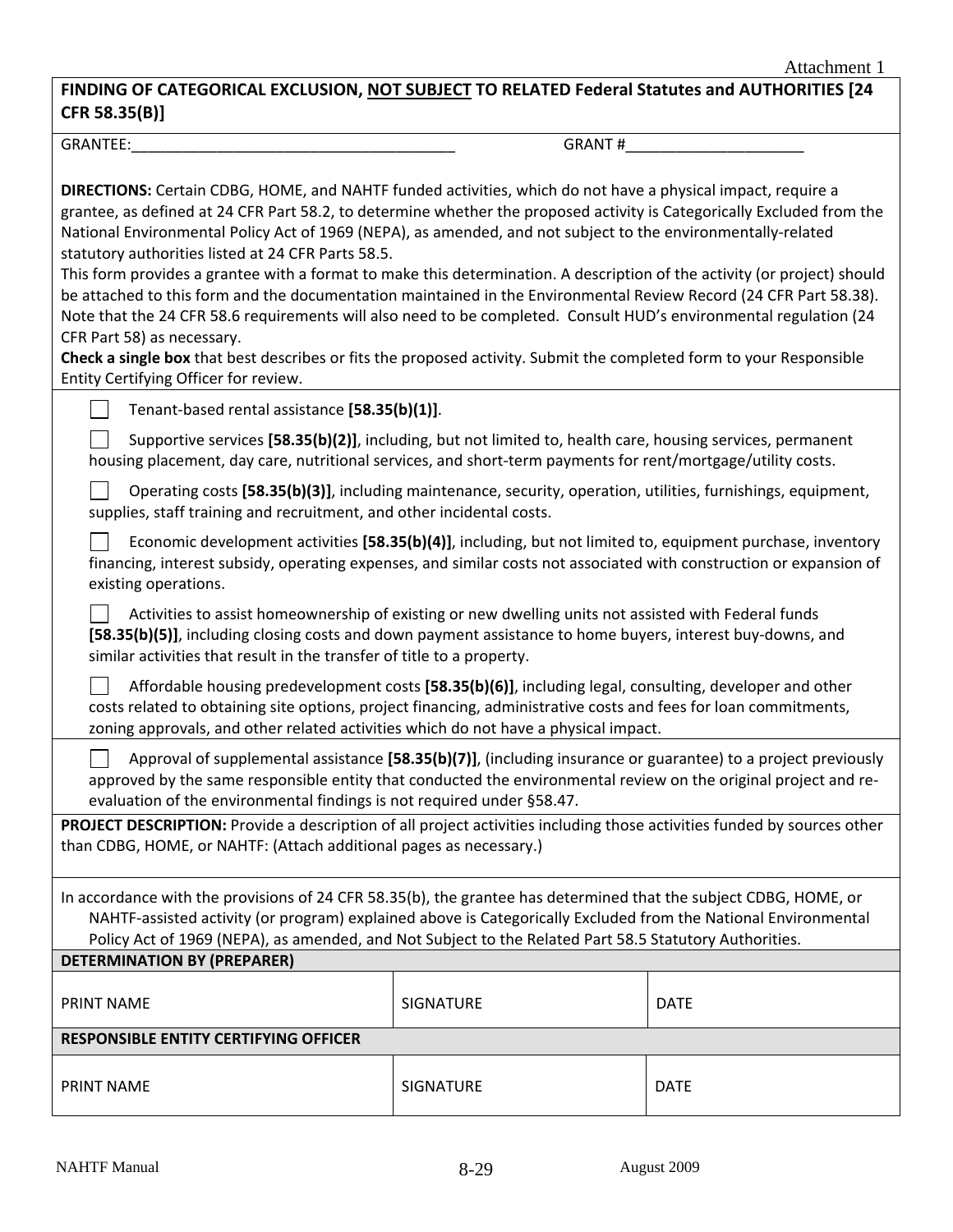$\overline{\phantom{a}}$ 

**GRANTEE:\_\_\_\_\_\_\_\_\_\_\_\_\_\_\_\_\_\_\_\_\_\_\_\_\_\_\_\_\_\_\_\_\_\_\_\_\_\_\_\_ GRANT#\_\_\_\_\_\_\_\_\_\_\_\_\_\_\_\_\_\_\_\_\_\_\_\_\_\_**

| 24 CFR §58.6 - OTHER REQUIREMENTS                                                                                                                                                                                                                                                                                                                                                                                                                                                            |                                                                                                                                                                                                                                                                                                                                                                                                                     |                         |  |  |  |
|----------------------------------------------------------------------------------------------------------------------------------------------------------------------------------------------------------------------------------------------------------------------------------------------------------------------------------------------------------------------------------------------------------------------------------------------------------------------------------------------|---------------------------------------------------------------------------------------------------------------------------------------------------------------------------------------------------------------------------------------------------------------------------------------------------------------------------------------------------------------------------------------------------------------------|-------------------------|--|--|--|
|                                                                                                                                                                                                                                                                                                                                                                                                                                                                                              | Use this worksheet for projects that are EXEMPT, CATEGORICALLY EXCLUDED SUBJECT TO (CEST), and<br>CATEGORICALLY EXCLUDED NOT SUBJECT TO (CENST) Related Federal Statutes and Authorities.<br>This 58.6 Form is a component of the Environmental Review Record (ERR) [§58.38]. Supplement the ERR, as<br>appropriate, with photographs, site plans, maps, narrative and other information that describe the project. |                         |  |  |  |
| 1. AIRPORT RUNWAY CLEAR ZONES AND CLEAR ZONES NOTIFICATION [24 CFR Part 51.303(a)(3)]                                                                                                                                                                                                                                                                                                                                                                                                        |                                                                                                                                                                                                                                                                                                                                                                                                                     |                         |  |  |  |
| Does the project involve the sale or acquisition of property located within a Civil Airport Runway Clear Zone or a<br>Military Airfield Clear Zone?                                                                                                                                                                                                                                                                                                                                          |                                                                                                                                                                                                                                                                                                                                                                                                                     |                         |  |  |  |
| No. Cite or attach Source Documentation:                                                                                                                                                                                                                                                                                                                                                                                                                                                     |                                                                                                                                                                                                                                                                                                                                                                                                                     |                         |  |  |  |
|                                                                                                                                                                                                                                                                                                                                                                                                                                                                                              | [Project complies with 24 CFR 51.303(a)(3).]                                                                                                                                                                                                                                                                                                                                                                        |                         |  |  |  |
| Yes. Notice must be provided to the buyer. The notice must advise the buyer that the property is in a Runway<br>Clear Zone or Clear Zone, what the implications of such a location are, and that there is a possibility that the property<br>may, at a later date, be acquired by the airport operator. The buyer must sign a statement acknowledging receipt of<br>this information, and a copy of the signed notice must be maintained in the ERR.                                         |                                                                                                                                                                                                                                                                                                                                                                                                                     |                         |  |  |  |
| 2. COASTAL BARRIERS RESOURCES ACT [Coastal Barrier Improvement Act of 1990 (16 USC 3501)]                                                                                                                                                                                                                                                                                                                                                                                                    |                                                                                                                                                                                                                                                                                                                                                                                                                     |                         |  |  |  |
| Is the project located in a coastal barrier resource area?                                                                                                                                                                                                                                                                                                                                                                                                                                   |                                                                                                                                                                                                                                                                                                                                                                                                                     |                         |  |  |  |
| $\times$<br>No. Cite or attach Source Documentation: No CBRA's in Nebraska according to                                                                                                                                                                                                                                                                                                                                                                                                      |                                                                                                                                                                                                                                                                                                                                                                                                                     |                         |  |  |  |
| http://www.fema.gov/nfip/cobra.shtm                                                                                                                                                                                                                                                                                                                                                                                                                                                          |                                                                                                                                                                                                                                                                                                                                                                                                                     | [Proceed with project.] |  |  |  |
| Yes. Federal assistance may not be used in such an area.                                                                                                                                                                                                                                                                                                                                                                                                                                     |                                                                                                                                                                                                                                                                                                                                                                                                                     |                         |  |  |  |
| 3. FLOOD DISASTER PROTECTION ACT [Flood Disaster Protection Act of 1973, as amended (42 USC 4001-4128)]<br>Does the project involve acquisition, construction, or rehabilitation of structures located in a FEMA-identified Special<br>Flood Hazard Area (SFHA)?<br>No. Cite or attach Source Documentation:                                                                                                                                                                                 |                                                                                                                                                                                                                                                                                                                                                                                                                     |                         |  |  |  |
|                                                                                                                                                                                                                                                                                                                                                                                                                                                                                              |                                                                                                                                                                                                                                                                                                                                                                                                                     | [Proceed with project.] |  |  |  |
| Yes. Cite or attach Source Documentation:                                                                                                                                                                                                                                                                                                                                                                                                                                                    |                                                                                                                                                                                                                                                                                                                                                                                                                     |                         |  |  |  |
| notification of Special Flood Hazards)?                                                                                                                                                                                                                                                                                                                                                                                                                                                      | Is the community participating in the National Insurance Program (or has less than one year passed since FEMA                                                                                                                                                                                                                                                                                                       |                         |  |  |  |
| is provided as a grant, insurance must be maintained for the economic life of the project and in the amount of the<br>total project cost (or up to the maximum allowable coverage, whichever is less). If HUD assistance is provided as a<br>loan, insurance must be maintained for the term of the loan and in the amount of the loan (or up to the maximum<br>allowable coverage, whichever is less). A copy of the flood insurance policy declaration must be kept on file in the<br>ERR. | Yes. Flood Insurance under the National Flood Insurance Program must be obtained. If HUD assistance<br>No. Federal assistance may not be used in the Special Flood Hazard Area.                                                                                                                                                                                                                                     |                         |  |  |  |
|                                                                                                                                                                                                                                                                                                                                                                                                                                                                                              |                                                                                                                                                                                                                                                                                                                                                                                                                     |                         |  |  |  |
| <b>Preparer Name</b>                                                                                                                                                                                                                                                                                                                                                                                                                                                                         | Preparer Signature                                                                                                                                                                                                                                                                                                                                                                                                  | Date                    |  |  |  |
| RE Certifying Officer Name                                                                                                                                                                                                                                                                                                                                                                                                                                                                   | RE Certifying Officer Signature                                                                                                                                                                                                                                                                                                                                                                                     | Date                    |  |  |  |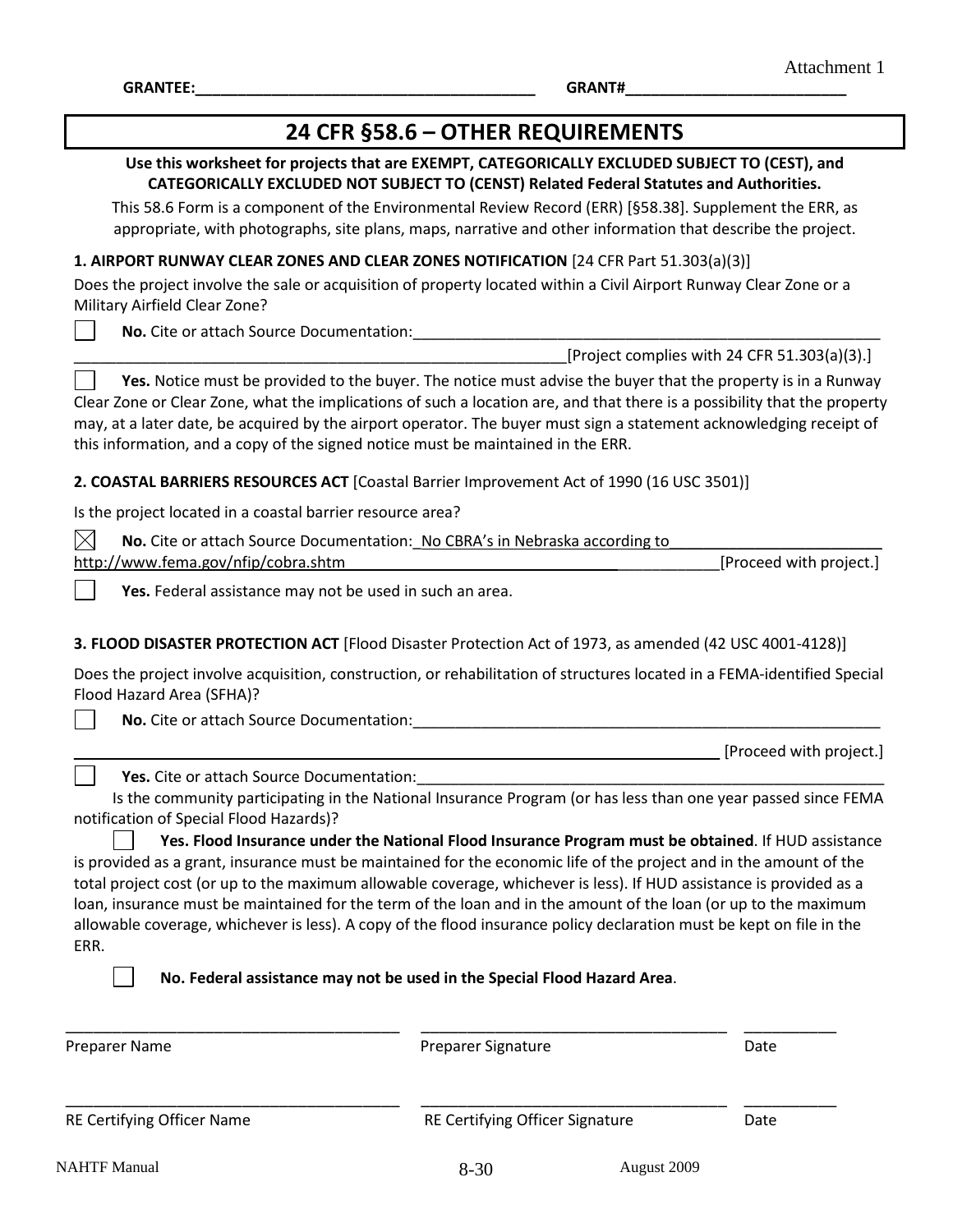# **CEST PROJECT PACKET [24 CFR 58.35(a)]**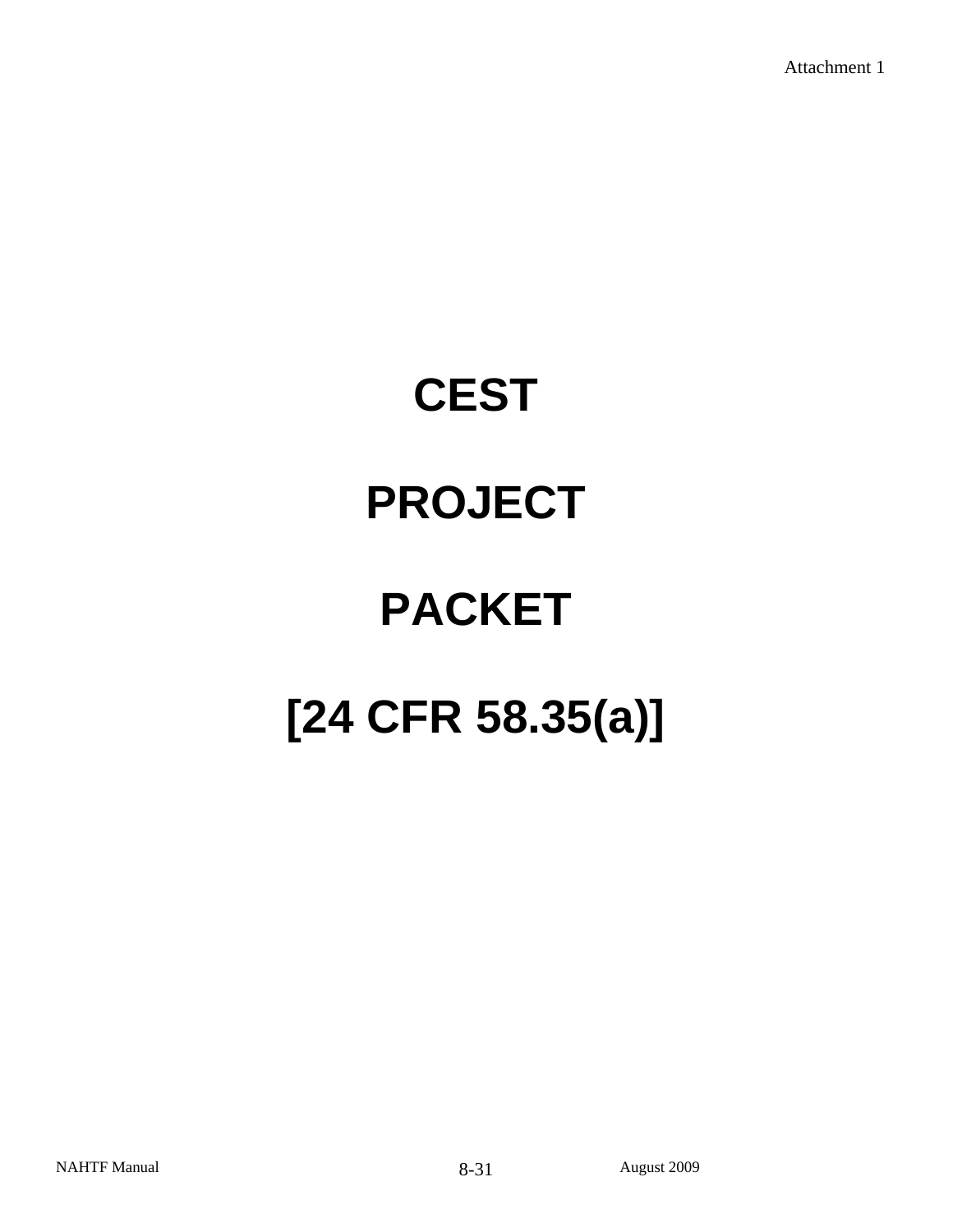# **ENVIRONMENTAL REVIEW RECORD**

GRANT NUMBER:\_\_\_\_\_\_\_\_\_\_\_\_\_\_\_\_\_\_\_

PROJECT NAME: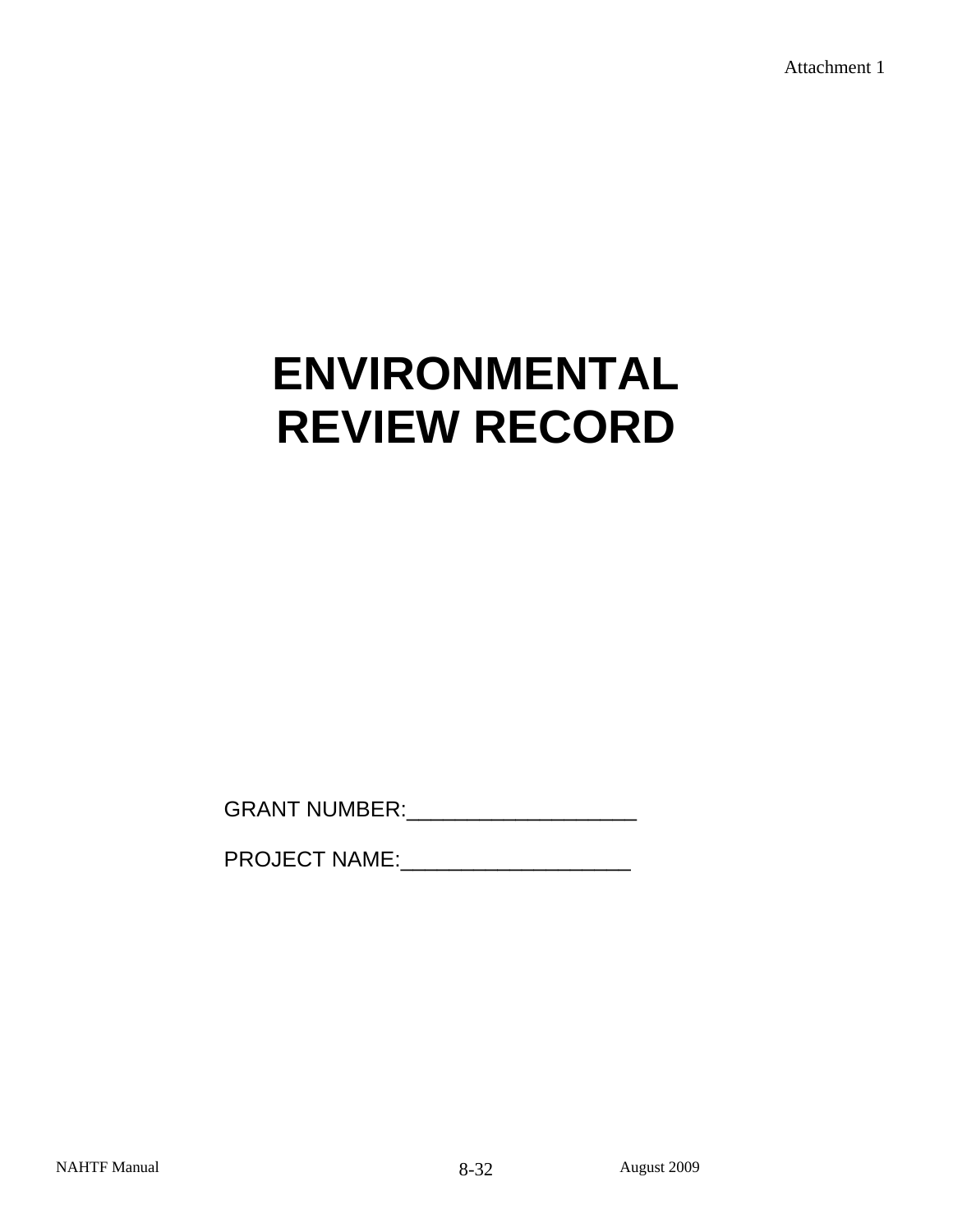### **DETERMINATION OF LEVEL OF REVIEW**

**ERR GRANT#** 

Project Name: Name: Program Year: Program Year:

Project Location: **Example 2018** 

 $\ddot{\phantom{a}}$ 

Project Description (*Attach additional descriptive information, as appropriate to the project, including narrative, maps, photographs, site plans, budgets and other information*.):

*The subject project has been reviewed pursuant to HUD regulations 24 CFR Part 58, "Environmental Review Procedures for Entities Assuming HUD Environmental Responsibilities," and the following determination with respect to the project is made:* 

**Exempt** from NEPA review requirements per 24 CFR 58.34(a)( )

**Categorically Excluded NOT Subject** to §58.5 authorities per 24 CFR 58.35(b)()

**Categorically Excluded SUBJECT** to §58.5 authorities per 24 CFR 58.35(a)( ) (A Statutory Checklist for the §58.5 authorities is attached.)

An **Environmental Assessment** (EA) is required to be performed. (An Environmental Assessment performed in accordance with subpart E of 24 CFR Part 58 is attached.)

An **Environmental Impact Statement** (EIS) is required to be performed.

The ERR (see §58.38) must contain all the environmental review documents, public notices and written determinations or environmental findings required by Part 58 as evidence of review, decision making and actions pertaining to a particular project. Include additional information including checklists, studies, analyses and documentation as appropriate.

| <b>Signature</b> |
|------------------|
| <b>Date</b>      |
|                  |

**Responsible Entity Certifying Officer Community Constraints Signature** 

**Title Date**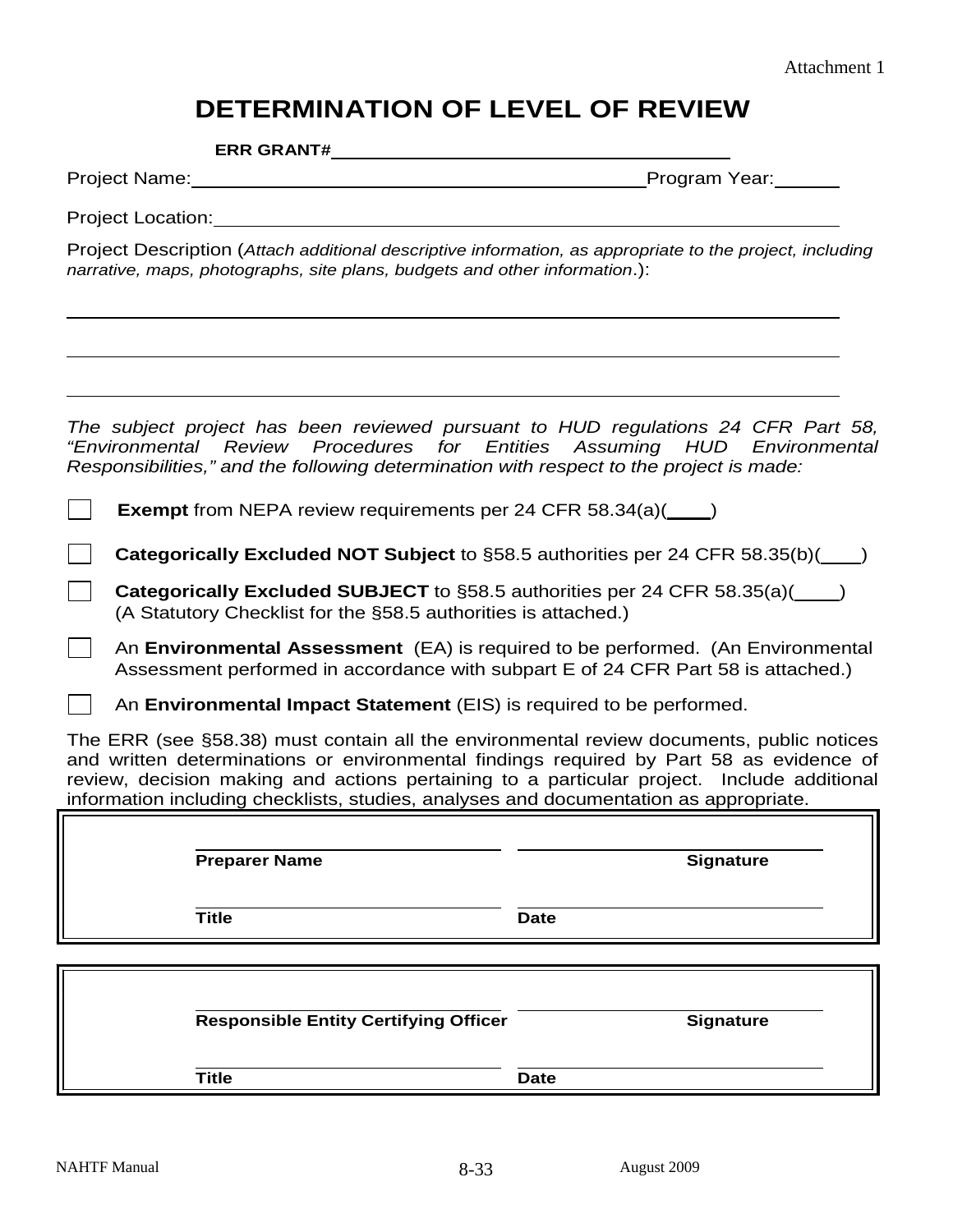## **STATUTORY CHECKLIST**

#### **Use this worksheet only for projects that are CATEGORICALLY EXCLUDED SUBJECT TO (CEST) Related Federal Statutes and Authorities [24 CFR §58.35(a)]**

**GRANTEE:\_\_\_\_\_\_\_\_\_\_\_\_\_\_\_\_\_\_\_\_\_\_\_\_\_\_\_\_\_\_\_\_\_\_ GRANT#\_\_\_\_\_\_\_\_\_\_\_\_\_\_\_\_\_\_\_\_\_\_\_\_\_\_\_\_\_\_**

A "Determination of Level of Review" form should be provided as a cover to this checklist.

This checklist is a component of the Environmental Review Record (ERR) [§58.38]. In addition the "Requirements listed at 24 CFR §58.6" form must also be completed. Supplement the ERR, as appropriate, with photographs, site plans, maps, narrative and other information that describe the project.

### **24 CFR §58.5 – NEPA‐Related Federal Statutes and Authorities**

#### **DIRECTIONS – For each authority, check either Box "A" or "B" under "Status."**

**"A box"** The project is in compliance, either because: (1) the nature of the project does not implicate the authority under consideration, or (2) supporting information documents that project compliance has been achieved. In either case, information must be provided as to WHY the authority is not implicated, or HOW compliance is met; OR **"B box"** The project requires an additional compliance step or action, including, but not limited to, consultation with or approval from an oversight agency, performance of a study or analysis, completion of remediation or mitigation measure, or obtaining of license or permit.

**IMPORTANT:** Compliance documentation consists of verifiable source documents and/or relevant base data. Appropriate documentation must be provided for each law or authority. Documents may be incorporated by reference into the ERR provided that each source document is identified and available for inspection by interested parties. Proprietary material and studies that are not otherwise generally available for public review shall be included in the ERR. Refer to HUD guidance for more information.

| <b>Statute, Authority, Executive</b>                                                   | <b>STATUS</b> |   |                                                                                                                                                                                                                                       |  |
|----------------------------------------------------------------------------------------|---------------|---|---------------------------------------------------------------------------------------------------------------------------------------------------------------------------------------------------------------------------------------|--|
| Order, Regulation, or Policy cited<br>at 24 CFR §58.5                                  | A             | B | <b>Compliance Documentation</b>                                                                                                                                                                                                       |  |
| 1. Air Quality<br>[Clean Air Act sections 176(c) & (d), and 40<br>CFR 6, 51, 93]       |               |   |                                                                                                                                                                                                                                       |  |
| 2. Airport Hazards<br>(Clear Zones and Accident Potential Zones)<br>[24 CFR 51D]       |               |   |                                                                                                                                                                                                                                       |  |
| 3. Coastal Zone Management<br>[Coastal Zone Management Act sections<br>$307(c)$ & (d)] | $\boxtimes$   |   | The project in Nebraska is not located in a state having a<br>Coastal Zone Management (CZM) Program as provided by<br>the National Oceanic & Atmospheric Administration.<br>(http://coastalmanagement.noaa.gov/mystate/welcome.html.) |  |
| 4. Contamination and Toxic<br><b>Substances</b><br>$[24$ CFR 58.5(i)(2)]               |               |   |                                                                                                                                                                                                                                       |  |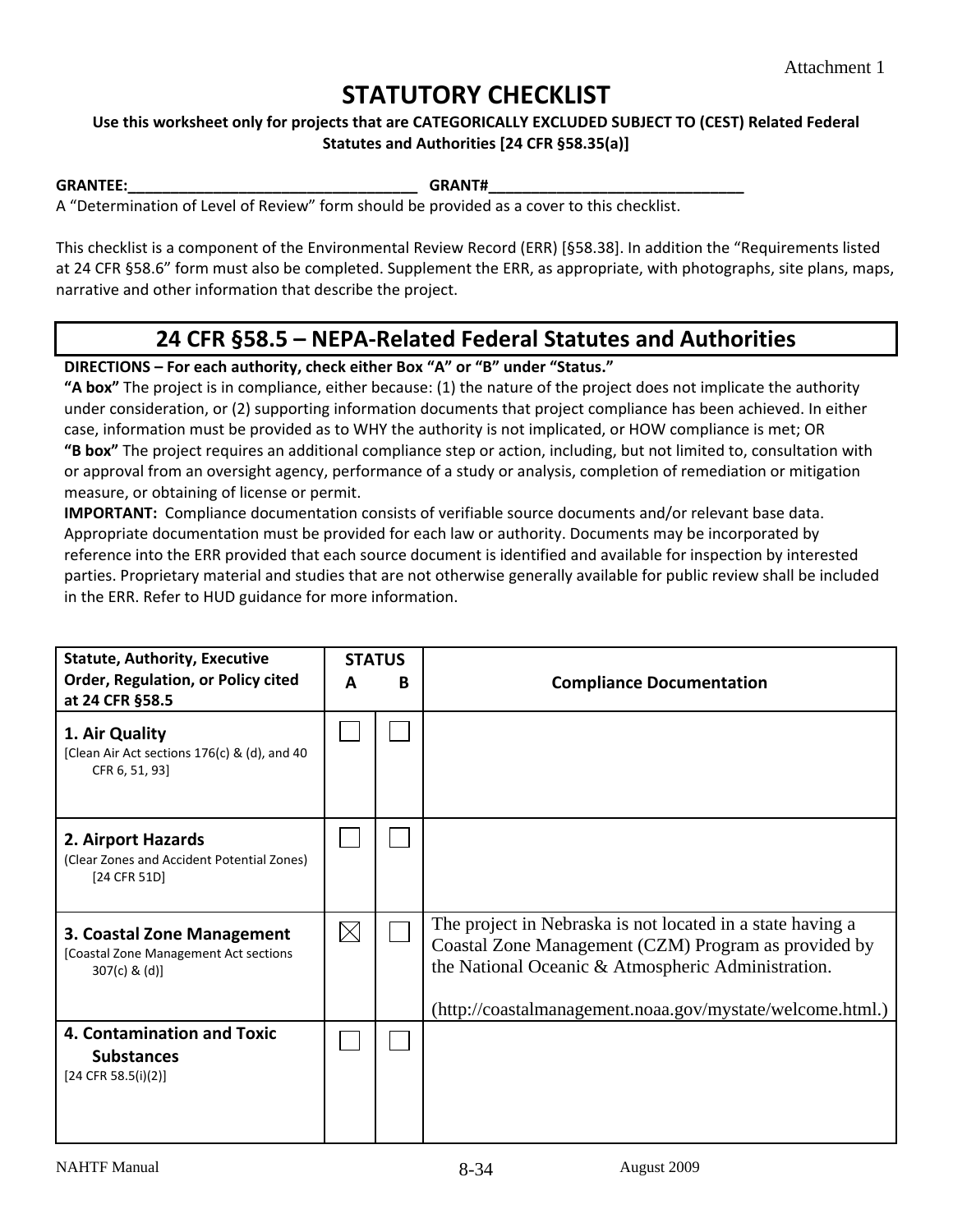|                                                     |  | Attachment 1 |
|-----------------------------------------------------|--|--------------|
| <b>5. Endangered Species</b><br>[50 CFR 402]        |  |              |
| 6. Environmental Justice<br>[Executive Order 12898] |  |              |
| 7. Explosive and Flammable                          |  |              |
| <b>Operations</b>                                   |  |              |
| [24 CFR 51C]                                        |  |              |
| 8. Farmland Protection                              |  |              |
| [7 CFR 658]                                         |  |              |
| 9. Floodplain Management                            |  |              |
| [24 CFR 55, Executive Order 11988]                  |  |              |
| <b>10. Historic Preservation</b>                    |  |              |
| [36 CFR 800]                                        |  |              |
| 11. Noise Control                                   |  |              |
| [24 CFR 51B]                                        |  |              |
| 12. Water Quality (Sole Source                      |  |              |
| <b>Acquifers)</b>                                   |  |              |
| [40 CFR 149]                                        |  |              |
| 13. Wetland Protection                              |  |              |
| [24 CFR 55, Executive Order 11990]                  |  |              |
| 14. Wild and Scenic Rivers                          |  |              |
| [36 CFR 297]                                        |  |              |

#### **DETERMINATION:**

 **Box "A" has been checked for all authorities.** The project can convert to Exempt, per §58.34(a)(12), since the project does not require any further compliance measure (e.g. consultation, mitigation, permit, or approval) with respect to any law or authority cited at §58.5. Complete Finding of Exempt Activity and document in writing per §58.34(a)(12) & (b); OR

 **Box "B" has been checked for one or more authorities.** The project cannot convert to Exempt since one or more authorities require compliance, including but not limited to consultation with or approval from an oversight agency, performance of a study or analysis, completion of remediation or mitigation measure, or obtaining of license or permit. Complete pertinent compliance requirement(s), publish NOI/RROF, request release of funds (HUD‐7015.15), and obtain HUD's Authority to Use Grant Funds (HUD‐7015.16) per §§58.70 & 58.71 before committing funds: OR

 The unusual circumstances of this project may result in a significant environmental impact. The project requires preparation of an Environmental Assessment (EA). Prepare the EA according to 24 CFR Part 58 Subpart E.

| Preparer Name              | Preparer Signature              | Date |
|----------------------------|---------------------------------|------|
| RE Certifying Officer Name | RE Certifying Officer Signature | Date |
| <b>GRANTEE:</b>            | <b>GRANT#</b>                   |      |

#### **24 CFR §58.6 – OTHER REQUIREMENTS**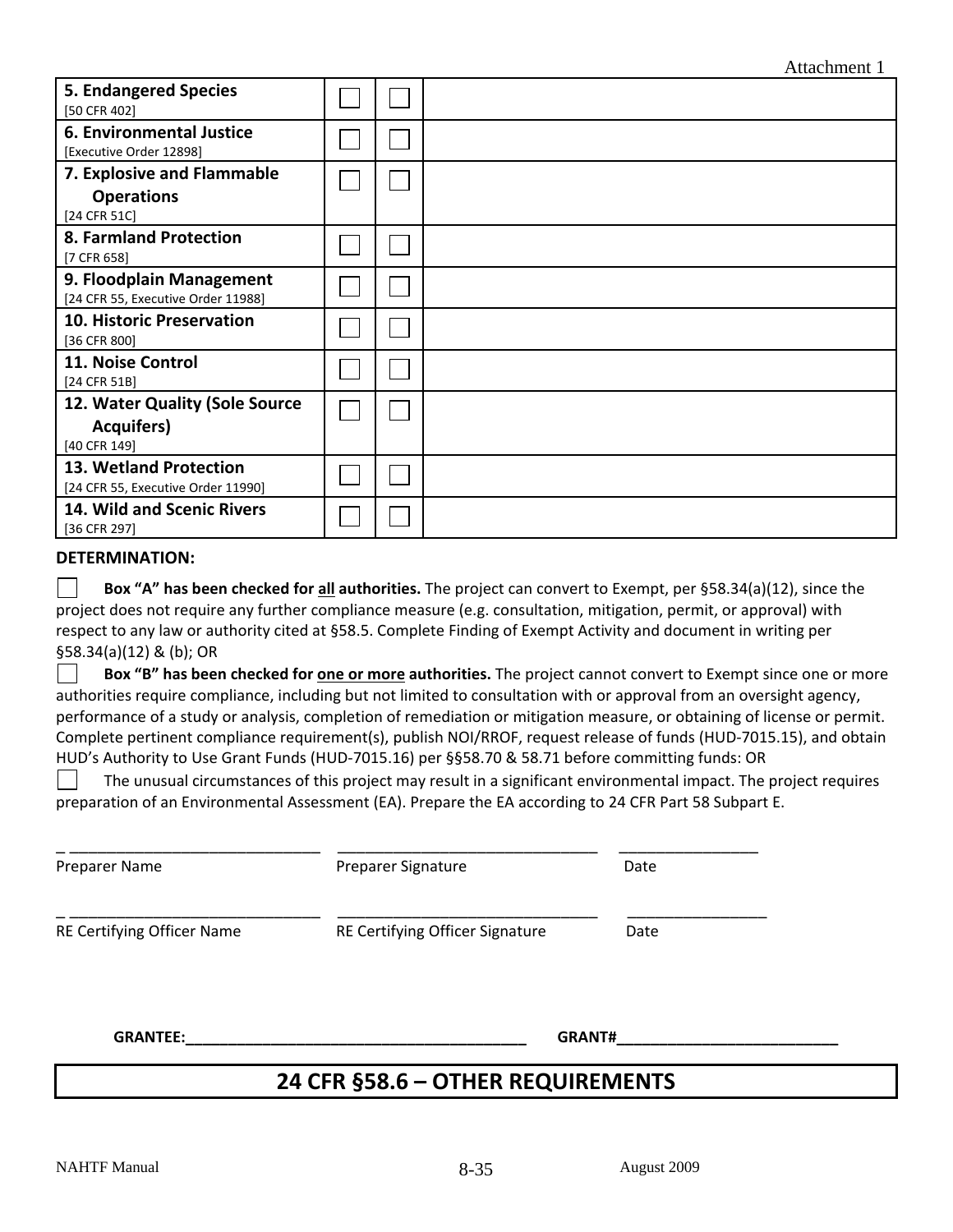|                                                                                                                                                                                                                                                                                                                                                                                                                                                                                                                                         | Use this worksheet for projects that are EXEMPT, CATEGORICALLY EXCLUDED SUBJECT TO (CEST), and<br>CATEGORICALLY EXCLUDED NOT SUBJECT TO (CENST) Related Federal Statutes and Authorities.                                                                                                        |                                              |
|-----------------------------------------------------------------------------------------------------------------------------------------------------------------------------------------------------------------------------------------------------------------------------------------------------------------------------------------------------------------------------------------------------------------------------------------------------------------------------------------------------------------------------------------|--------------------------------------------------------------------------------------------------------------------------------------------------------------------------------------------------------------------------------------------------------------------------------------------------|----------------------------------------------|
| This 58.6 Form is a component of the Environmental Review Record (ERR) [§58.38]. Supplement the ERR, as                                                                                                                                                                                                                                                                                                                                                                                                                                 | appropriate, with photographs, site plans, maps, narrative and other information that describe the project.                                                                                                                                                                                      |                                              |
|                                                                                                                                                                                                                                                                                                                                                                                                                                                                                                                                         |                                                                                                                                                                                                                                                                                                  |                                              |
| 1. AIRPORT RUNWAY CLEAR ZONES AND CLEAR ZONES NOTIFICATION [24 CFR Part 51.303(a)(3)]                                                                                                                                                                                                                                                                                                                                                                                                                                                   |                                                                                                                                                                                                                                                                                                  |                                              |
| Does the project involve the sale or acquisition of property located within a Civil Airport Runway Clear Zone or a<br>Military Airfield Clear Zone?                                                                                                                                                                                                                                                                                                                                                                                     |                                                                                                                                                                                                                                                                                                  |                                              |
|                                                                                                                                                                                                                                                                                                                                                                                                                                                                                                                                         |                                                                                                                                                                                                                                                                                                  |                                              |
|                                                                                                                                                                                                                                                                                                                                                                                                                                                                                                                                         |                                                                                                                                                                                                                                                                                                  | [Project complies with 24 CFR 51.303(a)(3).] |
| Clear Zone or Clear Zone, what the implications of such a location are, and that there is a possibility that the property<br>may, at a later date, be acquired by the airport operator. The buyer must sign a statement acknowledging receipt of<br>this information, and a copy of the signed notice must be maintained in the ERR.                                                                                                                                                                                                    | Yes. Notice must be provided to the buyer. The notice must advise the buyer that the property is in a Runway                                                                                                                                                                                     |                                              |
| 2. COASTAL BARRIERS RESOURCES ACT [Coastal Barrier Improvement Act of 1990 (16 USC 3501)]<br>Is the project located in a coastal barrier resource area?                                                                                                                                                                                                                                                                                                                                                                                 |                                                                                                                                                                                                                                                                                                  |                                              |
| $\times$<br>No. Cite or attach Source Documentation: No CBRA's in Nebraska according to                                                                                                                                                                                                                                                                                                                                                                                                                                                 |                                                                                                                                                                                                                                                                                                  |                                              |
| http://www.fema.gov/nfip/cobra.shtm                                                                                                                                                                                                                                                                                                                                                                                                                                                                                                     |                                                                                                                                                                                                                                                                                                  | [Proceed with project.]                      |
| 3. FLOOD DISASTER PROTECTION ACT [Flood Disaster Protection Act of 1973, as amended (42 USC 4001-4128)]<br>Does the project involve acquisition, construction, or rehabilitation of structures located in a FEMA-identified Special<br>Flood Hazard Area (SFHA)?                                                                                                                                                                                                                                                                        |                                                                                                                                                                                                                                                                                                  |                                              |
|                                                                                                                                                                                                                                                                                                                                                                                                                                                                                                                                         |                                                                                                                                                                                                                                                                                                  | [Proceed with project.]                      |
| Yes. Cite or attach Source Documentation:                                                                                                                                                                                                                                                                                                                                                                                                                                                                                               |                                                                                                                                                                                                                                                                                                  |                                              |
| notification of Special Flood Hazards)?<br>is provided as a grant, insurance must be maintained for the economic life of the project and in the amount of the<br>total project cost (or up to the maximum allowable coverage, whichever is less). If HUD assistance is provided as a<br>loan, insurance must be maintained for the term of the loan and in the amount of the loan (or up to the maximum<br>allowable coverage, whichever is less). A copy of the flood insurance policy declaration must be kept on file in the<br>ERR. | Is the community participating in the National Insurance Program (or has less than one year passed since FEMA<br>Yes. Flood Insurance under the National Flood Insurance Program must be obtained. If HUD assistance<br>No. Federal assistance may not be used in the Special Flood Hazard Area. |                                              |
| Preparer Name                                                                                                                                                                                                                                                                                                                                                                                                                                                                                                                           | Preparer Signature                                                                                                                                                                                                                                                                               | Date                                         |

RE Certifying Officer Name **BE CERTIFYING CONSUMING THE CERTIFYING OFFICER** Signature **Date** 

\_\_\_\_\_\_\_\_\_\_\_\_\_\_\_\_\_\_\_\_\_\_\_\_\_\_\_\_\_\_\_\_\_\_\_\_ \_\_\_\_\_\_\_\_\_\_\_\_\_\_\_\_\_\_\_\_\_\_\_\_\_\_\_\_\_\_\_\_\_ \_\_\_\_\_\_\_\_\_\_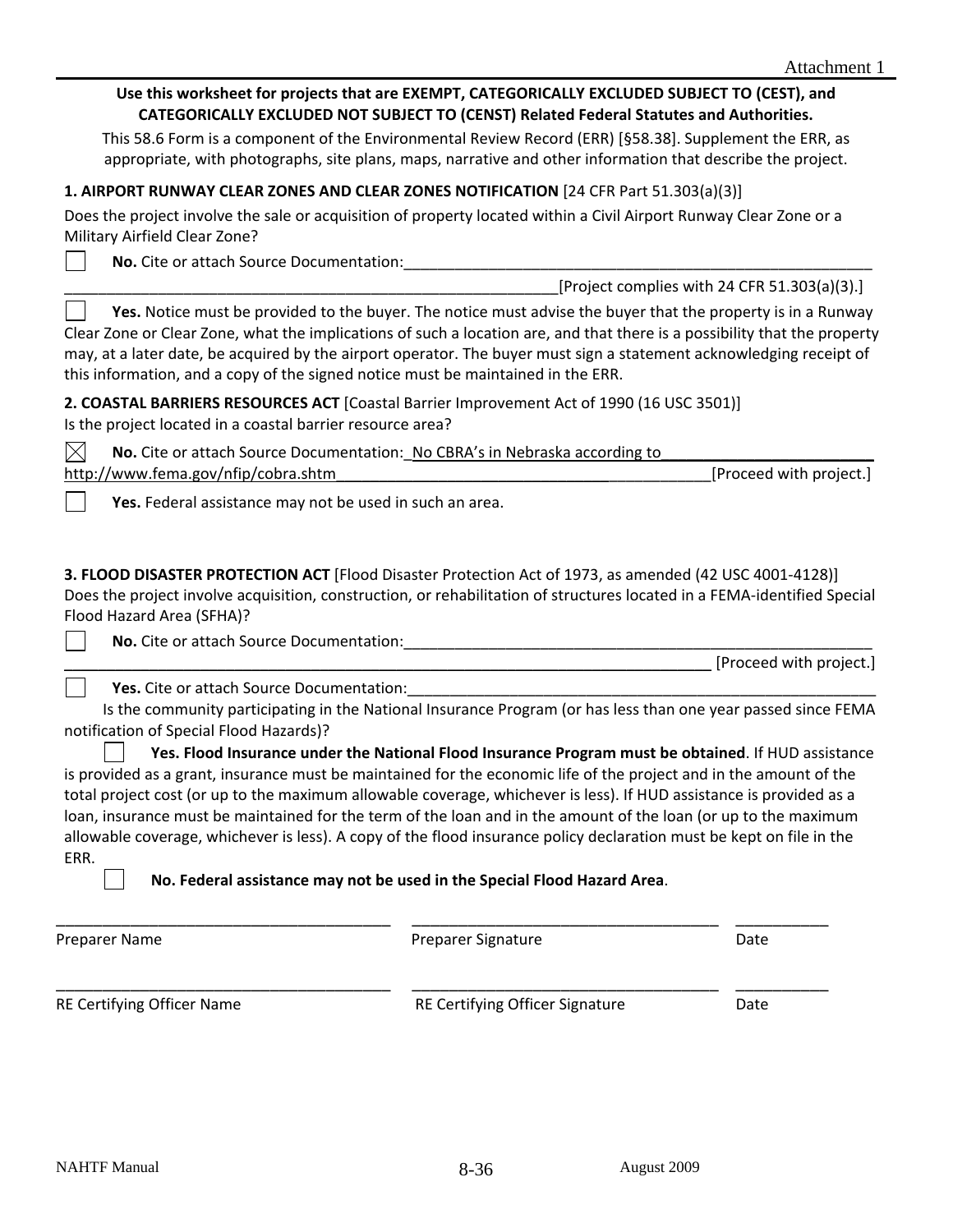# **ENVIRONMENTAL ASSESSMENT (EA)**

## **PROJECT**

## **PACKET**

# **[24 CFR 58.36]**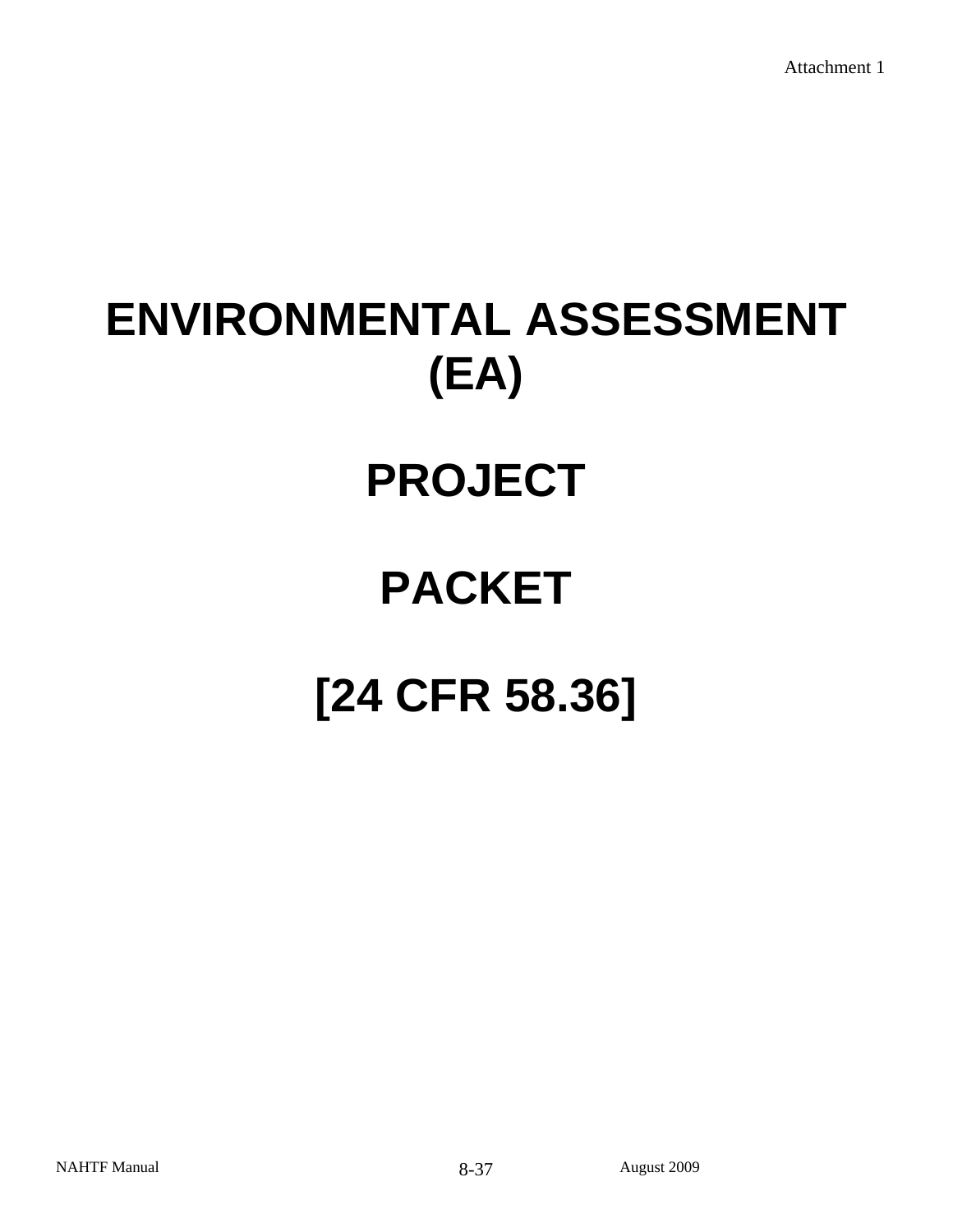## **ENVIRONMENTAL REVIEW RECORD**

GRANT NUMBER:\_\_\_\_\_\_\_\_\_\_\_\_\_\_\_\_\_\_\_

PROJECT NAME: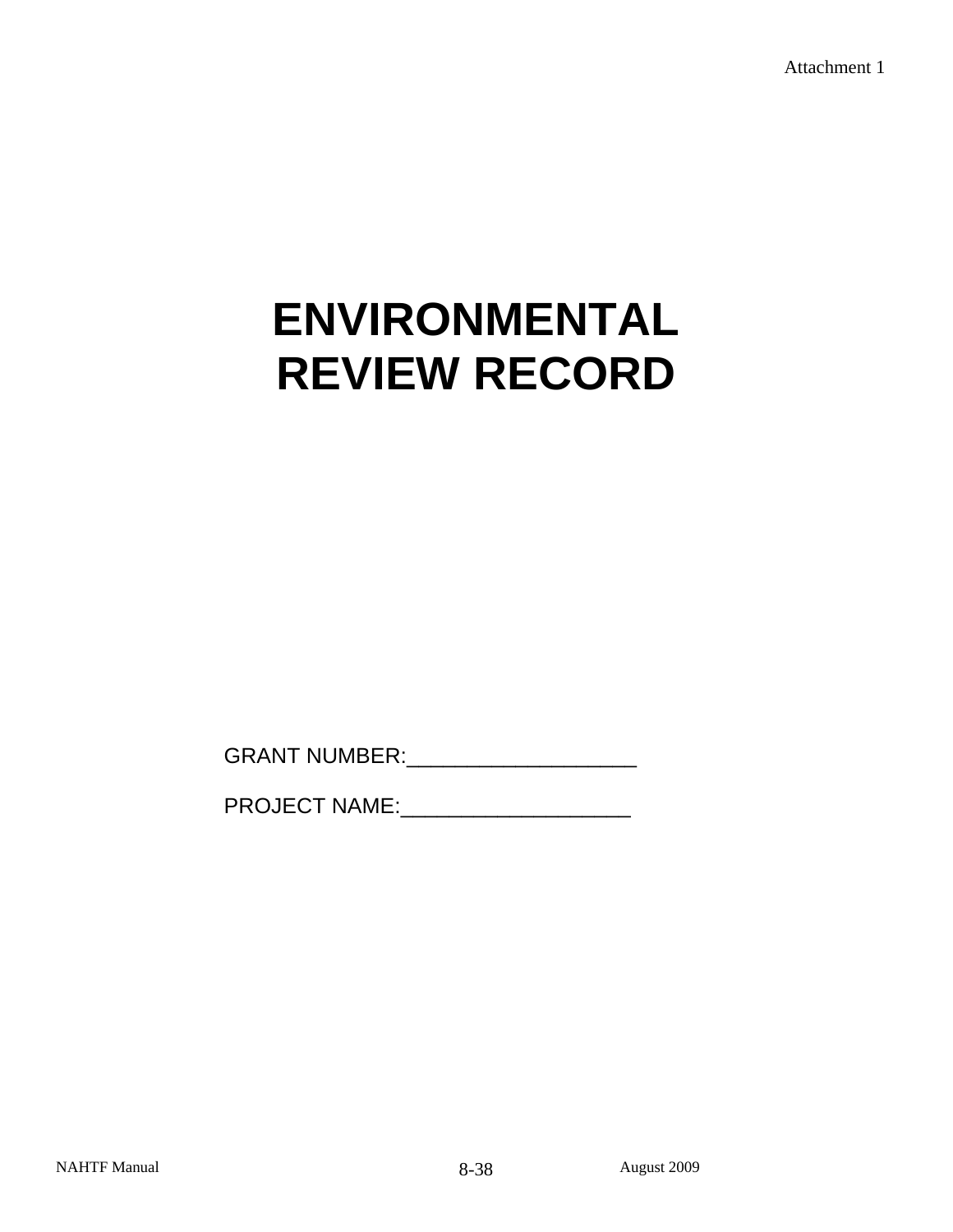## **DETERMINATION OF LEVEL OF REVIEW**

**ERR GRANT#** 

Project Name: Mame: Manual Albert Name: Manual Albert Name: Manual Albert Name: Manual Albert Name (Name of Na

Project Location:

 $\overline{a}$ 

 $\overline{a}$ 

Project Description (*Attach additional descriptive information, as appropriate to the project, including narrative, maps, photographs, site plans, budgets and other information*.):

*The subject project has been reviewed pursuant to HUD regulations 24 CFR Part 58, "Environmental Review Procedures for Entities Assuming HUD Environmental Responsibilities," and the following determination with respect to the project is made:* 

**Exempt** from NEPA review requirements per 24 CFR 58.34(a)( )

**Categorically Excluded NOT Subject** to §58.5 authorities per 24 CFR 58.35(b)()

**Categorically Excluded SUBJECT** to §58.5 authorities per 24 CFR 58.35(a)( ) (A Statutory Checklist for the §58.5 authorities is attached.)

An **Environmental Assessment** (EA) is required to be performed. (An Environmental Assessment performed in accordance with subpart E of 24 CFR Part 58 is attached.)

An **Environmental Impact Statement** (EIS) is required to be performed.

The ERR (see §58.38) must contain all the environmental review documents, public notices and written determinations or environmental findings required by Part 58 as evidence of review, decision making and actions pertaining to a particular project. Include additional information including checklists, studies, analyses and documentation as appropriate.

**Preparer Name Signature** 

**Title Date** 

 $\overline{a}$ 

L **Responsible Entity Certifying Officer Manual Signature Signature Title Date**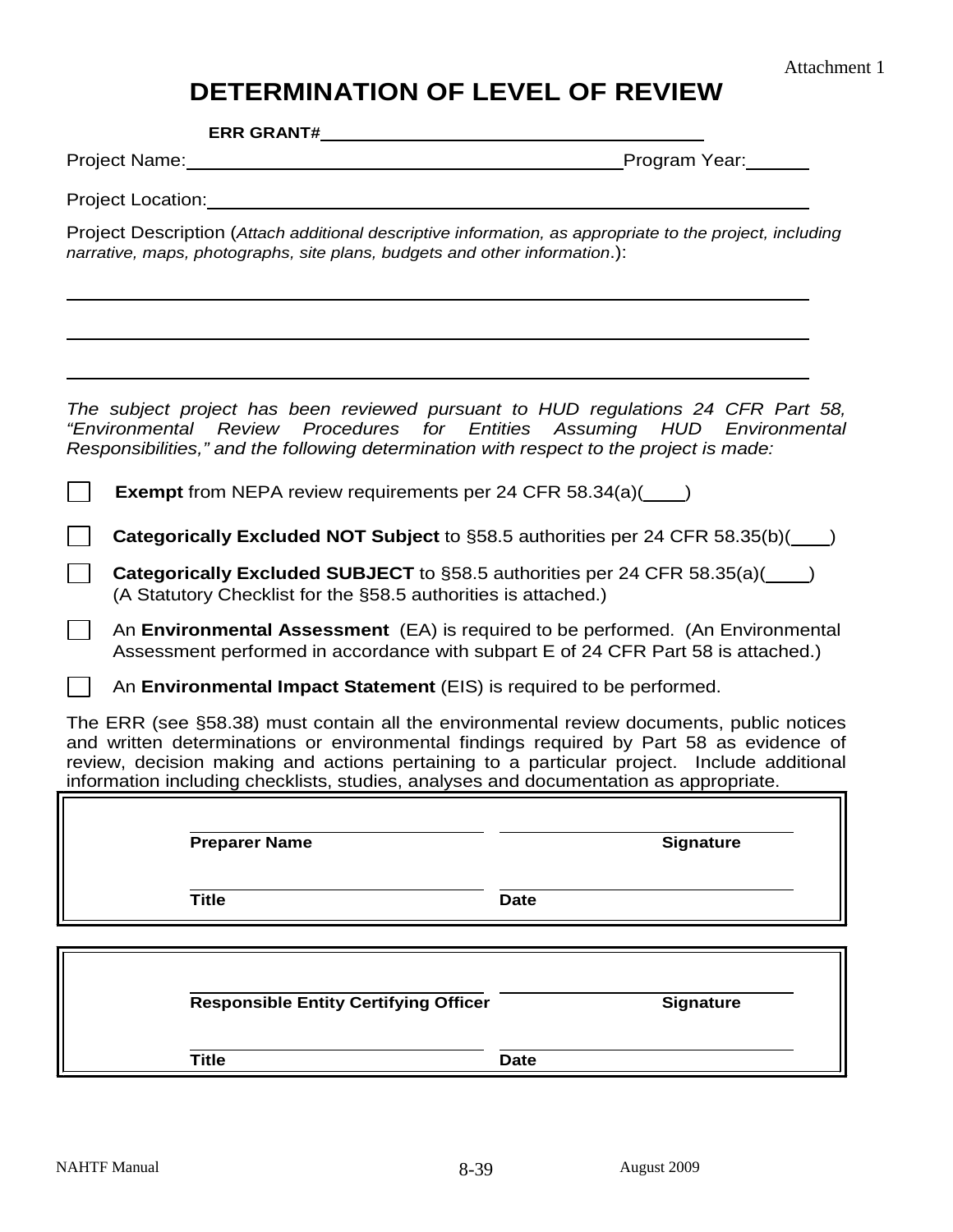## **ENVIRONMENTAL ASSESSMENT for HUD‐funded Projects**

[HUD recommended format per 24 CFR 58.40]

| Project Name: The contract of the contract of the contract of the contract of the contract of the contract of the contract of the contract of the contract of the contract of the contract of the contract of the contract of |
|-------------------------------------------------------------------------------------------------------------------------------------------------------------------------------------------------------------------------------|
|                                                                                                                                                                                                                               |
| Certifying Officer Name & Title:                                                                                                                                                                                              |
| Environmental Review Record (ERR) File #                                                                                                                                                                                      |

## **ENVIRONMENTAL ASSESSMENT**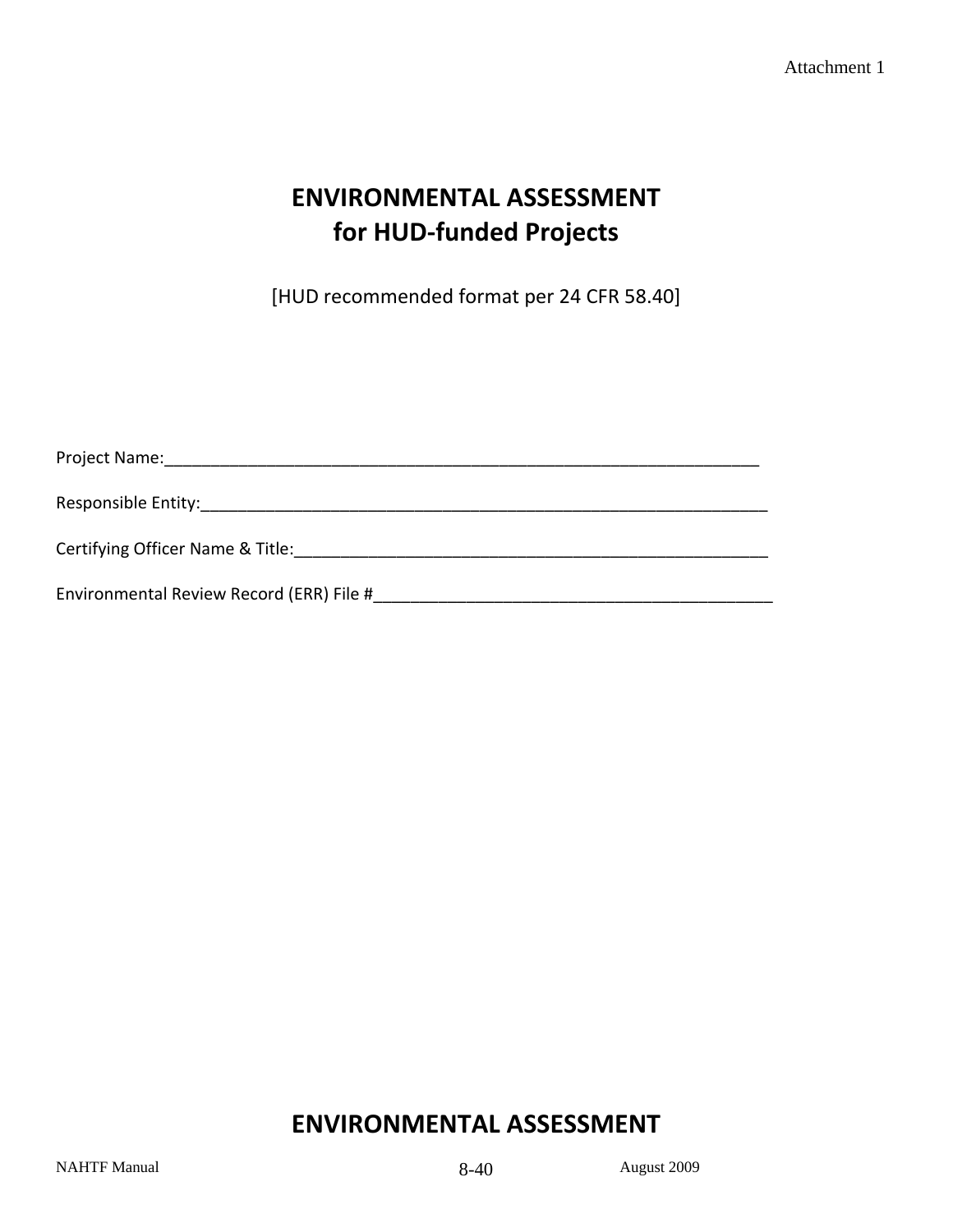| [24 CFR 58.2(a)(5)]                                                                                                                                                                                                                                                                                                   |  |
|-----------------------------------------------------------------------------------------------------------------------------------------------------------------------------------------------------------------------------------------------------------------------------------------------------------------------|--|
|                                                                                                                                                                                                                                                                                                                       |  |
|                                                                                                                                                                                                                                                                                                                       |  |
| Conditions for Approval: (List all mitigation and project modification measures adopted by the Responsible<br>Entity to eliminate or minimize adverse environmental impacts. These conditions must be included in project<br>contracts and other relevant documents as required.) [24 CFR 58.40(d), 40 CFR 1505.2(c)] |  |
|                                                                                                                                                                                                                                                                                                                       |  |
| <b>FINDING:</b> $[24 \text{ CFR } 58.40(g)]$                                                                                                                                                                                                                                                                          |  |
| <b>Finding of No Significant Impact (FONSI)</b><br>(The project will not result in a significant impact on the quality of the human environment.)                                                                                                                                                                     |  |
| <b>Finding of Significant impact</b><br>(The project may significantly affect the quality of the human environment.)                                                                                                                                                                                                  |  |
|                                                                                                                                                                                                                                                                                                                       |  |
|                                                                                                                                                                                                                                                                                                                       |  |
|                                                                                                                                                                                                                                                                                                                       |  |
|                                                                                                                                                                                                                                                                                                                       |  |
|                                                                                                                                                                                                                                                                                                                       |  |
|                                                                                                                                                                                                                                                                                                                       |  |

**Purpose of the Project:** ["Statement of Purpose and Need for the Proposal" ‐40 CFR 1508.9(b)]

l,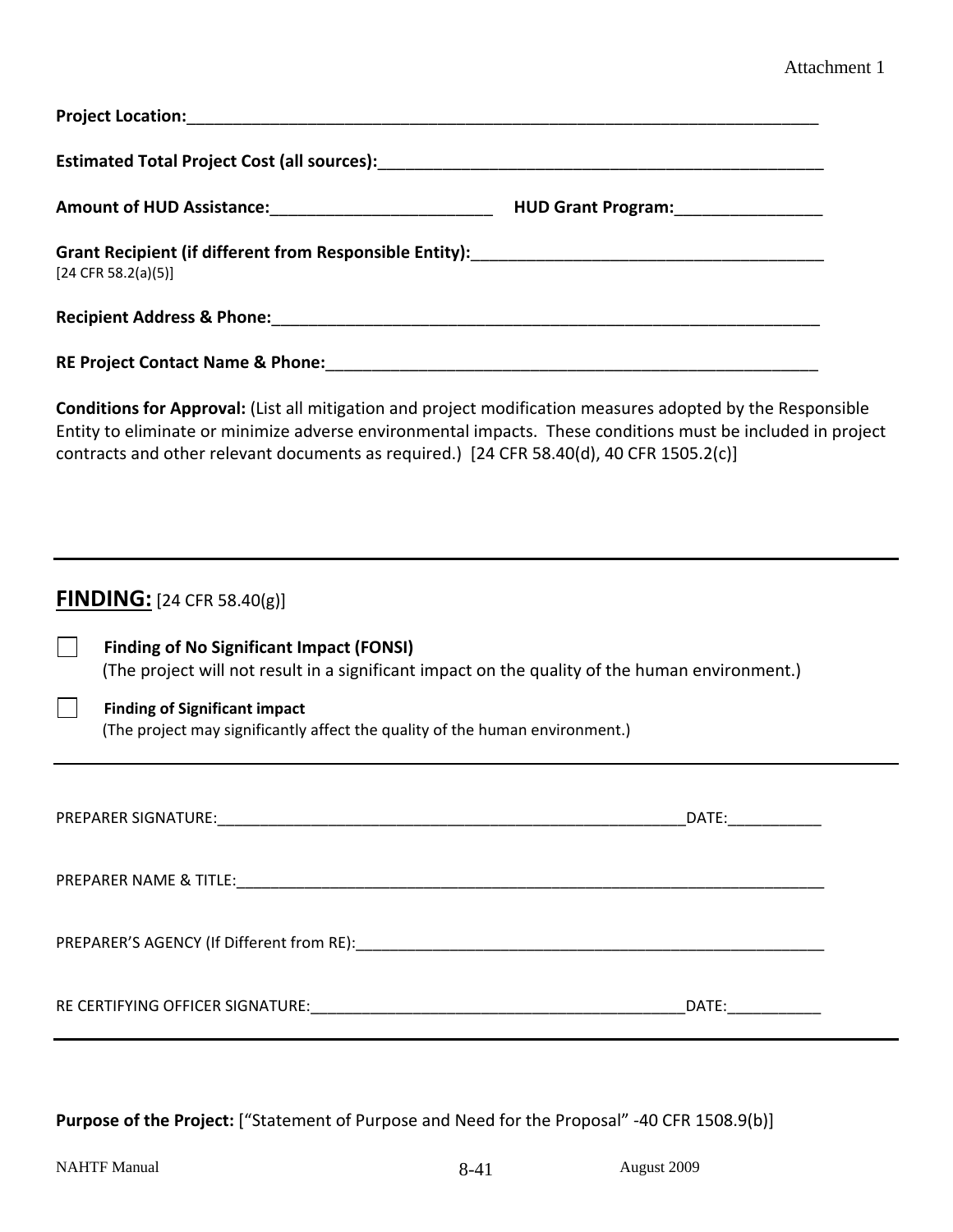**Description of the Project:** Include all contemplated actions that are logically either geographically or functionally a composite part of the project, regardless of the source of funding. [24 CFR 58.32, 40 CFR 1508.25] As appropriate, attach maps, site plans, renderings, photographs, budgets, and other descriptive information.

**Existing Conditions and Trends:** Describe the existing conditions of the project area and its surroundings, and the trends likely to continue in the absence of the project. [24 CFR 58.40(a)]

## **PART I: STATUTORY CHECKLIST** [24 CFR 58.5]

#### **DIRECTIONS – For each authority, check either Box "A" or "B" under "Status."**

**"A box"** The project is in compliance, either because: (1) the nature of the project does not implicate the authority under consideration, or (2) supporting information documents that project compliance has been achieved. In either case, information must be provided as to WHY the authority is not implicated, or HOW compliance is met; OR **"B box"** The project requires an additional compliance step or action, including, but not limited to, consultation with or approval from an oversight agency, performance of a study or analysis, completion of remediation or mitigation measure, or obtaining of license or permit.

**IMPORTANT:** Compliance documentation consists of verifiable source documents and/or relevant base data. Appropriate documentation must be provided for each law or authority. Documents may be incorporated by reference into the ERR provided that each source document is identified and available for inspection by interested parties. Proprietary material and studies that are not otherwise generally available for public review shall be included in the ERR. Refer to HUD guidance for more information.

| Statute, Authority, Executive Order,<br><b>Regulation, or Policy cited at 24 CFR</b><br>\$58.5 | <b>STATUS</b><br>A | B | <b>Compliance Documentation</b>                                                                                                                                                                                                                           |
|------------------------------------------------------------------------------------------------|--------------------|---|-----------------------------------------------------------------------------------------------------------------------------------------------------------------------------------------------------------------------------------------------------------|
| 1. Air Quality<br>[Clean Air Act sections 176(c) & (d), and<br>40 CFR 6, 51, 93                |                    |   |                                                                                                                                                                                                                                                           |
| 2. Airport Hazards<br>(Clear Zones and Accident Potential Zones)<br>[24 CFR 51D]               |                    |   |                                                                                                                                                                                                                                                           |
| 3. Coastal Zone Management<br>[Coastal Zone Management Act sections 307(c)<br>& (d)            | $\times$           |   | No coastal zone management programs exist in the States of<br>HUD Region VII, as established by Nat'l Oceanic &<br>Atmospheric Administration, Office of Ocean and Coastal<br>Resource Management.<br>(http://www.ocrm.nos.noaa.gov/czm/czmsitelist.html) |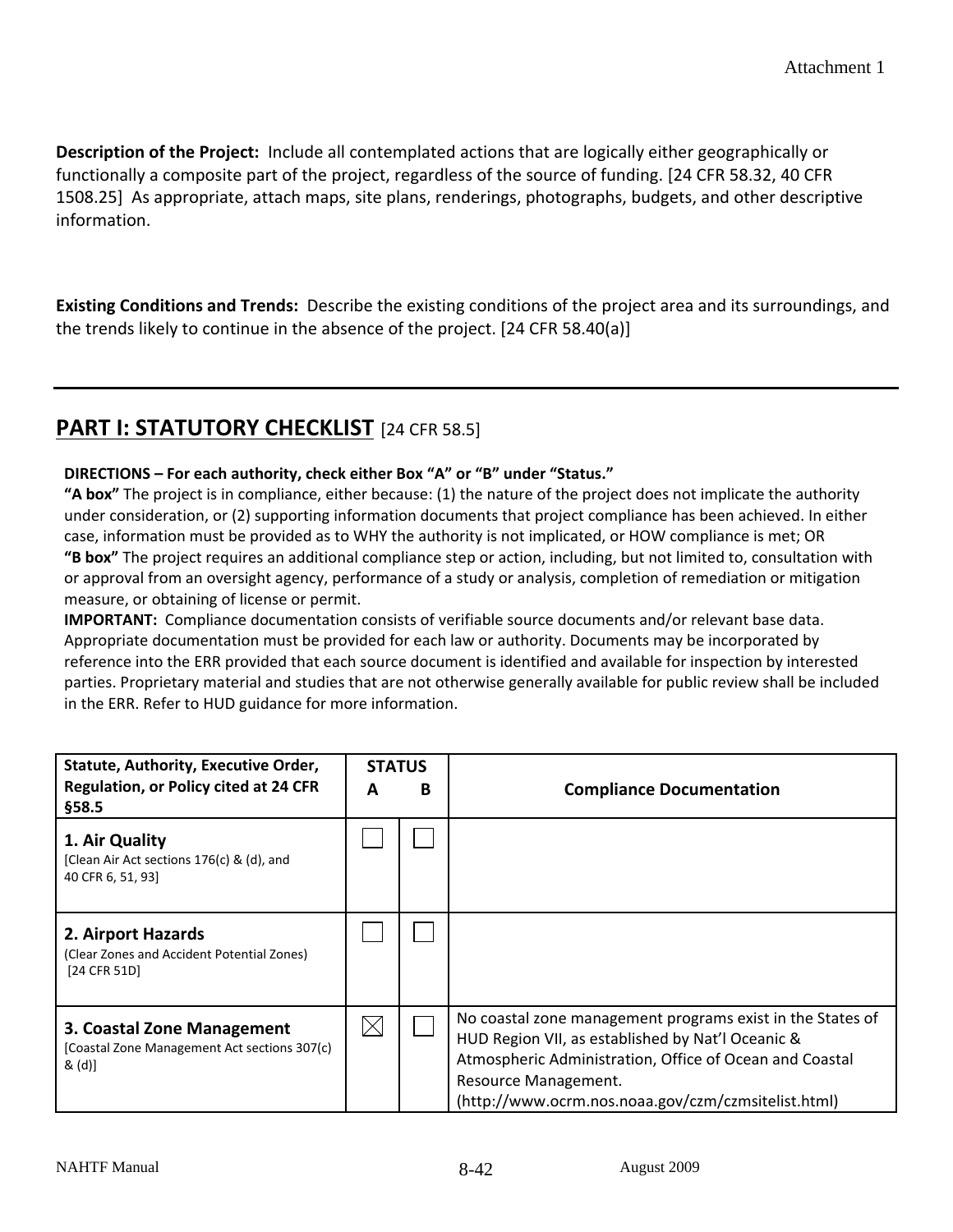|                                                                          |  | Attachment 1 |
|--------------------------------------------------------------------------|--|--------------|
| 4. Contamination and Toxic<br><b>Substances</b><br>$[24$ CFR 58.5(i)(2)] |  |              |
| <b>5. Endangered Species</b><br>[50 CFR 402]                             |  |              |
| 6. Environmental Justice<br>[Executive Order 12898]                      |  |              |
| 7. Explosive and Flammable<br><b>Operations</b><br>[24 CFR 51C]          |  |              |
| 8. Farmland Protection<br>[7 CFR 658]                                    |  |              |
| 9. Floodplain Management<br>[24 CFR 55, Executive Order 11988]           |  |              |
| 10. Historic Preservation<br>[36 CFR 800]                                |  |              |
| 11. Noise Control<br>[24 CFR 51B]                                        |  |              |
| 12. Water Quality (Sole Source<br><b>Aquifers)</b><br>[40 CFR 149]       |  |              |
| 13. Wetland Protection<br>[24 CFR 55, Executive Order 11990]             |  |              |
| 14. Wild and Scenic Rivers<br>[36 CFR 297]                               |  |              |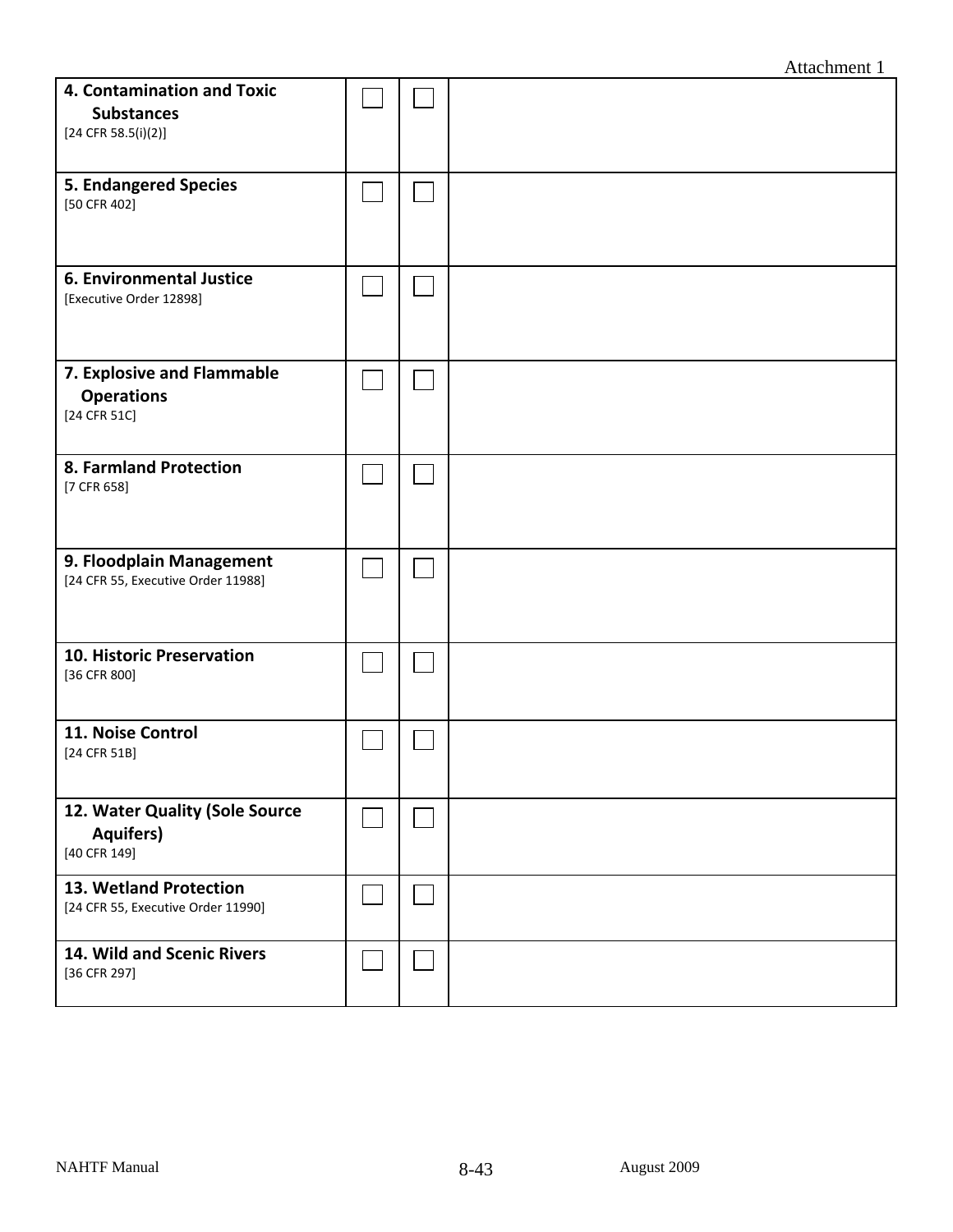## **PART II: ENVIRONMENTAL ASSESSMENT CHECKLIST**

[Environmental Review Guide HUD CPD‐782, 24 CFR 58.40; 40 CFR 1508.8 & 1508.27]

For each impact category, evaluate the significance of the effects of the proposal on the character, features, and resources of the project area. Enter relevant base data and credible, verifiable source documentation to support the finding. Note names, dates of contact, telephone numbers, and page references. Then enter the appropriate determination of impact: None Anticipated, Potentially Adverse, or Potentially Beneficial. Attach additional material as appropriate. Note conditions or mitigation measures required.

| Impact<br><b>Categories</b> | Anticipated or<br><b>Potential Impact</b><br>Adverse<br>Beneficial<br>No Impact<br>٠ | <b>Source Documentation</b><br>and<br><b>Mitigation or Modification Required</b> |
|-----------------------------|--------------------------------------------------------------------------------------|----------------------------------------------------------------------------------|
|-----------------------------|--------------------------------------------------------------------------------------|----------------------------------------------------------------------------------|

#### **Land Development**

| Conformance with              |  |
|-------------------------------|--|
| Comprehensive and             |  |
| Neighborhood Plans            |  |
| Land Use Compatibility        |  |
| and Conformance with          |  |
| Zoning                        |  |
| Urban Design-Visual           |  |
| Quality and Scale             |  |
|                               |  |
| Slope                         |  |
|                               |  |
|                               |  |
| Erosion                       |  |
|                               |  |
|                               |  |
| Soil Suitability              |  |
|                               |  |
|                               |  |
| Hazards and Nuisances,        |  |
| Including Site Safety         |  |
|                               |  |
| Noise-Effects of Ambient      |  |
| Noise on Project &            |  |
| Contribution to               |  |
| <b>Community Noise Levels</b> |  |
| Air Quality-Effects of        |  |
| Ambient Air Quality on        |  |
| Project & Contribution to     |  |
| <b>Community Pollution</b>    |  |
| Levels                        |  |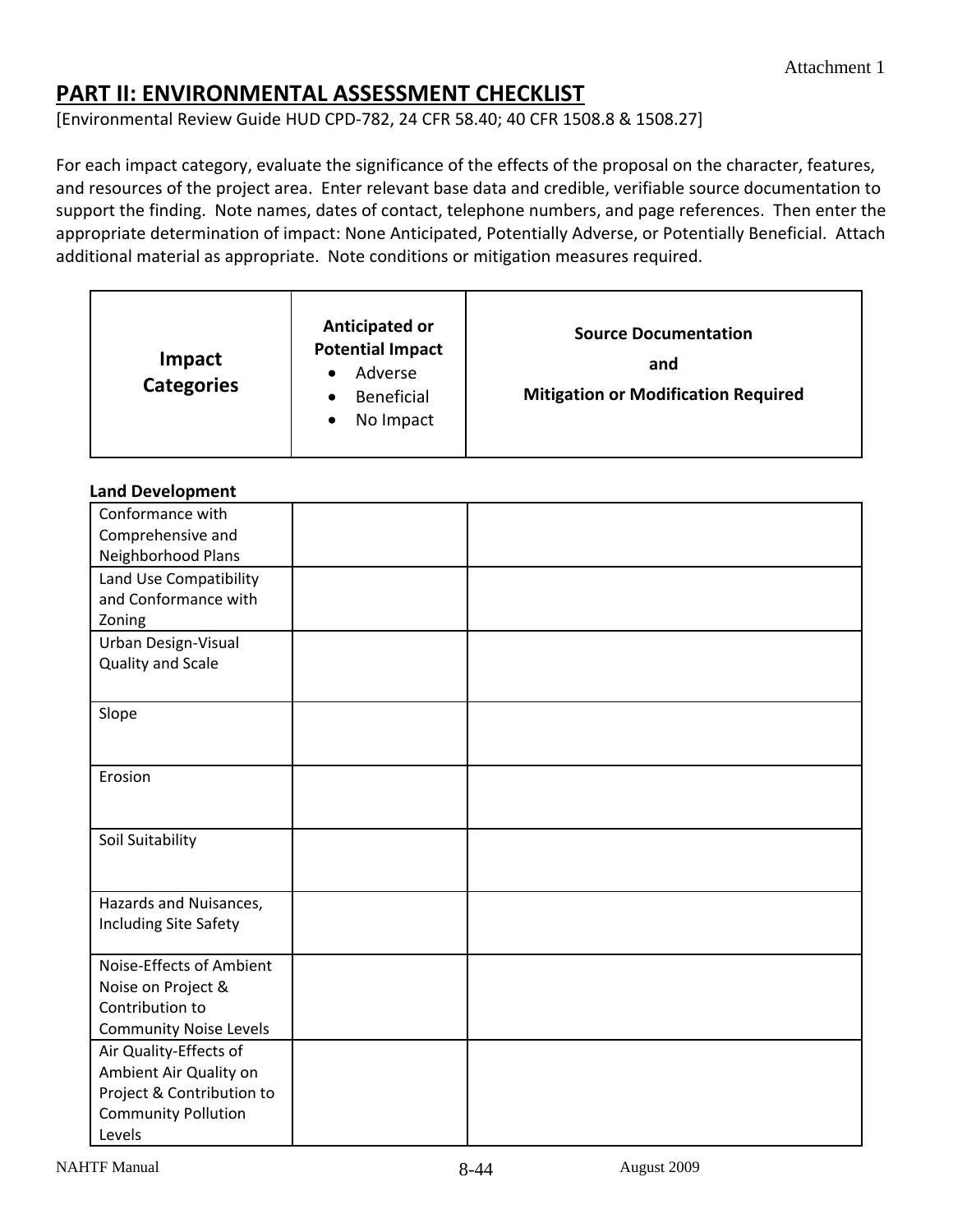| <b>Energy Conservation</b> |  |  |
|----------------------------|--|--|
|                            |  |  |
|                            |  |  |

## **Socioeconomic Factors**

| Demographic Character<br>Changes  |  |
|-----------------------------------|--|
| Displacement                      |  |
| Employment and<br>Income Patterns |  |

### **Community Facilities and Services**

| - 1                              |  |
|----------------------------------|--|
| <b>Educational Facilities</b>    |  |
| <b>Commercial Facilities</b>     |  |
| <b>Health Care</b>               |  |
| <b>Social Services</b>           |  |
| Solid Waste                      |  |
| Waste Water                      |  |
| Storm Water                      |  |
| <b>Water Supply</b>              |  |
| <b>Public Safety</b><br>• Police |  |
| $•$ Fire                         |  |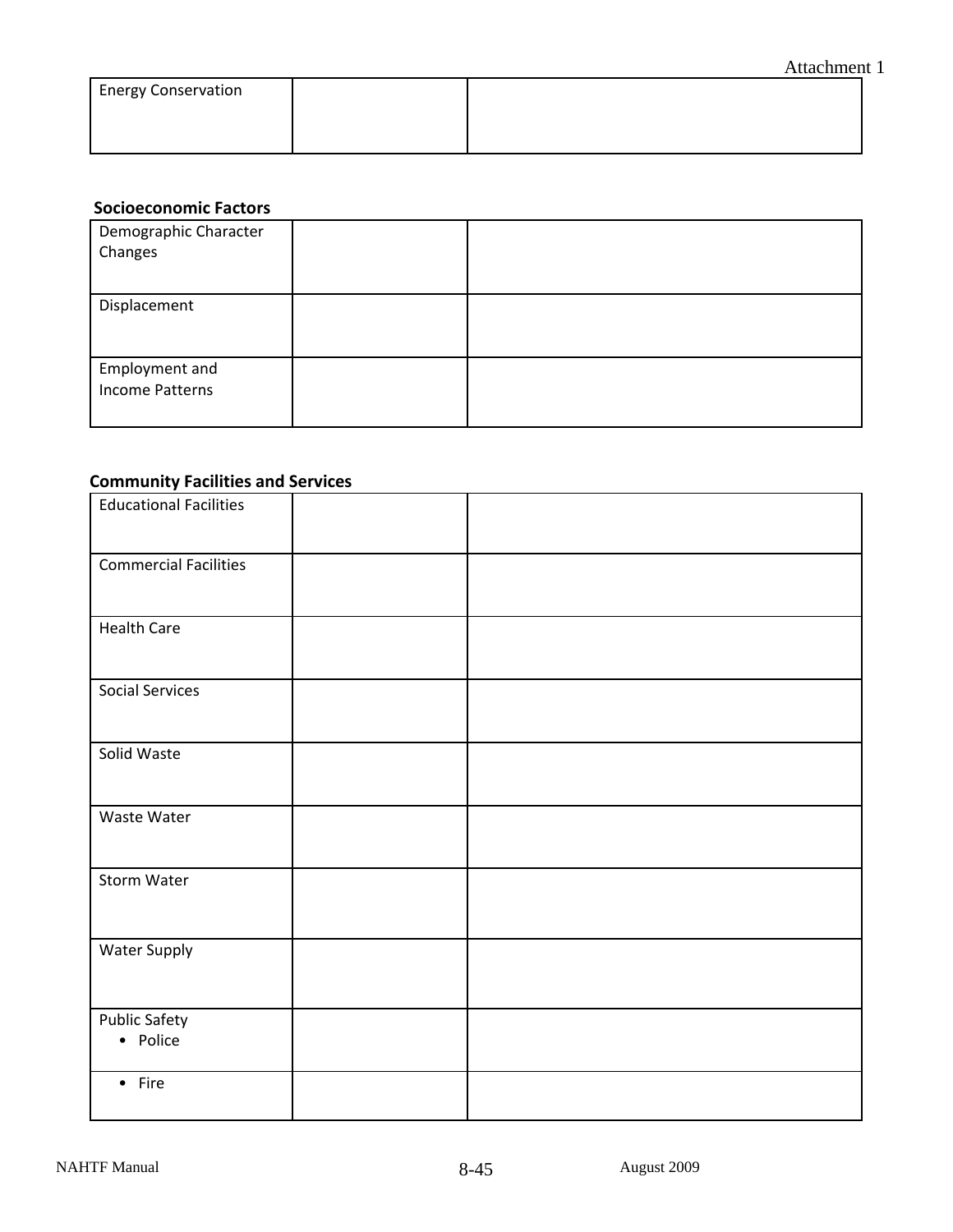| • Emergency Medical                     |  |
|-----------------------------------------|--|
| Open Space & Recreation<br>• Open Space |  |
| • Recreation                            |  |
| • Cultural Facilities                   |  |
| Transportation                          |  |

#### **Natural Features**

| <b>Water Resources</b>                                 |  |
|--------------------------------------------------------|--|
| Surface Water                                          |  |
| <b>Unique Natural Features</b><br>& Agricultural Lands |  |
| Vegetation and Wildlife                                |  |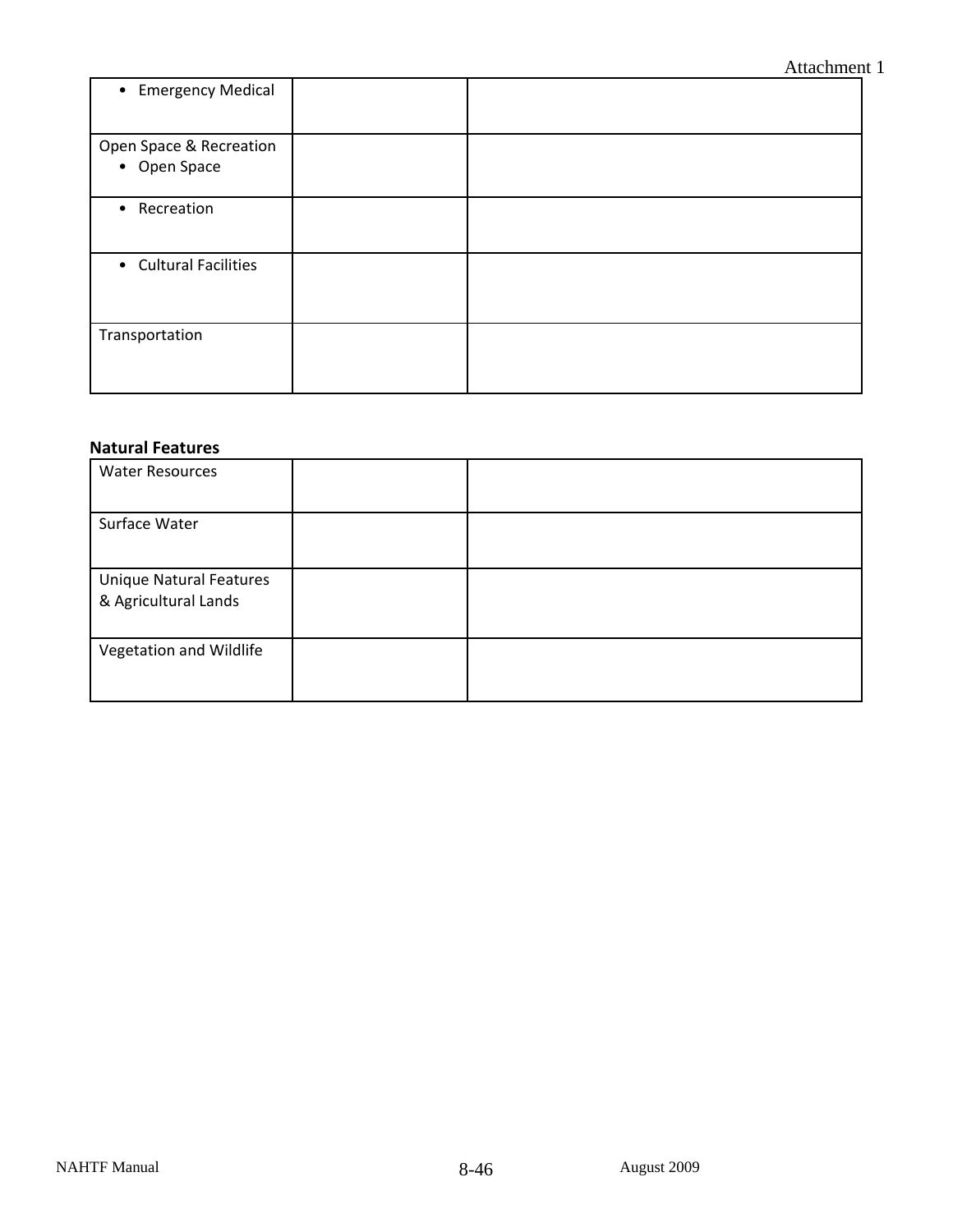## **PART III: 58.6 CHECKLIST**

 $\blacksquare$ 

#### **1. AIRPORT RUNWAY CLEAR ZONES AND CLEAR ZONES NOTIFICATION** [24 CFR Part 51.303(a)(3)]

Does the project involve the sale or acquisition of property located within a Civil Airport Runway Clear Zone or a Military Airfield Clear Zone?

No. Cite or attach Source Documentation:

 $[Project\,\,complex\,\,with\,\,24\,\,CFR\,\,51.303(a)(3).]$ 

 $\mathcal{L}$  **Yes.** Notice must be provided to the buyer. The notice must advise the buyer that the property is in a Runway Clear Zone or Clear Zone, what the implications of such a location are, and that there is a possibility that the property may, at a later date, be acquired by the airport operator. The buyer must sign a statement acknowledging receipt of this information, and a copy of the signed notice must be maintained in the ERR.

**2. COASTAL BARRIERS RESOURCES ACT** [Coastal Barrier Improvement Act of 1990 (16 USC 3501)] Is the project located in a coastal barrier resource area?

 $\boxtimes$  **No.** Cite or attach Source Documentation: No CBRA's in Nebraska according to http://www.fema.gov/nfip/cobra.shtm

**Yes.** Federal assistance may not be used in such an area.

**3. FLOOD DISASTER PROTECTION ACT** [Flood Disaster Protection Act of 1973, as amended (42 USC 4001‐4128)] Does the project involve acquisition, construction, or rehabilitation of structures located in a FEMA‐identified Special Flood Hazard Area (SFHA)?

**No.** Cite or attach Source Documentation:

\_\_\_\_\_\_\_\_\_\_\_\_\_\_\_\_\_\_\_\_\_\_\_\_\_\_\_\_\_\_\_\_\_\_\_\_\_\_\_\_\_\_\_\_\_\_\_\_\_\_\_\_\_\_\_\_\_\_\_\_\_\_\_\_\_\_\_\_\_\_\_\_\_\_\_\_ [Proceed with project.]

Yes. Cite or attach Source Documentation:

 Is the community participating in the National Insurance Program (or has less than one year passed since FEMA notification of Special Flood Hazards)?

 **Yes. Flood Insurance under the National Flood Insurance Program must be obtained**. If HUD assistance is provided as a grant, insurance must be maintained for the economic life of the project and in the amount of the total project cost (or up to the maximum allowable coverage, whichever is less). If HUD assistance is provided as a loan, insurance must be maintained for the term of the loan and in the amount of the loan (or up to the maximum allowable coverage, whichever is less). A copy of the flood insurance policy declaration must be kept on file in the ERR.

**No. Federal assistance may not be used in the Special Flood Hazard Area**.

## **Summary of Findings and Conclusions**

**Project Alternatives Considered:** [24 CFR 58.40(e), 40 CFR 1508.9] (As appropriate, identify other reasonable courses of action that were considered and not selected, such as other sites, design modifications, or other uses of the subject site. Describe the benefits and adverse impacts to the human environment for each alternative and the reasons for rejecting it. Include consideration of the No Action Alternative, that is, not implementing the preferred alternative.)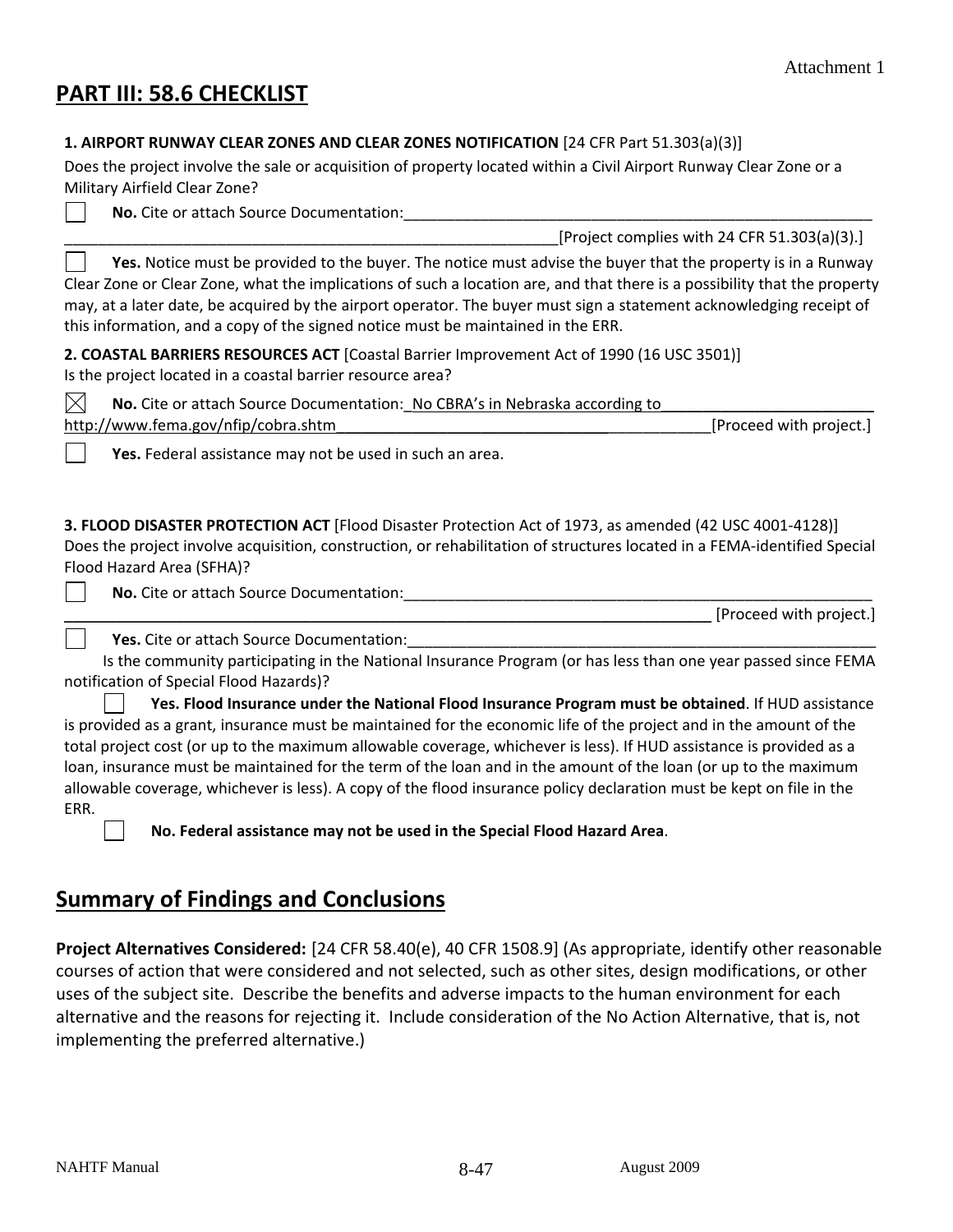**Mitigation and Project Modification Measures Recommended:** [24 CFR 58.40(d), 40 CFR 1508.20] (Recommend feasible ways in which the proposal or its external factors should be modified in order to minimize adverse environmental impacts and restore or enhance environmental quality.)

**Additional Studies Performed:** (List the reports, studies, or analyses performed for this assessment, and attach studies or summaries.)

**List of Agencies and Persons Consulted:** [40 CFR 1508.9(b)] (List agencies and persons consulted for this assessment.)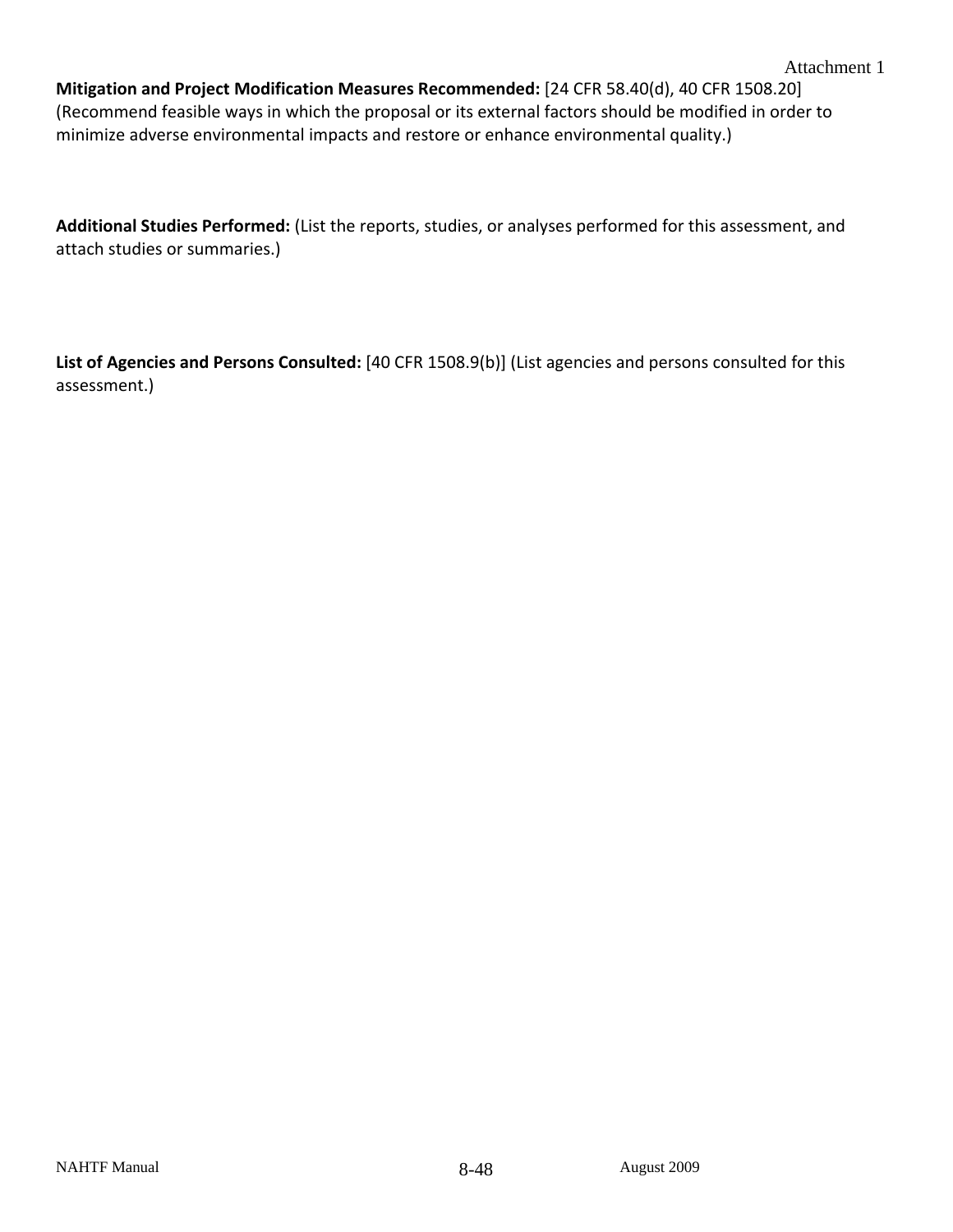#### **Tier II Review**

The following information is an example of the recommended format that should be used for a project that requires a tiered review. A tiered review is appropriate for CEST or EA projects where the location of all activities being completed in the project have not been identified.

The Tier II review serves to supplement an ERR for a CEST or EA environmental review that has been previously completed. A separate Tier II review should be completed for each newly identified project site and must be retained by the recipient in separate site-specific project files for the purposes of future monitoring by DED.

Only the items that have been previously identified in the Statutory Checklist, Environmental Review Checklist, or 58.6 Checklist that were noted to require further evaluation or consultation should be discussed in the Tier II review.

#### **TIER II Format Example**

The following is an example of a Tier II review for an owner occupied housing rehabilitation project. Projects that are not owner occupied housing rehabilitation may require the evaluation of different items than those discussed in the example. The recipient should review the ERR for the project to determine which items need to be evaluated in the Tier II review.

#### **Site Specific Environmental Review (Tier II)**

**DIRECTIONS – Evaluate each authority that was marked as Status "B" on the Statutory Checklist, marked as** requiring further evaluation on the Environmental Checklist of an EA, or requiring further consultation as noted in **the 58.6 Checklist.**

The following items require an additional compliance step or action, including, but not limited to, consultation with or approval from an oversight agency, performance of a study or analysis, completion of remediation or mitigation measure, or obtaining of license or permit.

**IMPORTANT:** Compliance documentation consists of verifiable source documents and/or relevant base data. Appropriate documentation must be provided for each law or authority. Documentation should include aerial maps, FIRM maps, letters sent to agencies, responses to agencies, agency websites referenced, and any other appropriate documentation.

Documents may be incorporated by reference into the ERR provided that each source document is identified and available for inspection by interested parties. Proprietary material and studies that are not otherwise generally available for public review shall be included in the ERR. Refer to HUD guidance for more information.

| <b>Grant Number:</b>                                                                                                                     |      |                                                                                                  |     |
|------------------------------------------------------------------------------------------------------------------------------------------|------|--------------------------------------------------------------------------------------------------|-----|
| <b>Property Address:</b>                                                                                                                 |      |                                                                                                  |     |
| <b>Description of Activities:</b>                                                                                                        |      |                                                                                                  |     |
| The project is rehabiliation of a<br>total estimated rehab cost is projected at \$<br>footprint, and surrounding land uses and features. |      | . Scope of work includes:<br>. An aerial map is attached showing the property's parcel, building | The |
| <b>NAHTF</b> Manual                                                                                                                      | 8-49 | August 2009                                                                                      |     |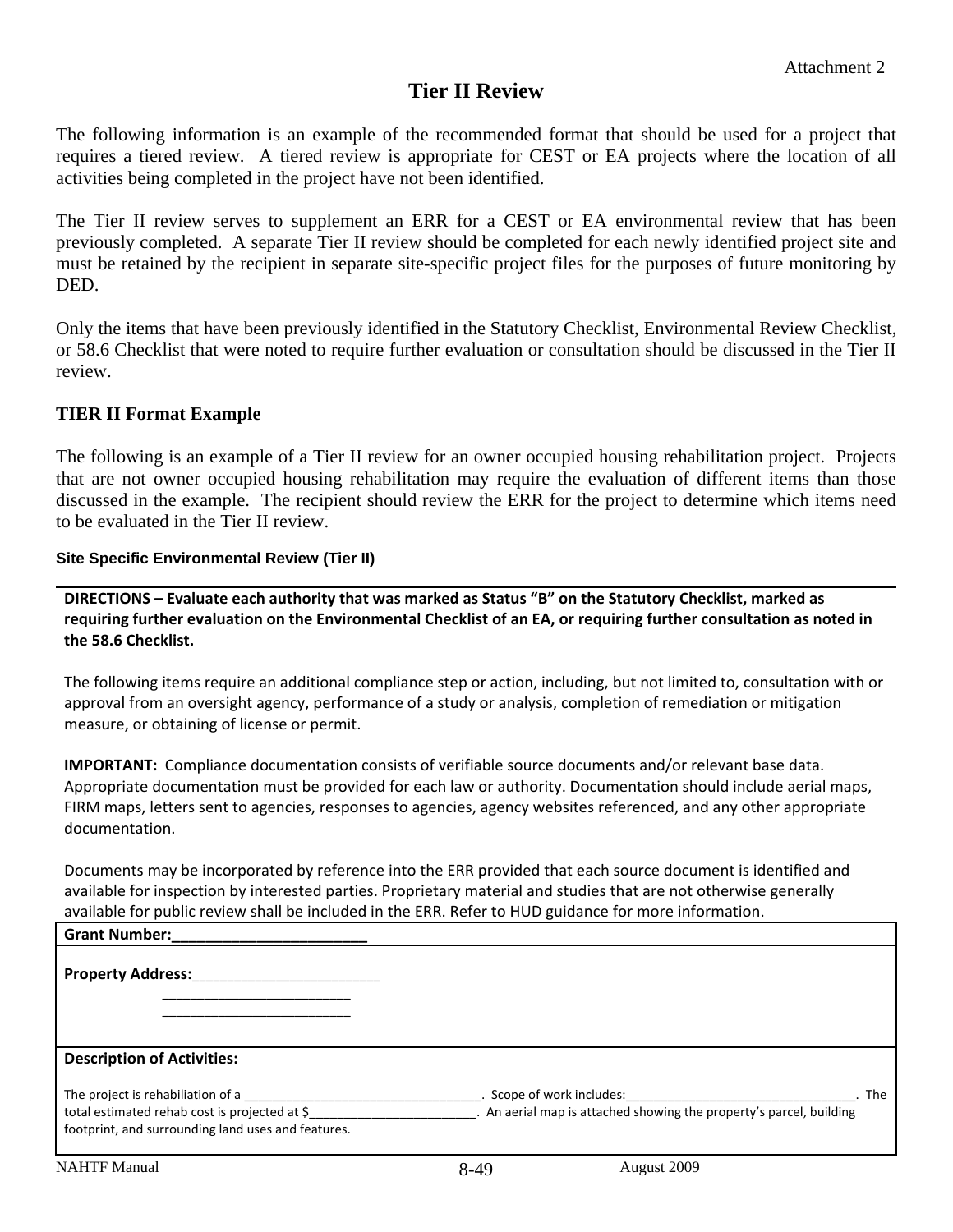| <b>Compliance Documentation-Part</b>                                                                                                                                                                                                              |                                                                                                                                                                                                                                                                                                                                                                                                                                                                      |  |  |  |
|---------------------------------------------------------------------------------------------------------------------------------------------------------------------------------------------------------------------------------------------------|----------------------------------------------------------------------------------------------------------------------------------------------------------------------------------------------------------------------------------------------------------------------------------------------------------------------------------------------------------------------------------------------------------------------------------------------------------------------|--|--|--|
| <b>58.5 Laws and Authorities</b>                                                                                                                                                                                                                  | <b>Compliance Documentation</b>                                                                                                                                                                                                                                                                                                                                                                                                                                      |  |  |  |
| <b>Historic Preservation [36 CFR 800]</b>                                                                                                                                                                                                         | The house was built in<br>A photo of the house along with an aerial<br>map of the residence was sent to the SHPO. SHPO noted _______________.                                                                                                                                                                                                                                                                                                                        |  |  |  |
| <b>Floodplain Management [24 CFR</b><br>55]                                                                                                                                                                                                       | Rehab work does not exceed 50% of the pre-rehab value of the house, therefore, the<br>floodplain managementt regulation does not apply.<br>Or                                                                                                                                                                                                                                                                                                                        |  |  |  |
|                                                                                                                                                                                                                                                   | Rehabilitation work exceeds 50% of the pre-rehab value of the house, therefore the<br>floodplain management regulation applies. However, as evidenced by FEMA FIRM<br>[Map #, Panel #] or other source documentation, site is not<br>map and the control of the control of the control of the control of the control of the control of the control o<br>located in a Special Flood Hazard Area (SFHA). A FIRM is attached showing project<br>site marked on the map. |  |  |  |
| Asbestos [40 CFR 61, Subpart M,<br><b>Section 61.145]</b>                                                                                                                                                                                         | The house is a single family residential with four or fewer dwelling units and is<br>therefore excluded from the requirements of 40 CFR 61.145. However, because it is<br>anticipated that asbestos containing material could be present, the following actions<br>will be taken to mitigate any impact of the rehabilitation. These<br>include:______                                                                                                               |  |  |  |
| <b>Lead Based Paint</b>                                                                                                                                                                                                                           | The lead based paint activities that will be completed include:<br>The appropriate attenuation or mitigation found applicable to this project will be<br>applied.                                                                                                                                                                                                                                                                                                    |  |  |  |
| <b>Contamination and Toxic</b><br><b>Substances [24 CFR 58.5(i)]</b>                                                                                                                                                                              | Site review and review of surroundings conducted on<br><b>Example 2</b> Reviewer<br>Site photographs attached and letter to and<br>found<br>from [appropriate authority] is attached. Property is located within an established<br>residential neighborhood, well away from commercial or industrial properties.<br>included:                                                                                                                                        |  |  |  |
| Noise Control [24 CFR 51]                                                                                                                                                                                                                         | The house is located within<br>of a major roadway, <u>eque</u><br>feet of a<br>_feet of an airport. The rehab project will provide a<br>railway, and<br>comprehensive scope of weatherization improvements including: __________                                                                                                                                                                                                                                     |  |  |  |
| <b>Compliance Documentation-Part</b>                                                                                                                                                                                                              |                                                                                                                                                                                                                                                                                                                                                                                                                                                                      |  |  |  |
| <b>58.6 Checklist Requirements</b>                                                                                                                                                                                                                | <b>Compliance Documentation</b>                                                                                                                                                                                                                                                                                                                                                                                                                                      |  |  |  |
| Flood Insurance [24 CFR 58.6]                                                                                                                                                                                                                     | As noted above under the Floodplain Management section, the project is not located<br>in a SFHA, per [FIRM Map or other source documentation], therefore flood insurance<br>is not required.                                                                                                                                                                                                                                                                         |  |  |  |
| HUD or non-HUD funds, as required by 24 CFR 58.22(a) and (c).                                                                                                                                                                                     | A site specific environmental review has been performed at the above location in compliance with HUD environmental review<br>regulations (24 CFR 58) and related laws, authorities, and requirements. The review has been performed prior to the commitment of                                                                                                                                                                                                       |  |  |  |
| This review shall be retained as a component of the project's ERR. Consult the Tier I Review listed above for further information as<br>to compliance with other laws and authorities for this HUD-assisted or NAHTF-assisted project or program. |                                                                                                                                                                                                                                                                                                                                                                                                                                                                      |  |  |  |

 $\frac{1}{2}$  ,  $\frac{1}{2}$  ,  $\frac{1}{2}$  ,  $\frac{1}{2}$  ,  $\frac{1}{2}$  ,  $\frac{1}{2}$  ,  $\frac{1}{2}$  ,  $\frac{1}{2}$  ,  $\frac{1}{2}$  ,  $\frac{1}{2}$  ,  $\frac{1}{2}$  ,  $\frac{1}{2}$  ,  $\frac{1}{2}$  ,  $\frac{1}{2}$  ,  $\frac{1}{2}$  ,  $\frac{1}{2}$  ,  $\frac{1}{2}$  ,  $\frac{1}{2}$  ,  $\frac{1$ Preparer's Signature Date

Preparer's Name/Title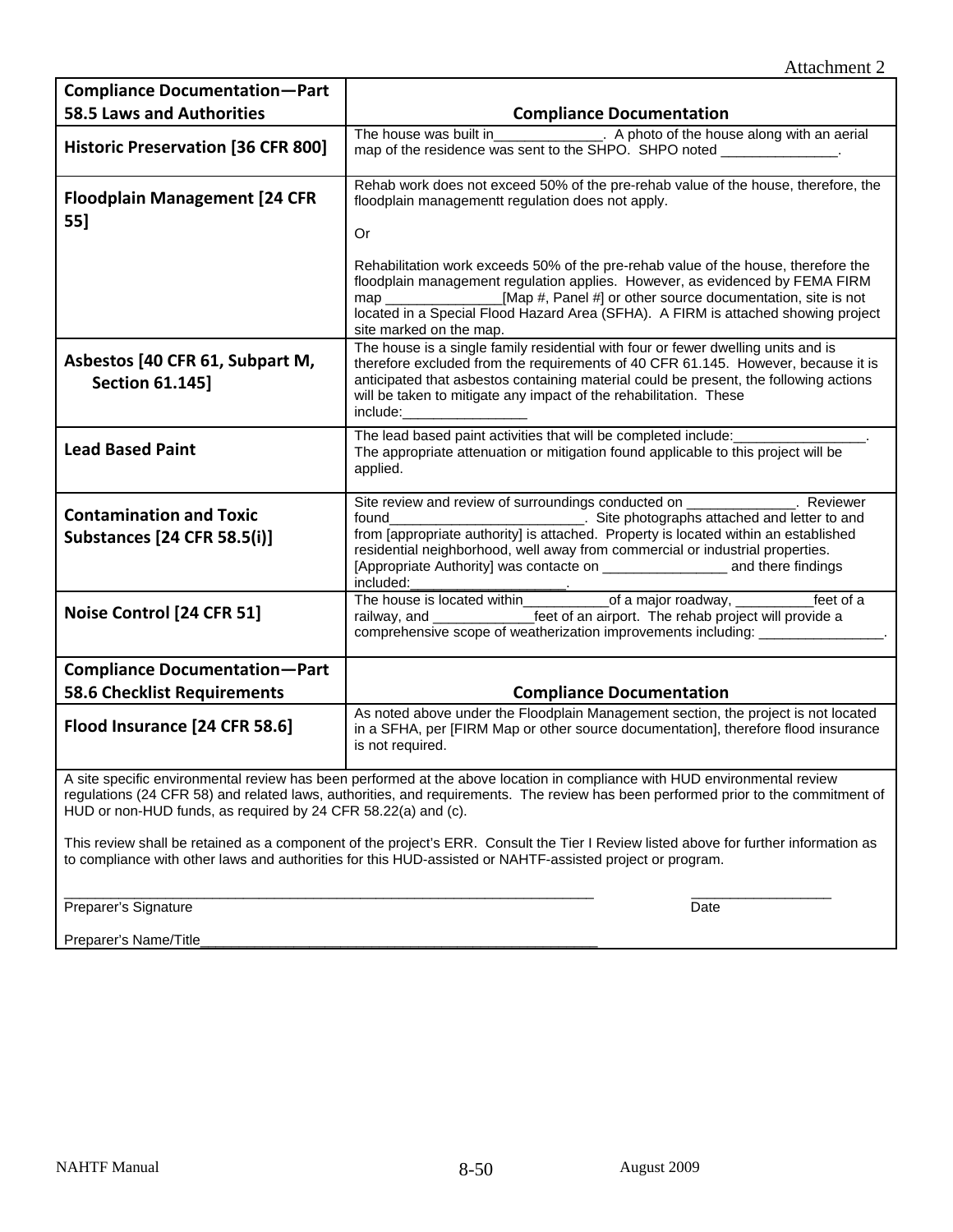#### **NAHTF Publication Process**

NAHTF Projects do not generally require any publication or public comment period. Other HUD funded projects do require the completion of a Notice of Intent to Request Release of funds (NOI-RROF) publication, and require a HUD 15-day objection period. For more information on the publication processes for other HUD funded projects see the HOME or CDBG Manuals on the DED website.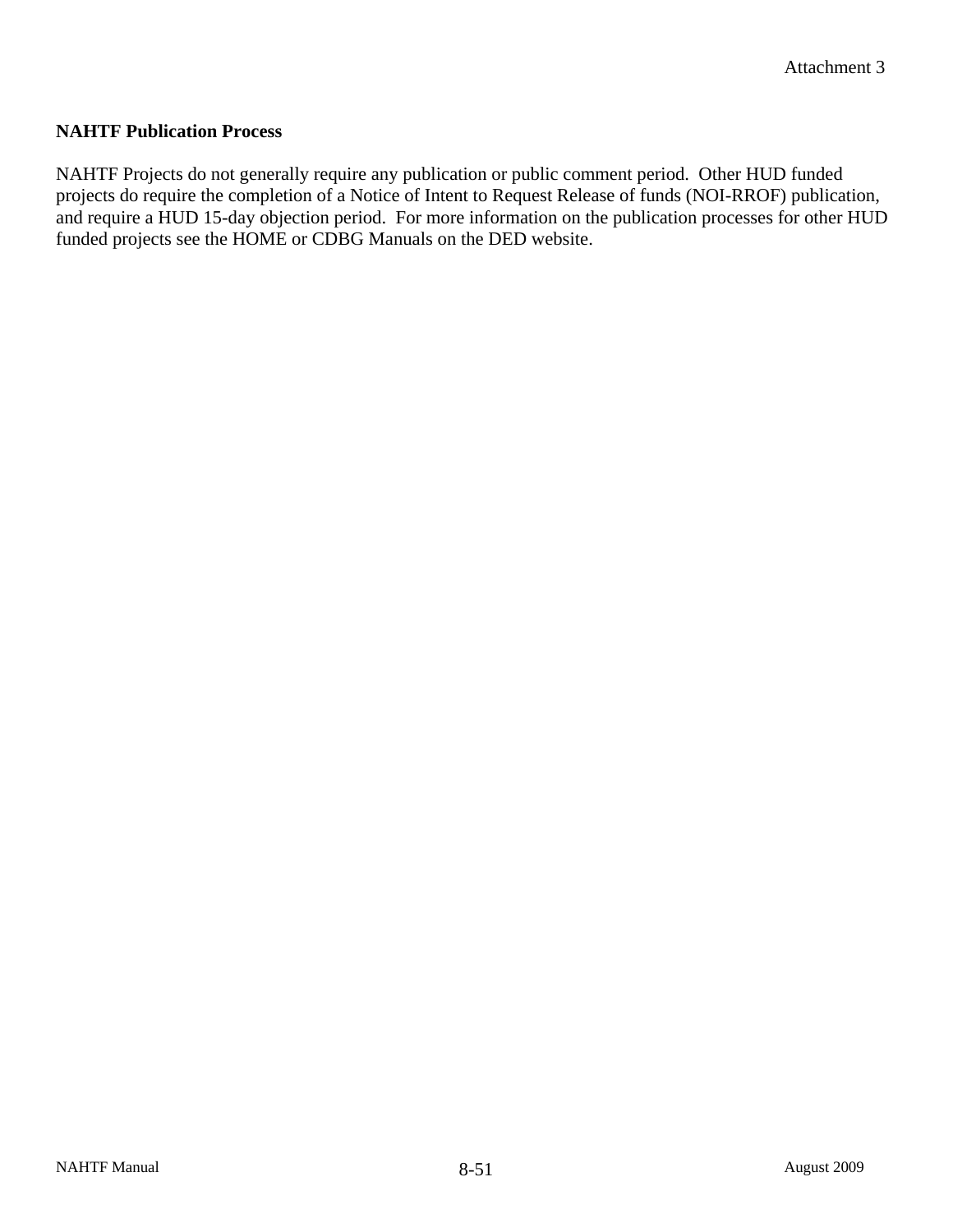### **Completing the RROF/Certification Form (HUD 7015.15)**

**The RROF/Certification Form that must be completed for CEST or EA projects no earlier than the day after the environmental record is completed and signed by the RE Certifying Officer.** 

**The most current, official HUD Form must be used. Use the following link to obtain the most current HUD 7015.15 Form at:** 

**http://www.hud.gov/offices/adm/hudclips/forms/files/7015-15.pdf** 

### **Instructions for NAHTF Projects**

**Part I:** 

1. **Program Title:** Enter "NAHTF Program"

2. **HUD/State Identification Number:** Enter the DED grant number designated for your project.

3. **Recipient Identification Number:** Leave this section blank.

4. **OMB Catalog Number:** Leave this section blank.

5. **Name and address of Responsible Entity:** Enter the address of the Responsible Entity (RE).

6. **For Information about this request:** Enter the name and telephone number of the person to contact concerning this form and the environmental review for the activities/project listed on this form if further information or clarification is needed.

7. **Name and Address of Recipient (if different than responsible entity):** Leave this section blank.

8. **HUD or State Agency to receive request:** Enter "Nebraska Department of Economic Development, P O Box 94666, Lincoln, NE 68509".

9. **Program Activity/Project Name:** Enter the activity(ies)/project name(s) for which this form is submitted.

10. **Location:** Enter the location(s) of the activity/project. Include the Street address, City, County, and State.

11. **Program Activity/Project Description:** Provide a complete description of the project similar to the one provided in the Determination of Level of Review. Include all activities within the project, regardless of funding source. This could include any infrastructure that is being developed in conjunction with a DED funded activity.

**Part 2: Environmental Certification, Item 3: Check either "did" or "did not" require an EIS.** 

**Signature of Certifying Officer:** For NAHTF projects, have the RE Certifying Officer sign the document, provide the RE's Title and address.

**Part 3:** Do not complete this section.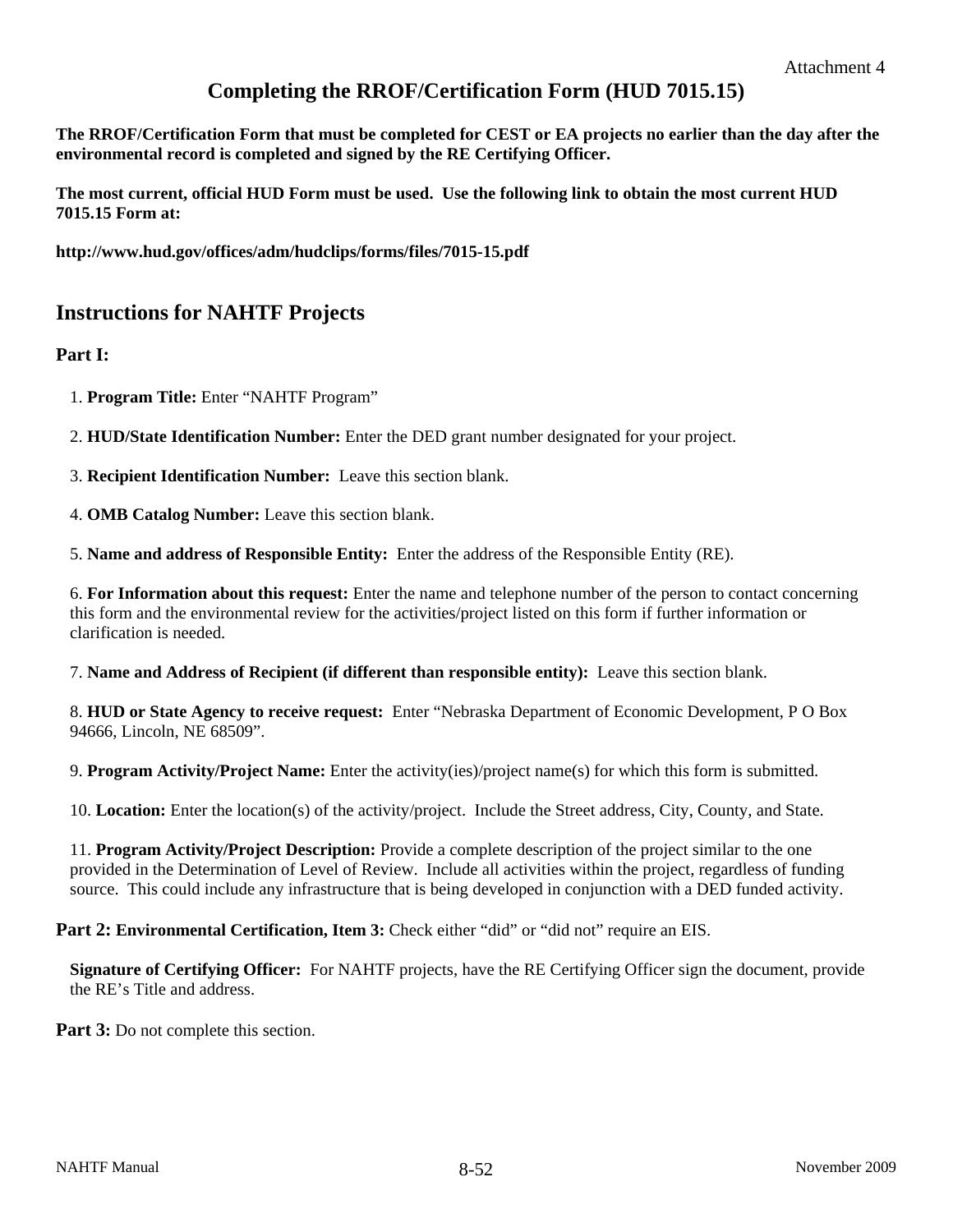#### **Request for Release of Funds** and Certification

U.S. Department of Housing and Urban Development Office of Community Planning and Development

This form is to be used by Responsible Entities and Recipients (as defined in 24 CFR 58.2) when requesting the release of funds, and requesting the authority to use such funds, for HUD programs identified by statutes that requesting the authority to use such tands; for note programs technics by exercising burden for this collection of information is estimated review responsibility by units of general local government and States. Public repo to average 36 minutes per response, including the time for reviewing instructions, searching existing data sources, gathering and

OMB No. 2506-0087 (exp. 3/31/2011)

sor, and

maintaining the data needed, and completing and reviewing the collection of information. This agency may not conduct or part a person is not required to respond to, a collection of information unless that collection displays a valid OMB control nu Part 1. Program Description and Request for Release of Funds (to be completed by Responsible Entity) 2. HUD/State Identification Number Number 1. Program Title(s) 4. OMB Catalog Number(s) 6. For information about this request, contact (name & phone numb ent (if different than responsible entity) 8. HUD or State Agency and office unit to receive re The recipient(s) of assistance under th uests the release of funds and removal of environmental grant conditions governing the use of the assistance 9. Program Activity(ies)/Project Name(s) 10. Location (Street address, city, county, State) 11. Program Activity/Project Description

Previous editions are obsolete

form HUD-7015.15 (1/99)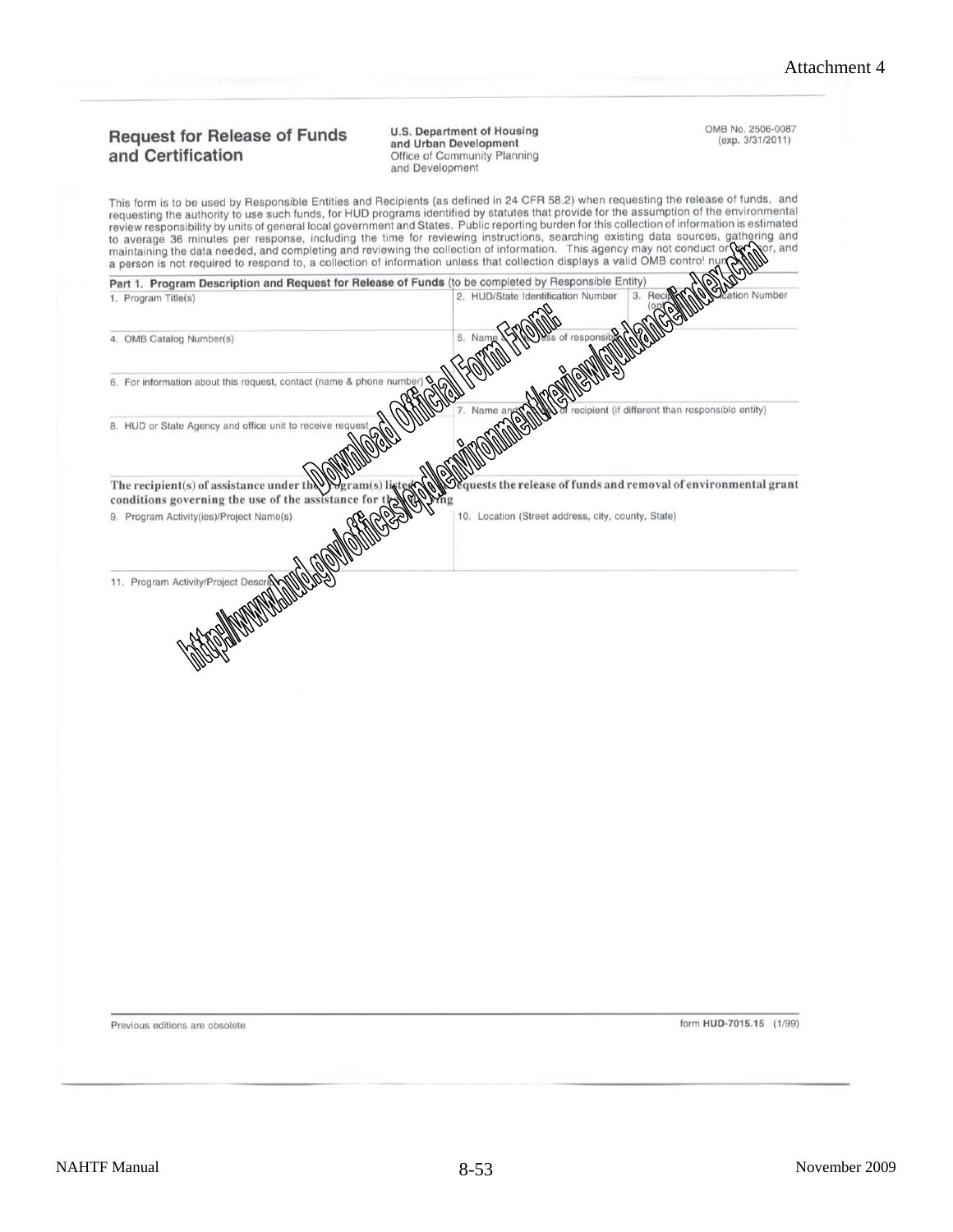#### Part 2. Environmental Certification (to be completed by responsible entity)

With reference to the above Program Activity(ies)/Project(s), I, the undersigned officer of the responsible entity, certify that:

- 1. The responsible entity has fully carried out its responsibilities for environmental review, decision-making and action pertaining to the project(s) named above.
- The responsible entity has assumed responsibility for and complied with and will continue to comply with, the National  $\overline{2}$ Environmental Policy Act of 1969, as amended, and the environmental procedures, permit requirements and statutory obligations of the laws cited in 24 CFR 58.5; and also agrees to comply with the authorities in 24 CFR 58.6 and applicable State and local laws.
- 3. After considering the type and degree of environmental effects identified by the environmental review completed for the proposed project described in Part 1 of this request, I have found that the proposal did did not require the preparation and dissemination of an environmental impact statement.
- 4. The responsible entity has disseminated and/or published in the manner prescribed by 24 CFR 58.43 and 58.55 a notice to the public in accordance with 24 CFR 58.70 and as evidenced by the attached copy (copies) or evidence of posting and mailing procedure.
- The dates for all statutory and regulatory time periods for review, comment or other action are in compliance with procedures and 5. requirements of 24 CFR Part 58.
- In accordance with 24 CFR 58.71(b), the responsible entity will advise the recipient (if different from the responsible special environmental conditions that must be adhered to in carrying out the project.

As the duly designated certifying official of the responsible entity, I also certify that

- 7. I am authorized to and do consent to assume the status of Federal official und Act of 1969 and ns of these laws apply each provision of law designated in the 24 CFR 58.5 list of NEPA-relat d by the responsible entity. to the HUD responsibilities for environmental review, decision-ma on that hay
- courts for the enforcement of 8. I am authorized to and do accept, on behalf of the recipient all these responsibilities, in my capacity as certifying

Signature of Certifying Officer of the Responsible Entit

Y

Address of Certifying Officer

#### is not the Responsible Entity Part 3. To be completed when the

or the programs and activities identified in Part 1 and agrees to abide by the special conditions, The recipient requests the relea procedures and requirem vironmental review and to advise the responsible entity of any proposed change in the scope of Monmental conditions in accordance with 24 CFR 58.71(b). the project or any change

| Signature of Authorse MOTOP the Recipient | Title of Authorized Officer |
|-------------------------------------------|-----------------------------|
| $\checkmark$                              | Date signed                 |

Warning: HUD will prosecute false claims and statements. Conviction may result in criminal and/or civil penalties. (18 U.S.C. 1001, 1010, 1012; 31 U.S.C. 3729, 3802)

Previous editions are obsolete

form HUD-7015.15 (1/99)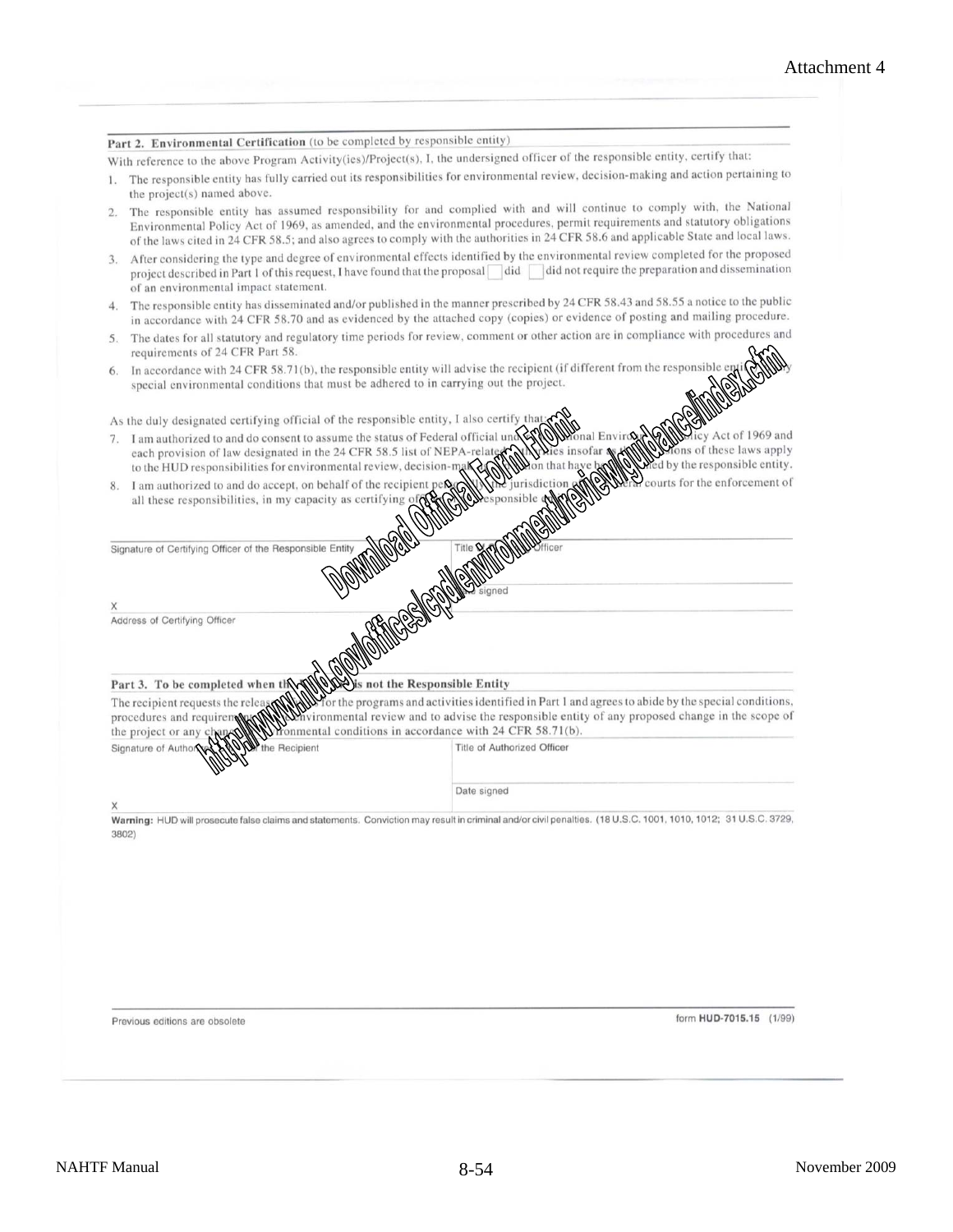| <b>8 STEP PROCESS</b><br>FOR COMPLIANCE WITH FLOODPLAIN MANAGEMENT                                                                                                                                                                                                                                                    |  |  |  |  |
|-----------------------------------------------------------------------------------------------------------------------------------------------------------------------------------------------------------------------------------------------------------------------------------------------------------------------|--|--|--|--|
| [24 CFR 55, Executive Order 11988]                                                                                                                                                                                                                                                                                    |  |  |  |  |
| 1. Floodplain Management applies to projects involving ANY of the following-Check all that apply:                                                                                                                                                                                                                     |  |  |  |  |
| Acquisition of land or buildings                                                                                                                                                                                                                                                                                      |  |  |  |  |
| New Construction                                                                                                                                                                                                                                                                                                      |  |  |  |  |
| Substantial Rehabilitation (i.e. modifications and improvements to buildings where rehabilitation costs exceed<br>50% of the pre-rehab value of the building or where residential density increases more than 20%)                                                                                                    |  |  |  |  |
| Expanding the footprint of buildings or structures                                                                                                                                                                                                                                                                    |  |  |  |  |
| Infrastructure Improvements-Water, Sewer, Drainage, Roads, and Ditches                                                                                                                                                                                                                                                |  |  |  |  |
|                                                                                                                                                                                                                                                                                                                       |  |  |  |  |
|                                                                                                                                                                                                                                                                                                                       |  |  |  |  |
| 2. Is the project located in a 100-year floodplain, designated floodway, or wetland? $\Box$ Yes<br>No<br>[Note: Review the FIRM (Flood Insurance Rate Map) for your project area, or when the project area is not mapped,<br>use other best available information (i.e. Dept. of Natural Resources response letter).] |  |  |  |  |
| If YES, skip to #4                                                                                                                                                                                                                                                                                                    |  |  |  |  |
| If NO, go on to #3                                                                                                                                                                                                                                                                                                    |  |  |  |  |
| 3. You have determined that the project is NOT located in a floodplain or wetland. Document the determination by<br>completing the following:                                                                                                                                                                         |  |  |  |  |
| Source Documentation: Attach a FEMA Flood Insurance Rate Map (FIRM) and indentify the site and project location                                                                                                                                                                                                       |  |  |  |  |
|                                                                                                                                                                                                                                                                                                                       |  |  |  |  |
| If the area has not been mapped, obtain the best available information from one or more of the following qualified<br>resources: (Check all sources used and attach all documentation received.)                                                                                                                      |  |  |  |  |
| Nebraska Department of Natural Resources                                                                                                                                                                                                                                                                              |  |  |  |  |
| Natural Resources Conservation Service (Wetlands Determination Only)                                                                                                                                                                                                                                                  |  |  |  |  |
| US Army Corps of Engineers (Wetlands Determination Only)                                                                                                                                                                                                                                                              |  |  |  |  |
| Other                                                                                                                                                                                                                                                                                                                 |  |  |  |  |
| 4. You have determined that your project is located in a floodplain/wetland. The HUD 8 Step Process is required.<br>Complete and attach the following 8-Step Decision Making Form and all supporting documentation.                                                                                                   |  |  |  |  |
| (Refer to the Preliminary Engineering/Architectural Report and/or consult with the engineer/architect for assistance.<br>Consultation with environmental professionals may be appropriate.)                                                                                                                           |  |  |  |  |
| <b>HUD 8 STEP PROCESS</b><br><b>DECISION MAKING PROCESS UNDER 24 CFR 55.20 AND EXECUTIVE ORDER 11988</b>                                                                                                                                                                                                              |  |  |  |  |
| STEP 1-Determine if the proposed action/project is located in a 100-year floodplain/wetland.                                                                                                                                                                                                                          |  |  |  |  |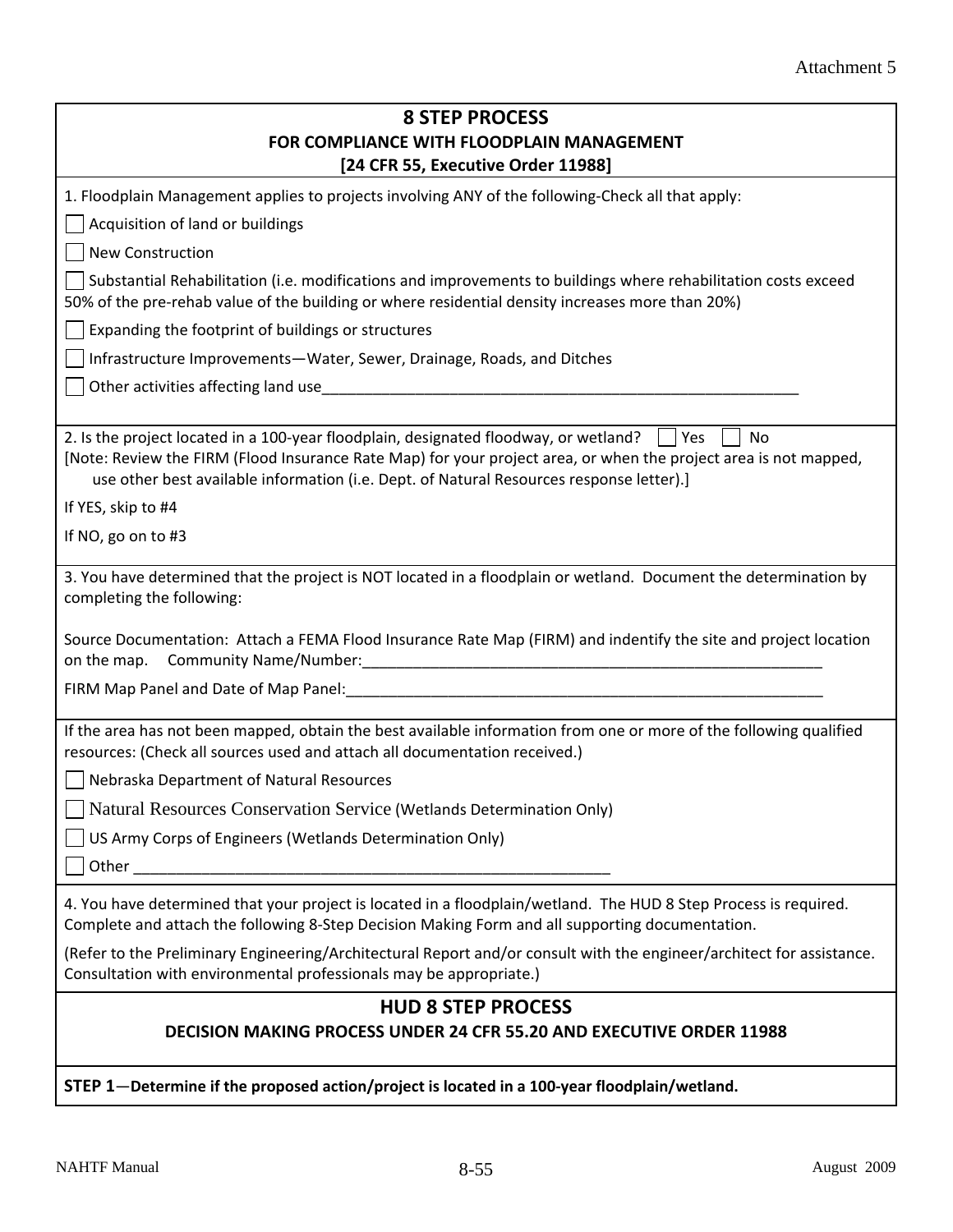Attach the FEMA Flood Insurance Rate Map (FIRM) and complete the following:

Community Name/Number:

Map Panel and Date of Map Panel: \_\_\_\_\_\_\_\_\_\_\_\_\_\_\_\_\_\_\_\_\_\_\_\_\_\_\_\_\_\_\_\_\_\_\_\_\_\_\_\_\_\_\_

Flood Zone for Proposed Project Site:

Executive Order 11988 requires the project sponsor to evaluate all available options prior to deciding to put federally funded assets into an at-risk flood zone. If the proposed project is located in a regulated floodplain area, provide the necessary documentation which shows that development in a floodplain is the only viable option.

(Continue to Step 2 if the area has been mapped and the information above has been provided)

If the area has not been mapped, obtain the best available information from one or more of the following qualified resources: (Check all sources used and attach all documentation received.)

Nebraska Department of Natural Resources

Natural Resources Conservation Service (Wetlands Determination Only)

US Army Corps of Engineers (Wetlands Determination Only)

Other \_\_\_\_\_\_\_\_\_\_\_\_\_\_\_\_\_\_\_\_\_\_\_\_\_\_\_\_\_\_\_\_\_\_\_\_\_\_\_\_\_\_\_\_\_\_\_\_\_\_\_\_\_\_\_\_

If the area not been mapped, but is participating in the National Flood Insurance Program, the local floodplain coordinator should request a base flood elevation (BFE) request for the site from a community on‐staff or on‐retainer professional engineer and submit a letter with the request to the Nebraska Department of Natural Resources (NDNR). All correspondence from the NDNR is required to be with the local floodplain administrator. Attach all documentation received.

If the area has not been mapped, and not participating in the National Flood Insurance Program, a community on‐staff or on-retainer professional engineer must include a letter, with the additional 8 Step Review documentation, stating that in his/her professional opinion, the project site is or is not flood prone. If the project site is flood prone, then the engineer must state how the flood risk will be mitigated to the project (Attach all documentation received).

#### **STEP 2**—**Involve the public in the decision‐making process.**

Publish the Early Public Notice

| The Early Public Notice is a notice of the proposal to consider an action in a floodplain/wetland. The notice must be |
|-----------------------------------------------------------------------------------------------------------------------|
| published in a newspaper of widest circulation. A required minimum 15-day comment period begins the day after         |
| publication. Indicate if any comments were received. If the RE receives any written comments, the RE must respond     |
| in writing, resolve any issues, and provide copies to DED.                                                            |

Attach a copy of the notice and affidavit of publication to this form.

Name of Newspaper: \_\_\_\_\_\_\_\_\_\_\_\_\_\_\_\_\_\_\_\_\_\_\_\_\_\_\_\_\_\_\_\_\_\_\_\_\_\_\_\_\_

Date of Publication:

| Were any comments received in writing? | $\Box$ Yes $\Box$ No |  |
|----------------------------------------|----------------------|--|
|                                        |                      |  |

(If Yes, attach all correspondence.)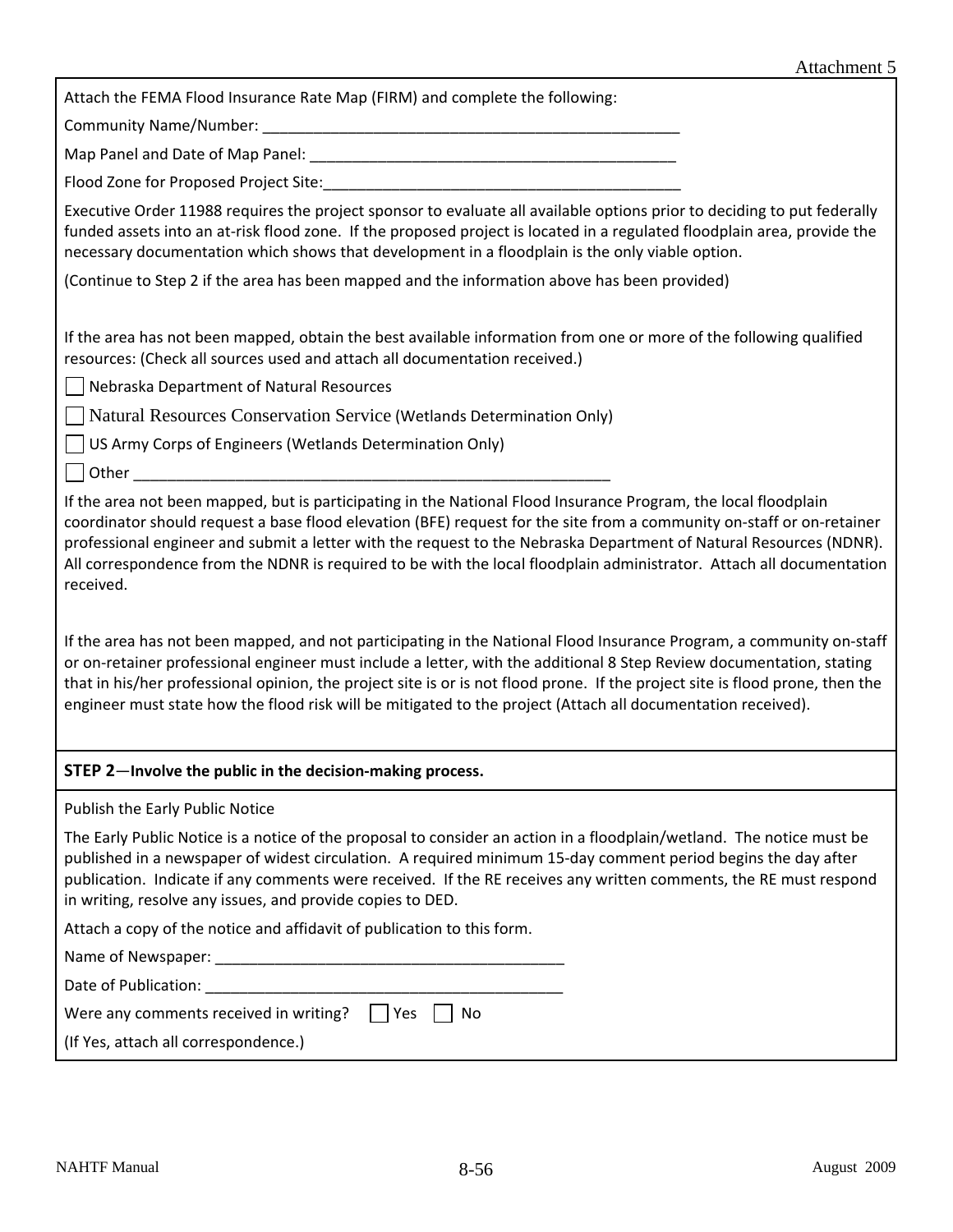#### **STEP 3**—**Evaluate alternatives to locating the proposed action in a floodplain.**

#### **Explain in detail each of the following to determine if the floodplain and/or wetland can be avoided:**

(Attach additional pages as necessary.)

a. Identify and explain if alternative sites suitable for the project exist outside the floodplain/wetland:

(Refer to the engineer/architect, or engineering/architectural report for alternatives. Include other sites and/or buildings and the No Action Alternative.)

b. Identify and explain if feasible alternative actions/methods may be used to fulfill the identical project objective:

Can different or modified actions with less chance for impact be used to fulfill the same project?

c. Identify and explain if threats to lives and property and/or adverse impacts to the floodplain/wetland outweigh the benefits of the proposed project:

(Explain if impacts are too severe to human and natural environments to complete the project.)

#### **STEP 4**—**Identify indirect and direct impacts associated with occupying or modifying the floodplain/wetland.**

If the RE determines the practicable alternative for the project/action is occupying or modifying the floodplain/wetland, then impacts to lives and properties and impacts to floodplains and/or wetlands must be identified.

If the RE determines an alternative site for the project exists out of the floodplain/wetland, project activities may still have an impact on the nearby floodplain/wetland and must also be identified to determine ways to minimize harm.

**Explain in detail how the project/activity will affect the floodplain/wetland regarding the following types of impacts:**

**a. Positive or beneficial impacts to the floodplain/wetland, both direct and indirect:**

(List and describe)

**b. Negative or harmful impacts to the floodplain/wetland, both direct and indirect:**

(List and describe)

#### **c. Concentrated impacts at or near the floodplain/wetland:**

(List and describe)

#### **d. Dispersed or remote impacts occurring distant from the floodplain/wetland:**

(List and describe)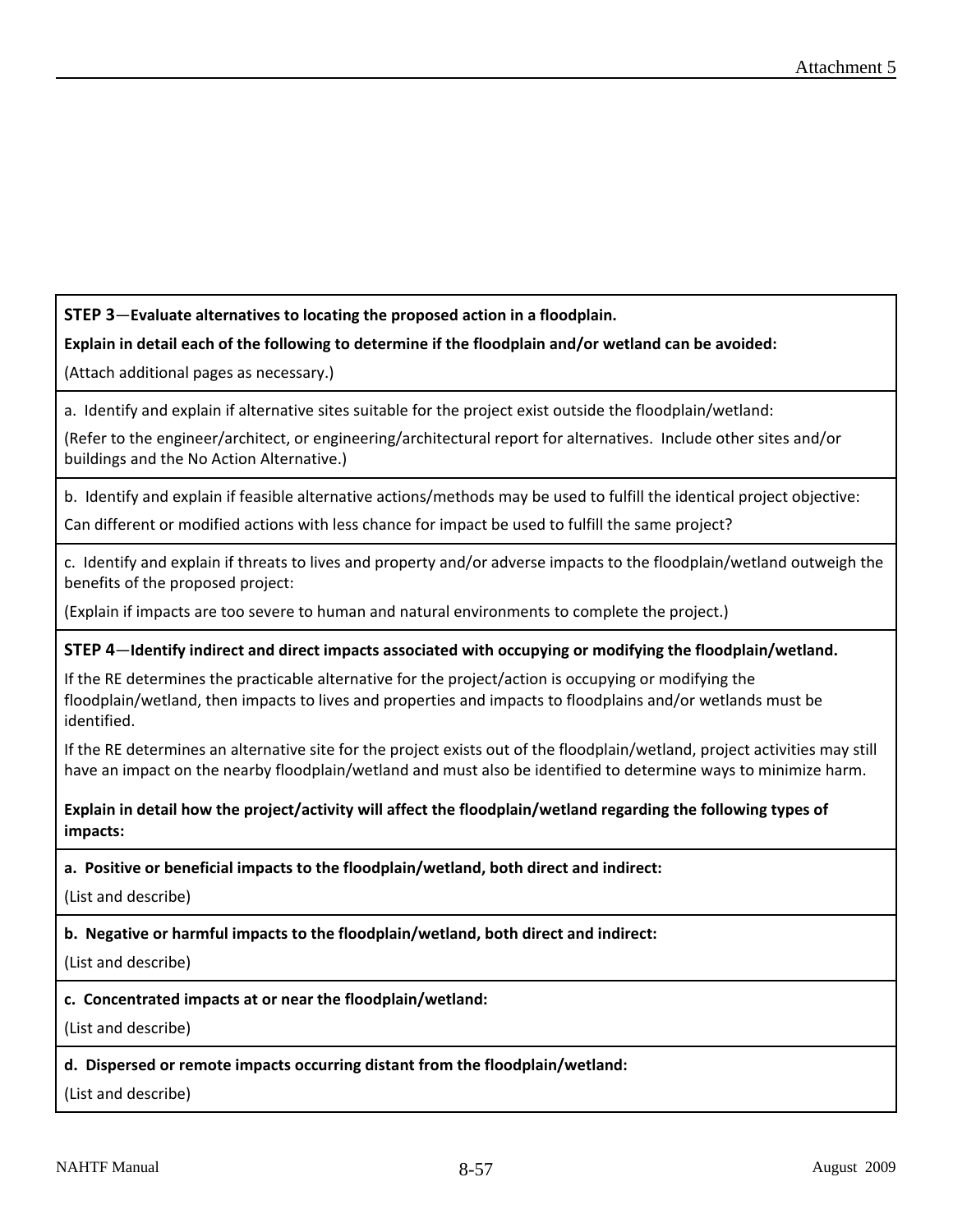e. Short-term impacts to the floodplain/wetland (temporary impacts occurring immediately after an action lasting **a short while):**

(List and describe)

f. Long-term impacts to the floodplain/wetland (impacts occurring during or after an action that persist for **considerable time or indefinitely):**

(List and describe)

**g. Explain if the project encourages development in the floodplain wetland:**

(Describe)

**STEP 5**—**Identify mitigation measures to minimize impacts to and preserve benefits of the floodplain/wetland.**

(Consult with the project engineer/architect and/or engineering/architectural report.)

a. Explain how actions will be designed and/or modified to minimize harm to, or within, the floodplain/wetland:

b. Explain how actions will be designed and/or modified to restore and/or preserve as much of the natural and **beneficial floodplain/wetland values as possible:**

STEP 6—Re-evaluate alternatives identified in Step 3. Take into account all identified impacts and mitigation **measures.**

a. Explain whether it is possible to modify or relocate the project activity and why:

b. If there are no alternatives, explain why the project/activity should occur. Consider impacts determined in Step 4 and minimization efforts identified in Step 5.

STEP 7-If re-evaluation results in no practicable alternative to relocate the project out of the floodplain/wetland, **the decision must be made public.**

Publish the Notice of Explanation

The Notice of Explanation must include the reasons for locating the project/activity in the floodplain/wetland, all alternatives considered (including the no action alternative), and all mitigation measures planned.

The notice must be published in a newspaper of widest circulation. A required minimum 7‐day comment period begins the day after publication. Indicate if any comments were received. If the RE receives any written comments, the RE must respond in writing, resolve any issues, and provide copies to DED.

This notice must not be published concurrently with the Combined Notice.

Attach a copy of the notice and affidavit of publication to this form.

Name of Newspaper:

Date of Publication:

Were any comments received in writing?  $\Box$  Yes  $\Box$  No

(If Yes, attach all correspondence.)

**STEP 8—Implement the Project.**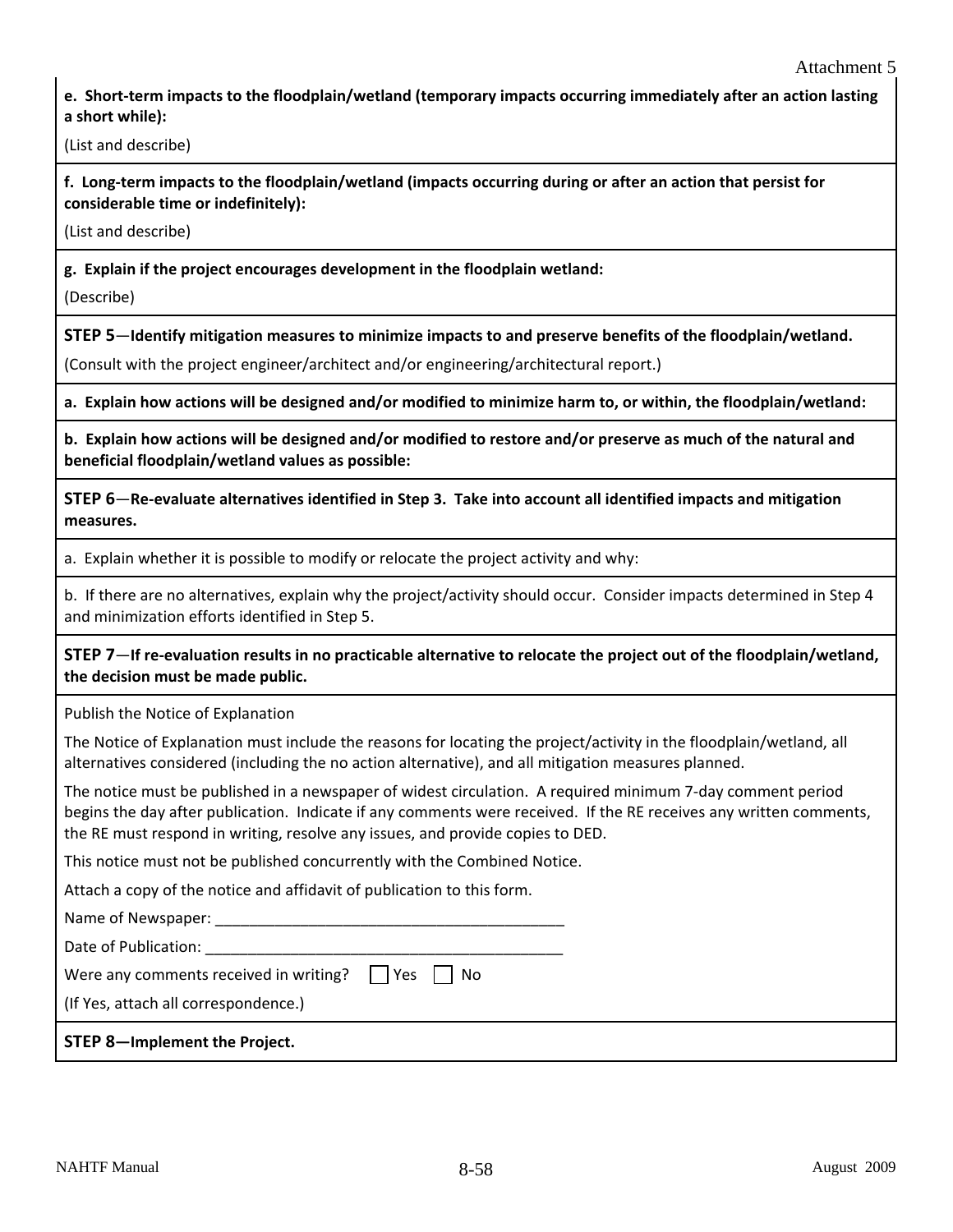Project implementation can only proceed provided compliance has been demonstrated with respect to all of the prior steps and provided the project has been approved by the State in accordance with HUD regulation 24 CFR 58.

The RE has a continuing responsibility to ensure that the mitigating measures identified in Step 7 are implemented. Mitigation measures must be incorporated, as appropriate, in project contracts and all related agreement documents.

Additional Information/Explanations: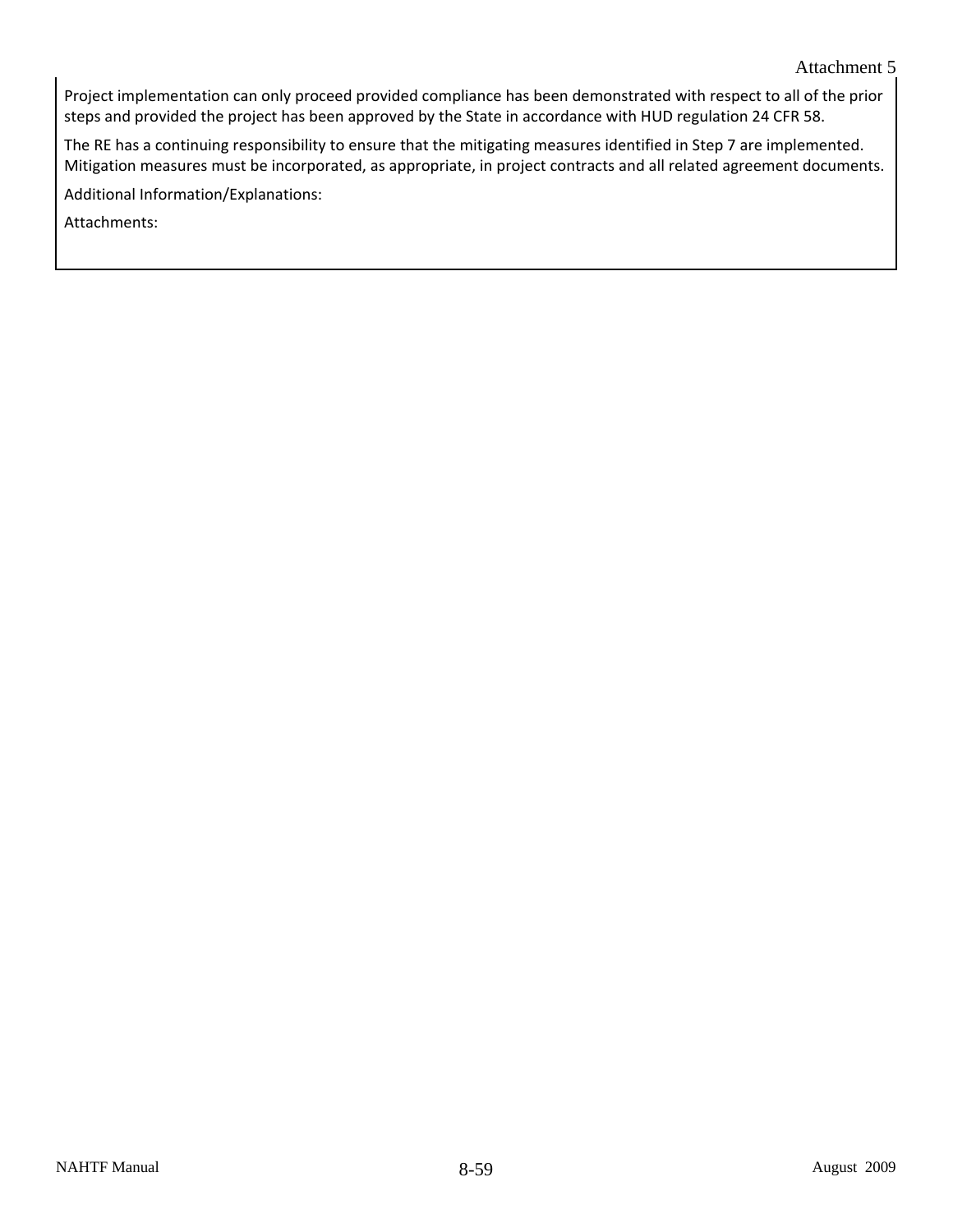## **Notice for Early Public Review of a Proposal to Support Activity in the 100-Year Floodplain or Wetland**

To: All Interested Agencies, Groups, and Individuals

This is to give notice that (*Name of Grantee*) is proposing to expend federal funds in a 100-Year Floodplain (*or wetland, if applicable*). The subject funds are *(Community Development Block Grant* or *HOME Investment Partnership administered by the Nebraska Department of Economic Development) [mention other federal funds involved, if applicable])*.

This notice is required by Section 2(a)(4) of Executive Order 11988 for Floodplain Management, and by Section 2(b) of Executive Order 11990 for the Protection of Wetlands, and is implemented by HUD Regulations found at 24 CFR 55.20(b) for the HUD action that is within and/or affects a floodplain or wetland.

The (*Name of Grantee*) is proposing to undertake the following activities in the area.

 *Describe the project, being specific as to location of proposed activities, and total number of acres of floodplain/wetland involved.*

The purpose of this notice is to give an early opportunity for interested agencies, persons or groups to comment on the proposed action(s). The (*Name of Grantee*) will consider any feasible alternatives or adjustments to the anticipated project which might minimize any potential adverse effects upon the floodplain/wetland as a result of the project.

This notice with a request for comment was mailed to: (*Name of agencies, and other organizations notice sent to)*

Additional information concerning this project is available for public review and copying, upon request, at: (*location*). Any comments relative to this proposed expenditure of federal funds in an area identified as a flood hazard/wetland area should be submitted in writing to (*name and address*) on or before (*month, day, year*) [*allow minimum of 15 calendar days after publication date, not counting day of publication as required by 24 CFR 55.20(b)(2)]*.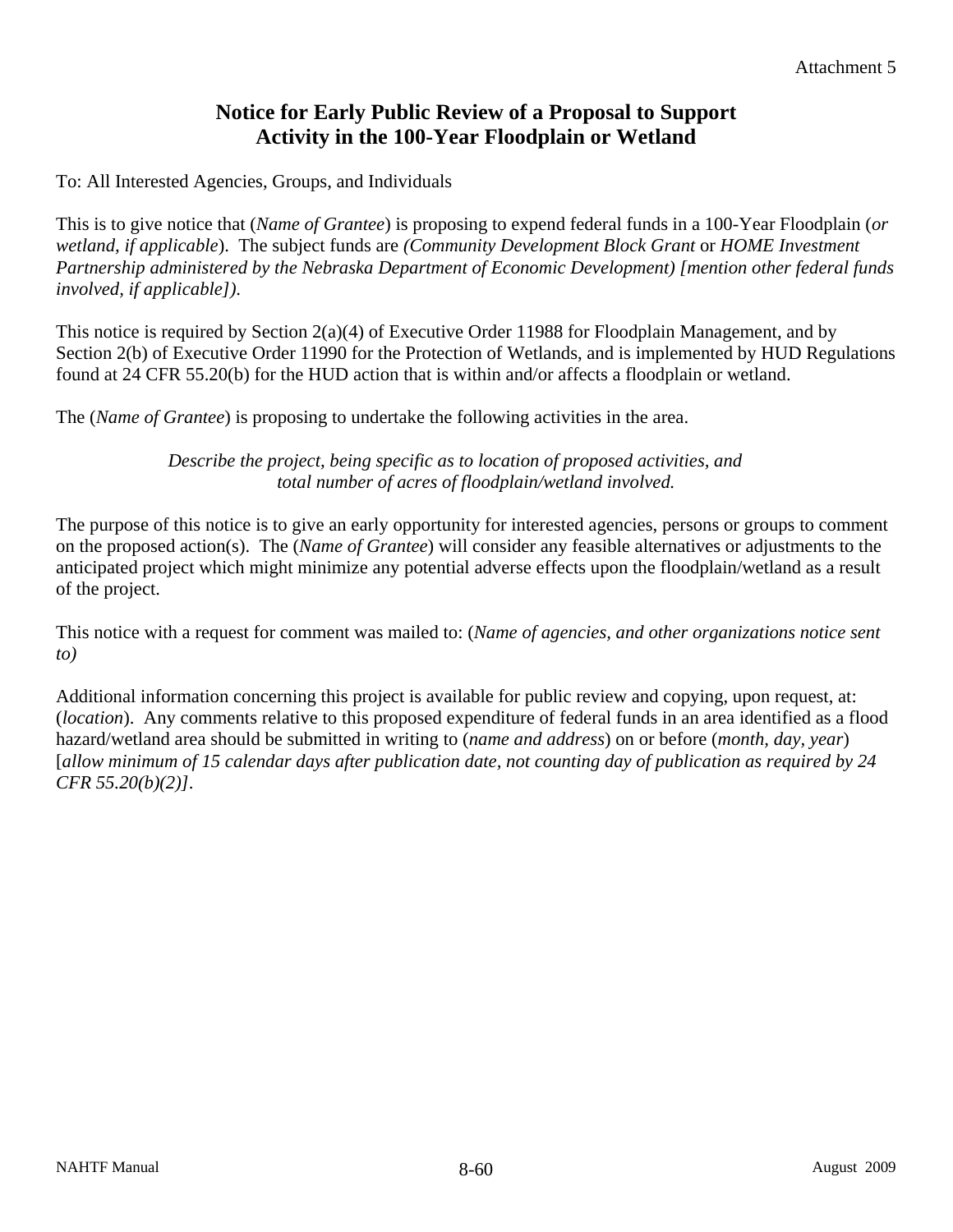## **Notice and Public Explanation of a Proposed Activity in the 100-Year Floodplain and Wetland**

To: All interested Agencies, Groups and Individuals

This is to give notice that the (*Name of Grantee*) has conducted an evaluation as required by Executive Order (*11988 or 11990*) in accordance with HUD regulations at 24 CFR 55.20 to determine the potential affect that its activity in the (*floodplain or wetland*) will have on the environment. The proposed project (*Description of project and project activities).* 

The (*Name of Grantee*) has determined that it has no practicable alternative other than locating the proposed (Community Development Block Grant or HOME Investment Partnership) project in a (floodplain/wetland). This activity will have no significant impact on the environment for the following reasons:

(*List and describe the reasons why the activity will have no significant impact and state reason(s) why the project must be located in the floodplain; including other alternatives that were considered and mitigation measures to be taken to minimize adverse effects*)

Written comments must be received by (*Name of Grantee*) at the following address on or before (*month, day, year*) [§ 55.20(g)(2) allows 7 days at a minimum]: (*Address of Grantee*)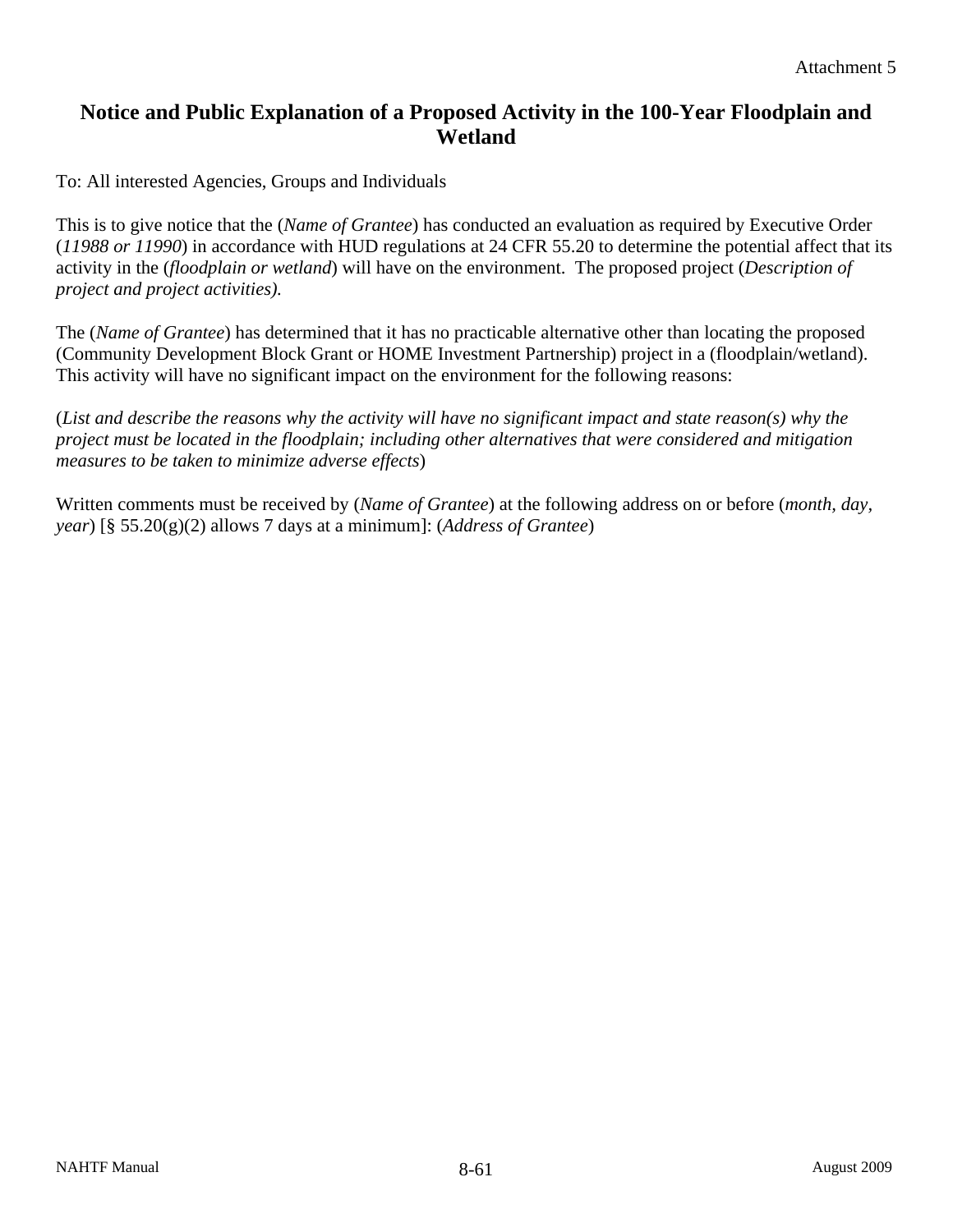#### Directions: Complete the current version of the Certification from the DED website.

#### **CERTIFICATION OF CONTINUED ENVIRONMENTAL COMPLIANCE**

Nebraska Department of Economic Development CDBG, HOME, & NAHTF Projects

Grantee Name:

Grant Number:

Original Level of Finding:

Date of Determination:

Date Notice of Intent (NOI-RROF) Published:

Date Request for Release Funds Submitted to DED:

Date of Environmental Clearance:

Description of Project:

In accordance with the provisions of 24 C.F.R. Part 58.47, it is the finding of the Certifying Officer of the above referenced grantee that [check one of the following]:

1. The scope, scale, nature, magnitude and location of the project are substantially unchanged from that as originally reviewed and approved; further, no new circumstances or environmental conditions which may affect the project or have a bearing on its impact, such as concealed or unexpected conditions, have been discovered; and the selection of an alternative not in the original finding is not proposed, Re-evaluation of the project under §58.47 is therefore not required. The same conditions that previously applied to the project remain unchanged and are summarized on the next page.

OR

2. The scope, scale, nature, magnitude and/or location of the project have substantially changed from that as originally reviewed and approved; or, new circumstances or environmental conditions which may affect the project or have a hearing on its impact, such as concealed or unexpected conditions, have been discovered; or, the selection of an alternative not in the original finding is now proposed. Re-evaluation of the project under §58.47 is required; the findings in the ERR have been updated per §58.47(b) and are described on the next page.

I certify that the above statements accurately reflect the revisions to the project scope of work and that such revisions do not alter the hasis under which the project received its original environmental status determination.

| Signature of RE Certifying Officer: |        | Address: |           |
|-------------------------------------|--------|----------|-----------|
| Title:                              |        |          |           |
| Date:                               |        |          |           |
|                                     | Page 1 |          | July 2009 |
|                                     |        |          |           |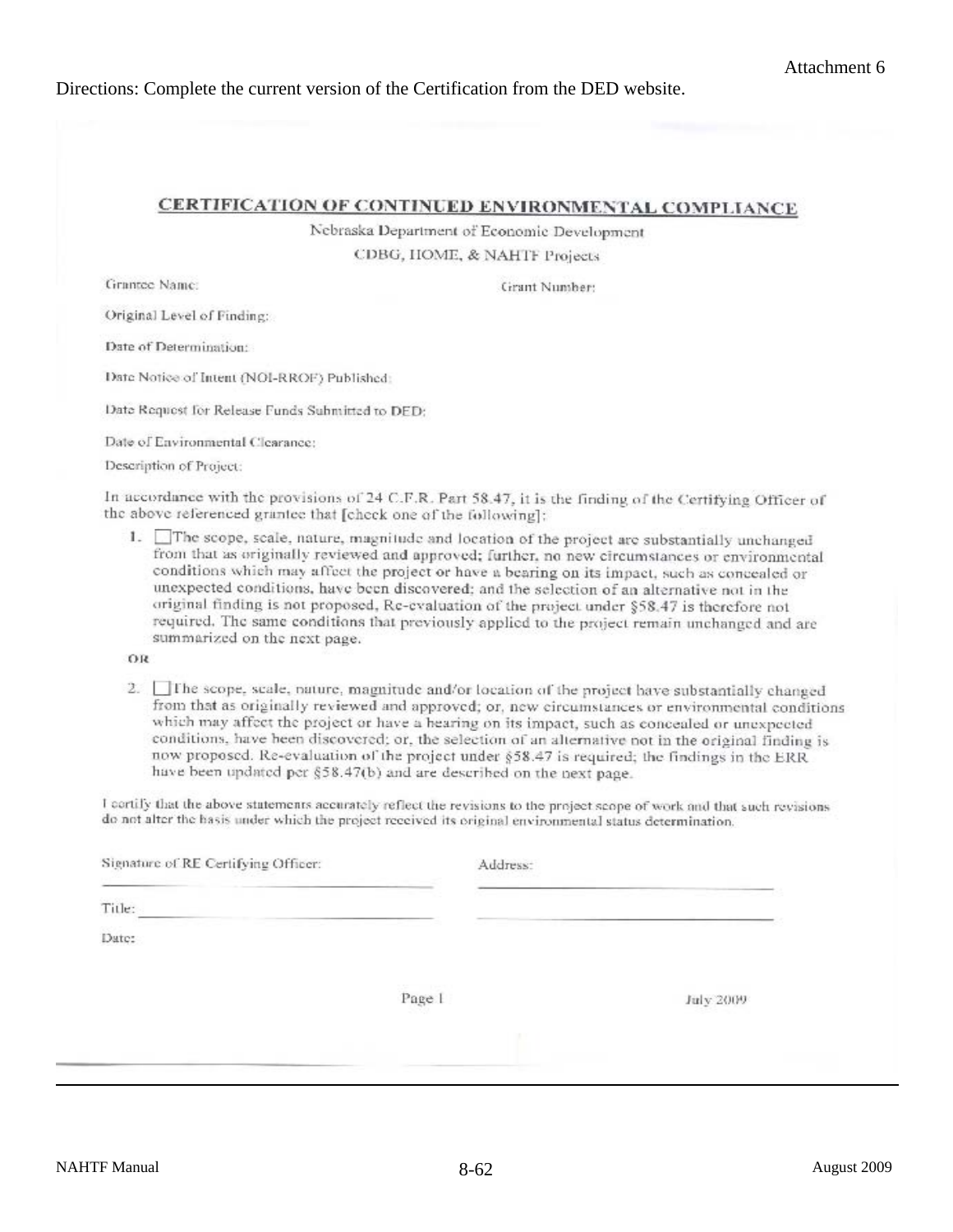## **Potential Agency Contact and Distribution List**

| <b>Regulatory Agencies</b>                                                                                                                                            | Potential Assistance on:                                                                                                                            |
|-----------------------------------------------------------------------------------------------------------------------------------------------------------------------|-----------------------------------------------------------------------------------------------------------------------------------------------------|
| Nebraska Department of Aeronautics<br>Planning & Engineering Division<br>P.O. Box 82088<br>Lincoln, NE 68501-2088                                                     | <b>Airport Hazards</b>                                                                                                                              |
| Nebraska Department of Environmental Quality<br><b>Small Business &amp; Public Assistance Coordinator</b><br>P O Box 98922<br>Lincoln, NE 68509-8922                  | Air Quality, Hazardous Sites,<br>Solid and Hazardous Waste,<br><b>Water Quality (Surface</b><br>Water, Ground Water &<br><b>Effluent Discharge)</b> |
| Nebraska Game and Parks Commission<br>Realty & Environmental Services Division<br>$2200 \text{ N } 33^{\text{rd}}$ Street<br>P.O. Box 30370<br>Lincoln, NE 68503-0370 | State Parks & Recreation<br>Areas, Fisheries & Wildlife<br><b>Management Areas</b>                                                                  |
| Nebraska Game and Parks Commission<br>Heritage Division<br>2200 $\overline{N}$ 33 <sup>rd</sup> Street<br>P.O. Box 30370<br>Lincoln, NE 68503-0370                    | Threatened & Endangered<br>Species                                                                                                                  |
| Nebraska Health and Human Services System<br><b>Regulation and Licensure</b><br>P O Box 95007<br>Lincoln, NE 68509-5007                                               | <b>Water Quality</b>                                                                                                                                |
| Nebraska State Fire Marshall<br>246 South 14 <sup>th</sup> Street<br>Lincoln, NE 68508                                                                                | Thermal/Explosive Hazards,<br><b>Storage Tanks</b>                                                                                                  |
| Nebraska State Historical Society<br><b>State Historic Preservation Officer</b><br>1500 R Street<br>Lincoln, NE 68501-2554                                            | <b>Historic Preservation</b>                                                                                                                        |
| Nebraska Department of Natural Resources<br>P O Box 94676<br>Lincoln, NE 68509-4676                                                                                   | Livestock Waste Lagoons,<br>New Well Construction,<br>Ground Water Transfers,<br>Floodplain Management                                              |
| U. S. Fish and Wildlife Service<br><b>Ecological Service Office</b><br>203 West Second Street<br>Grand Island, NE 68801-5907                                          | Endangered & Migrant<br>Species, Fish & Wildlife                                                                                                    |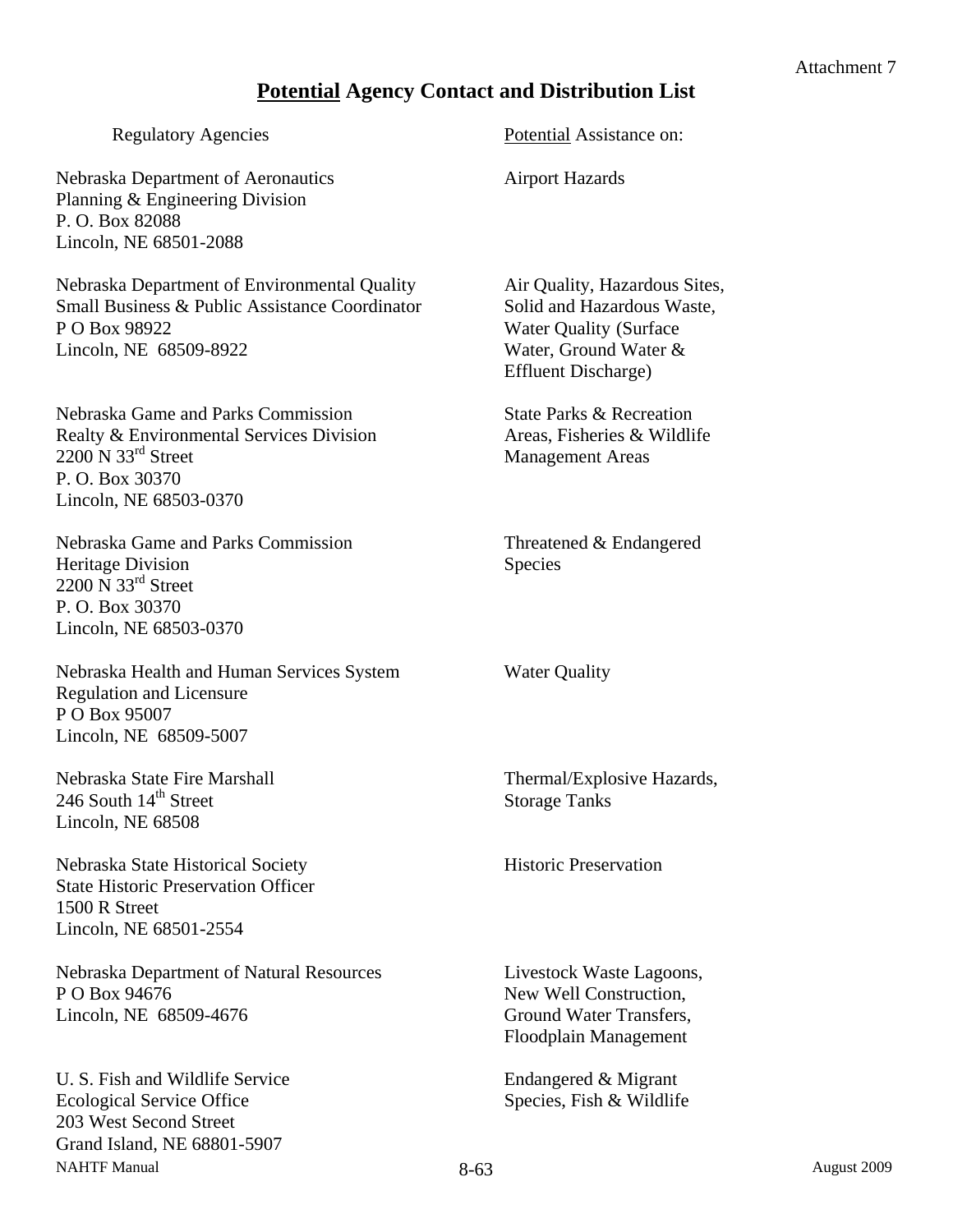National Park Service Wild & Scenic Rivers, Midwest Regional Office National Landmarks 1709 Jackson Street Omaha, NE 68102 Or 510 W. Wisconsin Ave., Room 100E Milwaukee, WI 53205 Or www.nps.gov/rivers/wildriverslist.html

Natural Resources Conservation Service Prime Farmlands, State Conservationist Forests, Rangeland, Federal Building, Room 152 Wetlands Identification on agricultural 100 Centennial Mall North property Lincoln, NE 68508-3866

U. S. Army Corps of Engineers Wetlands Identification and Omaha, NE 68138-3621 waters of the U.S.

Or

http://www.nwo.usace.army.mil/html/op-r/district.htm Or

U. S. Army Corps of Engineers Kearney Field Office 1430 Central Avenue Kearney, NE 68847

Native American Consultation Database Tribal Government www.cast.uark.edu/other/nps/nacd Contacts

8901 South  $154^{\text{th}}$  Street Wetland Construction Permits for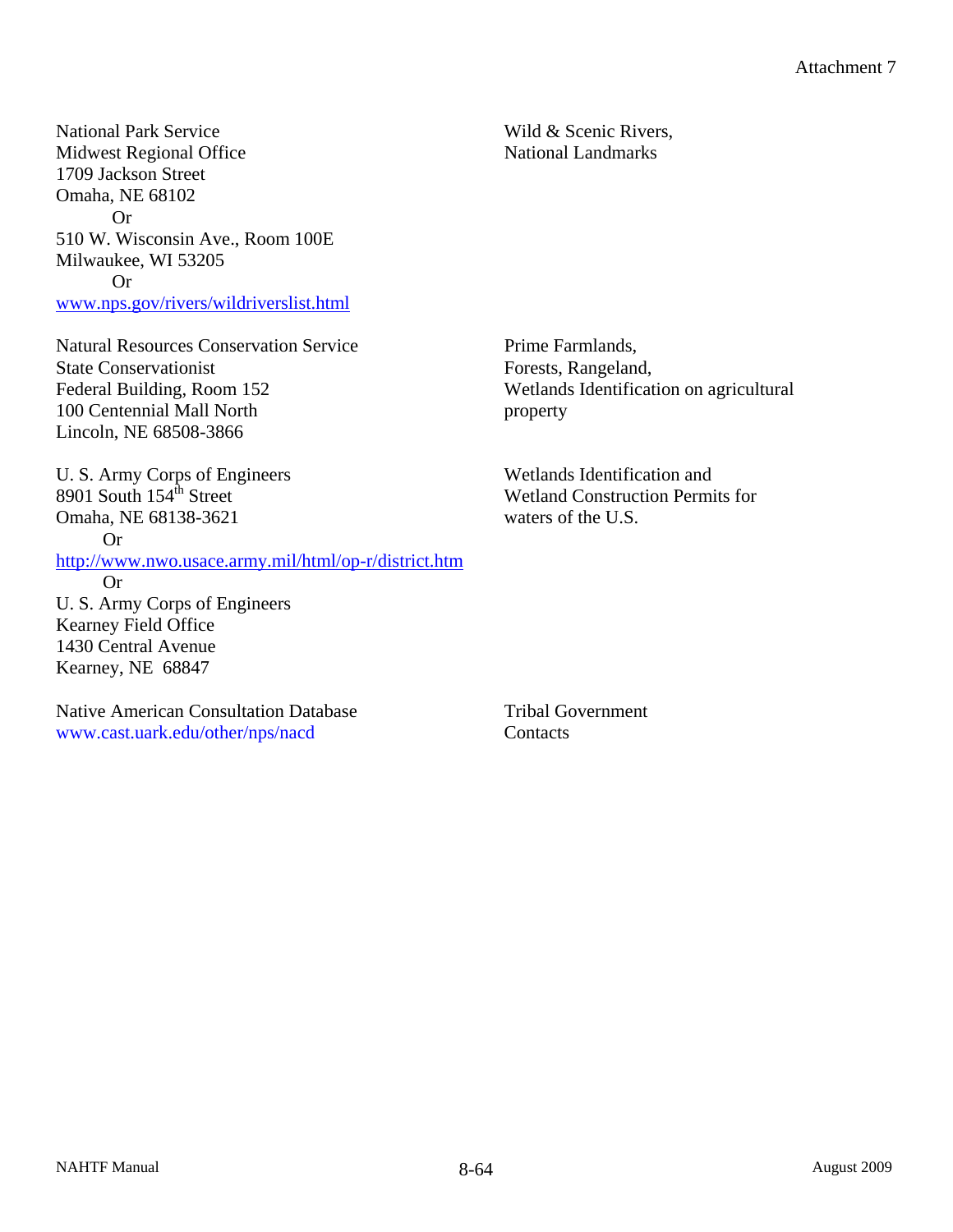## **HUD Guide to Environmental Compliance: NEPA-Related Statutes, Authorities and Requirements**

#### **24 CFR Part 58.5 – NEPA-Related Federal laws and authorities**

| Important: (1) Information contained herein is for general guidance only. Applicable authorities and regulations take precedence over guidance<br>material and should be consulted as necessary to achieve full compliance. (2) HUD cannot attest to the accuracy of information provided by web sites<br>external to HUD, and access to these sites does not constitute an endorsement by HUD, or any of its employees, of the sponsors of the site or the<br>presented<br>Contact<br><b>HUD</b><br>Environmental<br><b>Officer</b><br>products<br>on<br>the<br>site.<br>(3)<br>the<br>in<br>your<br>area<br>[www.hud.gov/offices/cpd/environment/contact/localcontacts/index.cfm] for information or assistance related to compliance with HUD<br>environmental requirements. MOHR_HUD_REG-VII_4.10.09_v8 |                                                                                                                              |                                                                                                                                                                                                                                                                                                  |                                                                                                                                                                                                                                                                                                |                                                                                                                                                                                                                                                                                                                                                                                                                                                                                                                                                         |                                                                                                                                                                                                                                                                                                                                                                                                                                                                                                                                                   |  |
|-------------------------------------------------------------------------------------------------------------------------------------------------------------------------------------------------------------------------------------------------------------------------------------------------------------------------------------------------------------------------------------------------------------------------------------------------------------------------------------------------------------------------------------------------------------------------------------------------------------------------------------------------------------------------------------------------------------------------------------------------------------------------------------------------------------|------------------------------------------------------------------------------------------------------------------------------|--------------------------------------------------------------------------------------------------------------------------------------------------------------------------------------------------------------------------------------------------------------------------------------------------|------------------------------------------------------------------------------------------------------------------------------------------------------------------------------------------------------------------------------------------------------------------------------------------------|---------------------------------------------------------------------------------------------------------------------------------------------------------------------------------------------------------------------------------------------------------------------------------------------------------------------------------------------------------------------------------------------------------------------------------------------------------------------------------------------------------------------------------------------------------|---------------------------------------------------------------------------------------------------------------------------------------------------------------------------------------------------------------------------------------------------------------------------------------------------------------------------------------------------------------------------------------------------------------------------------------------------------------------------------------------------------------------------------------------------|--|
| <b>Environment   Applicable</b><br>al<br><b>Issue/Impact</b><br>(Statute,<br>Authority &/or<br>Regulation)                                                                                                                                                                                                                                                                                                                                                                                                                                                                                                                                                                                                                                                                                                  | <b>Activities</b>                                                                                                            | <b>Threshold for Action</b><br>(Analysis/Evaluation/<br>Consultation)                                                                                                                                                                                                                            | <b>Source Documentation</b><br>(Map/On-line Listing/<br><b>Agency Contacts)</b>                                                                                                                                                                                                                | <b>Action Required</b>                                                                                                                                                                                                                                                                                                                                                                                                                                                                                                                                  | <b>Further Information</b>                                                                                                                                                                                                                                                                                                                                                                                                                                                                                                                        |  |
| 1. Air Quality<br>Clean Air Act<br>of 1970, as<br>amended (42<br>U.S.C. 7401 et<br>seq.),<br>particularly<br>7506 (c) & (d).<br>40 CFR parts<br>6, 51, and 93<br>(EPA)<br>CAA of 1990,<br>Sec. 112; 40<br>CFR Part 61<br>(NESHAP)                                                                                                                                                                                                                                                                                                                                                                                                                                                                                                                                                                           | - Acquisition of<br>undeveloped land<br>• Change of land use<br>• Demolition<br>• Major rehabilitation<br>• New construction | Project is located in an<br>EPA-designated non-<br>attainment area or<br>maintenance area for one<br>or more of six "criteria<br>pollutants," called National<br><b>Ambient Air Quality</b><br>Standards (NAAQS).<br>Criteria pollutants<br>(NAAQS):<br>http://www.epa.gov/air/crit<br>eria.html | Designated non-attainment<br>and maintenance areas are<br>listed on EPA web site:<br>http://www.epa.gov/oar/oagp<br>s/greenbk/<br>County-level air quality data:<br>http://www.epa.gov/oar/oaqp<br>s/greenbk/multipol.html<br>Maps of non-attainment<br>areas:<br>http://www.epa.gov/oar/data/ | A determination of conformity<br>with the State Implementation<br>Plan (SIP) is required with<br>respect to the proposed<br>activity and the specific<br>pollutant for which the area<br>was designated a non-<br>attainment or maintenance<br>area.<br>Document that the activity<br>does/does not require SIP<br>compliance. Contact the<br>MPO or EPA to determine if<br>the proposed activity is one<br>that requires a permit under<br>the SIP. If yes, obtain letter<br>of consistency showing that<br>the project is consistent with<br>the SIP. | Conformity to SIP is made by:<br>• Regional or Metropolitan<br>Planning Organization<br>(MPO); or<br>• EPA Regional Office.<br>Status of non-attainment areas<br>and EPA policy questions are<br>addressed by EPA Regional<br>Office.<br>EPA Region 7 SIPs:<br>http://www.epa.gov/region07/pr<br>ograms/artd/air/rules/fedapprv.<br>htm<br>State and local AQ contacts:<br>http://www.epa.gov/region7/pro<br>grams/artd/air/st_local/st_local<br>htm<br>HUD Q&A:<br>http://www.hud.gov/offices/cpd/<br>environment/review/qa/airpollut<br>ion.cfm |  |
| 2. Airport<br><b>Hazards</b><br>(Clear Zones<br>& APZ)                                                                                                                                                                                                                                                                                                                                                                                                                                                                                                                                                                                                                                                                                                                                                      | - Acquisition for<br>construction<br>• Change in land use<br>Increase in density                                             | Project is located within<br>2,500 feet of the end of a<br>civil airport runway or<br>15,000 feet of the end of a                                                                                                                                                                                | Airport clear zone and<br>accident potential zone<br>(APZ) maps are available<br>from airport operations                                                                                                                                                                                       | RCZ/CZ: New construction,<br>major rehabilitation, and<br>activities that significantly<br>prolong physical or economic                                                                                                                                                                                                                                                                                                                                                                                                                                 | Contact airport operator or<br>nearest FAA District office.<br>Airport locations:                                                                                                                                                                                                                                                                                                                                                                                                                                                                 |  |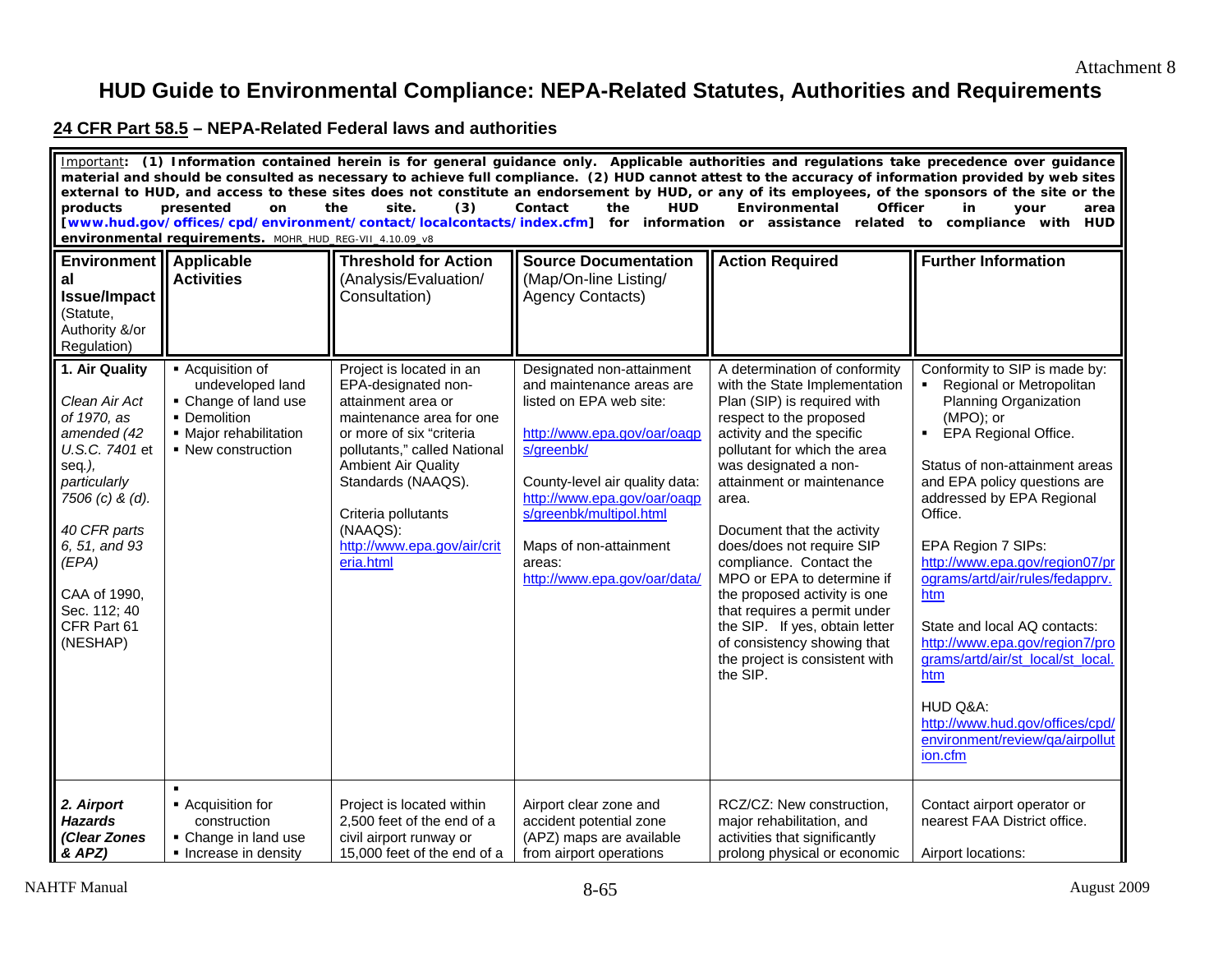|                                                                                                                                                                                                                   |                                                                                                                                                                                                                                                                                                                                                                                                   |                                                                                                                                                                                                                                                              |                                                                                                                                                                                                                                                   |                                                                                                                                                                                                                                                          | Attachment 8                                                                                                                                                                                                                                                                                                                                                                                   |
|-------------------------------------------------------------------------------------------------------------------------------------------------------------------------------------------------------------------|---------------------------------------------------------------------------------------------------------------------------------------------------------------------------------------------------------------------------------------------------------------------------------------------------------------------------------------------------------------------------------------------------|--------------------------------------------------------------------------------------------------------------------------------------------------------------------------------------------------------------------------------------------------------------|---------------------------------------------------------------------------------------------------------------------------------------------------------------------------------------------------------------------------------------------------|----------------------------------------------------------------------------------------------------------------------------------------------------------------------------------------------------------------------------------------------------------|------------------------------------------------------------------------------------------------------------------------------------------------------------------------------------------------------------------------------------------------------------------------------------------------------------------------------------------------------------------------------------------------|
| 24 CFR Part<br>51-D "Siting of<br>HUD-Assisted<br>Projects in<br><b>Runway Clear</b><br>Zones at Civil<br>Airports and<br>Clear Zones<br>and Accident<br>Potential<br>Zones at<br>Military<br>Airfields"<br>(HUD) | • Major ('substantial')<br>rehabilitation<br>• New construction<br>Where airport is:<br>- Civil airport<br>designated in Nat'l<br>Plan of Integrated<br>Airport System<br>(NPIAS):<br>http://www.faa.gov/airp<br>orts_airtraffic/airports/pl<br>anning capacity/npias/r<br>eports/<br>- All military air<br>installations<br>(Note: See also Clear<br>Zone notification<br>requirement, page 11.) | military airfield runway.<br>HUD policy is to promote<br>compatible land uses in<br>RCZ/CZ/APZ.                                                                                                                                                              | authority.<br>• Civil airport: The Airport<br>Layout Plan shows the<br>Runway Clear Zone (RCZ),<br>[a.k.a. Runway Protection<br>Zonel.<br>· Military airfield: The AICUZ<br>Study shows the CZ and<br>APZ.                                        | life of the property are<br>prohibited.<br>APZ: HUD assistance in APZ<br>is discouraged, and project<br>must be compatible with DOD<br>land use guidelines for APZs.                                                                                     | <b>Civil NPIAS</b><br>http://www.faa.gov/airports_airt<br>raffic/airports/planning_capacit<br>y/npias/reports/<br>and<br>http://www.airnav.com/airports/<br><b>Military Bases:</b><br>http://www.globalsecurity.org/<br>military/facility/conus.htm<br>and<br>http://www.globemaster.de/bas<br>es.html<br>HUD Q&A:<br>http://www.hud.gov/offices/cpd/<br>environment/review/qa/airport.<br>cfm |
| 3. Coastal<br><b>Zone</b><br><b>Management</b><br><b>Coastal Zone</b><br><b>Management</b><br>Act of 1972,<br>as amended<br>(16 U.S.C.<br>1451 et. seq.,<br>particularly<br>section<br>1424(e)).                  | - Acquisition of<br>undeveloped land<br>• Change of land use<br>· Major rehabilitation<br>• New construction                                                                                                                                                                                                                                                                                      | Project is located in a<br>state having a Coastal<br>Zone Management (CZM)<br>Program.                                                                                                                                                                       | CZMP maps are on NOAA<br>(Nat'l Oceanic &<br>Atmospheric Administration)<br>web site:<br>http://coastalmanagement.n<br>oaa.gov/mystate/welcome.ht<br>m <sub>l</sub>                                                                               | State CZM agency (or its<br>approved local designee)<br>must concur with a finding (or<br>issue permit) in evidence that<br>project is consistent with<br>approved State CZM plan.                                                                       | NOAA:<br>http://coastalmanagement.noa<br>a.gov/welcome.html<br>HUD Q&A:<br>http://www.hud.gov/offices/cpd/<br>environment/review/ga/coastal<br>cfm                                                                                                                                                                                                                                             |
| $\boldsymbol{4}$ .<br><b>Contaminatio</b><br>n and Toxic<br><b>Substances</b><br>24 CFR Part<br>58.5 (i) (2)<br>(HUD).                                                                                            | • Acquisition<br>• Conversion from<br>non-residential to<br>residential.<br>• Demolition<br>• Leasing<br>• New construction<br>• Rehabilitation                                                                                                                                                                                                                                                   | Project is located on or<br>near site that contains<br>hazardous materials or<br>contaminants that could<br>affect the health and<br>safety of occupants or that<br>conflict with the intended<br>utilization of the property.<br>Particular attention to be | Documentation may consist<br>of Phase I environmental<br>site assessment* (ASTM<br>standard E1527-05, as<br>amended) and, if applicable,<br>Phase II assessment.<br>Additional/alternative<br>documentation may include:<br>Site inspection(s) by | Due diligence must be<br>exercised to ascertain the<br>presence of contamination.<br>In many cases, a Phase I<br>environmental site<br>assessment (ASTM standard<br>E1527-05, as amended) must<br>be performed.* If the Phase I<br>assessment identifies | <b>EPA Envirofacts Data:</b><br>http://www.epa.gov/enviro/<br><b>EPA Toxic Release Inventory</b><br>$(TRI)$ :<br>http://www.epa.gov/enviro/html<br>/toxic_releases.html<br>EPA Maps:<br>http://www.epa.gov/enviro/html                                                                                                                                                                         |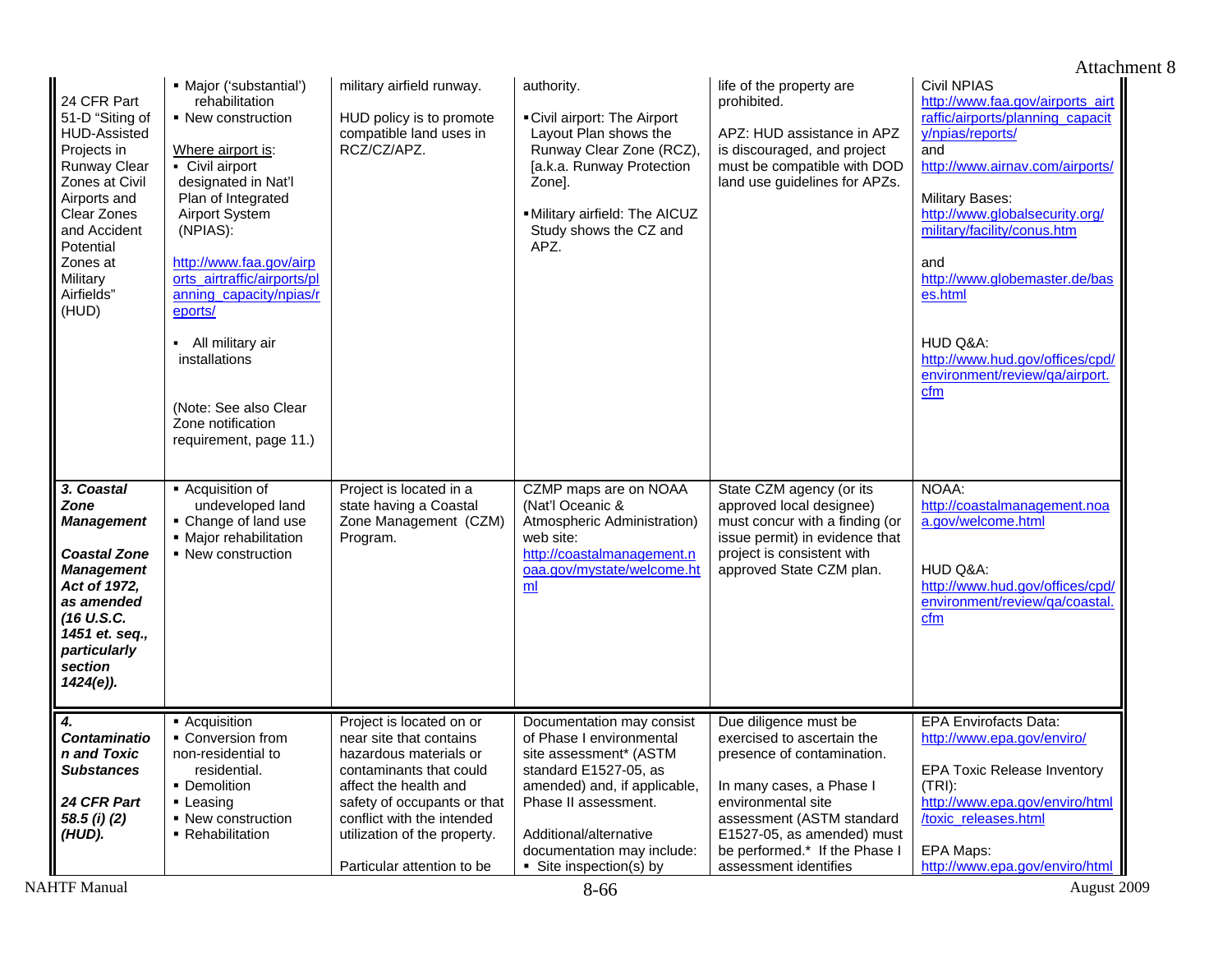|  | given to any site located                      | knowledgeable                                         | recognized environmental                       | /em/                                                     |
|--|------------------------------------------------|-------------------------------------------------------|------------------------------------------------|----------------------------------------------------------|
|  | on or in general proximity                     | professional(s).                                      | conditions or if the results are               |                                                          |
|  | to landfills, dumps,                           | • Search of EPA and other                             | inconclusive, a Phase II                       | HUD Maps (select "Map Your                               |
|  | industrial sites, gas                          | databases for sites and                               | environmental site                             | Community"):                                             |
|  | stations or other locations                    | facilities posing real or                             | assessment will be required.                   | http://egis.hud.gov/egis/                                |
|  | that contain hazardous                         | potential contamination                               |                                                |                                                          |
|  | wastes or materials.                           | concerns (including NPL                               | Based upon the Phase II                        | EPA CERCLIS/NPL database                                 |
|  |                                                | (Superfund), TRI, RCRA                                | results, remediation,                          | Text -                                                   |
|  | HUD policy is to ensure                        | sites and facilities).                                | mitigation and monitoring                      | http://www.epa.gov/superfund/                            |
|  | that all property proposed                     | Analysis of past uses of                              | measures may be required.                      | sites/query/basic.htm Map -                              |
|  | for use in HUD programs                        | the site and adjacent                                 |                                                | http://www.epa.gov/superfund/                            |
|  | be free of hazardous                           | properties as documented                              | Such measures must be                          | sites/npl/npl.htm                                        |
|  | materials, contamination,                      | by Sanborn Fire                                       | consistent with Federal, State                 |                                                          |
|  | toxic chemicals and<br>gasses, and radioactive | Insurance Rate Maps (or<br>equivalent historic maps). | and local laws and<br>regulations, and must be | ATSDR "ToxFAQs" summaries<br>about hazardous substances: |
|  | substances, where a                            |                                                       | implemented by qualified                       | http://www.atsdr.cdc.gov/toxfa                           |
|  | hazard could affect the                        | <b>ASTM Phase I and Phase II</b>                      | professionals.                                 | a.html                                                   |
|  | health and safety of                           | protocols are available at:                           |                                                |                                                          |
|  | occupants or conflict with                     | http://www.astm.org/cgi-                              | Specific forms of remediation                  | Right-To-Know Network:                                   |
|  | the intended utilization of                    | bin/SoftCart.exe/index.shtml                          | are not prescribed by HUD                      | EPA databases,                                           |
|  | the property.                                  | ?E+mystore                                            | and may vary depending on                      | including TRI (Toxic                                     |
|  |                                                |                                                       | the nature of the hazard.                      | Release Inventory);                                      |
|  |                                                | <b>Current ASTM Phase I</b>                           |                                                | NPL & CERCLIS;                                           |
|  |                                                | standard (E1527-05):                                  |                                                | RCRA:                                                    |
|  |                                                | http://www.astm.org/cgi-                              |                                                | http://www.rtknet.org/                                   |
|  |                                                | bin/SoftCart.exe/DATABAS                              |                                                |                                                          |
|  |                                                | E.CART/PAGES/E1527.htm                                |                                                | Scorecard.Org:                                           |
|  |                                                | ?L+mystore+iweh6695+102                               |                                                | Releases of toxic chemicals                              |
|  |                                                | 2889987                                               |                                                | • Cancer risks from hazardous                            |
|  |                                                |                                                       |                                                | air pollutants                                           |
|  |                                                | NOTE: A person may                                    |                                                | Superfund sites                                          |
|  |                                                | purchase property with the                            |                                                | ■ Facilities emitting criteria air                       |
|  |                                                | knowledge that the property                           |                                                | pollutants                                               |
|  |                                                | is contaminated without                               |                                                | http://www.scorecard.org/com                             |
|  |                                                | being held potentially liable                         |                                                | munity/ej-index.tcl                                      |
|  |                                                | for the cleanup of the<br>contamination. Conducting   |                                                | State voluntary cleanup                                  |
|  |                                                | "all appropriate inquiries"                           |                                                |                                                          |
|  |                                                | (AAI) into the previous                               |                                                | programs:<br>Kansas Dept. Health &                       |
|  |                                                | ownership and uses of a                               |                                                | Environ't (KDHE)                                         |
|  |                                                | property is one of the                                |                                                | http://www.kdheks.gov/rem                                |
|  |                                                | requirements for claiming                             |                                                | edial/index.html                                         |
|  |                                                | CERCLA liability protection.                          |                                                |                                                          |
|  |                                                |                                                       |                                                | Missouri Dept. Natural                                   |
|  |                                                | The federal (USEPA)                                   |                                                | Resources (DNR)                                          |
|  |                                                | standard for performing AAI                           |                                                | http://www.dnr.mo.gov/env/                               |
|  |                                                | was effective 11/01/06. The                           |                                                | hwp/index.html                                           |
|  |                                                | AAI final rule is found at 40                         |                                                |                                                          |
|  |                                                | CFR 312.                                              |                                                | • Nebraska Dept.                                         |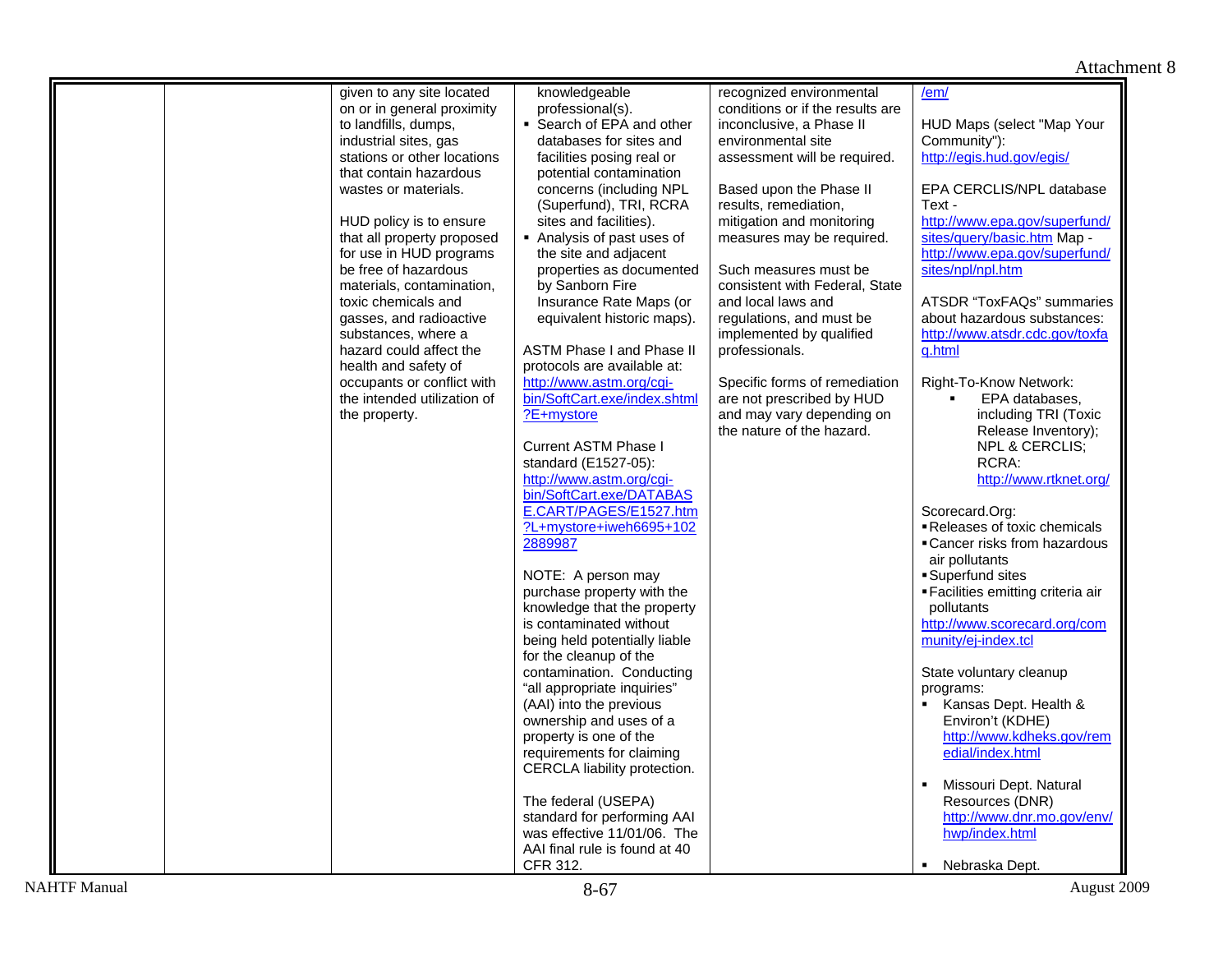|                                                                                                                                                                                                                                                                     |                                                                                                                                   |                                                                                                                           | http://www.epa.gov/swerosp<br>s/bf/reanea.htm<br>The ASTM E1527-05 Phase<br>I standard is consistent and<br>complaint with EPA's final<br>rule for AAI and may be<br>used to comply with the<br>provisions of AAI.                                                                                                                                                                                                                                                                                                                                                                                                                                                                                                                                                                                                                             |                                                                                                                                                                                                                                                                                                                                                                                                                                                                                                                                                  | <b>Environmental Quality</b><br>(NDEQ)<br>http://www.deq.state.ne.us/<br>Iowa Dept. Natural<br>Resources (DNR)<br>http://www.iowadnr.com/land/c<br>onsites/index.html<br>FAQs about USTs:<br>http://www.epa.gov/swerust1/f<br>aqs/index.htm                                                                                                                                                                                                                                                                                                                                                                                           |
|---------------------------------------------------------------------------------------------------------------------------------------------------------------------------------------------------------------------------------------------------------------------|-----------------------------------------------------------------------------------------------------------------------------------|---------------------------------------------------------------------------------------------------------------------------|------------------------------------------------------------------------------------------------------------------------------------------------------------------------------------------------------------------------------------------------------------------------------------------------------------------------------------------------------------------------------------------------------------------------------------------------------------------------------------------------------------------------------------------------------------------------------------------------------------------------------------------------------------------------------------------------------------------------------------------------------------------------------------------------------------------------------------------------|--------------------------------------------------------------------------------------------------------------------------------------------------------------------------------------------------------------------------------------------------------------------------------------------------------------------------------------------------------------------------------------------------------------------------------------------------------------------------------------------------------------------------------------------------|---------------------------------------------------------------------------------------------------------------------------------------------------------------------------------------------------------------------------------------------------------------------------------------------------------------------------------------------------------------------------------------------------------------------------------------------------------------------------------------------------------------------------------------------------------------------------------------------------------------------------------------|
| 5.<br><b>Endangered</b><br><b>Species</b><br><b>Endangered</b><br><b>Species Act</b><br>of 1973 (16<br>U.S.C. 1531 et<br>seq.),<br>particularly<br>section 7 (16<br>U.S.C. 1536)<br>50 CFR Part<br>402<br>"Endangered<br><b>Species Act"</b><br>(DOI &<br>Commerce) | - Acquisition of<br>undeveloped land<br>Conversion of land<br>use<br>• Demolition<br>• Major rehabilitation<br>• New construction | Project is likely to affect, or<br>may affect, any Federally<br>listed endangered or<br>threatened species or<br>habitat. | Contact the US Fish and<br>Wildlife Service (USFWS) to<br>determine if a listed species<br>or habitat is present in the<br>project action area or may<br>be affected by the project.<br>General information on<br>listed species and habitats:<br>http://endangered.fws.gov/wi<br>Idlife.html#Species<br><b>USFWS Critical Habitat</b><br>online mapper:<br>http://crithab.fws.gov/<br>Kansas listed species:<br>http://ecos.fws.gov/tess_pub<br>lic/servlet/gov.doi.tess_publi<br>c.servlets.RegionLists?lead<br>region=6#KS<br>Missouri listed species:<br>http://mdcgis.mdc.mo.gov/h<br>eritage/<br>(USFWS & state Natural<br>Heritage Database)<br>Also: Federal listings<br>http://midwest.fws.gov/enda<br>ngered/lists/missouri-<br>cty.html and State listings:<br>http://mdc.mo.gov/nathis/en<br>dangered/<br>Nebraska listed species: | If a listed species or habitat is<br>present, consultation is<br>required under Section 7 of<br>the Endangered Species Act<br>to determine if the proposed<br>activity will adversely affect<br>the subject species or habitat.<br>Step-by-step consultation:<br>http://www.fws.gov/midwest/e<br>ndangered/section7/s7proces<br>s/7a2process.html<br>When required, a biological<br>assessment must be<br>prepared by a qualified<br>professional (e.g., biologist or<br>botanist) explaining the likely<br>effect on the species or<br>habitat. | Section 7 consultation:<br>http://www.fws.gov/midwest/en<br>dangered/section7/index.html<br>U.S. Fish & Wildlife Ecological<br>Services Field offices:<br>Kansas<br>■ 315 Houston St, Rm E;<br>Manhattan, KS<br>66502-6172<br>$(785-539-3474)$<br>Missouri<br>■ 101 Park DeVille Dr.<br>Suite A<br>Columbia, MO<br>65203-0057<br>$(573-234-2132)$<br>Nebraska<br>• 203 West 2nd St.<br>Second Floor<br>Grand Island, NE 68801<br>$(308-382-6468)$<br>Iowa<br>■ 4469 48th Ave Court<br>Rock Island, IL 61201<br>$(309 - 793 - 5800)$<br>HUD Q&A:<br>http://www.hud.gov/offices/cpd/<br>environment/review/ga/endang<br>eredspecies.cfm |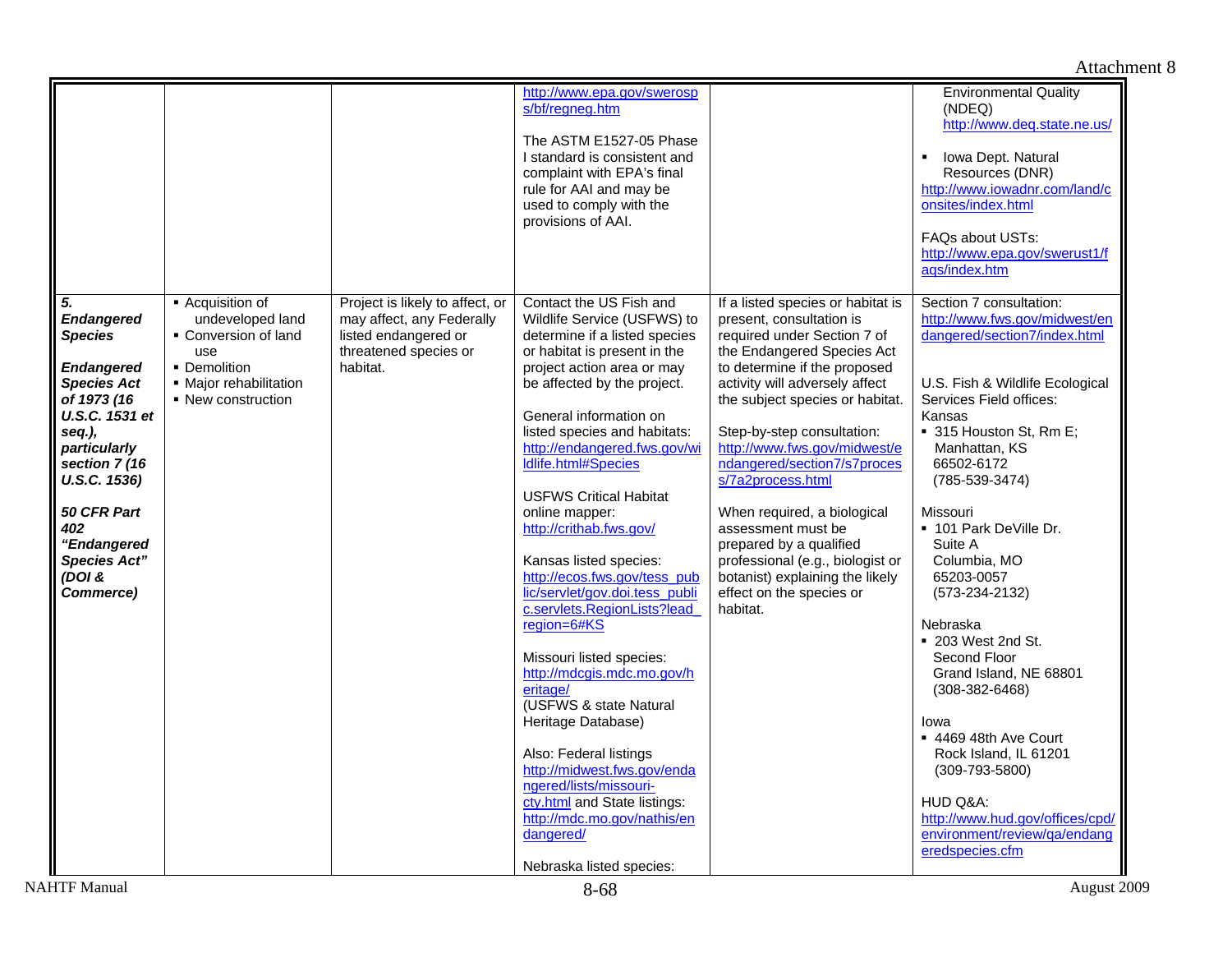|                                       |                                             |                                                       | http://ecos.fws.gov/tess_pub                              |                                                                    |                                                   |
|---------------------------------------|---------------------------------------------|-------------------------------------------------------|-----------------------------------------------------------|--------------------------------------------------------------------|---------------------------------------------------|
|                                       |                                             |                                                       | lic/servlet/gov.doi.tess_publi                            |                                                                    |                                                   |
|                                       |                                             |                                                       | c.servlets.RegionLists?lead                               |                                                                    |                                                   |
|                                       |                                             |                                                       | region=6#NE                                               |                                                                    |                                                   |
|                                       |                                             |                                                       | lowa counties:                                            |                                                                    |                                                   |
|                                       |                                             |                                                       | http://www.fws.gov/Midwest/                               |                                                                    |                                                   |
|                                       |                                             |                                                       | Endangered/LISTS/iowa_cty                                 |                                                                    |                                                   |
|                                       |                                             |                                                       | .html                                                     |                                                                    |                                                   |
|                                       |                                             |                                                       | EPA's Geographic                                          | Perform an EJ analysis using                                       | EJ maps & analysis, by                            |
| 6.<br><b>Environmenta</b>             | Applies when an<br>adverse impact or        | Project entails adverse<br>health or environmental    | Assessment Tool provides                                  | census, geographic and other                                       | location:                                         |
| I Justice                             | condition occurs with                       | effects which                                         | information relevant to EJ                                | data to determine if a low-                                        | http://www.scorecard.org/com                      |
|                                       | respect to an                               | disproportionately impact                             | assessments:                                              | income/minority population is                                      | munity/ej-index.tcl                               |
| E.O. 12898.                           | environmental issue;                        | a minority or low-income                              | http://www.epa.gov/enviro/ej                              | disproportionately impacted.                                       |                                                   |
| "Federal                              |                                             | population relative to the                            |                                                           |                                                                    | EPA Maps:                                         |
| Actions to                            | and,                                        | community at large.                                   |                                                           | If susceptible populations are                                     | http://www.epa.gov/compliance                     |
| Address                               |                                             |                                                       | Census and geospatial data                                | impacted:                                                          | /environmentaliustice/assessm<br>ent.html         |
| Environmental<br>Justice in           | When the activity is:<br>• Acquisition      | The potential for new or<br>continued adverse health  | from local and regional<br>planning agencies. Census      | Mitigation or avoidance of<br>$\bullet$<br>adverse impacts must be |                                                   |
| Minority                              | • Change of land use                        | or environmental effects                              | data and maps also avail-                                 | considered to the extent                                           | CEQ guide to NEPA & EJ                            |
| Populations                           | • Demolition                                | must be considered.                                   | able at:                                                  | practicable; and,                                                  | http://www.epa.gov/compliance                     |
| and Low-                              | • Major rehabilitation                      |                                                       | http://factfinder.census.gov/                             | Public participation<br>$\bullet$                                  | /resources/policies/ej/ej_quida                   |
| Income                                | • New construction                          |                                                       | home/saff/main.html                                       | processes must involve                                             | nce nepa ceg1297.pdf                              |
| Populations"                          |                                             |                                                       |                                                           | the affected population(s)                                         |                                                   |
|                                       |                                             |                                                       | and:                                                      | in the decision-making                                             | Human Health & Toxicology:                        |
|                                       |                                             |                                                       | http://www.census.gov/                                    | process.                                                           | CDC (NIOSH)                                       |
|                                       |                                             |                                                       | Tract-level data on race &                                |                                                                    | http://www.cdc.gov/niosh/topic<br>s/chemical.html |
|                                       |                                             |                                                       | income:                                                   |                                                                    |                                                   |
|                                       |                                             |                                                       | http://www.ffiec.gov/geocod                               |                                                                    | <b>ATSDR</b><br>$\bullet$                         |
|                                       |                                             |                                                       | e/default.htm                                             |                                                                    | http://www.atsdr.cdc.gov/                         |
|                                       |                                             |                                                       |                                                           |                                                                    |                                                   |
|                                       |                                             |                                                       |                                                           |                                                                    | EPA (IRIS)<br>$\bullet$                           |
|                                       |                                             |                                                       |                                                           |                                                                    | http://cfpub.epa.gov/ncea/iris/in                 |
|                                       |                                             |                                                       |                                                           |                                                                    | dex.cfm                                           |
|                                       |                                             |                                                       |                                                           |                                                                    | HUD Q&A:                                          |
|                                       |                                             |                                                       |                                                           |                                                                    | http://www.hud.gov/offices/cpd/                   |
|                                       |                                             |                                                       |                                                           |                                                                    | environment/review/qa/environ                     |
|                                       |                                             |                                                       |                                                           |                                                                    | mentaljustice.cfm                                 |
| 7. Explosive                          | Residential<br>project                      | Project is located within                             | Site inspection, aerial photo                             | Calculate the acceptable                                           | Contact HUD Field                                 |
| and                                   | when the activity is:                       | sight of or in proximity to a                         | analysis and/or contact local                             | separation distance (ASD)                                          | Environmental Officer for tanks                   |
| <b>Flammable</b><br><b>Operations</b> | • New construction<br>Rehabilitation, where | stationary hazardous<br>facility that stores, handles | fire protection or emergency<br>management agencies as to | per guidebook HUD-1060-<br>CPD (1996), "Siting of HUD-             | having over 1 million-gallon<br>capacity.         |
|                                       | unit density                                | or processes chemicals or                             | presence of hazardous                                     | <b>Assisted Projects Near</b>                                      |                                                   |
| Housing and                           | increased                                   | petrochemicals of an                                  | industrial operations in                                  | Hazardous Facilities," and                                         | HUD explosive/ flammable                          |
| Community                             | ■ Conversion of land                        | explosive or flammable                                | vicinity of project.                                      | apply appropriate mitigation                                       | hazard quidebook:                                 |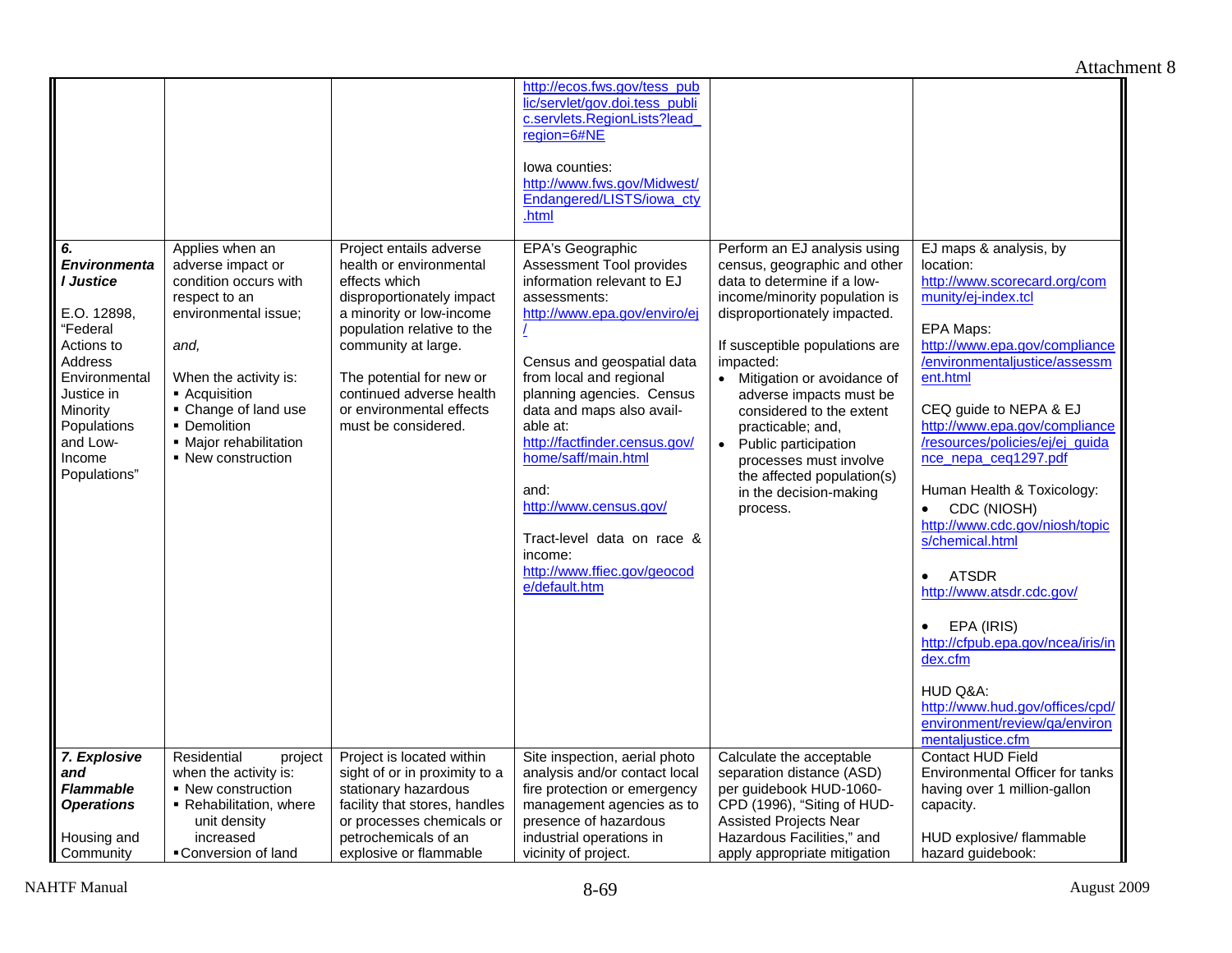#### Attachment 8 **Development** Act of 1974, as amended. 24 CFR Part 51 Subpart C "Siting of HUD-Assisted Projects Near **Hazardous Operations** Handling Petroleum Products or Chemicals of an Explosive or Flammable Nature" (HUD) use from nonresidential to residential use  *Vacant building made habitable or Any project for industrial, commercial, institutional, or recreational use when the activity is:*  • New construction • Conversion of land use nature, such as liquid propane, gasoline or other above-ground storage tanks. Mobile tanks, (including railroad cars), buried tanks, residential tanks for 1-4 unit housing, and tanks with less than 100gallon capacity and having common fuels are excluded. Contact local operator of such facility to determine the type and volume of fuels and chemicals of an explosive or flammable nature. measures or reject the site. Electronic calculator of ASD: http://www.hud.gov/offices/cp d/environment/asdCalculator.cfmMitigation may include construction of a barrier of adequate size and strength to protect the building and occupants. http://www.hud.gov/offices/cpd/ environment/training/guideboo ks/hazfacilities/HUD Q&A: http://www.hud.gov/offices/cpd/ environment/review/explosive. cfm and http://www.hud.gov/offices/cpd/ environment/review/qa/hazardf acilities.cfm*8. Farmland Protection*Farmland **Protection** Policy Act of 1981 (7 U.S.C. 4201 *et seq*.), particularly sections 1504(b) & 1541 7 CFR Part 658, "Farmland Protection Policy" (USDA) **Acquisition of** undeveloped land **Conversion of** undeveloped land • New construction Site clearance Project is located in area that includes prime farmland, unique farmland, or land of statewide or local importance. Can include forest land, pastureland or cropland, but not water or urbanized land. Urban land is exempt if the land is "already in" or "committed" to urban development per 7 CFR 685.2(a). NRCS soil maps (95% of nation's counties): http://websoilsurvey.nrcs.us da.gov/app/ Alternatively, contact local Natural Resources Conservation Service (NRCS) office to determine the potential presence of protected farmland. Site assessment by NRCS is required to determine impact of the farmland conversion. Form #AD-1006 rates 12 criteria. Sponsor must submit form to NRCS, which has 45 days to make a determination. Form AD-1006 and instructions: http://www.nrcs.usda.gov/pro grams/fppa/pdf\_files/AD\_102 6\_Instruct.pdf County offices for Natural<br>Resources Conservation Conservation Services (NRCS) listed at: http://offices.sc.egov.usda.gov/ locator/app NRCS and FPPA: http://www.nrcs.usda.gov/progr ams/fppa/ HUD Q&A: http://www.hud.gov/offices/cpd/ environment/review/qa/farmlan dprotection.cfm *9. Floodplain Management*  E.O. 11988, "Floodplain Management", particularly section 2(a). 24 CFR Part 55 "Floodplain Management" (HUD) **Acquisition for** construction or for existing bldg >4 units • Disposition >4 units • Financing >4 units ■ Leasing >4 units • New construction Substantial Rehabilitation >4 units housing (rehab cost >50% pre-rehab value or >20% density Project is located within a Special Flood Hazard Area (100-year floodplain), or, if a critical action (e.g., nursing home; hospital; fire station) is located in a 500-year floodplain. FEMA Flood Insurance Rate Maps (FIRM) or Flood Hazard Boundary Map (FHBM). FIRMETTE maps, which cover small areas (approx. 1 sq. mile), can be obtained at no charge on-line: http://www.store.msc.fema.g <u>ov</u> For unmapped areas, FEMA Community Status Book can Avoid direct or indirect support of floodplain development wherever there is a practicable alternative. Approval of project requires compliance with the decisionmaking provisions of §55.20, i.e., the "eight-step" process. Project may be approved only if there is no practicable alternative outside the floodplain. Project must FEMA: http://www.fema.gov/business/ nfip/fmapinfo.shtm State Floodplain Managers: http://www.floods.org/StatePO Cs/map.asp HUD Q&A: http://www.hud.gov/offices/cpd/ environment/review/qa/floodpla inmgmt.cfm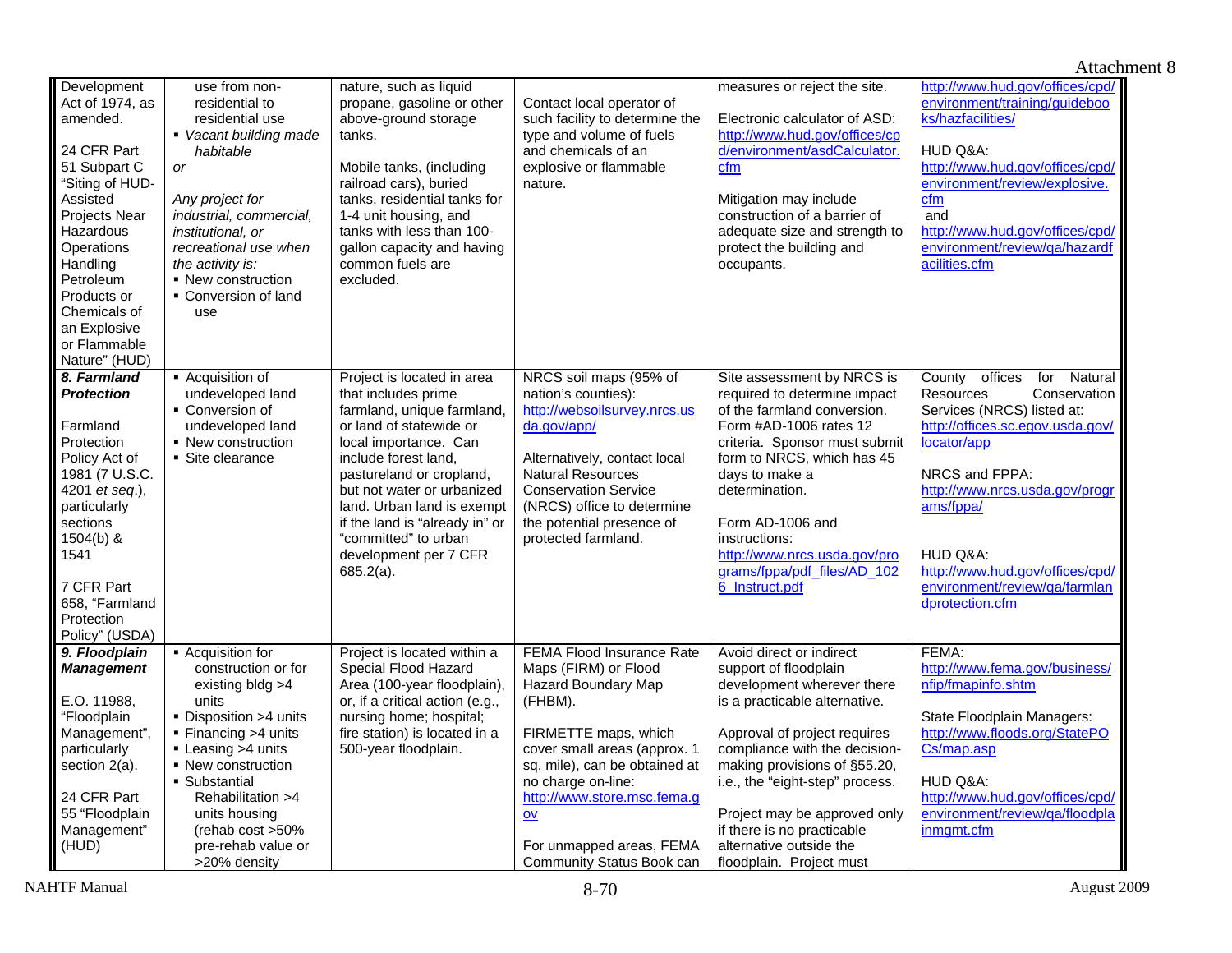|                                                                                                                                                                                                                                               | increase)                                                                                                                                                                              |                                                                                                                                                                                                                                                                                                                                                                                                                                                                                                                                                                                         | provide information on flood<br>hazards:<br>www.fema.gov/fema/csb.sht<br>m                                                                                                                                                                                                                                                                                                                        | apply appropriate mitigation.                                                                                                                                                                                                                                                                                                                                                                                                                                                                                                                                                                                                                                                                                                                                                                                                                                                      |                                                                                                                                                                                                                                                                                                                                                                                                                                                                                                                                                                                                                                                                                                                                                             |
|-----------------------------------------------------------------------------------------------------------------------------------------------------------------------------------------------------------------------------------------------|----------------------------------------------------------------------------------------------------------------------------------------------------------------------------------------|-----------------------------------------------------------------------------------------------------------------------------------------------------------------------------------------------------------------------------------------------------------------------------------------------------------------------------------------------------------------------------------------------------------------------------------------------------------------------------------------------------------------------------------------------------------------------------------------|---------------------------------------------------------------------------------------------------------------------------------------------------------------------------------------------------------------------------------------------------------------------------------------------------------------------------------------------------------------------------------------------------|------------------------------------------------------------------------------------------------------------------------------------------------------------------------------------------------------------------------------------------------------------------------------------------------------------------------------------------------------------------------------------------------------------------------------------------------------------------------------------------------------------------------------------------------------------------------------------------------------------------------------------------------------------------------------------------------------------------------------------------------------------------------------------------------------------------------------------------------------------------------------------|-------------------------------------------------------------------------------------------------------------------------------------------------------------------------------------------------------------------------------------------------------------------------------------------------------------------------------------------------------------------------------------------------------------------------------------------------------------------------------------------------------------------------------------------------------------------------------------------------------------------------------------------------------------------------------------------------------------------------------------------------------------|
| 10. Historic<br><b>Preservation</b><br>National<br>Historic<br>Preservation<br>Act of 1966 (16<br>U.S.C. 470 et<br>seq.),<br>particularly<br>sections 106 &<br>110.<br>36 CFR Part<br>800 "Protection<br>of Historic<br>Properties"<br>(ACHP) | Any undertaking having<br>the potential to cause<br>effect, such as:<br>• Acquisition<br>• Demolition<br>• Disposition<br>Ground disturbance<br>• New construction<br>• Rehabilitation | Project's area of potential<br>effects [see $\S 800.16(d)$ ]<br>contains:<br>A property listed in, or<br>eligible for listing in,<br>the National Register<br>of Historic Places; or,<br>An historic district listed<br>$\blacksquare$<br>in, or eligible for listing<br>in. the National<br>Register of Historic<br>Places; or,<br>Compelling evidence<br>of the high probability<br>of archeological<br>resources eligible for<br>listing in the National<br>Register of Historic<br>Places.<br>National Register Eligibility<br>Criteria:<br>http://www.achp.gov/nrcrit<br>eria.html | Information on historic<br>resources available from<br>National, State, Tribal and<br>local registers/sources:<br>• National Register<br>http://www.nr.nps.gov/<br>State Historic<br><b>Preservation Office</b><br>(SHPO) http://ncshpo.org<br>• Tribal Historic<br><b>Preservation Office</b><br>(THPO)<br>http://www.nathpo.org<br>• Certified Local<br>Government (CLG)<br>preservation staff. | Afford the Advisory Council<br>on Historic Preservation a<br>reasonable opportunity to<br>comment, consistent with the<br>procedures of 36 CFR Part<br>800 implementing the Section<br>106 process. Consultation<br>with the SHPO is required.<br>Consultation with THPO and<br>interested parties and public<br>participation may be required.<br>The Section 106 process<br>includes initiation of the<br>process [§800.3],<br>identification of historic<br>properties [§800.4],<br>assessment of adverse<br>effects [§800.5], and<br>resolution of adverse effects<br>[§800.6].<br>A Memorandum of<br>Agreement (MOA) stipulates<br>how adverse effects will be<br>resolved. Guidance on<br>writing MOAs:<br>http://www.npi.org/tools.html<br>HUD database of Section 106<br>agreements (MOA & PA):<br>http://www.hud.gov/offices/cp<br>d/environment/section106/ind<br>ex.cfm | Advisory Council:<br>http://www.achp.gov<br><b>State Historic Preservation</b><br>Officers (SHPOs):<br>http://www.ncshpo.org<br><b>Tribal Historic Preservation</b><br>Officers (THPOs):<br>http://www.nathpo.org<br>Federally-recognized Indian<br>tribes:<br>http://home.nps.gov/nacd/<br>National Register database:<br>http://www.nr.nps.gov/<br>National Register:<br>http://www.cr.nps.gov/nr/index.<br>htm<br>Preservation staff of a CLG<br>(Certified Local Govern't)<br>local contact.<br>NPS technical info:<br>http://www.cr.nps.gov/hps/tps/i<br>ndex.htm<br>Other resource links:<br>http://www.nal.usda.gov/ric/ricp<br>ubs/preserve.html<br>HUD Q&A:<br>http://www.hud.gov/offices/cpd/<br>environment/review/qa/historic<br>properties.cfm |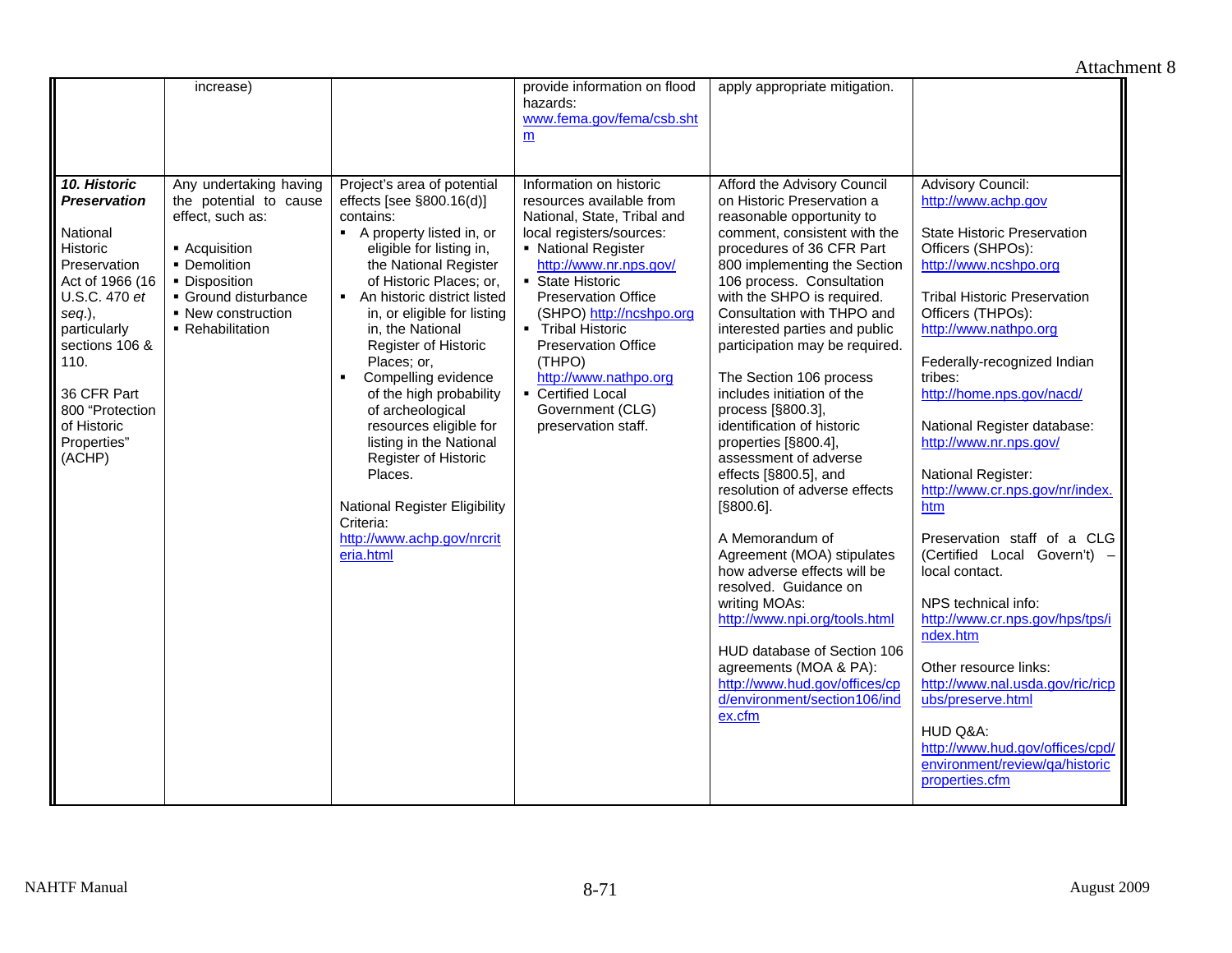| 11. Noise<br>Abatement &<br><b>Control</b><br>Noise Control<br>Act of 1972, as<br>amended by<br>the Quiet<br>Communities<br>Act of 1978.<br>24 CFR Part<br>51 Subpart B<br>"Noise<br>Abatement and<br>Control" (HUD)<br>12. Water | Residential and other<br>noise-sensitive<br>developments (e.g.,<br>hospitals, nursing<br>homes, day care,<br>community center, etc.)<br>Required:<br>- Acquisition for<br>residential or noise-<br>sensitive use<br>• Conversion of land<br>use from non-<br>residential to<br>residential<br>• New construction<br>Encouraged:<br>• Rehabilitation<br>- Acquisition of | Project is located<br>$\bullet$<br>within:<br>1,000 feet of<br>$\bullet$<br>major/busy road,<br>3,000 feet of<br>$\bullet$<br>railway,<br>15 miles of<br>airport (civil or<br>military).<br><b>HUD</b> interior<br>$\bullet$<br>noise goal is 45<br>decibels (DNL) or<br>lower.<br><b>HUD</b> exterior<br>noise goal is 55<br>decibels (DNL) or<br>lower, although<br>65 DNL is<br>considered<br>acceptable.<br>Project is located within | Noise assessment data<br>sources include: local or<br>state highway departments;<br>local or regional planning<br>departments; public works<br>departments; railroad<br>dispatch offices; and airport<br>operators.<br>Airport noise contour maps<br>are shown on Airport Layout<br>Plan (civil airport) or AICUZ<br>Study (military airfield).<br>Designated sole source | Perform noise assessment in<br>accordance with the Noise<br><b>Assessment Guidelines</b><br>(NAG) in guidebook HUD-<br>953-CPD(1). For airports,<br>use the airport's noise<br>contour maps to determine<br>noise levels (the contour lines<br>are expressed in DNL noise<br>levels).<br>Electronic noise level<br>calculator:<br>http://www.hud.gov/offices/cp<br>d/environment/dnlcalculator.cf<br>m<br>Projected noise levels:<br>65-75 DNL - "Normally<br>Unacceptable;" requires<br>mitigation or attenuation.<br>· >75 DNL "Unacceptable;"<br>requires rejection in most<br>cases.<br>Review of project by Regional | Traffic volumes - Road:<br>lowa<br>http://www.iowadotmaps.com/<br>msp/traffic/index.html<br><b>Kansas</b><br>http://www.ksdot.org/burTrans<br>Plan/prodinfo/trafdata.asp<br><b>Missouri</b><br>http://www.modot.mo.gov/safet<br>y/trafficvolumemaps.htm<br>Nebraska<br>http://www.nebraskatransportat<br>ion.org/maps/#traffvol<br>Rail information:<br>lowa<br>http://www.iowadotmaps.com/<br>msp/pdf/Rail_Base.pdf<br><b>Kansas</b><br>http://www.ksdot.org/burRail/ra<br>il/default.asp<br><b>Missouri</b><br>N/A<br><b>Nebraska</b><br>http://www.nebraskatransportat<br>ion.org/rpt/rail.htm<br>Barrier guidance (FHWA):<br>http://www.fhwa.dot.gov/enviro<br>nment/keepdown.htm<br>HUD noise guidebook:<br>http://www.hud.gov/offices/cpd/<br>environment/review/noise.cfm<br>EPA: |
|-----------------------------------------------------------------------------------------------------------------------------------------------------------------------------------------------------------------------------------|-------------------------------------------------------------------------------------------------------------------------------------------------------------------------------------------------------------------------------------------------------------------------------------------------------------------------------------------------------------------------|-------------------------------------------------------------------------------------------------------------------------------------------------------------------------------------------------------------------------------------------------------------------------------------------------------------------------------------------------------------------------------------------------------------------------------------------|---------------------------------------------------------------------------------------------------------------------------------------------------------------------------------------------------------------------------------------------------------------------------------------------------------------------------------------------------------------------------|---------------------------------------------------------------------------------------------------------------------------------------------------------------------------------------------------------------------------------------------------------------------------------------------------------------------------------------------------------------------------------------------------------------------------------------------------------------------------------------------------------------------------------------------------------------------------------------------------------------------------|------------------------------------------------------------------------------------------------------------------------------------------------------------------------------------------------------------------------------------------------------------------------------------------------------------------------------------------------------------------------------------------------------------------------------------------------------------------------------------------------------------------------------------------------------------------------------------------------------------------------------------------------------------------------------------------------------------------------------------------------------------------------------------------|
| <b>Quality (Sole</b><br>Source<br><b>Aquifers)</b>                                                                                                                                                                                | undeveloped land<br>• Change of land use<br>• New construction                                                                                                                                                                                                                                                                                                          | area of an EPA-<br>designated sole source<br>aquifer, unless project<br>utilizes municipal water                                                                                                                                                                                                                                                                                                                                          | aquifers are listed on EPA<br>web site:<br>http://www.epa.gov/safewat<br>er/sourcewater/pubs/grg ss                                                                                                                                                                                                                                                                       | <b>EPA Office of Ground Water</b><br>is required if activity is of a<br>type and size specified in an<br>agreement between EPA and                                                                                                                                                                                                                                                                                                                                                                                                                                                                                        | http://www.epa.gov/safewater/<br>ssanp.html<br>EPA & state - source water                                                                                                                                                                                                                                                                                                                                                                                                                                                                                                                                                                                                                                                                                                                |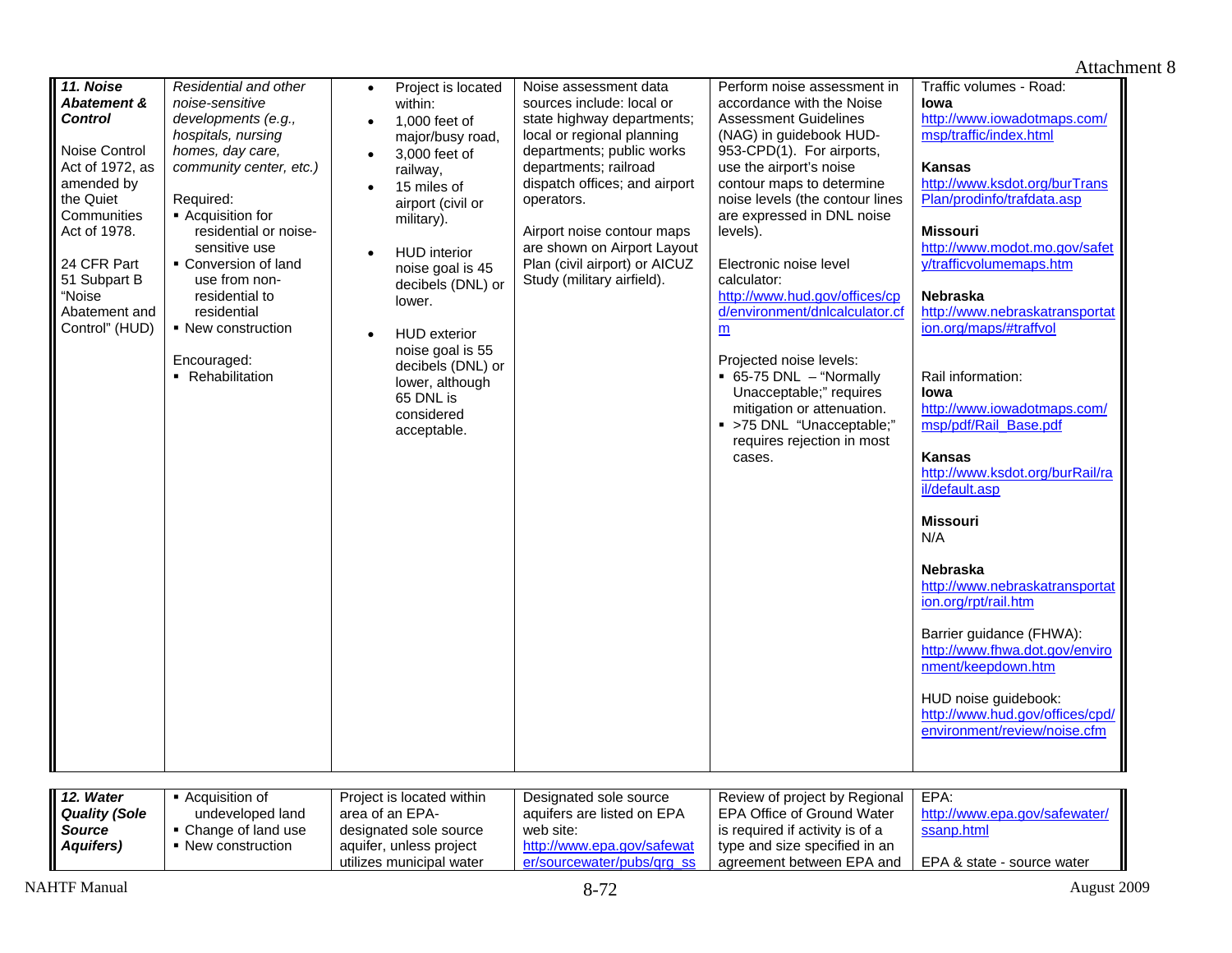| Safe Drinking<br>Water Act of<br>1974 (42<br>U.S.C. 201,<br>300(f) <i>et</i> seq.,<br>and 21 U.S.C.<br>349),<br>particularly<br>section<br>1424(e)<br>40 CFR Part<br>149 "Sole<br>Source<br>Aquifers"<br>(EPA) |                                                                                                                        | and sewer and has<br>appropriate local drainage.                                                                                                                                                                                   | amap reg7.pdf                                                                                                                                                                                                                                                                                                                                                                                                                                       | HUD.<br>Project may require<br>memorandum of<br>understanding (MOU) with<br>EPA describing compliance to<br>be followed.                                                                                                                                                                                                                                                                           | protection contacts:<br>http://cfpub.epa.gov/safewater/<br>sourcewater/sourcewater.cfm?<br>action=Contacts<br>EPA - TDML maps:<br>http://www.epa.gov/OWOW/tm<br>dl/index.html<br>EPA - Septic Systems:<br>http://cfpub.epa.gov/safewater/<br>sourcewater/sourcewater.cfm?<br>action=Septic<br>HUD Q&A:<br>http://www.hud.gov/offices/cpd/<br>environment/review/ga/aquifer.<br>cfm |
|----------------------------------------------------------------------------------------------------------------------------------------------------------------------------------------------------------------|------------------------------------------------------------------------------------------------------------------------|------------------------------------------------------------------------------------------------------------------------------------------------------------------------------------------------------------------------------------|-----------------------------------------------------------------------------------------------------------------------------------------------------------------------------------------------------------------------------------------------------------------------------------------------------------------------------------------------------------------------------------------------------------------------------------------------------|----------------------------------------------------------------------------------------------------------------------------------------------------------------------------------------------------------------------------------------------------------------------------------------------------------------------------------------------------------------------------------------------------|------------------------------------------------------------------------------------------------------------------------------------------------------------------------------------------------------------------------------------------------------------------------------------------------------------------------------------------------------------------------------------|
| 13. Wetland<br><b>Protection</b><br>E.O. 11990,<br>"Protection of<br>Wetlands."<br>particularly<br>sections 2 & 5.<br>Draft 24 CFR<br>Part 55<br>"Floodplain<br>Management"<br>(42 FR 26961<br>$-5/25/97$      | - Acquisition of<br>undeveloped land<br>• Change of land use<br>• New construction<br>• Expansion of bldg<br>footprint | Project is located within, or<br>has impact upon, a<br>wetland.                                                                                                                                                                    | National Wetlands Inventory<br>maps are listed on FWS<br>site:<br>http://www.fws.gov/wetlands<br>/data/index.html<br>NWI maps are useful as a<br>preliminary screen. Where<br>site inspection or other<br>information indicates<br>potential for a wetland,<br>delineation of a wetland by a<br>qualified professional should<br>occur.<br>For wetlands delineations,<br>contact USACOE, USFWS,<br>USDA- NRCS, USEPA<br>and/or private consultants. | Avoid adverse impacts upon<br>wetlands and direct or indirect<br>support of new construction in<br>wetlands wherever there is<br>practicable alternative.<br>Approval of project requires<br>compliance with the decision-<br>making provisions of §55.20,<br>i.e., the "eight-step" process.<br>Project may be approved only<br>if there is no practicable<br>alternative outside the<br>wetland. | U.S. Army Corp of Engineers:<br>http://www.usace.army.mil/CE<br>CW/Pages/reg_faq.aspx<br>and<br>http://www.usace.army.mil/CE<br>CW/Pages/cecwo_reg.aspx<br>U.S. Fish and Wildlife Service:<br>http://wetlands.fws.gov/<br>EPA:<br>http://www.epa.gov/owow/wetl<br>ands/<br>HUD Q&A:<br>http://www.hud.gov/offices/cpd/<br>environment/review/floodplain.<br>cfm                    |
| 14. Wild &<br><b>Scenic Rivers</b><br>Wild and<br><b>Scenic Rivers</b><br>Act of 1968 (16<br>U.S.C. 1271 et<br>seq.),<br>particularly<br>sections 5(d),                                                        | - Acquisition of<br>undeveloped land<br>• Change of land use<br>• Major rehabilitation<br>• New construction           | Project is located within<br>one (1) mile of a<br>designated Wild & Scenic<br>River, or river being<br>studied as a potential<br>component of the Wild &<br>Scenic River system.<br>Project is located<br>upstream, downstream, or | Designated wild and scenic<br>rivers are listed on the<br><b>National Park Service:</b><br>http://www.rivers.gov/wildriv<br>erslist.html<br>GIS shape files (maps) can<br>also be downloaded from<br>this site.                                                                                                                                                                                                                                     | For a Designated River or<br>Study River, determination<br>from the National Park<br>Service (NPS) must be<br>obtained, with finding that the<br>project will not have a direct<br>and adverse effect on the<br>river nor invade or diminish<br>values associated with such<br>rivers.                                                                                                             | <b>National Park Service:</b><br>http://www.nps.gov/rivers/<br>and<br>http://www.nps.gov/ncrc/progra<br>ms/rtca/nri/auth.html<br><b>NEPA Guidance:</b><br>http://www.nps.gov/ncrc/progra<br>ms/rtca/nri/hist.html                                                                                                                                                                  |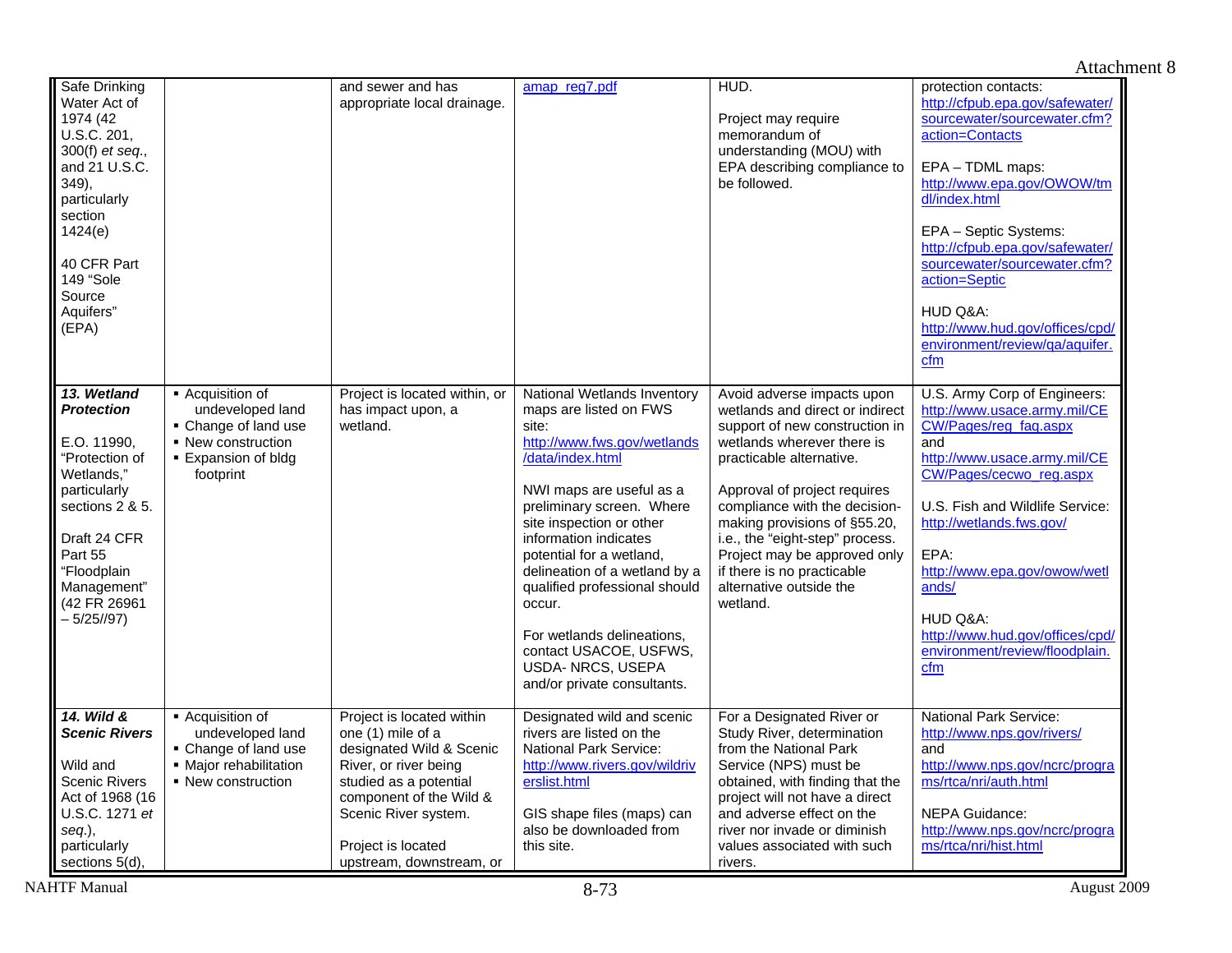| $7(a)$ , $7(b)$ & (c). | on a tributary of river that | Study Rivers (potential wild |                               | Publications:                    |
|------------------------|------------------------------|------------------------------|-------------------------------|----------------------------------|
|                        | is designated, studied or    | and scenic rivers):          | For NRI rivers, consultation  | http://www.rivers.gov/publicatio |
| 36 CFR Part            | has potential for listing on | http://www.rivers.gov/study. | with NPS is recommended to    | ns.html#guidelines               |
| 297 "Wild and          | the system.                  | html                         | identify and eliminate direct |                                  |
| Scenic Rivers"         |                              |                              | and adverse effects.          |                                  |
| (USDA)                 | Protected rivers are         | National River Inventory     |                               |                                  |
|                        | designated, study and NRI    | (NRI) listed rivers:         |                               |                                  |
|                        | rivers.                      | http://www.nps.gov/ncrc/pro  |                               |                                  |
|                        |                              | grams/rtca/nri/              |                               |                                  |
|                        |                              |                              |                               |                                  |
|                        |                              |                              |                               |                                  |
|                        |                              |                              |                               |                                  |

# **24 CFR Part 58.6 – Other Requirements**

| 1. Airport<br><b>Clear Zones</b><br>24 CFR Part<br>51 Subpart D<br>"Siting of HUD-<br>Assisted<br>Projects in<br>Clear Zones<br>and Accident<br>Potential<br>Zones" (HUD) | • Purchase or sale of<br>real property                                                                                                                                                              | Project is located within<br>2.500 feet of the end of a<br>civil airport runway or<br>15,000 feet of the end of a<br>military airfield runway. | Airport clear zone maps<br>available from airport<br>operations authority.                                                                                                                                                                | Purchase or sale of a<br>property in a CZ requires<br>notification to buyer per 24<br>CFR Part 58.6(d).<br>The notice informs the<br>prospective buyer of potential<br>hazards from airplane<br>accidents and the potential by<br>airport or airfield operators<br>who may wish to purchase<br>the property at some point in<br>the future. | Contact airport operator or<br>nearest FAA District office.<br>Sample notice and<br>HUD Q&A:<br>http://www.hud.gov/offices/cpd/<br>environment/review/qa/airport.<br>cfm                                                         |
|---------------------------------------------------------------------------------------------------------------------------------------------------------------------------|-----------------------------------------------------------------------------------------------------------------------------------------------------------------------------------------------------|------------------------------------------------------------------------------------------------------------------------------------------------|-------------------------------------------------------------------------------------------------------------------------------------------------------------------------------------------------------------------------------------------|---------------------------------------------------------------------------------------------------------------------------------------------------------------------------------------------------------------------------------------------------------------------------------------------------------------------------------------------|----------------------------------------------------------------------------------------------------------------------------------------------------------------------------------------------------------------------------------|
| 2. Coastal<br><b>Barriers</b><br><b>Coastal Barrier</b><br>Resources Act.<br>as amended<br>(16 U.S.C.<br>3501)                                                            | • All activities having a<br>physical impact                                                                                                                                                        | Project is located in a<br>community listed in the<br><b>Coastal Barrier Resources</b><br>System (CBRS).                                       | CBRS maps on FEMA web<br>site:<br>http://coastalmanagement.n<br>oaa.gov/mystate/welcome.ht<br>ml<br>Coastal barriers also<br>displayed on FEMA Flood<br>Insurance Rate Maps<br>(FIRM).                                                    | Federal funding is prohibited<br>for projects located within a<br>designated coastal barrier.                                                                                                                                                                                                                                               | FEMA:<br>http://www.fema.gov/pdf/nfip/m<br>anual200505/18cbrs.pdf<br>HUD Q&A:<br>http://www.hud.gov/offices/cpd/<br>environment/review/ga/coastal.<br>cfm                                                                        |
| 3. Flood<br><i><b>Insurance</b></i><br>Federal<br><b>Disaster</b><br>Protection<br>Act<br>of 1973,<br>as<br>amended.<br>National Flood<br>Insurance                       | All HUD programs that<br>provide assistance to<br>buildings.<br>Exceptions:<br>• Leasing without<br>rehab, acquisition or<br>improvements<br>$\blacksquare$ Loans < \$5.000<br>repaid within 1 year | Project is located within<br>Special Flood Hazard<br>Area (SFHA is the 100-<br>year floodplain).                                               | FEMA Flood Insurance Rate<br>Maps (FIRM) or Flood<br><b>Hazard Boundary Maps</b><br>(FHBM).<br>FIRMETTE maps, which<br>cover small areas (approx. 1<br>sq. mile), can be obtained at<br>no charge on-line:<br>http://www.store.msc.fema.g | Property owner must<br>purchase and maintain flood<br>insurance protection.<br>Coverage is limited to the<br>building and improvements<br>only. No coverage is<br>available for land.<br>Coverage requirements:                                                                                                                             | FEMA "Mandatory Purchase of<br>Flood Insurance" Guidelines:<br>http://www.fema.gov/library/vie<br>wRecord.do?id=2954<br>FEMA Nat'l Flood Insurance<br>Program (NFIP):<br>http://www.fema.gov/business/<br>nfip/index.shtm<br>and |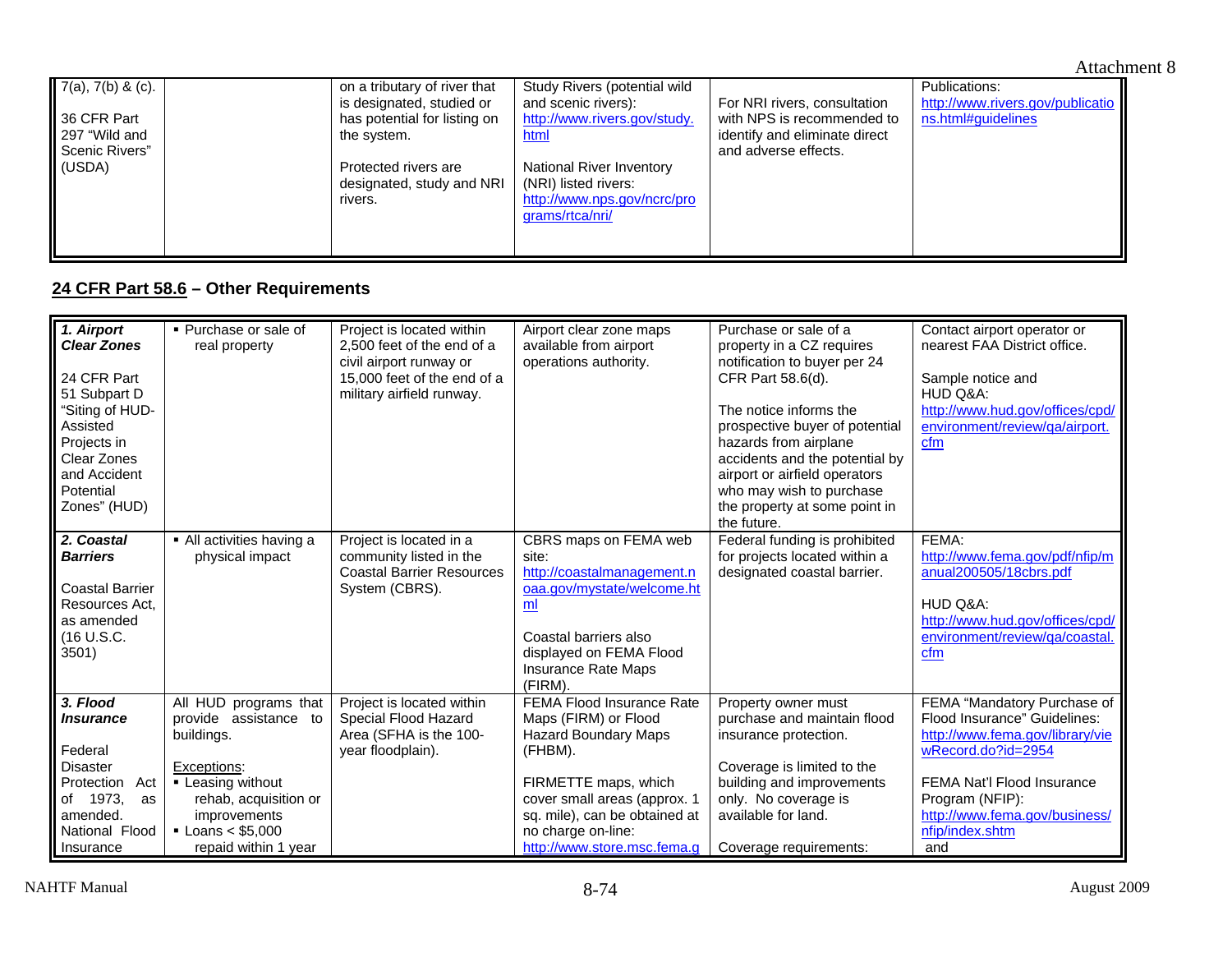| Reform Act of             | • Maintenance         | $ov$ |                              | FEMA "FloodSmart":              |
|---------------------------|-----------------------|------|------------------------------|---------------------------------|
| Ⅱ 1994<br>(42             | • State-administered  |      | Grants – Term is for life of | http://www.floodsmart.gov/floo  |
| $\parallel$ U.S.C.<br>sec | formula grants (i.e., |      | the building, regardless of  | dsmart/pages/index.jsp          |
| $\parallel$ 4001f)        | CDBG, HOME &          |      | transfer of ownership; and   |                                 |
|                           | ESG programs)         |      | coverage amount is equal to  | Community status of             |
| 44 CFR Parts              |                       |      | total project cost (up to    | participation in National Flood |
| 59-77                     |                       |      | maximum coverage limit).     | Insurance Program:              |
| <b>Regulations of</b>     | Inapplicable:         |      |                              | www.fema.gov/fema/csb.shtm      |
| I the National            | • Improvements or     |      | • Loans – Term equal to that |                                 |
| II Flood                  | repairs costing less  |      | of the loan; coverage        | HUD Q&A:                        |
| Insurance                 | than the deductible   |      | amount equal to that of the  | http://www.hud.gov/offices/cpd/ |
| Program"                  | of a standard flood   |      | loan (up to maximum          | environment/review/ga/floodins  |
| $\mathsf I$ (FEMA)        | insurance policy on   |      | coverage limit).             | urance.cfm                      |
|                           | a building (current   |      |                              |                                 |
|                           | FEMA deductible is    |      |                              |                                 |
|                           | $$500$ ).             |      |                              |                                 |
|                           |                       |      |                              |                                 |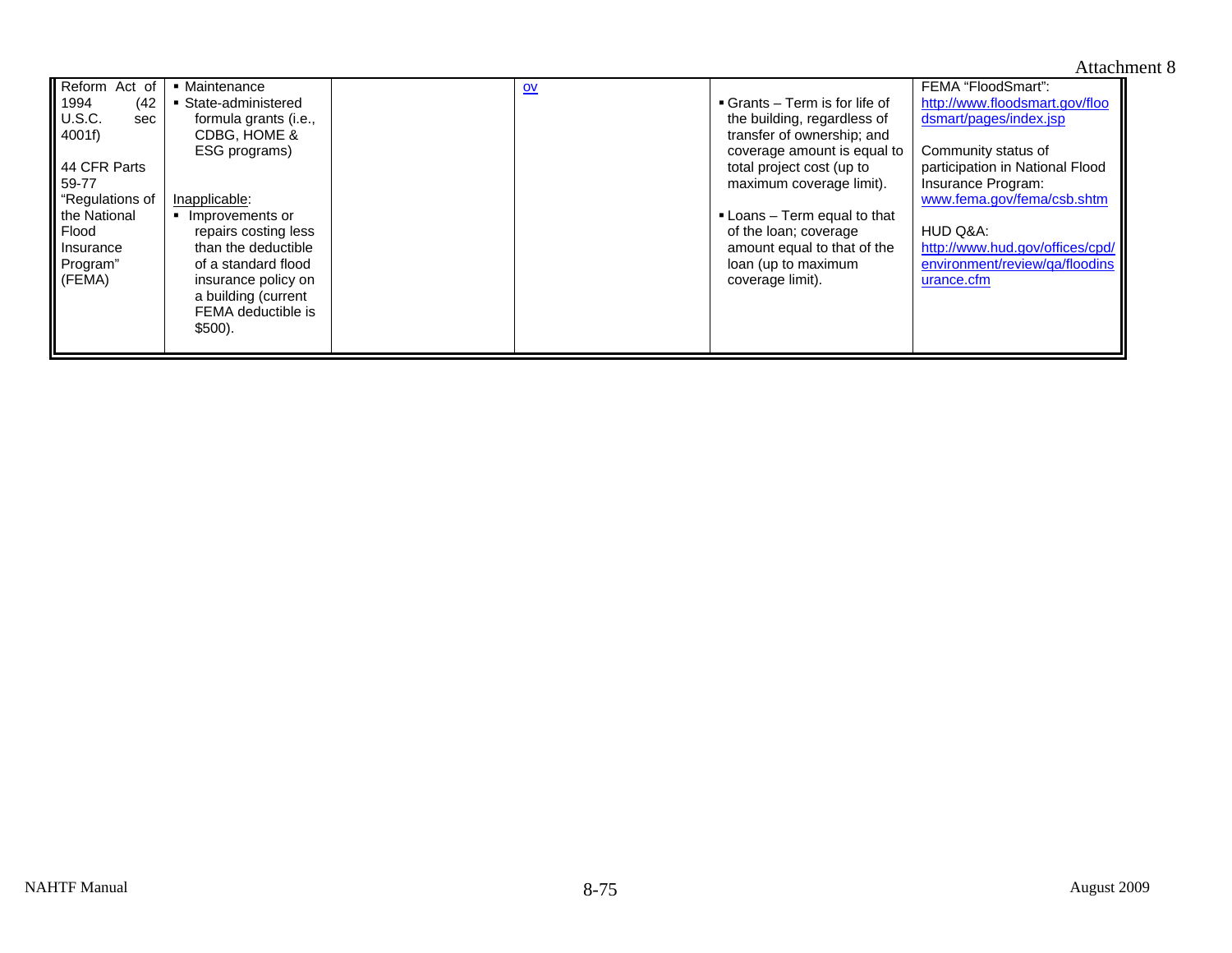# **CODE OF FEDERAL REGULATIONS**

# **for HUD Environmental Review**

# [24 CFR 58]

Note: The most current electronic version of these regulations is available at: [http://ecfr.gpoaccess.gov] Consult this website to ensure the most up to date version of the regulations are being used.

# **Title 24: Housing and Urban Development**

# PART 58—ENVIRONMENTAL REVIEW PROCEDURES FOR ENTITIES ASSUMING HUD ENVIRONMENTAL **RESPONSIBILITIES**

# **Subpart A—Purpose, Legal Authority, Federal Laws and Authorities**

- § 58.1 Purpose and applicability.
- § 58.2 Terms, abbreviations and definitions.
- § 58.4 Assumption authority.
- § 58.5 Related Federal laws and authorities.
- § 58.6 Other requirements.

# **Subpart B—General Policy: Responsibilities of Responsible Entities**

- § 58.10 Basic environmental responsibility.
- § 58.11 Legal capacity and performance.
- § 58.12 Technical and administrative capacity.
- § 58.13 Responsibilities of the certifying officer.
- § 58.14 Interaction with State, Federal and non-Federal entities.
- § 58.15 Tiering.
- § 58.17 [Reserved]
- § 58.18 Responsibilities of States assuming HUD environmental responsibilities.

# **Subpart C—General Policy: Environmental Review Procedures**

- § 58.21 Time periods.
- § 58.22 Limitations on activities pending clearance.
- § 58.23 Financial assistance for environmental review.

# **Subpart D—Environmental Review Process: Documentation, Range of Activities, Project Aggregation and Classification**

- § 58.30 Environmental review process.
- § 58.32 Project aggregation.
- § 58.33 Emergencies.
- § 58.34 Exempt activities.
- § 58.35 Categorical exclusions.
- § 58.36 Environmental assessments.
- § 58.37 Environmental impact statement determinations.
- § 58.38 Environmental review record.

# **Subpart E—Environmental Review Process: Environmental Assessments (EA's)**

- § 58.40 Preparing the environmental assessment.
- § 58.43 Dissemination and/or publication of the findings of no significant impact.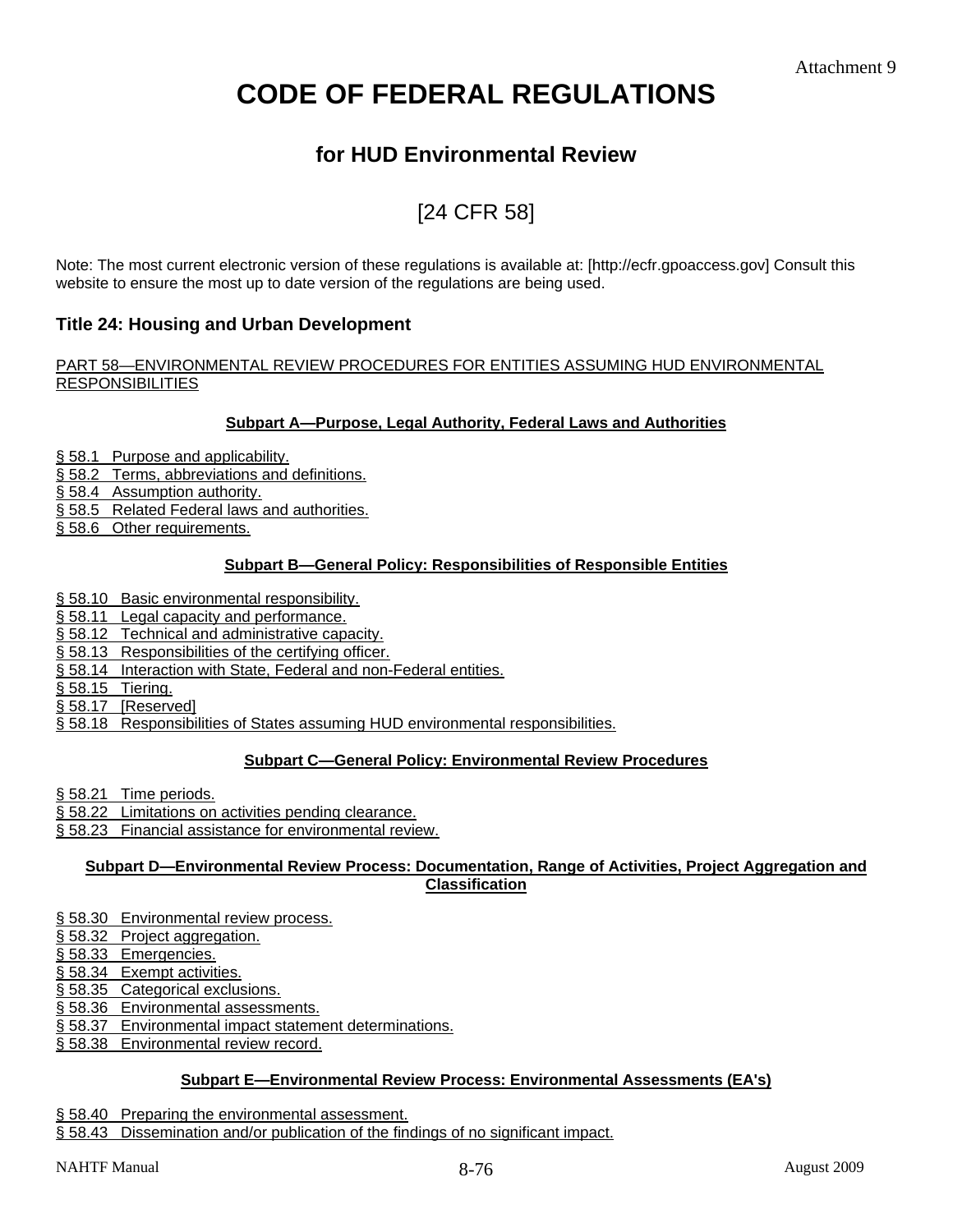§ 58.45 Public comment periods.

§ 58.46 Time delays for exceptional circumstances.

§ 58.47 Re-evaluation of environmental assessments and other environmental findings.

# **Subpart F—Environmental Review Process: Environmental Impact Statement Determinations**

§ 58.52 Adoption of other agencies' EISs.

§ 58.53 Use of prior environmental impact statements.

# **Subpart G—Environmental Review Process: Procedures for Draft, Final and Supplemental Environmental Impact Statements**

§ 58.55 Notice of intent to prepare an EIS.

§ 58.56 Scoping process.

§ 58.57 Lead agency designation.

§ 58.59 Public hearings and meetings.

§ 58.60 Preparation and filing of environmental impact statements.

#### **Subpart H—Release of Funds for Particular Projects**

§ 58.70 Notice of intent to request release of funds.

§ 58.71 Request for release of funds and certification.

§ 58.72 HUD or State actions on RROFs and certifications.

§ 58.73 Objections to release of funds.

§ 58.74 Time for objecting.

§ 58.75 Permissible bases for objections.

§ 58.76 Procedure for objections.

§ 58.77 Effect of approval of certification.

**Authority:** 12 U.S.C. 1707 note, 1715z–13a(k); 25 U.S.C. 4115 and 4226; 42 U.S.C. 1437x, 3535(d), 3547, 4332, 4852, 5304(g), 11402, 12838, and 12905(h); title II of Pub. L. 105–276; E.O. 11514 as amended by E.O 11991, 3 CFR 1977 Comp., p. 123.

**Source:** 61 FR 19122, Apr. 30, 1996, unless otherwise noted.

# Subpart A—Purpose, Legal Authority, Federal Laws and Authorities

§ 58.1 Purpose and applicability.

 (a) *Purpose.* This part provides instructions and guidance to recipients of HUD assistance and other responsible entities for conducting an environmental review for a particular project or activity and for obtaining approval of a Request for Release of Funds.

(b) *Applicability.* This part applies to activities and projects where specific statutory authority exists for recipients or other responsible entities to assume environmental responsibilities. Programs and activities subject to this part include:

(1) Community Development Block Grant programs authorized by Title I of the Housing and Community Development Act of 1974, in accordance with section  $104(g)$  (42 U.S.C. 5304 $(g)$ );

#### (2) [Reserved]

(3)(i) Grants to states and units of general local government under the Emergency Shelter Grant Program, Supportive Housing Program (and its predecessors, the Supportive Housing Demonstration Program (both Transitional Housing and Permanent Housing for Homeless Persons with Disabilities) and Supplemental Assistance for Facilities to Assist the Homeless), Shelter Plus Care Program, Safe Havens for Homeless Individuals Demonstration Program, and Rural Homeless Housing Assistance, authorized by Title IV of the McKinney-Vento Homeless Assistance Act, in accordance with section 443 (42 U.S.C. 11402);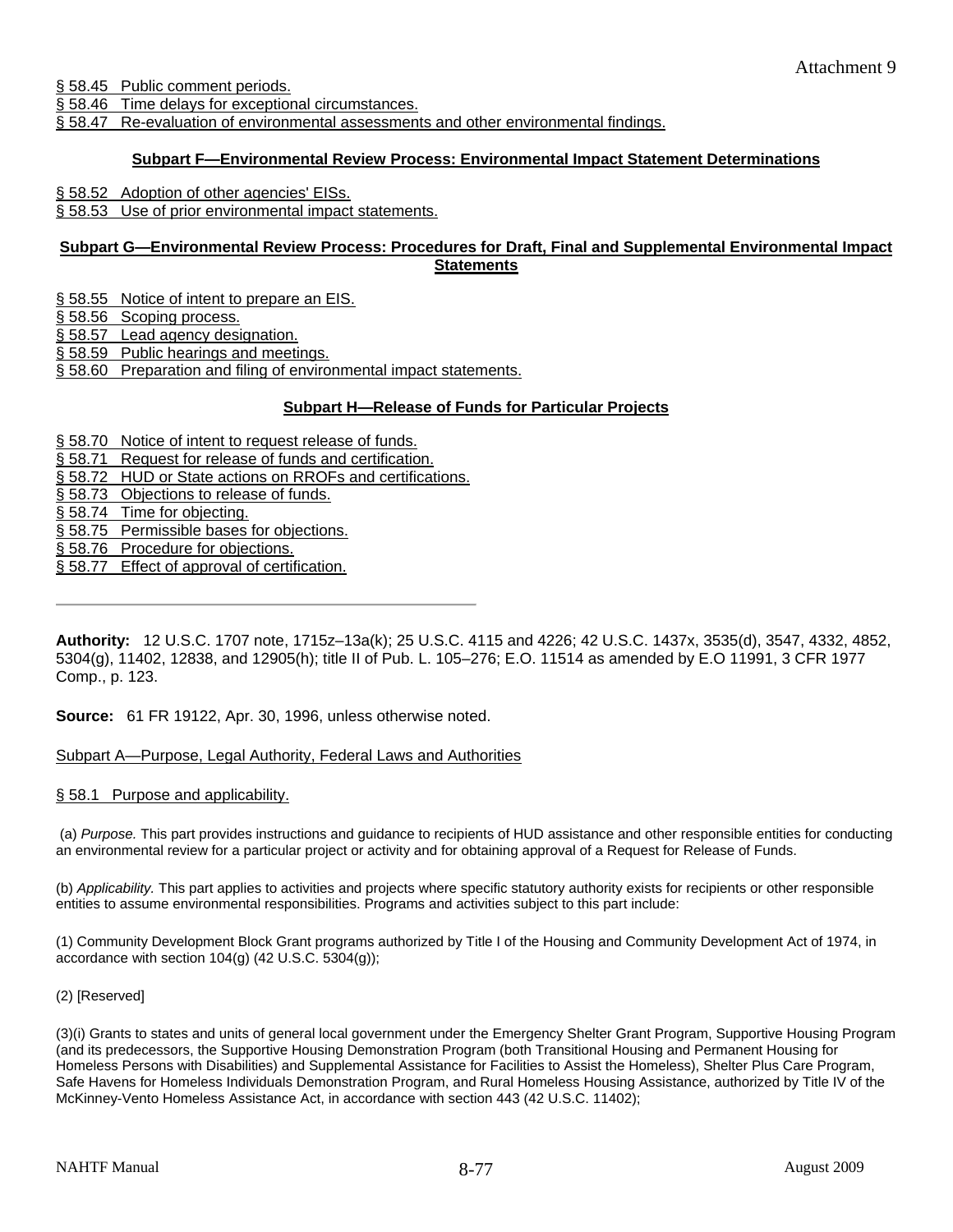(ii) Grants beginning with Fiscal Year 2001 to private non-profit organizations and housing agencies under the Supportive Housing Program and Shelter Plus Care Program authorized by Title IV of the McKinney-Vento Homeless Assistance Act, in accordance with section 443 (42 U.S.C. 11402);

(4) The HOME Investment Partnerships Program authorized by Title II of the Cranston-Gonzalez National Affordable Housing Act (NAHA), in accordance with section 288 (42 U.S.C. 12838);

(5) Grants to States and units of general local government for abatement of lead-based paint and lead dust hazards pursuant to Title II of the Departments of Veterans Affairs and Housing and Urban Development and Independent Agencies Appropriations Act, 1992, and grants for lead-based paint hazard reduction under section 1011 of the Housing and Community Development Act of 1992, in accordance with section 1011(o) (42 U.S.C. 4852(o));

(6)(i) Public Housing Programs under Title I of the United States Housing Act of 1937, including HOPE VI grants authorized under section 24 of the Act for Fiscal Year 2000 and later, in accordance with section 26 (42 U.S.C. 1437x);

(ii) Grants for the revitalization of severely distressed public housing (HOPE VI) for Fiscal Year 1999 and prior years, in accordance with Title II of the Departments of Veterans Affairs and Housing and Urban Development, and Independent Agencies Appropriations Act, 1999 (Pub. L. 105–276, approved October 21, 1998); and

(iii) Assistance administered by a public housing agency under section 8 of the United States Housing Act of 1937, except for assistance provided under part 886 of this title, in accordance with section 26 (42 U.S.C. 1437x);

(7) Special Projects appropriated under an appropriation act for HUD, such as special projects under the heading "Annual Contributions for Assisted Housing" in Title II of various Departments of Veterans Affairs and Housing and Urban Development, and Independent Agencies Appropriations Acts, in accordance with section 305(c) of the Multifamily Housing Property Disposition Reform Act of 1994 (42 U.S.C. 3547);

(8) The FHA Multifamily Housing Finance Agency Pilot Program under section 542(c) of the Housing and Community Development Act of 1992, in accordance with section 542(c)(9)(12 U.S.C. 1707 note);

(9) The Self-Help Homeownership Opportunity Program under section 11 of the Housing Opportunity Program Extension Act of 1996 (Pub. L. 104–120, 110 Stat. 834), in accordance with section 11(m));

(10) Assistance provided under the Native American Housing Assistance and Self-Determination Act of 1996 (NAHASDA), in accordance with:

(i) Section 105 for Indian Housing Block Grants and Federal Guarantees or Financing for Tribal Housing Authorities (25 U.S.C. 4115 and 4226); and

(ii) Section 806 for Native Hawaiian Housing Block Grants (25 U.S.C. 4226);

(11) Indian Housing Loan Guarantees authorized by section 184 of the Housing and Community Development Act of 1992, in accordance with section 184(k) (12 U.S.C. 1715z–13a(k)); and

(12) Grants for Housing Opportunities for Persons with AIDS (HOPWA) under the AIDS Housing Opportunity Act, as follows: competitive grants beginning with Fiscal Year 2001 and all formula grants, in accordance with section 856(h) (42 U.S.C. 12905(h)); all grants for Fiscal Year 1999 and prior years, in accordance with section 207(c) of the Departments of Veterans Affairs and Housing and Urban Development, and Independent Agencies Appropriations Act, 1999 (Pub. L. 105–276, approved October 21, 1998).

(c) When HUD assistance is used to help fund a revolving loan fund that is administered by a recipient or another party, the activities initially receiving assistance from the fund are subject to the requirements in this part. Future activities receiving assistance from the revolving loan fund, after the fund has received loan repayments, are subject to the environmental review requirements if the rules of the HUD program that initially provided assistance to the fund continue to treat the activities as subject to the Federal requirements. If the HUD program treats the activities as not being subject to any Federal requirements, then the activities cease to become Federallyfunded activities and the provisions of this part do not apply.

(d) To the extent permitted by applicable laws and the applicable regulations of the Council on Environmental Quality, the Assistant Secretary for Community Planning and Development may, for good cause and with appropriate conditions, approve waivers and exceptions or establish criteria for exceptions from the requirements of this part.

[61 FR 19122, Apr. 30, 1996, as amended at 68 FR 56127, Sept. 29, 2003]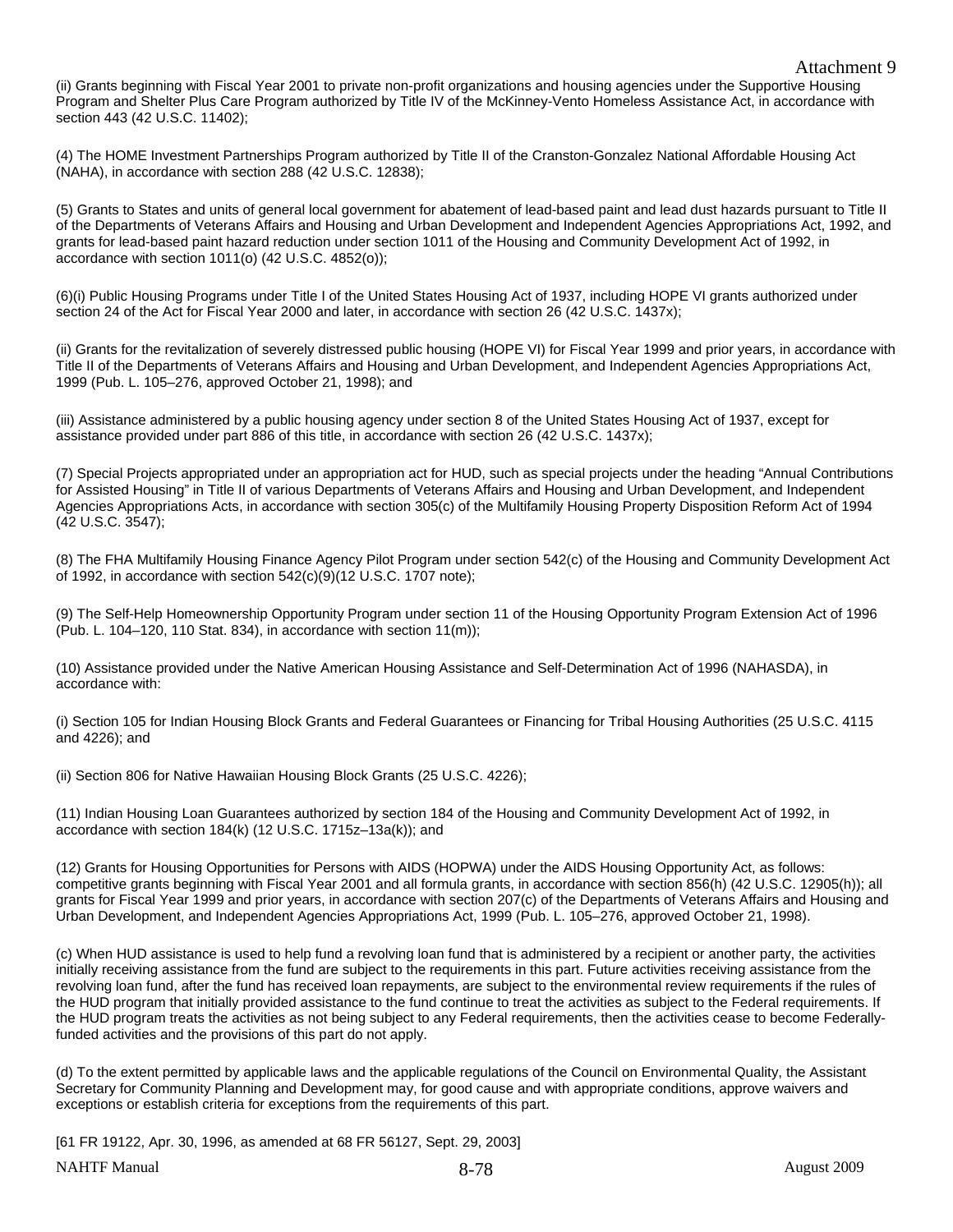# § 58.2 Terms, abbreviations and definitions.

(a) For the purposes of this part, the following definitions supplement the uniform terminology provided in 40 CFR part 1508:

(1) *Activity* means an action that a grantee or recipient puts forth as part of an assisted project, regardless of whether its cost is to be borne by the HUD assistance or is an eligible expense under the HUD assistance program.

(2) *Certifying Officer* means the official who is authorized to execute the Request for Release of Funds and Certification and has the legal capacity to carry out the responsibilities of §58.13.

(3) *Extraordinary Circumstances* means a situation in which an environmental assessment (EA) or environmental impact statement (EIS) is not normally required, but due to unusual conditions, an EA or EIS is appropriate. Indicators of unusual conditions are:

(i) Actions that are unique or without precedent;

(ii) Actions that are substantially similar to those that normally require an EIS;

(iii) Actions that are likely to alter existing HUD policy or HUD mandates; or

(iv) Actions that, due to unusual physical conditions on the site or in the vicinity, have the potential for a significant impact on the environment or in which the environment could have a significant impact on users of the facility.

(4) *Project* means an activity, or a group of integrally related activities, designed by the recipient to accomplish, in whole or in part, a specific objective.

(5) *Recipient* means any of the following entities, when they are eligible recipients or grantees under a program listed in §58.1(b):

(i) A State that does not distribute HUD assistance under the program to a unit of general local government;

(ii) Guam, the Northern Mariana Islands, the Virgin Islands, American Samoa, and Palau;

(iii) A unit of general local government;

(iv) An Indian tribe;

(v) With respect to Public Housing Programs under §58.1(b)(6)(i), fiscal year 1999 and prior HOPE VI grants under §58.1(b)(6)(ii) or Section 8 assistance under §58.1(b)(6)(iii), a public housing agency;

(vi) Any direct grantee of HUD for a special project under §58.1(b)(7);

(vii) With respect to the FHA Multifamily Housing Finance Agency Program under 58.1(b)(8), a qualified housing finance agency;

(viii) With respect to the Self-Help Homeownership Opportunity Program under §58.1(b)(9), any direct grantee of HUD.

(ix)(A) With respect to NAHASDA assistance under §58.1(b)(10), the Indian tribe or the Department of Hawaiian Home Lands; and

(B) With respect to the Section 184 Indian Housing Loan Guarantee program under §58.1(b)(11), the Indian tribe.

(x) With respect to the Shelter Plus Care and Supportive Housing Programs under §58.1(b)(3)(ii), nonprofit organizations and other entities.

(6) *Release of funds.* In the case of the FHA Multifamily Housing Finance Agency Program under §58.1(b)(8), Release of Funds, as used in this part, refers to HUD issuance of a firm approval letter, and Request for Release of Funds refers to a recipient's request for a firm approval letter. In the case of the Section 184 Indian Housing Loan Guarantee program under §58.1(b)(11), Release of Funds refers to HUD's issuance of a commitment to guarantee a loan, or if there is no commitment, HUD's issuance of a certificate of guarantee.

(7) *Responsible Entity.* Responsible Entity means: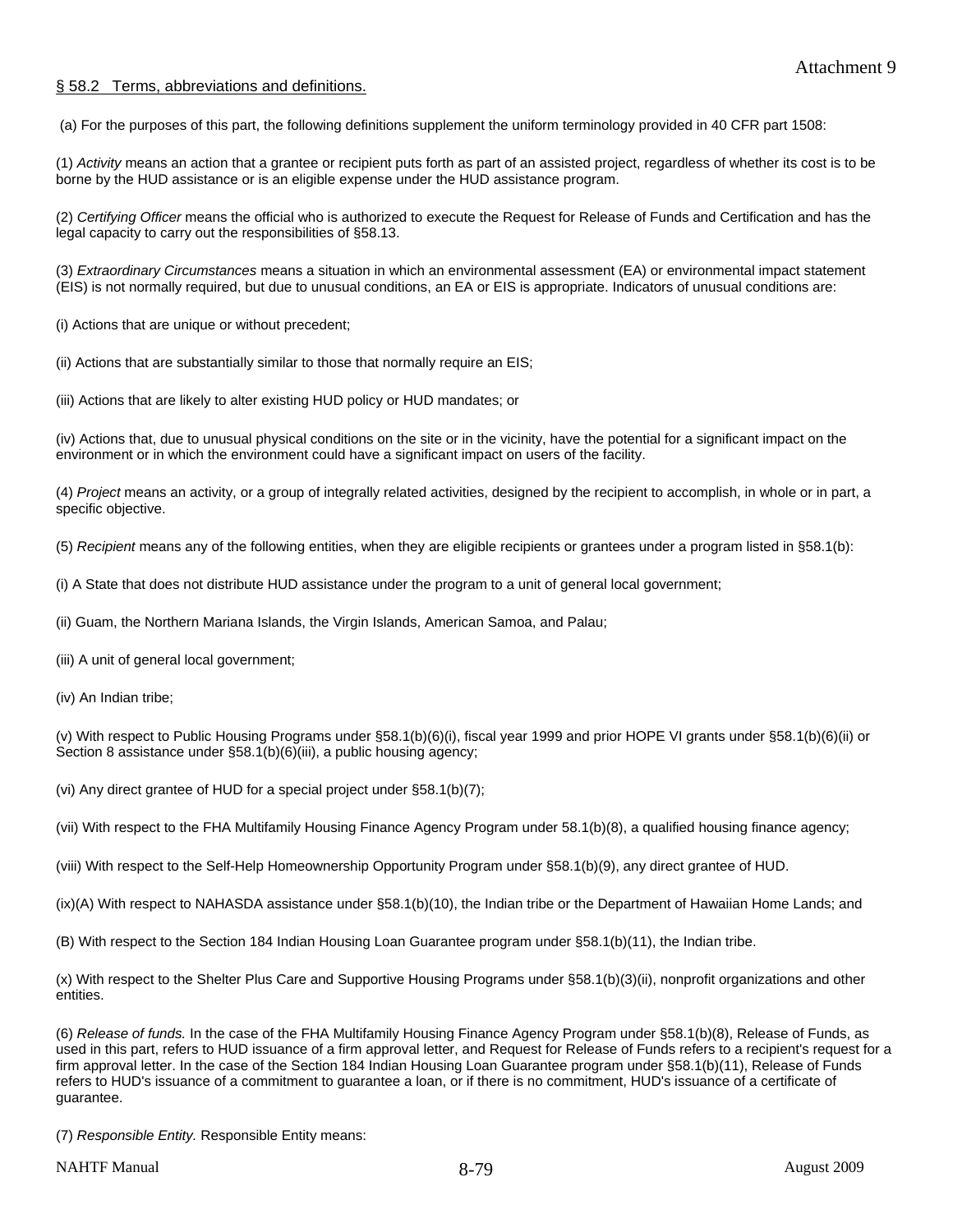(i) With respect to environmental responsibilities under programs listed in  $\S 58.1(b)(1)$ ,  $(2)$ ,  $(3)(i)$ ,  $(4)$ , and  $(5)$ , a recipient under the program.

(ii) With respect to environmental responsibilities under the programs listed in §58.1(b)(3)(ii) and (6) through (12), a state, unit of general local government, Indian tribe or Alaska Native Village, or the Department of Hawaiian Home Lands, when it is the recipient under the program. Under the Native American Housing Assistance and Self-Determination Act of 1996 (25 U.S.C. 4101 *et seq.* ) listed in §58.1(b)(10)(i), the Indian tribe is the responsible entity whether or not a Tribally Designated Housing Entity is authorized to receive grant amounts on behalf of the tribe. The Indian tribe is also the responsible entity under the Section 184 Indian Housing Loan Guarantee program listed in §58.1(b)(11). Regional Corporations in Alaska are considered Indian tribes in this part. Non-recipient responsible entities are designated as follows:

(A) For qualified housing finance agencies, the State or a unit of general local government, Indian tribe or Alaska native village whose jurisdiction contains the project site;

(B) For public housing agencies, the unit of general local government within which the project is located that exercises land use responsibility, or if HUD determines this infeasible, the county, or if HUD determines this infeasible, the State;

(C) For non-profit organizations and other entities, the unit of general local government, Indian tribe or Alaska native village within which the project is located that exercises land use responsibility, or if HUD determines this infeasible, the county, or if HUD determines this infeasible, the State;

(8) *Unit Density* refers to a change in the number of dwelling units. Where a threshold is identified as a percentage change in density that triggers review requirements, no distinction is made between an increase or a decrease in density.

(9) *Tiering* means the evaluation of an action or an activity at various points in the development process as a proposal or event becomes ripe for an Environment Assessment or Review.

(10) *Vacant Building* means a habitable structure that has been vacant for more than one year.

- (b) The following abbreviations are used throughout this part:
- (1) CDBG—Community Development Block Grant;
- (2) CEQ—Council on Environmental Quality;
- (3) EA—Environmental Assessment;
- (4) EIS—Environmental Impact Statement;
- (5) EPA—Environmental Protection Agency;
- (6) ERR—Environmental Review Record;
- (7) FONSI—Finding of No Significant Impact;
- (8) HUD—Department of Housing and Urban Development;
- (9) NAHA—Cranston-Gonzalez National Affordable Housing Act of 1990;
- (10) NEPA—National Environmental Policy Act of 1969, as amended;
- (11) NOI/EIS—Notice of Intent to Prepare an EIS;
- (12) NOI/RROF—Notice of Intent to Request Release of Funds;
- (13) ROD—Record of Decision;
- (14) ROF—Release of Funds; and
- NAHTF Manual 2009 and  $8-80$  and  $8-80$

Attachment 9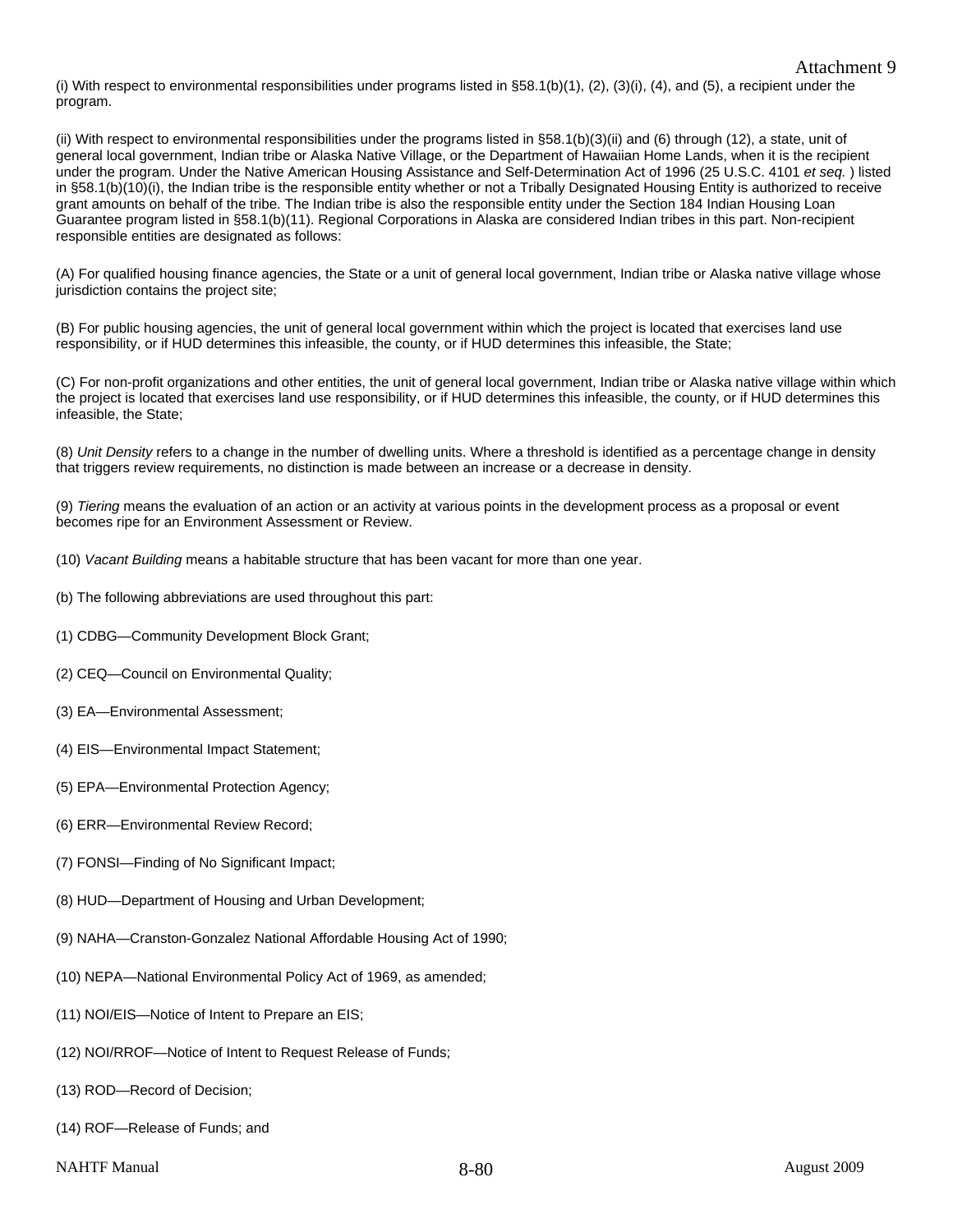[61 FR 19122, Apr. 30, 1996, as amended at 68 FR 56128, Sept. 29, 2003]

# § 58.4 Assumption authority.

 (a) *Assumption authority for responsible entities: General.* Responsible entities shall assume the responsibility for environmental review, decision-making, and action that would otherwise apply to HUD under NEPA and other provisions of law that further the purposes of NEPA, as specified in §58.5. Responsible entities that receive assistance directly from HUD assume these responsibilities by execution of a grant agreement with HUD and/or a legally binding document such as the certification contained on HUD Form 7015.15, certifying to the assumption of environmental responsibilities. When a State distributes funds to a responsible entity, the State must provide for appropriate procedures by which these responsible entities will evidence their assumption of environmental responsibilities.

(b) *Particular responsibilities of the States.* (1) States are recipients for purposes of directly undertaking a State project and must assume the environmental review responsibilities for the State's activities and those of any non-governmental entity that may participate in the project. In this case, the State must submit the certification and RROF to HUD for approval.

(2) States must exercise HUD's responsibilities in accordance with §58.18, with respect to approval of a unit of local government's environmental certification and RROF for a HUD assisted project funded through the state. Approval by the state of a unit of local government's certification and RROF satisfies the Secretary's responsibilities under NEPA and the related laws cited in §58.5.

(c) *Particular responsibilities of Indian tribes.* An Indian tribe may, but is not required to, assume responsibilities for environmental review, decision-making and action for programs authorized by the Native American Housing Assistance and Self-Determination Act of 1996 (25 U.S.C. 4101 *et seq.* ) (other than title VIII) or section 184 of the Housing and Community Development Act of 1992 (12 U.S.C. 1715z–13a). The tribe must make a separate decision regarding assumption of responsibilities for each of these Acts and communicate that decision in writing to HUD. If the tribe assumes these responsibilities, the requirements of this part shall apply. If a tribe formally declines assumption of these responsibilities, they are retained by HUD and the provisions of part 50 of this title apply.

[61 FR 19122, Apr. 30, 1996, as amended at 68 FR 56128, Sept. 29, 2003]

# § 58.5 Related Federal laws and authorities.

In accordance with the provisions of law cited in §58.1(b), the responsible entity must assume responsibilities for environmental review, decision-making and action that would apply to HUD under the following specified laws and authorities. The responsible entity must certify that it has complied with the requirements that would apply to HUD under these laws and authorities and must consider the criteria, standards, policies and regulations of these laws and authorities.

(a) *Historic properties.* (1) The National Historic Preservation Act of 1966 (16 U.S.C. 470 *et seq.* ), particularly sections 106 and 110 (16 U.S.C. 470 and 470h–2).

(2) Executive Order 11593, Protection and Enhancement of the Cultural Environment, May 13, 1971 (36 FR 8921), 3 CFR 1971–1975 Comp., p. 559, particularly section 2(c).

(3) Federal historic preservation regulations as follows:

(i) 36 CFR part 800 with respect to HUD programs other than Urban Development Action Grants (UDAG); and

(ii) 36 CFR part 801 with respect to UDAG.

(4) The Reservoir Salvage Act of 1960 as amended by the Archeological and Historic Preservation Act of 1974 (16 U.S.C. 469 *et seq.* ), particularly section 3 (16 U.S.C. 469a-1).

(b) *Floodplain management and wetland protection.* (1) Executive Order 11988, Floodplain Management, May 24, 1977 (42 FR 26951), 3 CFR, 1977 Comp., p. 117, as interpreted in HUD regulations at 24 CFR part 55, particularly section 2(a) of the order (For an explanation of the relationship between the decision-making process in 24 CFR part 55 and this part, see §55.10 of this subtitle A.)

(2) Executive Order 11990, Protection of Wetlands, May 24, 1977 (42 FR 26961), 3 CFR, 1977 Comp., p. 121, particularly sections 2 and 5.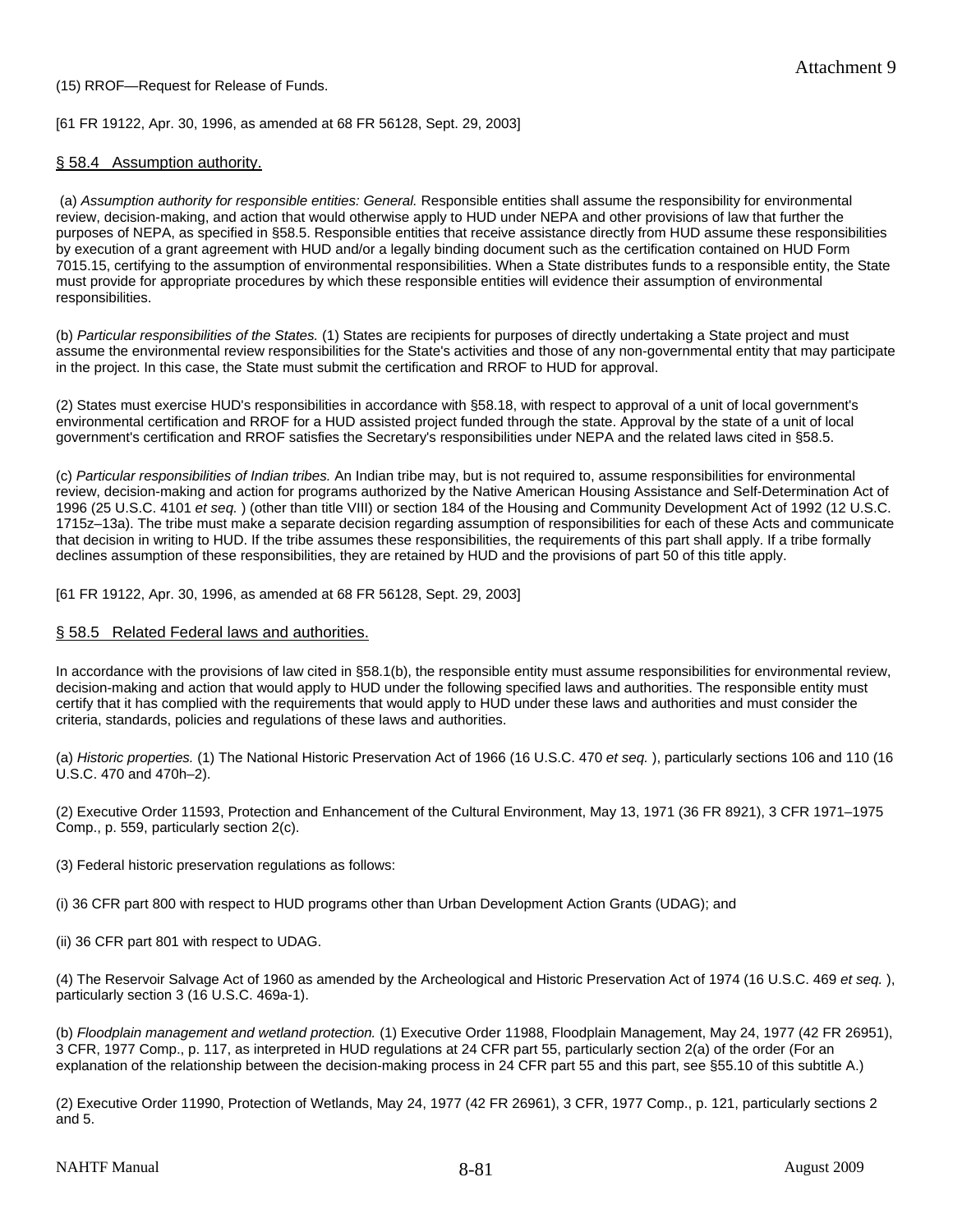(c) *Coastal Zone Management.* The Coastal Zone Management Act of 1972 (16 U.S.C. 1451 *et seq.* ), as amended, particularly section 307(c) and (d) (16 U.S.C. 1456(c) and (d)).

(d) *Sole source aquifers.* (1) The Safe Drinking Water Act of 1974 (42 U.S.C. 201, 300(f) *et seq.,* and 21 U.S.C. 349) as amended; particularly section 1424(e)(42 U.S.C. 300h–3(e)).

(2) Sole Source Aquifers (Environmental Protection Agency—40 CFR part 149).

(e) *Endangered species.* The Endangered Species Act of 1973 (16 U.S.C. 1531 *et seq.* ) as amended, particularly section 7 (16 U.S.C. 1536).

(f) *Wild and scenic rivers.* The Wild and Scenic Rivers Act of 1968 (16 U.S.C. 1271 *et seq.* ) as amended, particularly section 7(b) and (c) (16 U.S.C. 1278(b) and (c)).

(g) *Air quality.* (1) The Clean Air Act (42 U.S.C. 7401 *et. seq.* ) as amended; particularly section 176(c) and (d) (42 U.S.C. 7506(c) and (d)).

(2) Determining Conformity of Federal Actions to State or Federal Implementation Plans (Environmental Protection Agency—40 CFR parts 6, 51, and 93).

(h) *Farmlands protection.* (1) Farmland Protection Policy Act of 1981 (7 U.S.C. 4201 *et seq.* ) particularly sections 1540(b) and 1541 (7 U.S.C. 4201(b) and 4202).

(2) Farmland Protection Policy (Department of Agriculture—7 CFR part 658).

(i) *HUD environmental standards.* (1) Applicable criteria and standards specified in part 51 of this title, other than the runway clear zone notification requirement in §51.303(a)(3).

(2)(i) Also, it is HUD policy that all properties that are being proposed for use in HUD programs be free of hazardous materials, contamination, toxic chemicals and gases, and radioactive substances, where a hazard could affect the health and safety of occupants or conflict with the intended utilization of the property.

(ii) The environmental review of multifamily housing with five or more dwelling units (including leasing), or non-residential property, must include the evaluation of previous uses of the site or other evidence of contamination on or near the site, to ensure that the occupants of proposed sites are not adversely affected by any of the hazards listed in paragraph (i)(2)(i) of this section.

(iii) Particular attention should be given to any proposed site on or in the general proximity of such areas as dumps, landfills, industrial sites, or other locations that contain, or may have contained, hazardous wastes.

(iv) The responsible entity shall use current techniques by qualified professionals to undertake investigations determined necessary.

(j) *Environmental justice.* Executive Order 12898—Federal Actions to Address Environmental Justice in Minority Populations and Low-Income Populations, February 11, 1994 (59 FR 7629), 3 CFR, 1994 Comp. p. 859.

[61 FR 19122, Apr. 30, 1996, as amended at 68 FR 56128, Sept. 29, 2003]

# § 58.6 Other requirements.

In addition to the duties under the laws and authorities specified in §58.5 for assumption by the responsible entity under the laws cited in §58.1(b), the responsible entity must comply with the following requirements. Applicability of the following requirements does not trigger the certification and release of funds procedure under this part or preclude exemption of an activity under §58.34(a)(12) and/or the applicability of §58.35(b). However, the responsible entity remains responsible for addressing the following requirements in its ERR and meeting these requirements, where applicable, regardless of whether the activity is exempt under §58.34 or categorically excluded under §58.35(a) or (b).

(a)(1) Under the Flood Disaster Protection Act of 1973, as amended (42 U.S.C. 4001–4128), Federal financial assistance for acquisition and construction purposes (including rehabilitation) may not be used in an area identified by the Federal Emergency Management Agency (FEMA) as having special flood hazards, unless: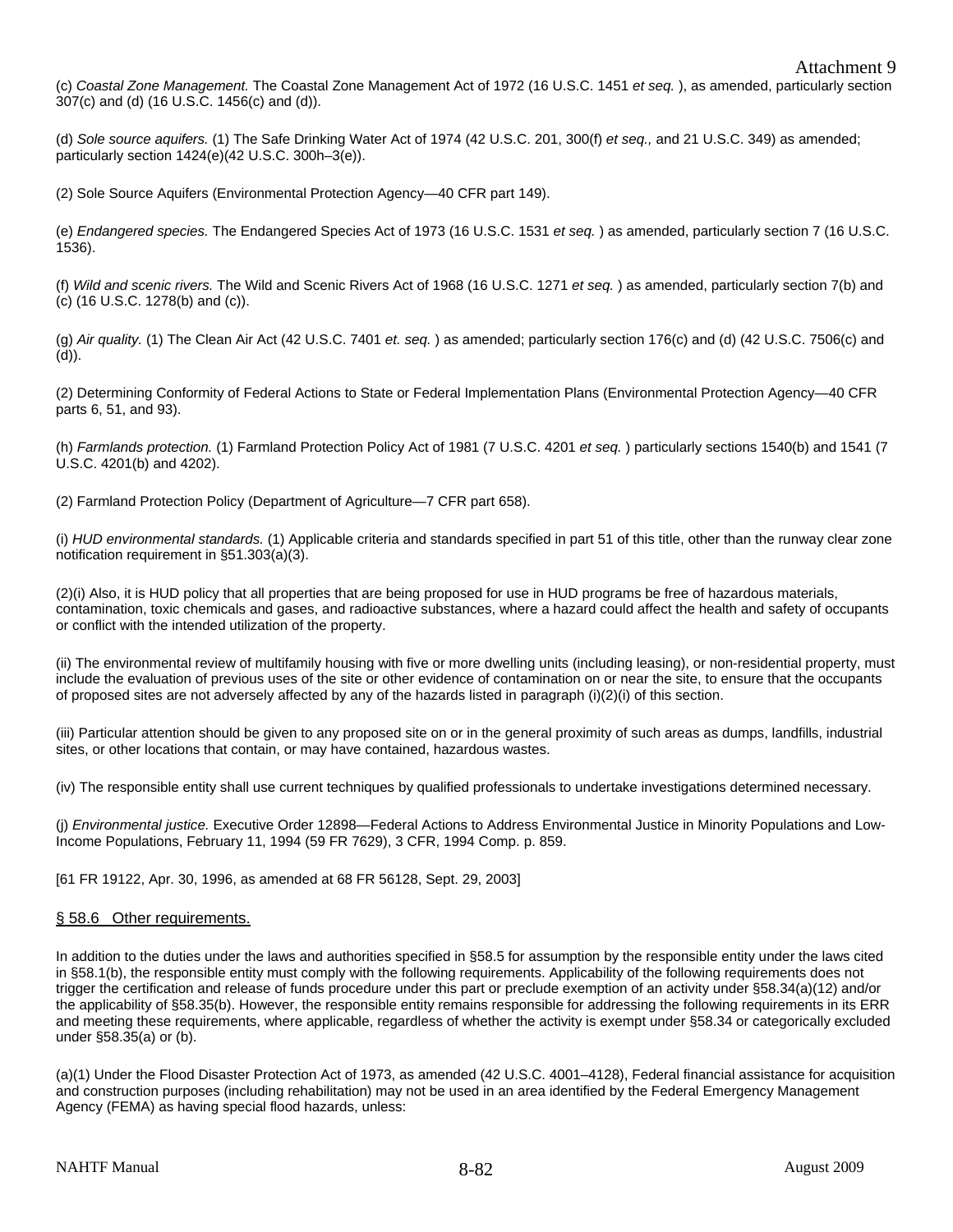(i) The community in which the area is situated is participating in the National Flood Insurance Program (see 44 CFR parts 59 through 79), or less than one year has passed since the FEMA notification regarding such hazards; and

(ii) Where the community is participating in the National Flood Insurance Program, flood insurance protection is to be obtained as a condition of the approval of financial assistance to the property owner.

(2) Where the community is participating in the National Flood Insurance Program and the recipient provides financial assistance for acquisition or construction purposes (including rehabilitation) for property located in an area identified by FEMA as having special flood hazards, the responsible entity is responsible for assuring that flood insurance under the National Flood Insurance Program is obtained and maintained.

(3) Paragraph (a) of this section does not apply to Federal formula grants made to a State.

(b) Under section 582 of the National Flood Insurance Reform Act of 1994, 42 U.S.C. 5154a, HUD disaster assistance that is made available in a special flood hazard area may not be used to make a payment (including any loan assistance payment) to a person for repair, replacement or restoration for flood damage to any personal, residential or commercial property if:

(1) The person had previously received Federal flood disaster assistance conditioned on obtaining and maintaining flood insurance; and

(2) The person failed to obtain and maintain flood insurance.

(c) Pursuant to the Coastal Barrier Resources Act, as amended by the Coastal Barrier Improvement Act of 1990 (16 U.S.C. 3501), HUD assistance may not be used for most activities proposed in the Coastal Barrier Resources System.

(d) In all cases involving HUD assistance, subsidy, or insurance for the purchase or sale of an existing property in a Runway Clear Zone or Clear Zone, as defined in 24 CFR part 51, the responsible entity shall advise the buyer that the property is in a runway clear zone or clear zone, what the implications of such a location are, and that there is a possibility that the property may, at a later date, be acquired by the airport operator. The buyer must sign a statement acknowledging receipt of this information.

[61 FR 19122, Apr. 30, 1996, as amended at 63 FR 15271, Mar. 30, 1998]

#### Subpart B—General Policy: Responsibilities of Responsible Entities

#### § 58.10 Basic environmental responsibility.

In accordance with the provisions of law cited in §58.1(b), except as otherwise provided in §58.4(c), the responsible entity must assume the environmental responsibilities for projects under programs cited in §58.1(b). In doing so, the responsible entity must comply with the provisions of NEPA and the CEQ regulations contained in 40 CFR parts 1500 through 1508, including the requirements set forth in this part.

[68 FR 56128, Sept. 29, 2003]

#### § 58.11 Legal capacity and performance.

 (a) A responsible entity which believes that it does not have the legal capacity to carry out the environmental responsibilities required by this part must contact the appropriate local HUD Office or the State for further instructions. Determinations of legal capacity will be made on a case-by-case basis.

(b) If a public housing, special project, HOPWA, Supportive Housing, Shelter Plus Care, or Self-Help Homeownership Opportunity recipient that is not a responsible entity objects to the non-recipient responsible entity conducting the environmental review on the basis of performance, timing, or compatibility of objectives, HUD will review the facts to determine who will perform the environmental review.

(c) At any time, HUD may reject the use of a responsible entity to conduct the environmental review in a particular case on the basis of performance, timing or compatibility of objectives, or in accordance with §58.77(d)(1).

(d) If a responsible entity, other than a recipient, objects to performing an environmental review, or if HUD determines that the responsible entity should not perform the environmental review, HUD may designate another responsible entity to conduct the review in accordance with this part or may itself conduct the environmental review in accordance with the provisions of 24 CFR part 50.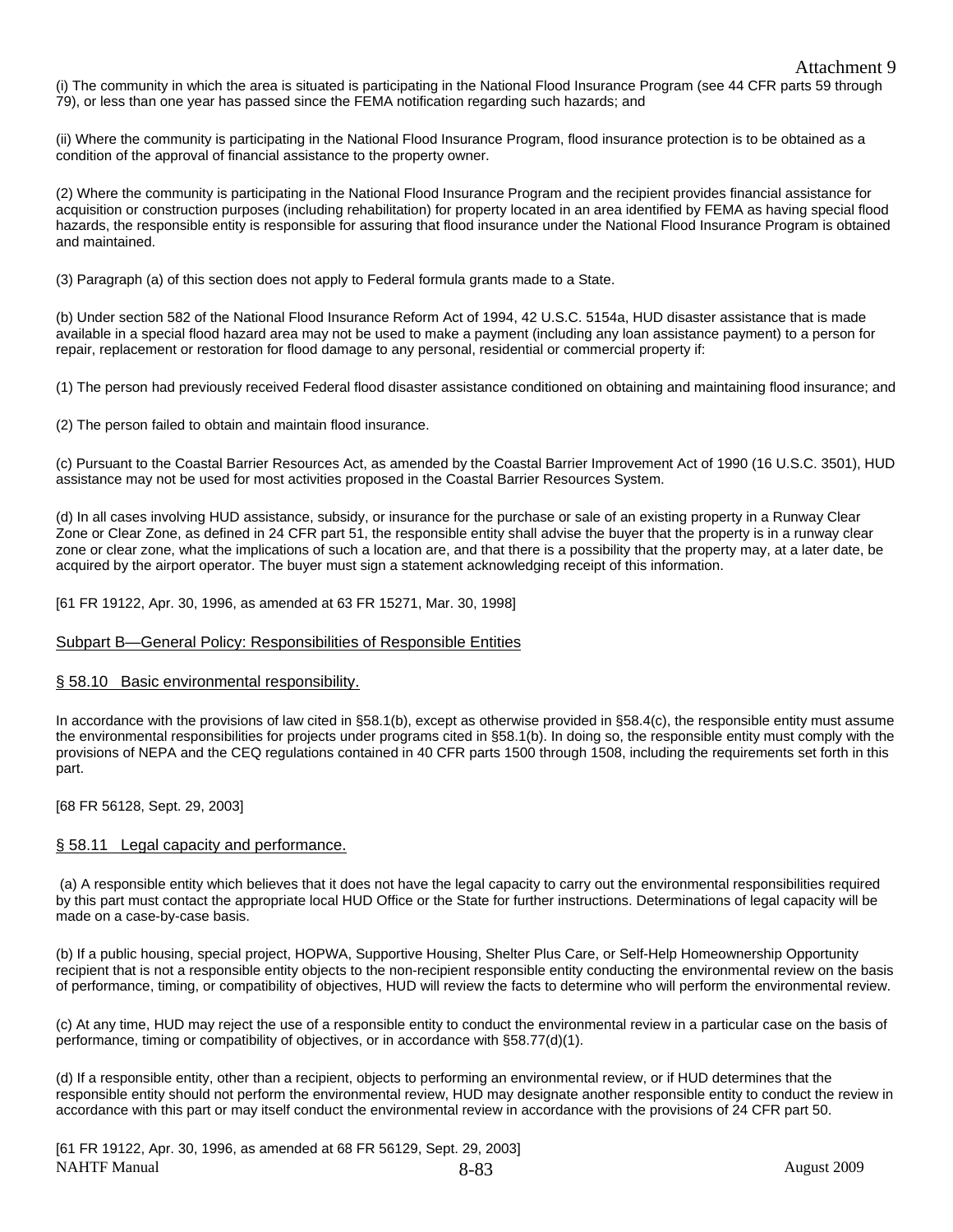# § 58.12 Technical and administrative capacity.

The responsible entity must develop the technical and administrative capability necessary to comply with 40 CFR parts 1500 through 1508 and the requirements of this part.

# § 58.13 Responsibilities of the certifying officer.

Under the terms of the certification required by §58.71, a responsible entity's certifying officer is the "responsible Federal official" as that term is used in section 102 of NEPA and in statutory provisions cited in §58.1(b). The Certifying Officer is therefore responsible for all the requirements of section 102 of NEPA and the related provisions in 40 CFR parts 1500 through 1508, and 24 CFR part 58, including the related Federal authorities listed in §58.5. The Certifying Officer must also:

(a) Represent the responsible entity and be subject to the jurisdiction of the Federal courts. The Certifying Officer will not be represented by the Department of Justice in court; and

(b) Ensure that the responsible entity reviews and comments on all EISs prepared for Federal projects that may have an impact on the recipient's program.

#### § 58.14 Interaction with State, Federal and non-Federal entities.

A responsible entity shall consult with appropriate environmental agencies, State, Federal and non-Federal entities and the public in the preparation of an EIS, EA or other environmental reviews undertaken under the related laws and authorities cited in §58.5 and §58.6. The responsible entity must also cooperate with other agencies to reduce duplication between NEPA and comparable environmental review requirements of the State (see 40 CFR 1506.2 (b) and (c)). The responsible entity must prepare its EAs and EISs so that they comply with the environmental review requirements of both Federal and State laws unless otherwise specified or provided by law. State, Federal and local agencies may participate or act in a joint lead or cooperating agency capacity in the preparation of joint EISs or joint environmental assessments (see 40 CFR 1501.5(b) and 1501.6). A single EIS or EA may be prepared and adopted by multiple users to the extent that the review addresses the relevant environmental issues and there is a written agreement between the cooperating agencies which sets forth the coordinated and overall responsibilities.

[63 FR 15271, Mar 30, 1998]

# § 58.15 Tiering.

Responsible entities may tier their environmental reviews and assessments to eliminate repetitive discussions of the same issues at subsequent levels of review. Tiering is appropriate when there is a requirement to evaluate a policy or proposal in the early stages of development or when site-specific analysis or mitigation is not currently feasible and a more narrow or focused analysis is better done at a later date. The site specific review need only reference or summarize the issues addressed in the broader review. The broader review should identify and evaluate those issues ripe for decision and exclude those issues not relevant to the policy, program or project under consideration. The broader review should also establish the policy, standard or process to be followed in the site specific review. The Finding of No Significant Impact (FONSI) with respect to the broader assessment shall include a summary of the assessment and identify the significant issues to be considered in site specific reviews. Subsequent site-specific reviews will not require notices or a Request for Release of Funds unless the Certifying Officer determines that there are unanticipated impacts or impacts not adequately addressed in the prior review. A tiering approach can be used for meeting environmental review requirements in areas designated for special focus in local Consolidated Plans. Local and State Governments are encouraged to use the Consolidated Plan process to facilitate environmental reviews.

#### § 58.17 [Reserved]

§ 58.18 Responsibilities of States assuming HUD environmental responsibilities.

States that elect to administer a HUD program shall ensure that the program complies with the provisions of this part. The state must:

(a) Designate the state agency or agencies that will be responsible for carrying out the requirements and administrative responsibilities set forth in subpart H of this part and which will:

(1) Develop a monitoring and enforcement program for post-review actions on environmental reviews and monitor compliance with any environmental conditions included in the award.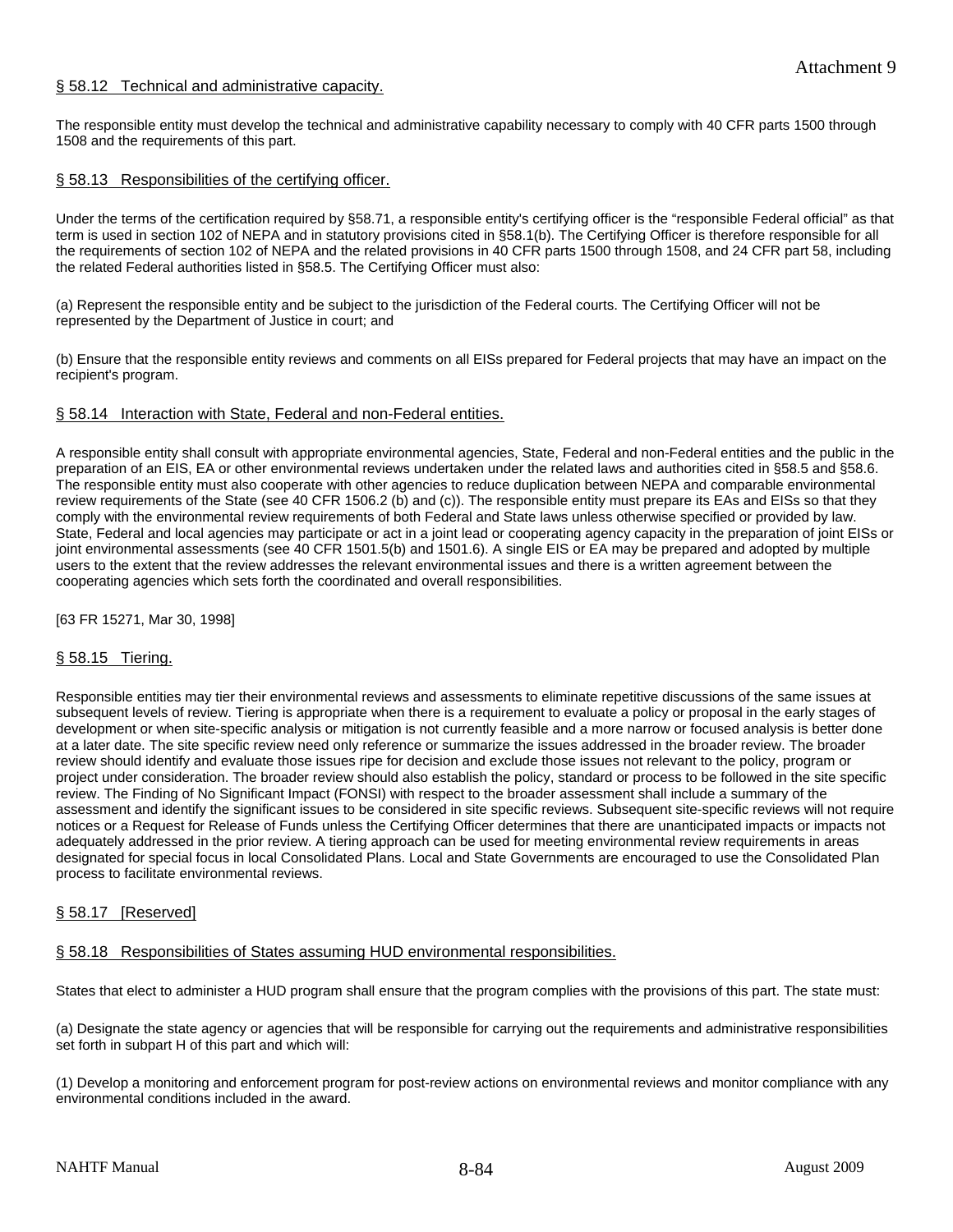(2) Receive public notices, RROFs, and certifications from recipients pursuant to §§58.70 and 58.71; accept objections from the public and from other agencies (§58.73); and perform other related responsibilities regarding releases of funds.

(b) Fulfill the state role in subpart H relative to the time period set for the receipt and disposition of comments, objections and appeals (if any) on particular projects.

[68 FR 56129, Sept. 29, 2003]

# Subpart C—General Policy: Environmental Review Procedures

# § 58.21 Time periods.

All time periods in this part shall be counted in calendar days. The first day of a time period begins at 12:01 a.m. local time on the day following the publication or the mailing and posting date of the notice which initiates the time period.

# § 58.22 Limitations on activities pending clearance.

 (a) Neither a recipient nor any participant in the development process, including public or private nonprofit or for-profit entities, or any of their contractors, may commit HUD assistance under a program listed in §58.1(b) on an activity or project until HUD or the state has approved the recipient's RROF and the related certification from the responsible entity. In addition, until the RROF and the related certification have been approved, neither a recipient nor any participant in the development process may commit non-HUD funds on or undertake an activity or project under a program listed in §58.1(b) if the activity or project would have an adverse environmental impact or limit the choice of reasonable alternatives.

(b) If a project or activity is exempt under §58.34, or is categorically excluded (except in extraordinary circumstances) under §58.35(b), no RROF is required and the recipient may undertake the activity immediately after the responsible entity has documented its determination as required in §58.34(b) and §58.35(d), but the recipient must comply with applicable requirements under §58.6.

(c) If a recipient is considering an application from a prospective subrecipient or beneficiary and is aware that the prospective subrecipient or beneficiary is about to take an action within the jurisdiction of the recipient that is prohibited by paragraph (a) of this section, then the recipient will take appropriate action to ensure that the objectives and procedures of NEPA are achieved.

(d) An option agreement on a proposed site or property is allowable prior to the completion of the environmental review if the option agreement is subject to a determination by the recipient on the desirability of the property for the project as a result of the completion of the environmental review in accordance with this part and the cost of the option is a nominal portion of the purchase price. There is no constraint on the purchase of an option by third parties that have not been selected for HUD funding, have no responsibility for the environmental review and have no say in the approval or disapproval of the project.

(e) *Self-Help Homeownership Opportunity Program (SHOP).* In accordance with section 11(d)(2)(A) of the Housing Opportunity Program Extension Act of 1996 (42 U.S.C. 12805 note), an organization, consortium, or affiliate receiving assistance under the SHOP program may advance nongrant funds to acquire land prior to completion of an environmental review and approval of a Request for Release of Funds (RROF) and certification, notwithstanding paragraph (a) of this section. Any advances to acquire land prior to approval of the RROF and certification are made at the risk of the organization, consortium, or affiliate and reimbursement for such advances may depend on the result of the environmental review. This authorization is limited to the SHOP program only and all other forms of HUD assistance are subject to the limitations in paragraph (a) of this section.

(f) *Relocation.* Funds may be committed for relocation assistance before the approval of the RROF and related certification for the project provided that the relocation assistance is required by 24 CFR part 42.

[68 FR 56129, Sept. 29, 2003]

# § 58.23 Financial assistance for environmental review.

The costs of environmental reviews, including costs incurred in complying with any of the related laws and authorities cited in §58.5 and §58.6, are eligible costs to the extent allowable under the HUD assistance program regulations.

#### Subpart D—Environmental Review Process: Documentation, Range of Activities, Project Aggregation and Classification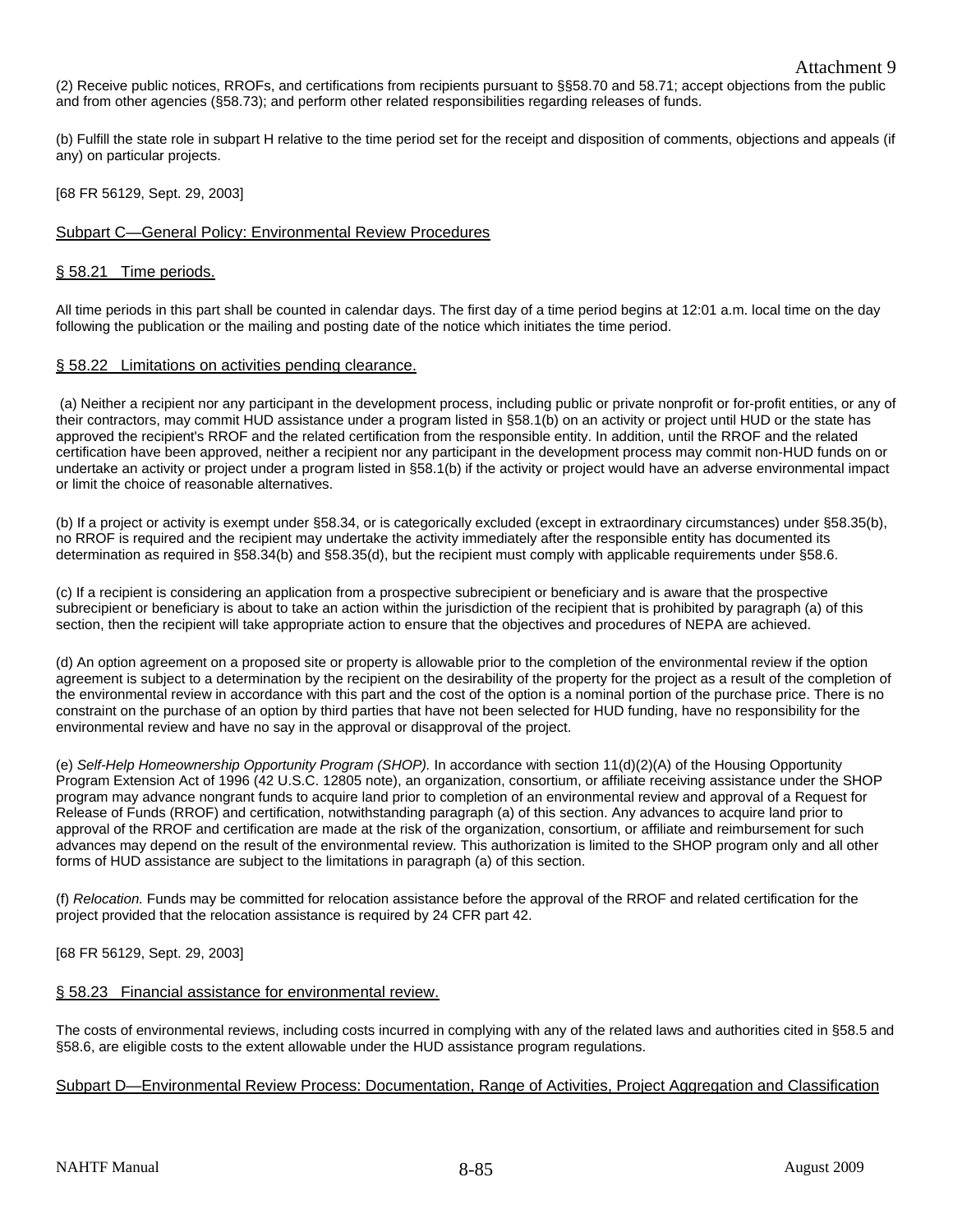# § 58.30 Environmental review process.

 (a) The environmental review process consists of all the actions that a responsible entity must take to determine compliance with this part. The environmental review process includes all the compliance actions needed for other activities and projects that are not assisted by HUD but are aggregated by the responsible entity in accordance with §58.32.

(b) The environmental review process should begin as soon as a recipient determines the projected use of HUD assistance.

#### § 58.32 Project aggregation.

 (a) A responsible entity must group together and evaluate as a single project all individual activities which are related either on a geographical or functional basis, or are logical parts of a composite of contemplated actions.

(b) In deciding the most appropriate basis for aggregation when evaluating activities under more than one program, the responsible entity may choose: *functional aggregation* when a specific type of activity (e.g., water improvements) is to take place in several separate locales or jurisdictions; *geographic aggregation* when a mix of dissimilar but related activities is to be concentrated in a fairly specific project area (e.g., a combination of water, sewer and street improvements and economic development activities); or *a combination of aggregation approaches,* which, for various project locations, considers the impacts arising from each functional activity and its interrelationship with other activities.

(c) The purpose of project aggregation is to group together related activities so that the responsible entity can:

(1) Address adequately and analyze, in a single environmental review, the separate and combined impacts of activities that are similar, connected and closely related, or that are dependent upon other activities and actions. (See 40 CFR 1508.25(a)).

(2) Consider reasonable alternative courses of action.

(3) Schedule the activities to resolve conflicts or mitigate the individual, combined and/or cumulative effects.

(4) Prescribe mitigation measures and safeguards including project alternatives and modifications to individual activities.

(d) *Multi-year project aggregation* —(1) *Release of funds.* When a recipient's planning and program development provide for activities to be implemented over two or more years, the responsible entity's environmental review should consider the relationship among all component activities of the multi-year project regardless of the source of funds and address and evaluate their cumulative environmental effects. The estimated range of the aggregated activities and the estimated cost of the total project must be listed and described by the responsible entity in the environmental review and included in the RROF. The release of funds will cover the entire project period.

(2) When one or more of the conditions described in §58.47 exists, the recipient or other responsible entity must re-evaluate the environmental review.

#### § 58.33 Emergencies.

 (a) In the cases of emergency, disaster or imminent threat to health and safety which warrant the taking of an action with significant environmental impact, the provisions of 40 CFR 1506.11 shall apply.

(b) If funds are needed on an emergency basis and adherence to separate comment periods would prevent the giving of assistance during a Presidentially declared disaster, or during a local emergency that has been declared by the chief elected official of the responsible entity who has proclaimed that there is an immediate need for public action to protect the public safety, the combined Notice of FONSI and Notice of Intent to Request Release of Funds (NOI/RROF) may be disseminated and/or published simultaneously with the submission of the RROF. The combined Notice of FONSI and NOI/RROF shall state that the funds are needed on an emergency basis due to a declared disaster and that the comment periods have been combined. The Notice shall also invite commenters to submit their comments to both HUD and the responsible entity issuing the notice to ensure that these comments will receive full consideration.

[61 FR 19122, Apr. 30, 1996, as amended at 68 FR 56129, Sept. 29, 2003]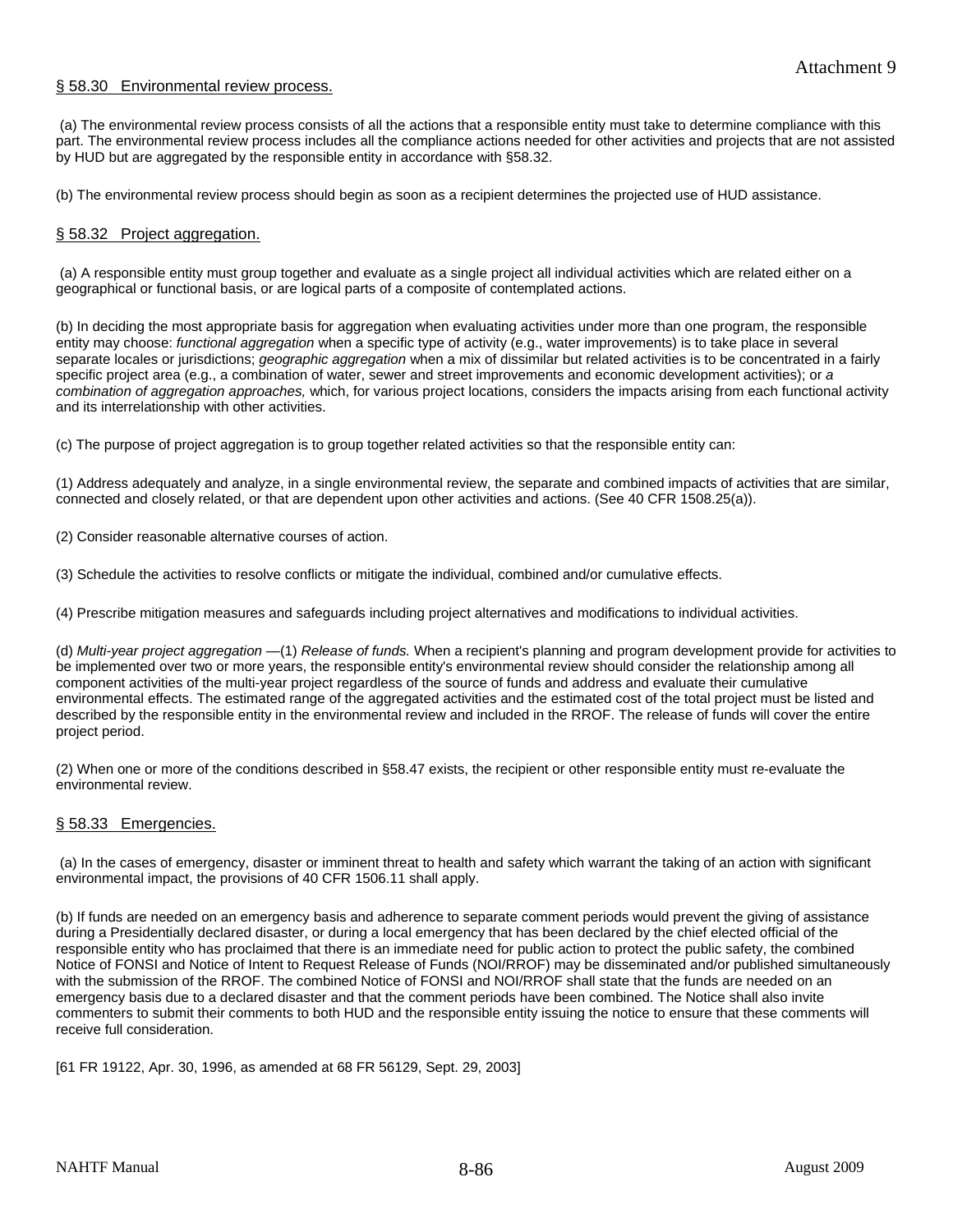# § 58.34 Exempt activities.

 (a) Except for the applicable requirements of §58.6, the responsible entity does not have to comply with the requirements of this part or undertake any environmental review, consultation or other action under NEPA and the other provisions of law or authorities cited in §58.5 for the activities exempt by this section or projects consisting solely of the following exempt activities:

(1) Environmental and other studies, resource identification and the development of plans and strategies;

(2) Information and financial services;

(3) Administrative and management activities;

(4) Public services that will not have a physical impact or result in any physical changes, including but not limited to services concerned with employment, crime prevention, child care, health, drug abuse, education, counseling, energy conservation and welfare or recreational needs;

(5) Inspections and testing of properties for hazards or defects;

- (6) Purchase of insurance;
- (7) Purchase of tools;
- (8) Engineering or design costs;
- (9) Technical assistance and training;

(10) Assistance for temporary or permanent improvements that do not alter environmental conditions and are limited to protection, repair, or restoration activities necessary only to control or arrest the effects from disasters or imminent threats to public safety including those resulting from physical deterioration;

(11) Payment of principal and interest on loans made or obligations guaranteed by HUD;

(12) Any of the categorical exclusions listed in §58.35(a) provided that there are no circumstances which require compliance with any other Federal laws and authorities cited in §58.5.

(b) A recipient does not have to submit an RROF and certification, and no further approval from HUD or the State will be needed by the recipient for the drawdown of funds to carry out exempt activities and projects. However, the responsible entity must document in writing its determination that each activity or project is exempt and meets the conditions specified for such exemption under this section.

[61 FR 19122, Apr. 30, 1996, as amended at 63 FR 15271, Mar. 30, 1998]

#### § 58.35 Categorical exclusions.

Categorical exclusion refers to a category of activities for which no environmental impact statement or environmental assessment and finding of no significant impact under NEPA is required, except in extraordinary circumstances (see §58.2(a)(3)) in which a normally excluded activity may have a significant impact. Compliance with the other applicable Federal environmental laws and authorities listed in §58.5 is required for any categorical exclusion listed in paragraph (a) of this section.

(a) *Categorical exclusions subject to §58.5.* The following activities are categorically excluded under NEPA, but may be subject to review under authorities listed in §58.5:

(1) Acquisition, repair, improvement, reconstruction, or rehabilitation of public facilities and improvements (other than buildings) when the facilities and improvements are in place and will be retained in the same use without change in size or capacity of more than 20 percent (e.g., replacement of water or sewer lines, reconstruction of curbs and sidewalks, repaving of streets).

(2) Special projects directed to the removal of material and architectural barriers that restrict the mobility of and accessibility to elderly and handicapped persons.

(3) Rehabilitation of buildings and improvements when the following conditions are met:

NAHTF Manual 2009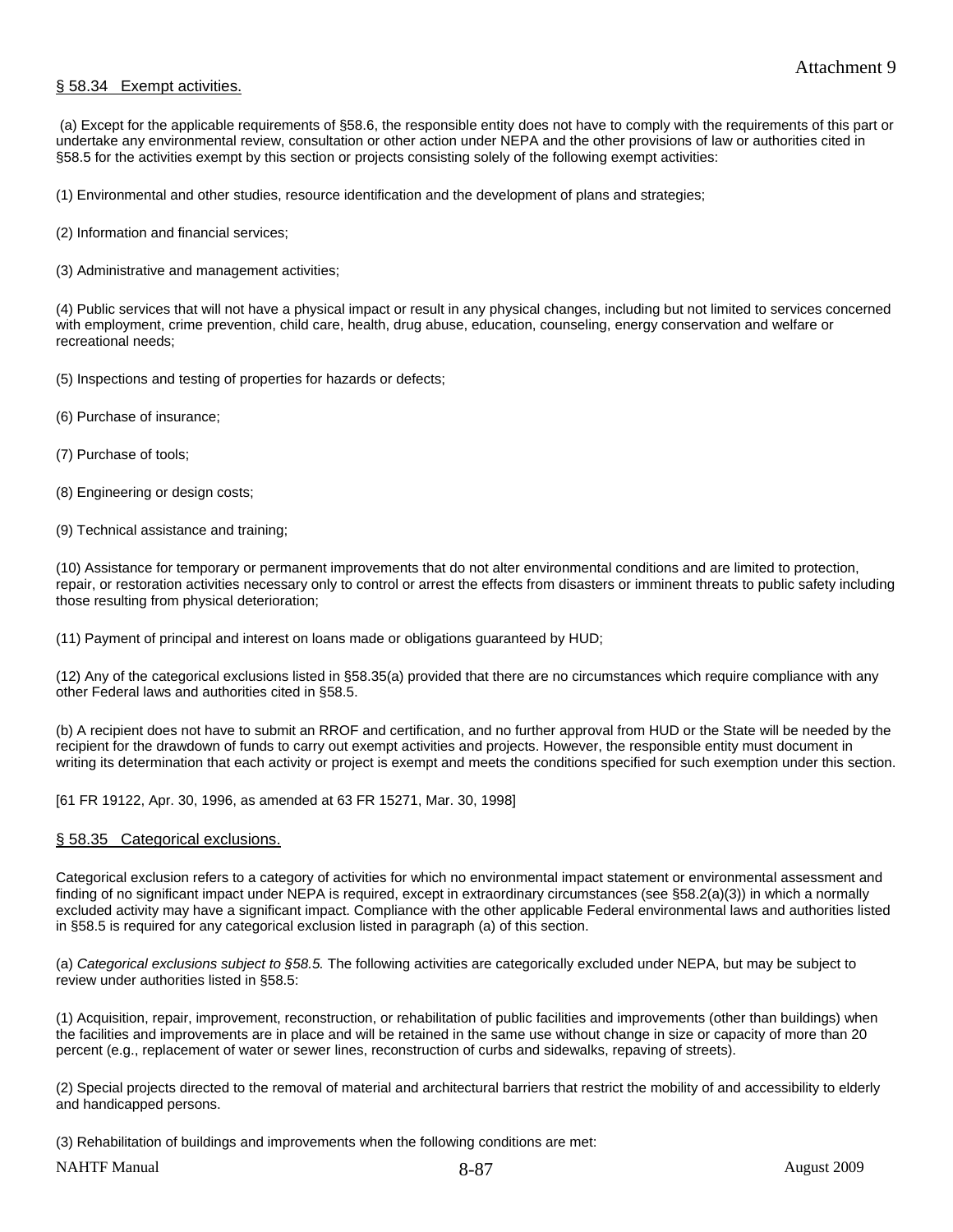(i) In the case of a building for residential use (with one to four units), the density is not increased beyond four units, the land use is not changed, and the footprint of the building is not increased in a floodplain or in a wetland;

(ii) In the case of multifamily residential buildings:

(A) Unit density is not changed more than 20 percent;

(B) The project does not involve changes in land use from residential to non-residential; and

(C) The estimated cost of rehabilitation is less than 75 percent of the total estimated cost of replacement after rehabilitation.

(iii) In the case of non-residential structures, including commercial, industrial, and public buildings:

(A) The facilities and improvements are in place and will not be changed in size or capacity by more than 20 percent; and

(B) The activity does not involve a change in land use, such as from non-residential to residential, commercial to industrial, or from one industrial use to another.

(4)(i) An individual action on up to four dwelling units where there is a maximum of four units on any one site. The units can be four oneunit buildings or one four-unit building or any combination in between; or

(ii) An individual action on a project of five or more housing units developed on scattered sites when the sites are more than 2,000 feet apart and there are not more than four housing units on any one site.

(iii) Paragraphs (a)(4)(i) and (ii) of this section do not apply to rehabilitation of a building for residential use (with one to four units) (see paragraph (a)(3)(i) of this section).

(5) Acquisition (including leasing) or disposition of, or equity loans on an existing structure, or acquisition (including leasing) of vacant land provided that the structure or land acquired, financed, or disposed of will be retained for the same use.

(6) Combinations of the above activities.

(b) *Categorical exclusions not subject to §58.5.* The Department has determined that the following categorically excluded activities would not alter any conditions that would require a review or compliance determination under the Federal laws and authorities cited in §58.5. When the following kinds of activities are undertaken, the responsible entity does not have to publish a NOI/RROF or execute a certification and the recipient does not have to submit a RROF to HUD (or the State) except in the circumstances described in paragraph (c) of this section. Following the award of the assistance, no further approval from HUD or the State will be needed with respect to environmental requirements, except where paragraph (c) of this section applies. The recipient remains responsible for carrying out any applicable requirements under §58.6.

(1) Tenant-based rental assistance;

(2) Supportive services including, but not limited to, health care, housing services, permanent housing placement, day care, nutritional services, short-term payments for rent/mortgage/utility costs, and assistance in gaining access to local, State, and Federal government benefits and services;

(3) Operating costs including maintenance, security, operation, utilities, furnishings, equipment, supplies, staff training and recruitment and other incidental costs;

(4) Economic development activities, including but not limited to, equipment purchase, inventory financing, interest subsidy, operating expenses and similar costs not associated with construction or expansion of existing operations;

(5) Activities to assist homebuyers to purchase existing dwelling units or dwelling units under construction, including closing costs and down payment assistance, interest buydowns, and similar activities that result in the transfer of title.

(6) Affordable housing pre-development costs including legal, consulting, developer and other costs related to obtaining site options, project financing, administrative costs and fees for loan commitments, zoning approvals, and other related activities which do not have a physical impact.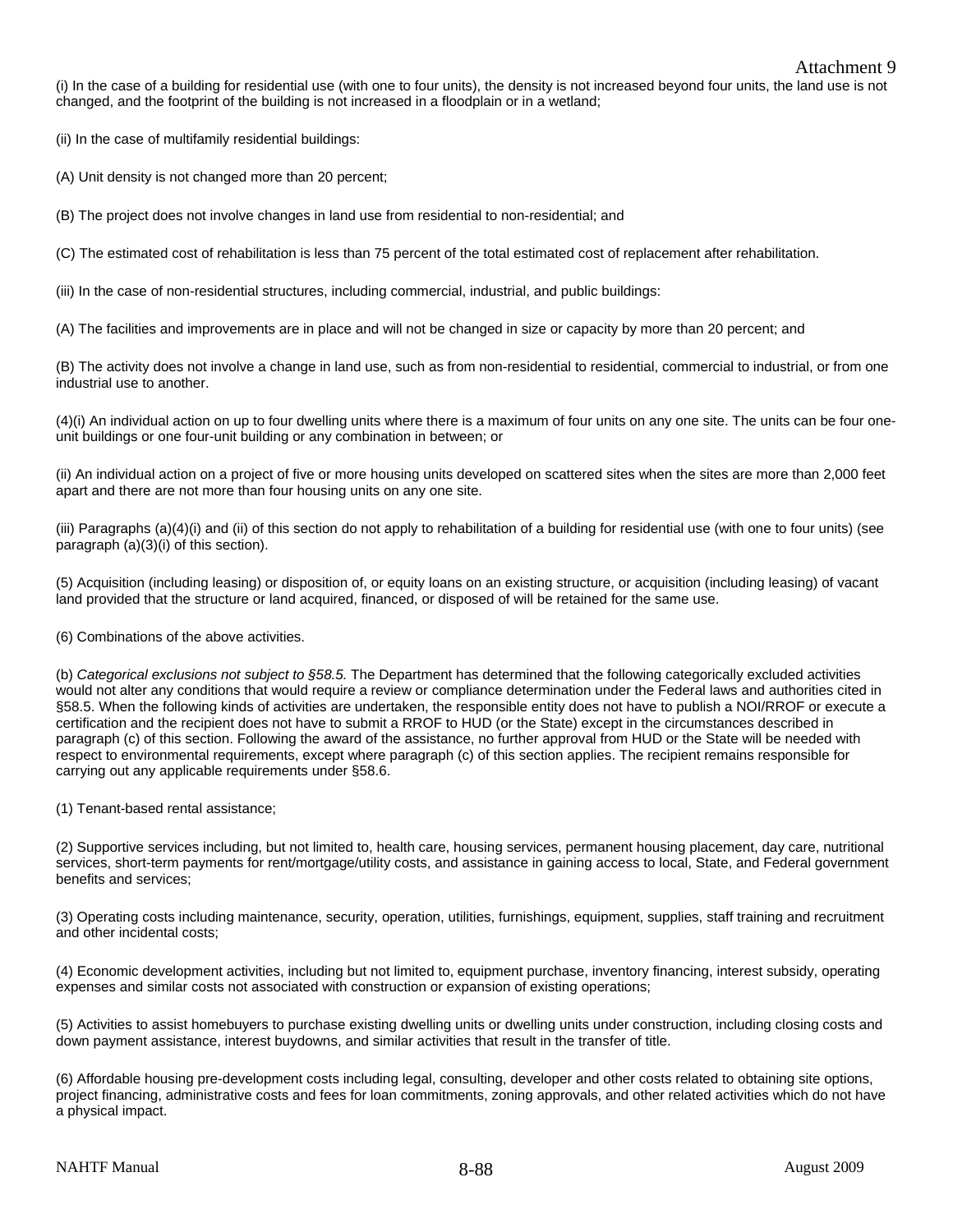(7) Approval of supplemental assistance (including insurance or guarantee) to a project previously approved under this part, if the approval is made by the same responsible entity that conducted the environmental review on the original project and re-evaluation of the environmental findings is not required under §58.47.

(c) *Circumstances requiring NEPA review.* If a responsible entity determines that an activity or project identified in paragraph (a) or (b) of this section, because of extraordinary circumstances and conditions at or affecting the location of the activity or project, may have a significant environmental effect, it shall comply with all the requirements of this part.

(d) The Environmental Review Record (ERR) must contain a well organized written record of the process and determinations made under this section.

[61 FR 19122, Apr. 30, 1996, as amended at 63 FR 15272, Mar. 30, 1998; 68 FR 56129, Sept. 29, 2003]

#### § 58.36 Environmental assessments.

If a project is not exempt or categorically excluded under §§58.34 and 58.35, the responsible entity must prepare an EA in accordance with subpart E of this part. If it is evident without preparing an EA that an EIS is required under §58.37, the responsible entity should proceed directly to an EIS.

# § 58.37 Environmental impact statement determinations.

(a) An EIS is required when the project is determined to have a potentially significant impact on the human environment.

(b) An EIS is required under any of the following circumstances, except as provided in paragraph (c) of this section:

(1) The project would provide a site or sites for, or result in the construction of, hospitals or nursing homes containing a total of 2,500 or more beds.

(2) The project would remove, demolish, convert or substantially rehabilitate 2,500 or more existing housing units (but not including rehabilitation projects categorically excluded under §58.35), or would result in the construction or installation of 2,500 or more housing units, or would provide sites for 2,500 or more housing units.

(3) The project would provide enough additional water and sewer capacity to support 2,500 or more additional housing units. The project does not have to be specifically intended for residential use nor does it have to be totally new construction. If the project is designed to provide upgraded service to existing development as well as to serve new development, only that portion of the increased capacity which is intended to serve new development should be counted.

(c) If, on the basis of an EA, a responsible entity determines that the thresholds in paragraph (b) of this section are the sole reason for the EIS, the responsible entity may prepare a FONSI pursuant to 40 CFR 1501.4. In such cases, the FONSI must be made available for public review for at least 30 days before the responsible entity makes the final determination whether to prepare an EIS.

(d) Notwithstanding paragraphs (a) through (c) of this section, an EIS is not required where §58.53 is applicable.

(e) *Recommended EIS Format.* The responsible entity must use the EIS format recommended by the CEQ regulations (40 CFR 1502.10) unless a determination is made on a particular project that there is a compelling reason to do otherwise. In such a case, the EIS format must meet the minimum requirements prescribed in 40 CFR 1502.10.

# § 58.38 Environmental review record.

The responsible entity must maintain a written record of the environmental review undertaken under this part for each project. This document will be designated the "Environmental Review Record" (ERR), and shall be available for public review. The responsible entity must use the current HUD-recommended formats or develop equivalent formats.

(a) *ERR Documents.* The ERR shall contain all the environmental review documents, public notices and written determinations or environmental findings required by this part as evidence of review, decisionmaking and actions pertaining to a particular project of a recipient. The document shall:

(1) Describe the project and the activities that the recipient has determined to be part of the project;

NAHTF Manual 2009 and 3-89 and 3-89 and 3-89 and 3-89 and 3-89 and 3-89 and 3-89 and 3-89 and 3-89 and 3-89 and 3-89 and 3-89 and 3-89 and 3-89 and 3-89 and 3-89 and 3-89 and 3-89 and 3-89 and 3-89 and 3-89 and 3-89 and 3-(2) Evaluate the effects of the project or the activities on the human environment;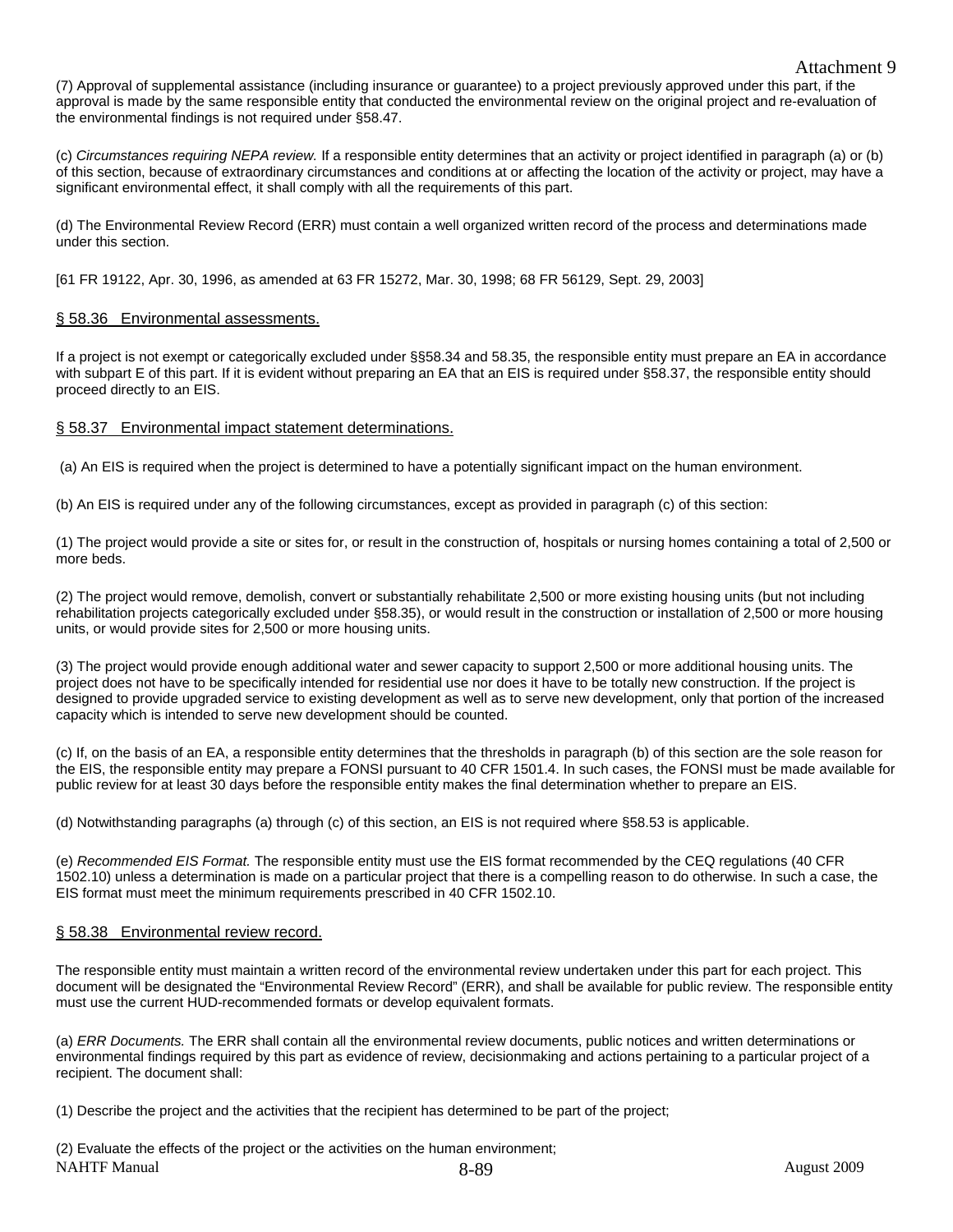(3) Document compliance with applicable statutes and authorities, in particular those cited in §58.5 and 58.6; and

(4) Record the written determinations and other review findings required by this part (e.g., exempt and categorically excluded projects determinations, findings of no significant impact).

(b) *Other documents and information.* The ERR shall also contain verifiable source documents and relevant base data used or cited in EAs, EISs or other project review documents. These documents may be incorporated by reference into the ERR provided that each source document is identified and available for inspection by interested parties. Proprietary material and special studies prepared for the recipient that are not otherwise generally available for public review shall not be incorporated by reference but shall be included in the ERR.

#### Subpart E—Environmental Review Process: Environmental Assessments (EA's)

#### § 58.40 Preparing the environmental assessment.

The responsible entity may prepare the EA using the HUD recommended format. In preparing an EA for a particular project, the responsible entity must:

(a) Determine existing conditions and describe the character, features and resources of the project area and its surroundings; identify the trends that are likely to continue in the absence of the project.

(b) Identify all potential environmental impacts, whether beneficial or adverse, and the conditions that would change as a result of the project.

(c) Identify, analyze and evaluate all impacts to determine the significance of their effects on the human environment and whether the project will require further compliance under related laws and authorities cited in §58.5 and §58.6.

(d) Examine and recommend feasible ways in which the project or external factors relating to the project could be modified in order to eliminate or minimize adverse environmental impacts.

(e) Examine alternatives to the project itself, if appropriate, including the alternative of no action.

(f) Complete all environmental review requirements necessary for the project's compliance with applicable authorities cited in §§58.5 and 58.6.

(g) Based on steps set forth in paragraph (a) through (f) of this section, make one of the following findings:

(1) A Finding of No Significant Impact (FONSI), in which the responsible entity determines that the project is not an action that will result in a significant impact on the quality of the human environment. The responsible entity may then proceed to §58.43.

(2) A finding of significant impact, in which the project is deemed to be an action which may significantly affect the quality of the human environment. The responsible entity must then proceed with its environmental review under subpart F or G of this part.

#### § 58.43 Dissemination and/or publication of the findings of no significant impact.

 (a) If the responsible entity makes a finding of no significant impact, it must prepare a FONSI notice, using the current HUDrecommended format or an equivalent format. As a minimum, the responsible entity must send the FONSI notice to individuals and groups known to be interested in the activities, to the local news media, to the appropriate tribal, local, State and Federal agencies; to the Regional Offices of the Environmental Protection Agency having jurisdiction and to the HUD Field Office (or the State where applicable). The responsible entity may also publish the FONSI notice in a newspaper of general circulation in the affected community. If the notice is not published, it must also be prominently displayed in public buildings, such as the local Post Office and within the project area or in accordance with procedures established as part of the citizen participation process.

(b) The responsible entity may disseminate or publish a FONSI notice at the same time it disseminates or publishes the NOI/RROF required by §58.70. If the notices are released as a combined notice, the combined notice shall:

(1) Clearly indicate that it is intended to meet two separate procedural requirements; and

(2) Advise the public to specify in their comments which "notice" their comments address.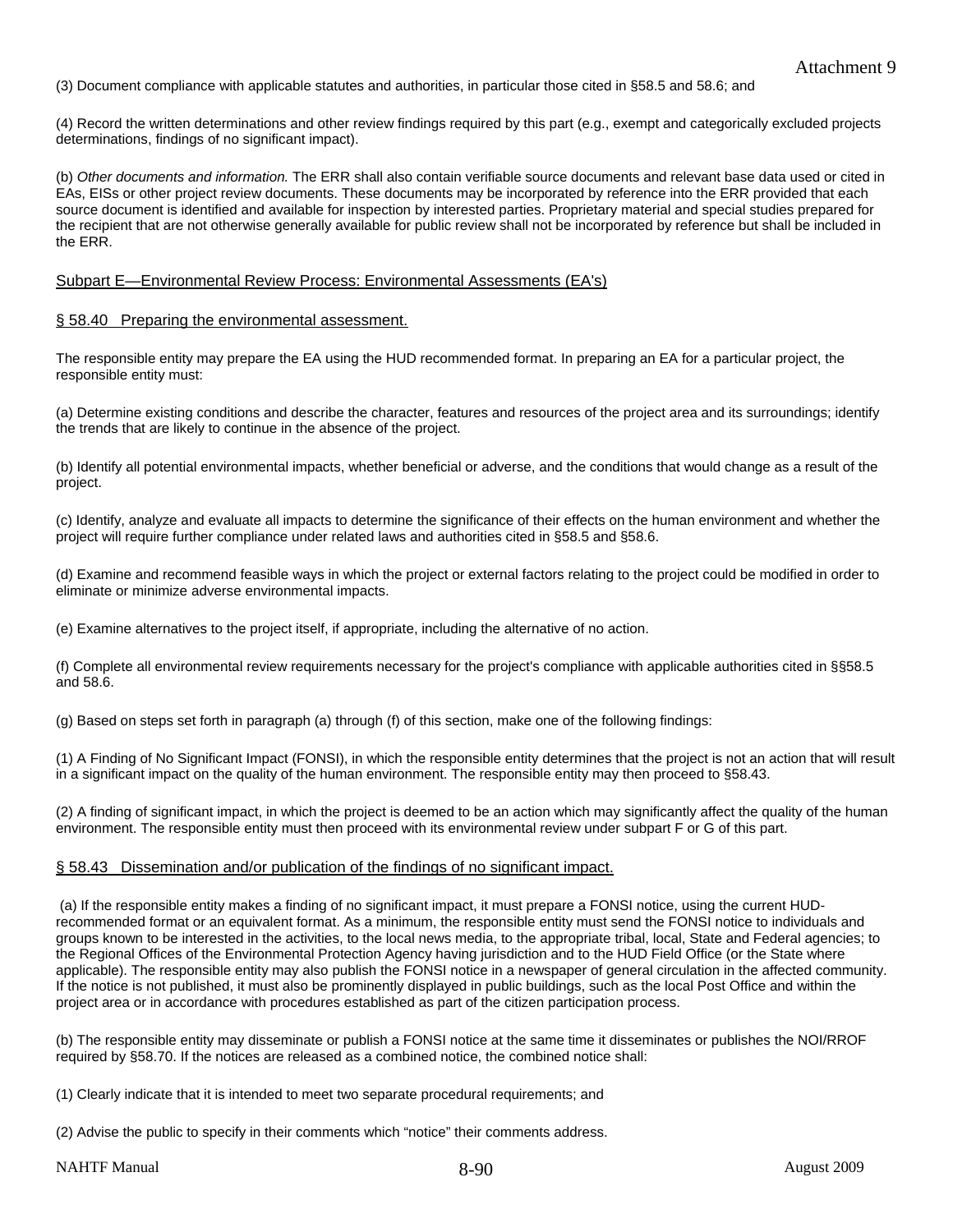(c) The responsible entity must consider the comments and make modifications, if appropriate, in response to the comments, before it completes its environmental certification and before the recipient submits its RROF. If funds will be used in Presidentially declared disaster areas, modifications resulting from public comment, if appropriate, must be made before proceeding with the expenditure of funds.

# § 58.45 Public comment periods.

Required notices must afford the public the following minimum comment periods, counted in accordance with §58.21:

| (a) Notice of Finding of No Significant Impact<br>(FONSI) | 15 days when published or, if no publication, 18 days when<br>mailing and posting                                                             |
|-----------------------------------------------------------|-----------------------------------------------------------------------------------------------------------------------------------------------|
| $(NOI-RROF)$                                              | (b) Notice of Intent to Request Release of Funds $\frac{1}{7}$ days when published or, if no publication, 10 days when<br>mailing and posting |
| $(c)$ Concurrent or combined notices                      | 15 days when published or, if no publication, 18 days when<br>mailing and posting                                                             |

#### [68 FR 56130, Sept. 29, 2003]

# § 58.46 Time delays for exceptional circumstances.

The responsible entity must make the FONSI available for public comments for 30 days before the recipient files the RROF when:

(a) There is a considerable interest or controversy concerning the project;

(b) The proposed project is similar to other projects that normally require the preparation of an EIS; or

(c) The project is unique and without precedent.

# § 58.47 Re-evaluation of environmental assessments and other environmental findings.

(a) A responsible entity must re-evaluate its environmental findings to determine if the original findings are still valid, when:

(1) The recipient proposes substantial changes in the nature, magnitude or extent of the project, including adding new activities not anticipated in the original scope of the project;

(2) There are new circumstances and environmental conditions which may affect the project or have a bearing on its impact, such as concealed or unexpected conditions discovered during the implementation of the project or activity which is proposed to be continued; or

(3) The recipient proposes the selection of an alternative not in the original finding.

(b)(1) If the original findings are still valid but the data or conditions upon which they were based have changed, the responsible entity must affirm the original findings and update its ERR by including this re-evaluation and its determination based on its findings. Under these circumstances, if a FONSI notice has already been published, no further publication of a FONSI notice is required.

(2) If the responsible entity determines that the original findings are no longer valid, it must prepare an EA or an EIS if its evaluation indicates potentially significant impacts.

(3) Where the recipient is not the responsible entity, the recipient must inform the responsible entity promptly of any proposed substantial changes under paragraph (a)(1) of this section, new circumstances or environmental conditions under paragraph (a)(2) of this section, or any proposals to select a different alternative under paragraph (a)(3) of this section, and must then permit the responsible entity to re-evaluate the findings before proceeding.

[61 FR 19122, Apr. 30, 1996, as amended at 63 FR 15272, Mar. 30, 1998]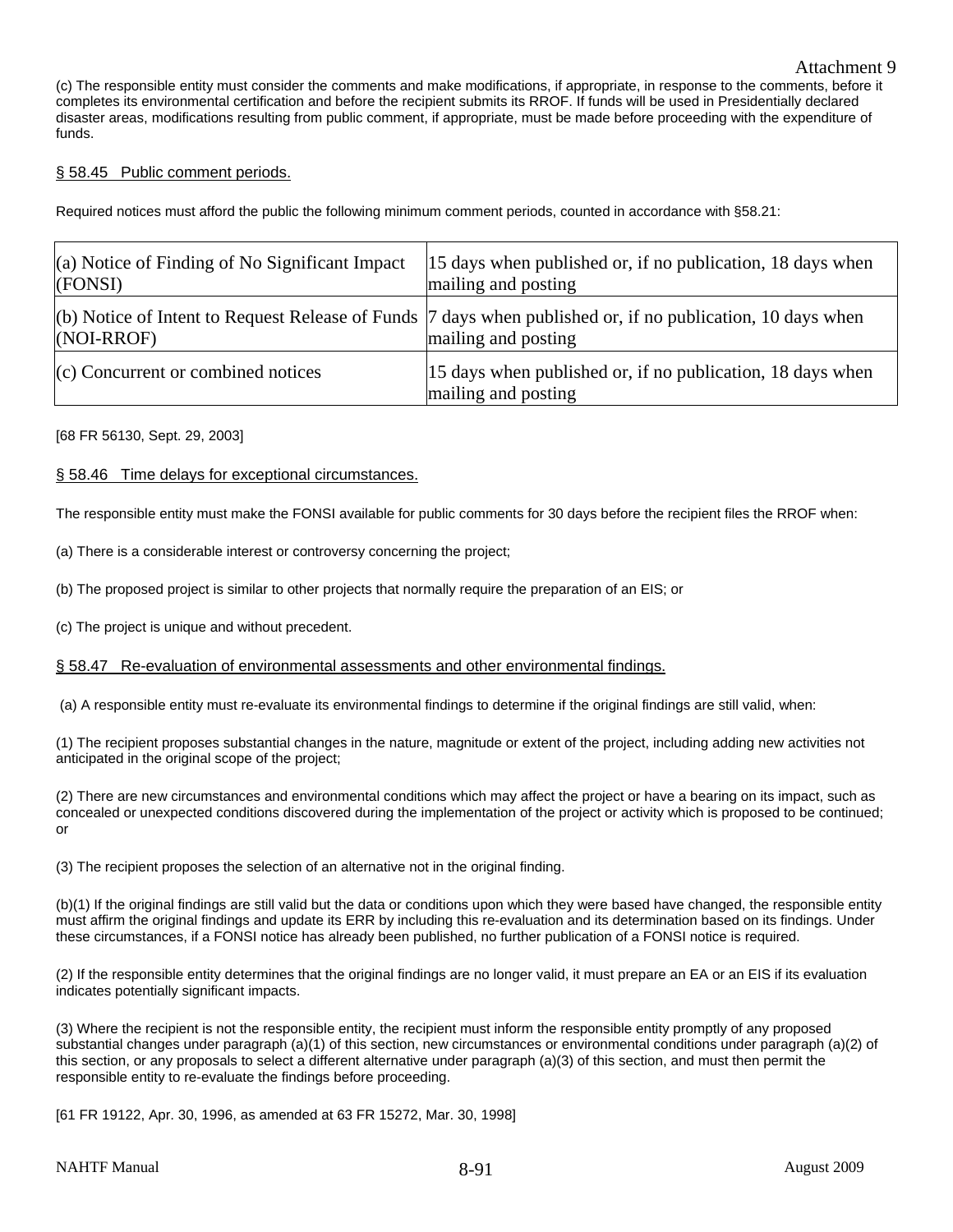# Subpart F—Environmental Review Process: Environmental Impact Statement Determinations

# § 58.52 Adoption of other agencies' EISs.

The responsible entity may adopt a draft or final EIS prepared by another agency provided that the EIS was prepared in accordance with 40 CFR parts 1500 through 1508. If the responsible entity adopts an EIS prepared by another agency, the procedure in 40 CFR 1506.3 shall be followed. An adopted EIS may have to be revised and modified to adapt it to the particular environmental conditions and circumstances of the project if these are different from the project reviewed in the EIS. In such cases the responsible entity must prepare, circulate, and file a supplemental draft EIS in the manner prescribed in §58.60(d) and otherwise comply with the clearance and time requirements of the EIS process, except that scoping requirements under 40 CFR 1501.7 shall not apply. The agency that prepared the original EIS should be informed that the responsible entity intends to amend and adopt the EIS. The responsible entity may adopt an EIS when it acts as a cooperating agency in its preparation under 40 CFR 1506.3. The responsible entity is not required to re-circulate or file the EIS, but must complete the clearance process for the RROF. The decision to adopt an EIS shall be made a part of the project ERR.

# § 58.53 Use of prior environmental impact statements.

Where any final EIS has been listed in theFederal Registerfor a project pursuant to this part, or where an areawide or similar broad scale final EIS has been issued and the EIS anticipated a subsequent project requiring an environmental clearance, then no new EIS is required for the subsequent project if all the following conditions are met:

(a) The ERR contains a decision based on a finding pursuant to §58.40 that the proposed project is not a new major Federal action significantly affecting the quality of the human environment. The decision shall include:

(1) References to the prior EIS and its evaluation of the environmental factors affecting the proposed subsequent action subject to NEPA;

(2) An evaluation of any environmental factors which may not have been previously assessed, or which may have significantly changed;

(3) An analysis showing that the proposed project is consistent with the location, use, and density assumptions for the site and with the timing and capacity of the circulation, utility, and other supporting infrastructure assumptions in the prior EIS;

(4) Documentation showing that where the previous EIS called for mitigating measures or other corrective action, these are completed to the extent reasonable given the current state of development.

(b) The prior final EIS has been filed within five (5) years, and updated as follows:

(1) The EIS has been updated to reflect any significant revisions made to the assumptions under which the original EIS was prepared;

(2) The EIS has been updated to reflect new environmental issues and data or legislation and implementing regulations which may have significant environmental impact on the project area covered by the prior EIS.

(c) There is no litigation pending in connection with the prior EIS, and no final judicial finding of inadequacy of the prior EIS has been made.

# Subpart G—Environmental Review Process: Procedures for Draft, Final and Supplemental Environmental Impact **Statements**

# § 58.55 Notice of intent to prepare an EIS.

As soon as practicable after the responsible entity decides to prepare an EIS, it must publish a NOI/EIS, using the HUD recommended format and disseminate it in the same manner as required by 40 CFR parts 1500 through 1508.

# § 58.56 Scoping process.

The determination on whether or not to hold a scoping meeting will depend on the same circumstances and factors as for the holding of public hearings under §58.59. The responsible entity must wait at least 15 days after disseminating or publishing the NOI/EIS before holding a scoping meeting.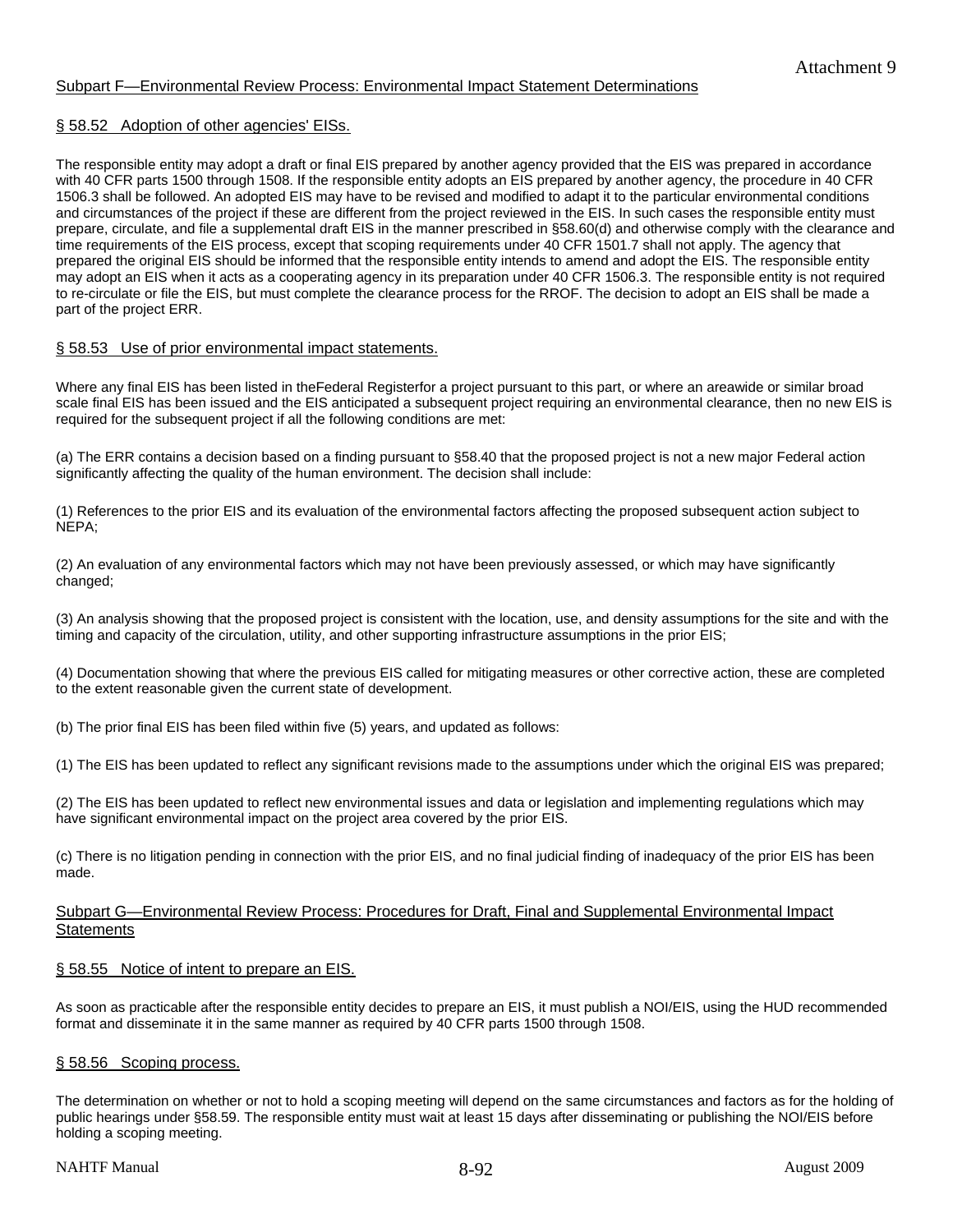# § 58.57 Lead agency designation.

If there are several agencies ready to assume the lead role, the responsible entity must make its decision based on the criteria in 40 CFR 1501.5(c). If the responsible entity and a Federal agency are unable to reach agreement, then the responsible entity must notify HUD (or the State, where applicable). HUD (or the State) will assist in obtaining a determination based on the procedure set forth in 40 CFR 1501.5(e).

#### § 58.59 Public hearings and meetings.

 (a) *Factors to consider.* In determining whether or not to hold public hearings in accordance with 40 CFR 1506.6, the responsible entity must consider the following factors:

(1) The magnitude of the project in terms of economic costs, the geographic area involved, and the uniqueness or size of commitment of resources involved.

(2) The degree of interest in or controversy concerning the project.

(3) The complexity of the issues and the likelihood that information will be presented at the hearing which will be of assistance to the responsible entity.

(4) The extent to which public involvement has been achieved through other means.

(b) *Procedure.* All public hearings must be preceded by a notice of public hearing, which must be published in the local news media 15 days before the hearing date. The Notice must:

(1) State the date, time, place, and purpose of the hearing or meeting.

(2) Describe the project, its estimated costs, and the project area.

(3) State that persons desiring to be heard on environmental issues will be afforded the opportunity to be heard.

(4) State the responsible entity's name and address and the name and address of its Certifying Officer.

(5) State what documents are available, where they can be obtained, and any charges that may apply.

#### § 58.60 Preparation and filing of environmental impact statements.

 (a) The responsible entity must prepare the draft environmental impact statement (DEIS) and the final environmental impact statements (FEIS) using the current HUD recommended format or its equivalent.

(b) The responsible entity must file and distribute the (DEIS) and the (FEIS) in the following manner:

- (1) Five copies to EPA Headquarters;
- (2) Five copies to EPA Regional Office;
- (3) Copies made available in the responsible entity's and the recipient's office;
- (4) Copies or summaries made available to persons who request them; and
- (5) FEIS only—one copy to State, HUD Field Office, and HUD Headquarters library.

(c) The responsible entity may request waivers from the time requirements specified for the draft and final EIS as prescribed in 40 CFR 1506.6.

(d) When substantial changes are proposed in a project or when significant new circumstances or information becomes available during an environmental review, the recipient may prepare a supplemental EIS as prescribed in 40 CFR 1502.9.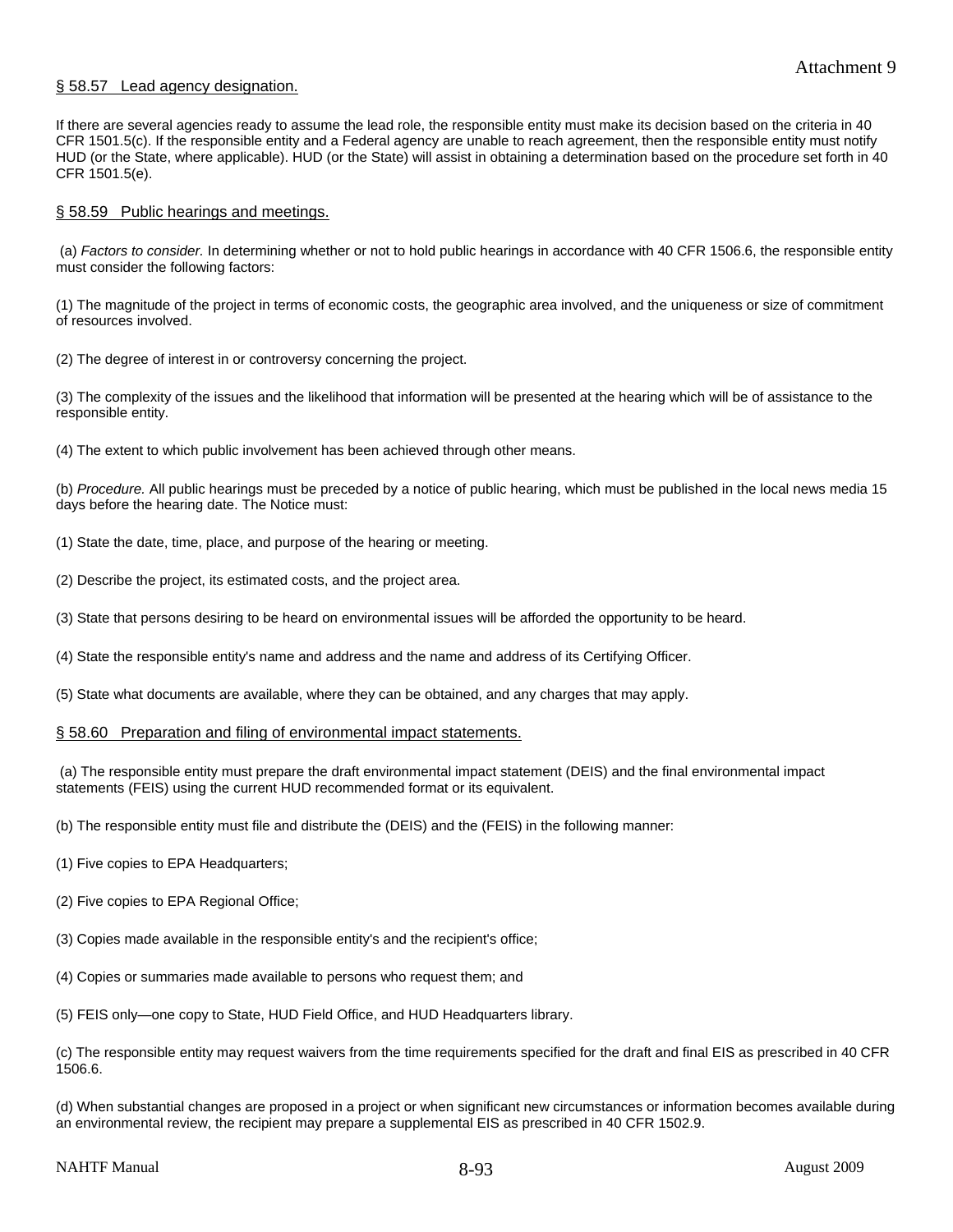(e) The responsible entity must prepare a Record of Decision (ROD) as prescribed in 40 CFR 1505.2.

[61 FR 19122, Apr. 30, 1996, as amended at 63 FR 15272, Mar. 30, 1998]

# Subpart H—Release of Funds for Particular Projects

#### § 58.70 Notice of intent to request release of funds.

The NOI/RROF must be disseminated and/or published in the manner prescribed by §58.43 and §58.45 before the certification is signed by the responsible entity.

#### § 58.71 Request for release of funds and certification.

 (a) The RROF and certification shall be sent to the appropriate HUD Field Office (or the State, if applicable), except as provided in paragraph (b) of this section. This request shall be executed by the Certifying Officer. The request shall describe the specific project and activities covered by the request and contain the certification required under the applicable statute cited in §58.1(b). The RROF and certification must be in a form specified by HUD.

(b) When the responsible entity is conducting an environmental review on behalf of a recipient, as provided for in §58.10, the recipient must provide the responsible entity with all available project and environmental information and refrain from undertaking any physical activities or choice limiting actions until HUD (or the State, if applicable) has approved its request for release of funds. The certification form executed by the responsible entity's certifying officer shall be sent to the recipient that is to receive the assistance along with a description of any special environmental conditions that must be adhered to in carrying out the project. The recipient is to submit the RROF and the certification of the responsible entity to HUD (or the State, if applicable) requesting the release of funds. The recipient must agree to abide by the special conditions, procedures and requirements of the environmental review, and to advise the responsible entity of any proposed change in the scope of the project or any change in environmental conditions.

(c) If the responsible entity determines that some of the activities are exempt under applicable provisions of this part, the responsible entity shall advise the recipient that it may commit funds for these activities as soon as programmatic authorization is received. This finding shall be documented in the ERR maintained by the responsible entity and in the recipient's project files.

#### § 58.72 HUD or State actions on RROFs and certifications.

The actions which HUD (or a State) may take with respect to a recipient's environmental certification and RROF are as follows:

(a) In the absence of any receipt of objection to the contrary, except as provided in paragraph (b) of this section, HUD (or the State) will assume the validity of the certification and RROF and will approve these documents after expiration of the 15-day period prescribed by statute.

(b) HUD (or the state) may disapprove a certification and RROF if it has knowledge that the responsible entity or other participants in the development process have not complied with the items in §58.75, or that the RROF and certification are inaccurate.

(c) In cases in which HUD has approved a certification and RROF but subsequently learns (e.g., through monitoring) that the recipient violated §58.22 or the recipient or responsible entity otherwise failed to comply with a clearly applicable environmental authority, HUD shall impose appropriate remedies and sanctions in accord with the law and regulations for the program under which the violation was found.

[61 FR 19122, Apr. 30, 1996, as amended at 68 FR 56130, Sept. 29, 2003]

#### § 58.73 Objections to release of funds.

HUD (or the State) will not approve the ROF for any project before 15 calendar days have elapsed from the time of receipt of the RROF and the certification or from the time specified in the notice published pursuant to §58.70, whichever is later. Any person or agency may object to a recipient's RROF and the related certification. However, the objections must meet the conditions and procedures set forth in subpart H of this part. HUD (or the State) can refuse the RROF and certification on any grounds set forth in §58.75. All decisions by HUD (or the State) regarding the RROF and the certification shall be final.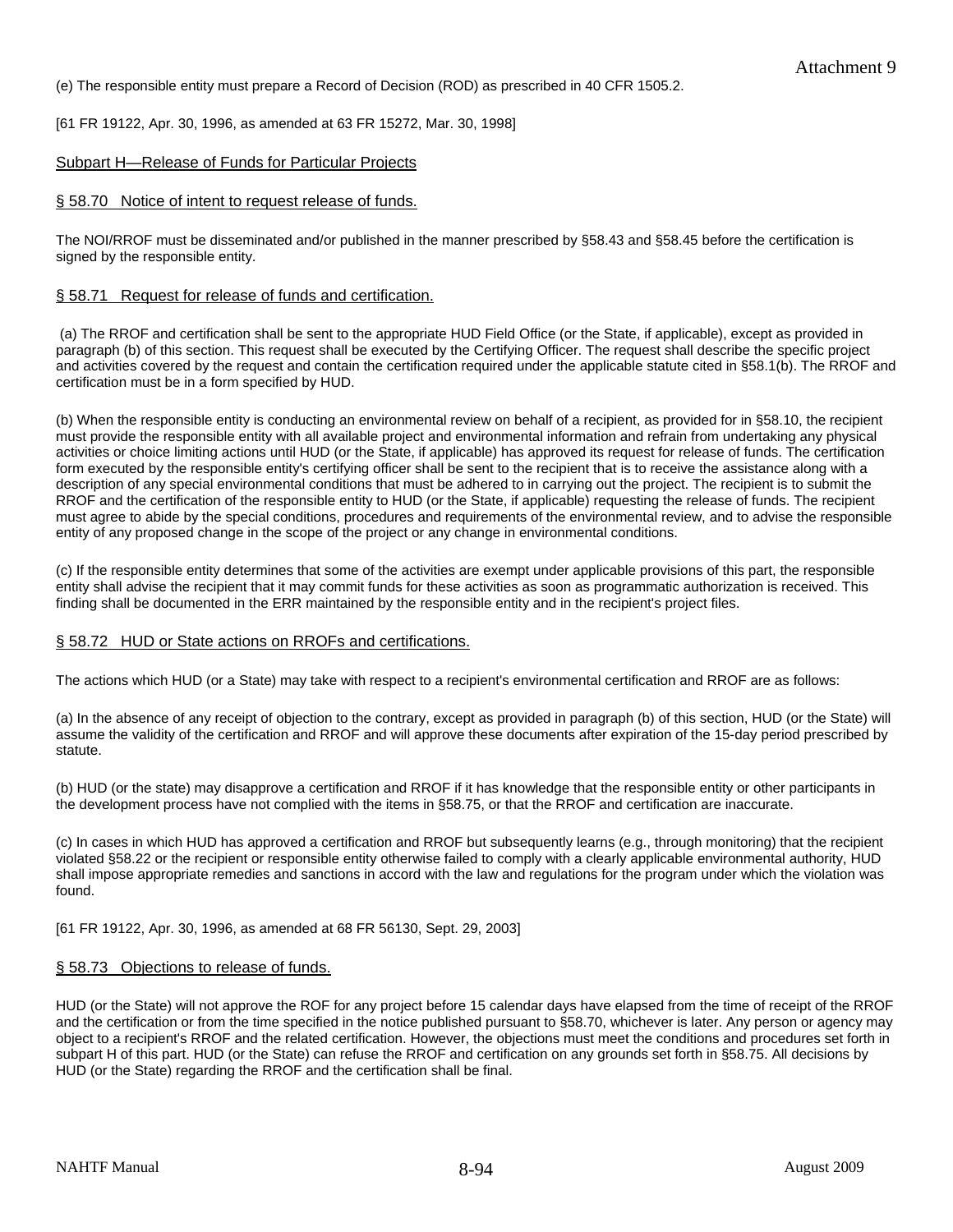# § 58.74 Time for objecting.

All objections must be received by HUD (or the State) within 15 days from the time HUD (or the State) receives the recipient's RROF and the related certification, or within the time period specified in the notice, whichever is later.

#### § 58.75 Permissible bases for objections.

HUD (or the State), will consider objections claiming a responsible entity's noncompliance with this part based only on any of the following grounds:

(a) The certification was not in fact executed by the responsible entity's Certifying Officer.

(b) The responsible entity has failed to make one of the two findings pursuant to §58.40 or to make the written determination required by §§58.35, 58.47 or 58.53 for the project, as applicable.

(c) The responsible entity has omitted one or more of the steps set forth at subpart E of this part for the preparation, publication and completion of an EA.

(d) The responsible entity has omitted one or more of the steps set forth at subparts F and G of this part for the conduct, preparation, publication and completion of an EIS.

(e) The recipient or other participants in the development process have committed funds, incurred costs or undertaken activities not authorized by this part before release of funds and approval of the environmental certification by HUD (or the state).

(f) Another Federal agency acting pursuant to 40 CFR part 1504 has submitted a written finding that the project is unsatisfactory from the standpoint of environmental quality.

[61 FR 19122, Apr. 30, 1996, as amended at 68 FR 56130, Sept. 29, 2003]

#### § 58.76 Procedure for objections.

A person or agency objecting to a responsible entity's RROF and certification shall submit objections in writing to HUD (or the State). The objections shall:

(a) Include the name, address and telephone number of the person or agency submitting the objection, and be signed by the person or authorized official of an agency.

(b) Be dated when signed.

(c) Describe the basis for objection and the facts or legal authority supporting the objection.

(d) State when a copy of the objection was mailed or delivered to the responsible entity's Certifying Officer.

#### § 58.77 Effect of approval of certification.

 (a) *Responsibilities of HUD and States.* HUD's (or, where applicable, the State's) approval of the certification shall be deemed to satisfy the responsibilities of the Secretary under NEPA and related provisions of law cited at §58.5 insofar as those responsibilities relate to the release of funds as authorized by the applicable provisions of law cited in §58.1(b).

(b) *Public and agency redress.* Persons and agencies seeking redress in relation to environmental reviews covered by an approved certification shall deal with the responsible entity and not with HUD. It is HUD's policy to refer all inquiries and complaints to the responsible entity and its Certifying Officer. Similarly, the State (where applicable) may direct persons and agencies seeking redress in relation to environmental reviews covered by an approved certification to deal with the responsible entity, and not the State, and may refer inquiries and complaints to the responsible entity and its Certifying Officer. Remedies for noncompliance are set forth in program regulations.

(c) *Implementation of environmental review decisions.* Projects of a recipient will require post-review monitoring and other inspection and enforcement actions by the recipient and the State or HUD (using procedures provided for in program regulations) to assure that decisions adopted through the environmental review process are carried out during project development and implementation.